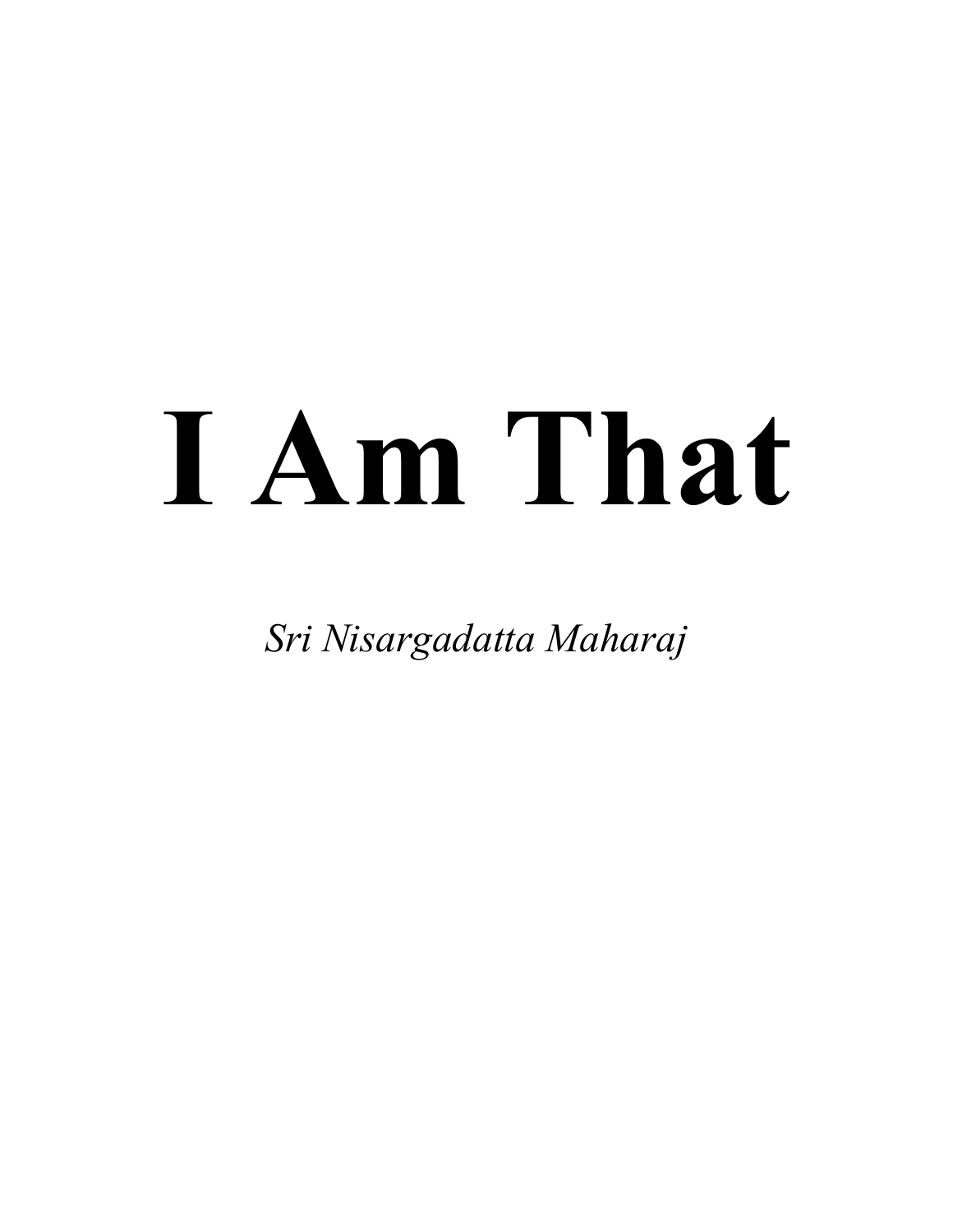# Index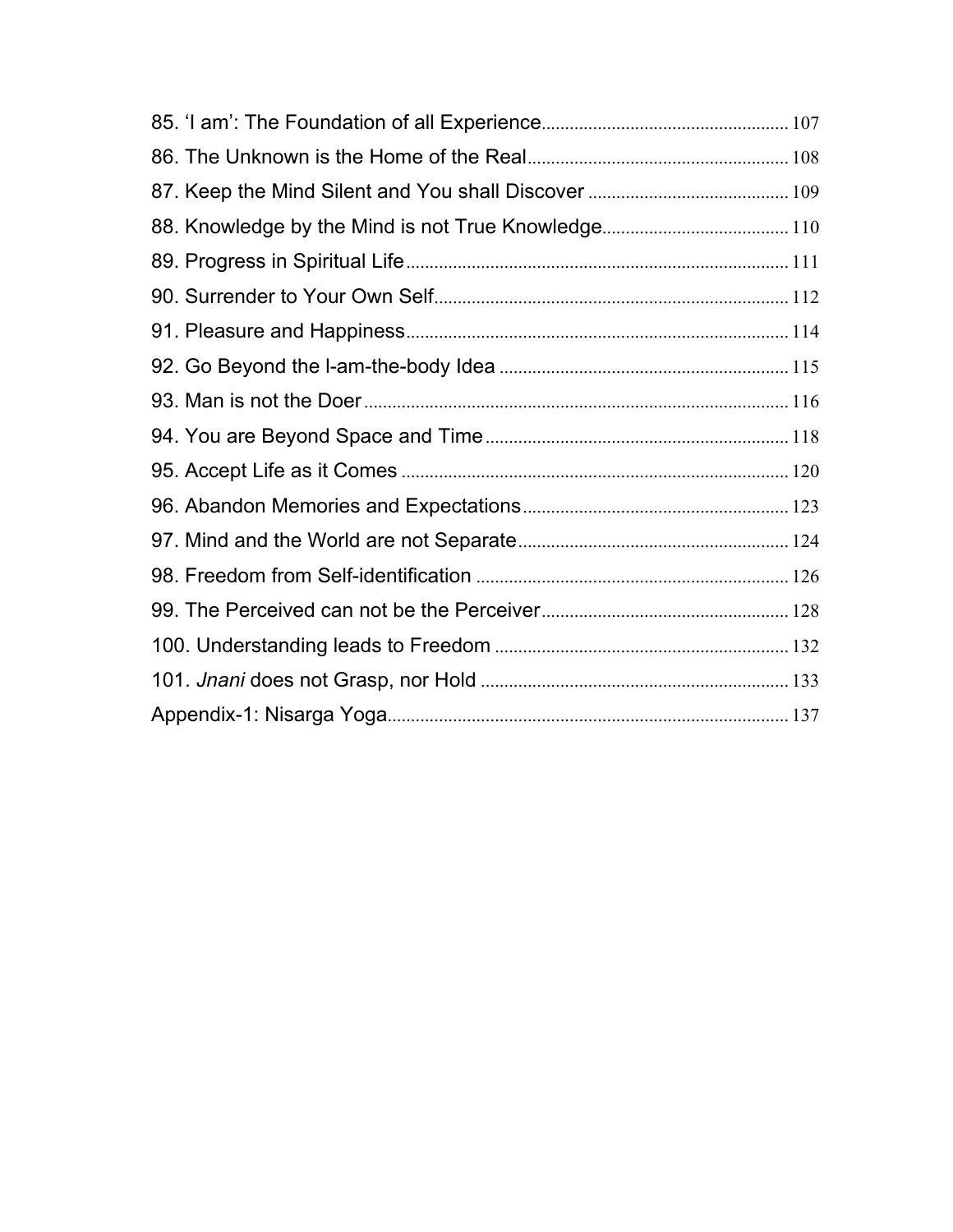Give up all questions except one: 'Who am I?' After all, the only fact you are sure of is that you are. The 'I am' is certain. The 'I am this' is not. Struggle to find out what you are in reality.

Discover all that you are not -- body, feelings thoughts, time, space, this or that -- nothing, concrete or abstract, which you perceive can be you. The very act of perceiving shows that you are not what you perceive.

### Foreword

Behold, the real experiencer is not the mind, but myself, the light in which everything appears. Self is the common factor at the root of all experience, the awareness in which everything happens. The entire field of consciousness is only as a film, or a speck, in 'I am'. This 'I am-ness' is, being conscious of consciousness, being aware of itself. And it is indescribable, because it has no attributes. It is only being my self, and being my self is all that there is. Everything that exists, exists as my self. There is nothing which is different from me. There is no duality and, therefore, no pain. There are no problems. It is the sphere of love, in which everything is perfect. What happens, happens spontaneously, without intentions - like digestion, or the growth of the hair. Realise this, and be free from the limitations of the mind.

 He suggests that you return again and again to 'I am' until it is your only abode, outside of which nothing exists; until the ego as a limitation of 'I am', has disappeared. It is then that the highest realisation will just happen effortlessly.

# 1. The Sense of 'I am'

M.: The sense of being, of 'I am' is the first to emerge. Ask yourself whence it comes, or just watch it quietly. When the mind stays in the 'I am' without moving, you enter a state which cannot be verbalised but can be experienced. All you need to do is try and try again. After all the sense 'I am' is always with you, only you have attached all kinds of things to it -- body, feelings, thoughts, ideas, possessions etc. All these self-identifications are misleading. Because of them you take yourself to be what you are not.

M.: All you can say is: 'I am not this, I am not that'. You cannot meaningfully say 'this is what I am'. It just makes no sense. What you can point out as 'this' or 'that' cannot be yourself. Surely, you can not be 'something' else. You are nothing perceivable, or imaginable. Yet, without you there can be neither perception nor imagination. You observe the heart feeling, the mind thinking, the body acting;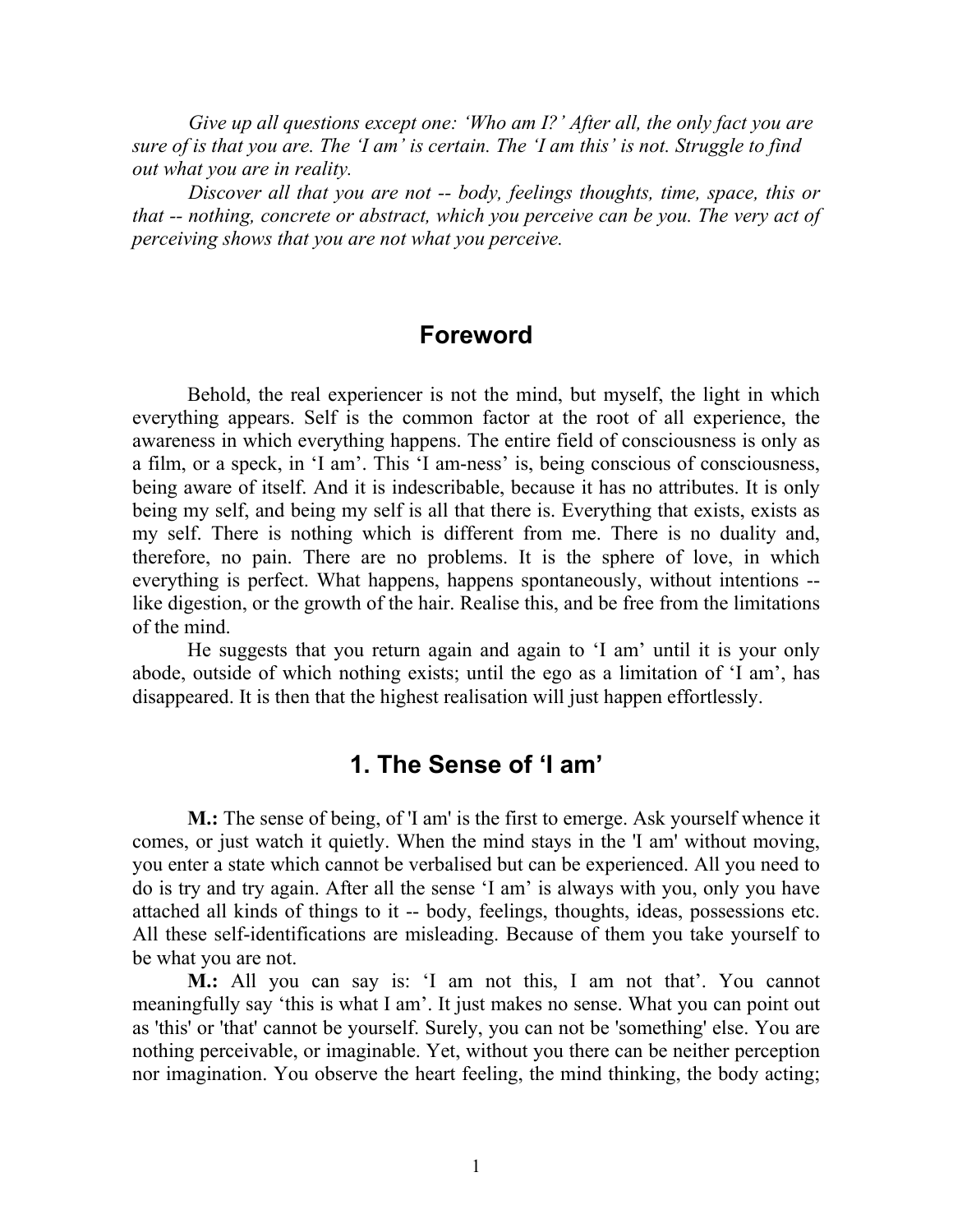the very act of perceiving shows that you are not what you perceive. Can there be perception, experience without you? (…)

Q: How do I get at it?

M: You need not get at it, for you *are* it. It will get at you, if you give it a chance. Let go your attachment to the unreal and the real will swiftly and smoothly step into its own. Stop imagining yourself being or doing this or that and the realisation that you are the source and heart of all will dawn upon you. With this will come great love which is not choice or predilection, nor attachment, but a power which makes all things love-worthy and lovable.

# 2. Obsession with the body

Q: Your words are wise, your behaviour noble, your grace all-powerful.

M: I know nothing about it all and see no difference between you and me. My life is a succession of events, just like yours. Only I am detached and see the passing show as a passing show, while you stick to things and move along with them.

Q: What made you so dispassionate?

M: Nothing in particular. It so happened that I trusted my Guru. He told me I am nothing but my self and I believed him. Trusting him, I behaved accordingly and ceased caring for what was not me, nor mine.

Q: Why were you lucky to trust your teacher fully, while our trust is nominal and verbal?

M: Who can say? It happened so. Things happen without cause and reason and, after all, what does it matter, who is who? Your high opinion of me is your opinion only. Any moment you may change it. Why attach importance to opinions, even your own?

Q: What do you see?

M: I see what you too could see, here and now, but for the wrong focus of your attention. You give no attention to your self. Your mind is all with things, people and ideas, never with your self. Bring your self into focus, become aware of your own existence.

The way back to your self is through refusal and rejection.

All you need is to get rid of the tendency to define your self. All definitions apply to your body only and to its expressions.

We discover it [Self] by being earnest, by searching, enquiring, questioning daily and hourly, by giving one's life to this discovery.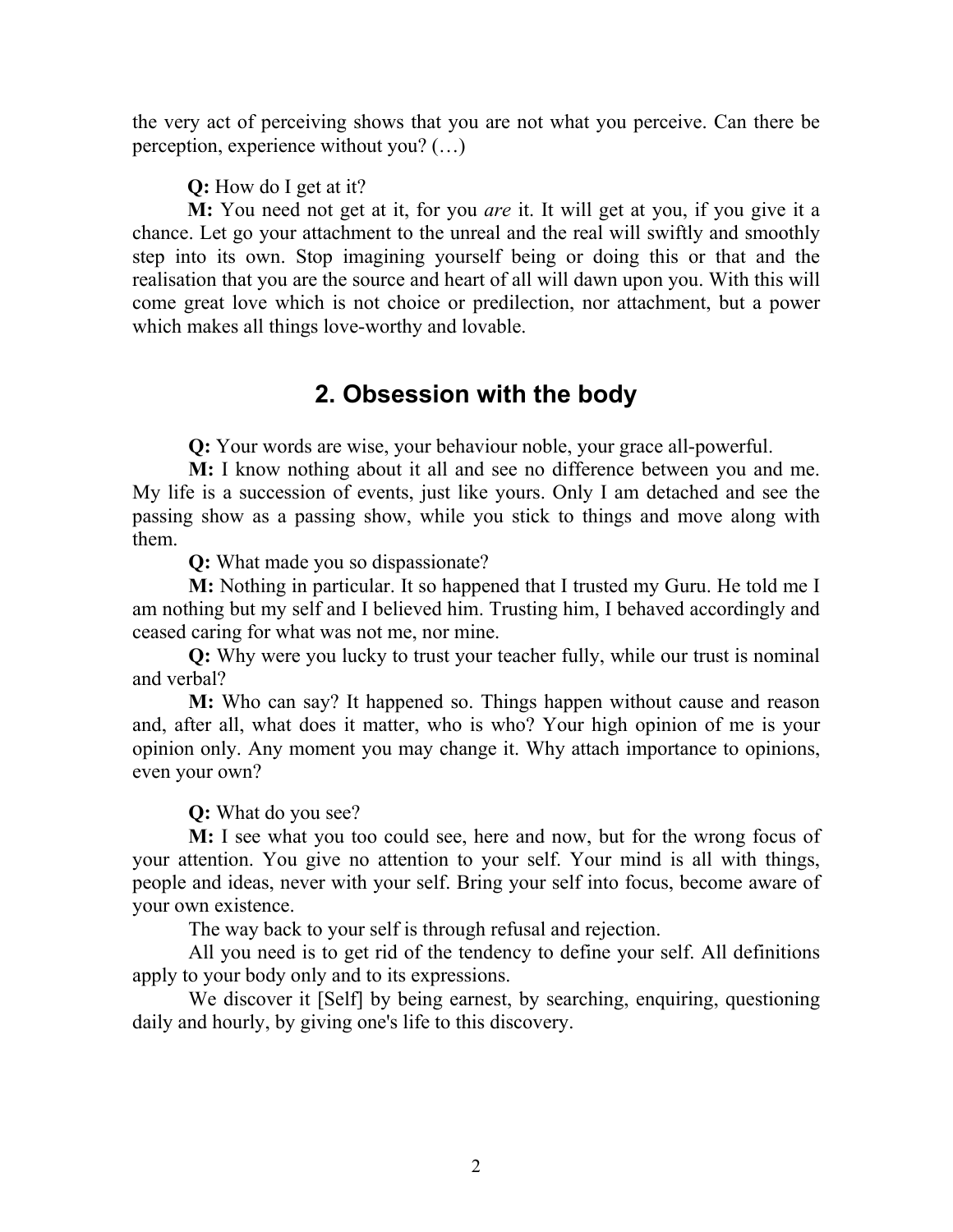# 3. The Living Present

M.: Between the banks of pain and pleasure the river of life flows. It is only when the mind refuses to flow with life, and gets stuck at the banks, that it becomes a problem. By flowing with life I mean acceptance -- letting come what comes and go what goes. Desire not, fear not, observe the actual, as and when it happens, for you are not what happens, you are to whom it happens. Ultimately even the observer you are not. You are the ultimate potentiality of which the all-embracing consciousness is the manifestation and expression.

**M.:** I am real for I am always *now*, in the present, and what is with me now shares in my reality.  $(...)$  A thing focussed in the now is with me, for I am ever present; it is my own reality that I impart to the present event.

M: Things and thoughts have been changing all the time. But the feeling that what is now is real has never changed, even in dream.

M: Desire is the memory of pleasure and fear is the memory of pain. Both make the mind restless. Moments of pleasure are merely gaps in the stream of pain. How can the mind be happy?

Q: Between the spirit and the body, is it love that provides the bridge? M: What else? Mind creates the abyss, the heart crosses it.

# 4. Real World is Beyond the Mind

M: Like everything mental, the so-called law of causation contradicts itself. No thing in existence has a particular cause; the entire universe contributes to the existence of even the smallest thing; nothing could be as it is without the universe being what it is. When the source and ground of everything is the only cause of everything, to speak of causality as a universal law is wrong. The universe is not bound by its content, because its potentialities are infinite; besides it is a manifestation, or expression of a principle fundamentally and totally free.

Q: Yes, one can see that ultimately to speak of one thing being the only cause of another thing is altogether wrong. Yet, in actual life we invariably initiate action with a view to a result.

M: Yes, there is a lot of such activity going on, because of ignorance. 'Would people know that nothing can happen unless the entire universe makes it happen, they would achieve much more with less expenditure of energy.

M.: It is the illusion of time that makes you talk of causality. When the past and the future are seen in the timeless *now*, as parts of a common pattern, the idea of cause-effect loses its validity and creative freedom takes its place.

M.: The real world is beyond the mind's ken; we see it through the net of our desires, divided into pleasure and pain, right and wrong, inner and outer. To see the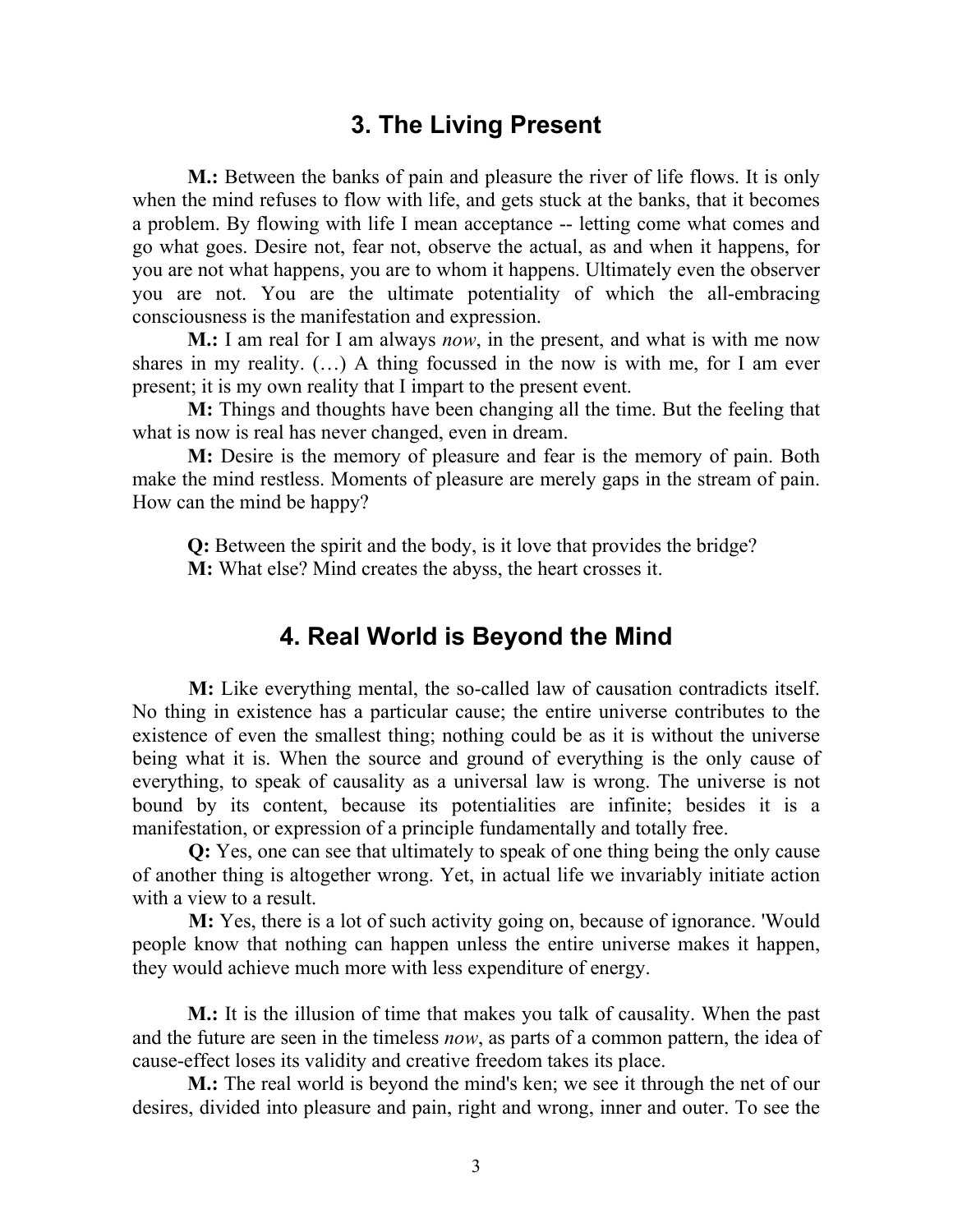universe as it is, you must step beyond the net. It is not hard to do so, for the net is full of holes.

M.: But, this source is not a cause and no cause is a source. Because of that, I say everything is uncaused. You may try to trace how a thing happens, but you cannot find out why a thing is as it is. A thing is as it is, because the universe is as it is.

# 5. What is Born must Die

M: How do you go about finding anything? By keeping your mind and heart in it. Interest there must be and steady remembrance. To remember what needs to be remembered is the secret of success. You come to it through earnestness.

Q: Do you mean to say that mere wanting to find out is enough? Surely, both qualifications and opportunities are needed.

M: These will come with earnestness. What is supremely important is to be free from contradictions: the goal and the way must not be on different levels; life and light must not quarrel; behaviour must not betray belief. Call it honesty, integrity, wholeness; you must not go back, undo, uproot, abandon the conquered ground. Tenacity of purpose and honesty in pursuit will bring you to your goal.

M: Turn within. 'I am' you know. Be with it all the time you can spare, until you revert to it spontaneously. There is no simpler and easier way.

#### 6. Meditation

M.: Whatever vice or weakness in ourselves we discover and understand its causes and its workings, we overcome it by the very knowing; the unconscious dissolves when brought into the conscious.

Q: How to strengthen and purify the *sattva*?

M: The *sattva* is pure and strong always. It is like the sun. It may seem obscured by clouds and dust, but only from the point of view of the perceiver. Deal with the causes of obscuration, not with the sun.

Q: How to strengthen and purify the *sattva*?

M: The *sattva* is pure and strong always. It is like the sun. It may seem obscured by clouds and dust, but only from the point of view of the perceiver. Deal with the causes of obscuration, not with the sun.

M.: It is neither difficult, nor a protracted process; earnestness is the only condition of success.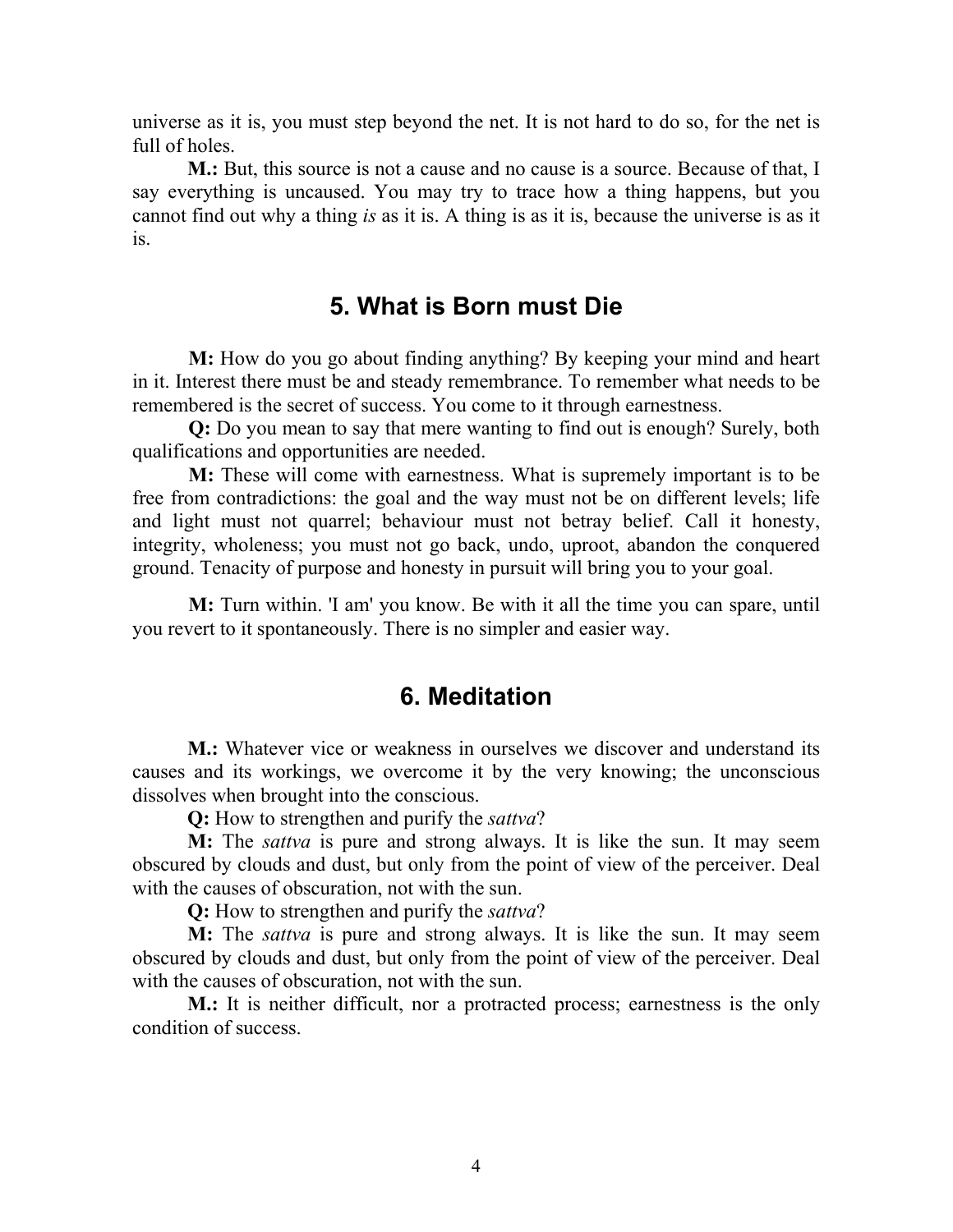# 7. The Mind

M.: In pure being consciousness arises; in consciousness the world appears and disappears. All there is is me, all there is is mine. Before all beginnings, after all endings -- I AM. All has its being in me, in the 'I am', that shines in every living being. Even not-being is unthinkable without me. Whatever happens, I must be there to witness it.

M.: The world can be said to appear, but not to be. The appearance may last very long on some scale of time, and be very short on another, but ultimately it comes to the same. Whatever is time bound is momentary and has no reality.

Q: Surely, you see the actual world as it surrounds you. You seem to behave quite normally!

M: That is how it appears to you. What in your case occupies the entire field of consciousness, is a mere speck in mine. The world lasts, but for a moment. It is your memory that makes you think that the world continues. Myself, I don't live by memory. I see the world as it is, a momentary appearance in consciousness.

M.: Past and future are in mind only -- I am *now*.

**Q:** The world too is *now*.

M: Which world?

Q: The world around us.

M: It is your world you have in mind, not mine. What do you know of me, when even my talk with you is in your world only? You have no reason to believe that my world is identical with yours. My world is real, true, as it is perceived, while yours appears and disappears, according to the state of your mind. Your world is something alien, and you are afraid of it. My world is myself. I am at home.

M.: Your world is mind-made, subjective, enclosed within the mind, fragmentary, temporary, personal, hanging on the thread of memory.

Q: So is yours?

M: Oh no. I live in a world of realities, while yours is of imagination. Your world is personal, private, unshareable, intimately your own. Nobody can enter it, see as you see, hear as you hear, feel your emotions and think your thoughts. In your world you are truly alone, enclosed in your ever-changing dream, which you take for life. My world is an open world, common to all, accessible to all. In my world there is community, insight, love, real quality; the individual is the total, the totality -- in the individual. All are one and the One is all.

Q: Is your world full of things and people as is mine?

M: No, it is full of myself.

Q: But do you see and hear as we do?

M: Yes, l appear to hear and see and talk and act, but to me it just happens, as to you digestion or perspiration happens. The body-mind machine looks after it, but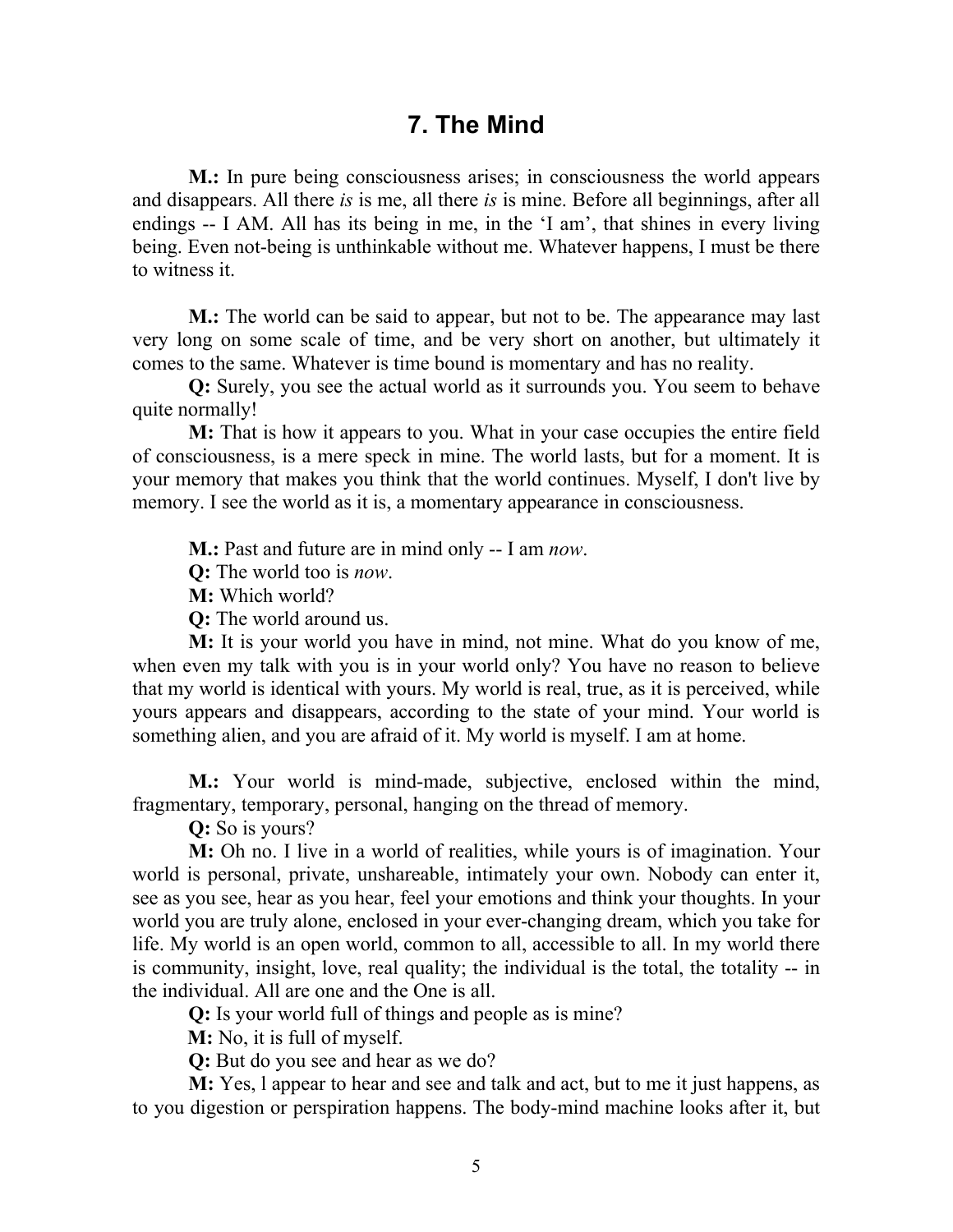leaves me out of it. Just as you do not need to worry about growing hair, so I need not worry about words and actions. They just happen and leave me unconcerned, for in my world nothing ever goes wrong.

# 8. The Self Stands Beyond Mind

M: How can an unsteady mind make itself steady? Of course it cannot. It is the nature of the mind to roam about. All you can do is to shift the focus of consciousness beyond the mind.

Q: How is it done?

M: Refuse all thoughts except one: the thought 'I am'. The mind will rebel in the beginning, but with patience and perseverance it will yield and keep quiet. Once you are quiet, things will begin to happen spontaneously and quite naturally without any interference on your part.

Q: Can I avoid this protracted battle with my mind?

M: Yes, you can. Just live your life as it comes, but alertly, watchfully, allowing everything to happen as it happens, doing the natural things the natural way, suffering, rejoicing -- as life brings. This also is a way.

Q: Yet I want happiness.

M: True happiness cannot be found in things that change and pass away. Pleasure and pain alternate inexorably. Happiness comes from the self and can be found in the self only. Find your real self (swarupa) and all else will come with it.

Q: How to reach the Self?

M: You are the Self, here and now. Leave the mind alone, stand aware and unconcerned and you will realise that to stand alert but detached, watching events come and go, is an aspect of your real nature.

M: Every pleasure, physical or mental, needs an instrument. Both the physical and mental instruments are material, they get tired and worn out. The pleasure they yield is necessarily limited in intensity and duration. Pain is the background of all your pleasures. You want them because you suffer. On the other hand, the very search for pleasure is the cause of pain. It is a vicious circle.

M: Detach yourself from all that makes your mind restless. Renounce all that disturbs its peace. If you want peace, deserve it.

Q: In what way do I disturb peace?

M: By being a slave to your desires and fears.

Q: Even when they are justified?

M: Emotional reactions, born of ignorance or inadvertence, are never justified. Seek a clear mind and a clean heart. All you need is to keep quietly alert, enquiring into the real nature of yourself. This is the only way to peace.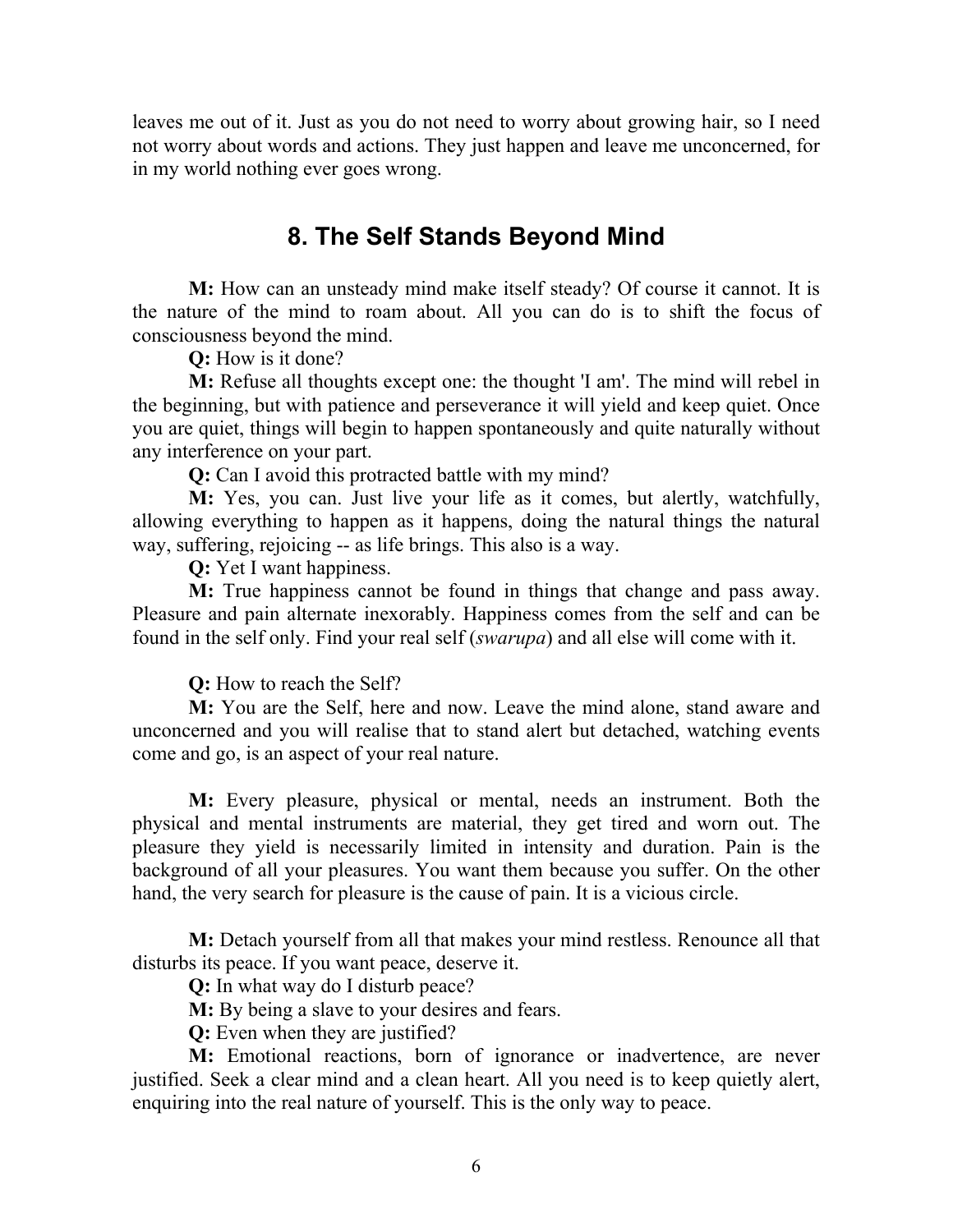### 9. Responses of Memory

M: The world you can perceive is a very small world indeed. And it is entirely private. Take it to be a dream and be done with it.

M: My world is just like yours. I see, I hear, I feel, I think, I speak and act in a world I perceive, just like you. But with you it is all, with me it is nothing. Knowing the world to be a part of myself, I pay it no more attention than you pay to the food you have eaten. While being prepared and eaten, the food is separate from you and your mind is on it; once swallowed, you become totally unconscious of it. I have eaten up the world and I need not think of it any more.

#### 10. Witnessing

M.: Remember, you cannot abandon what you do not know. To go beyond yourself, you must know yourself.

Q: And what do I discover?

M: You discover that there is nothing to discover. You are what you are and that is all.

M: If you trust me, believe when I tell you that you are the pure awareness that illuminates consciousness and its infinite content. Realise this and live accordingly. If you do not believe me, then go within, enquiring 'What am I'? or, focus your mind on 'I am', which is pure and simple being.

Q: Well, you told me that I am the Supreme Reality. I believe you. What next is there for me to do?

M: I told you already. Discover all you are not. Body, feelings, thoughts, ideas, time, space, being and not-being, this or that -- nothing concrete or abstract you can point out to is you. A mere verbal statement will not do -- you may repeat a formula endlessly without any result whatsoever. You must watch yourself continuously -- particularly your mind -- moment by moment, missing nothing. This witnessing is essential for the separation of the self from the not-self.

Q: The witnessing -- is it not my real nature?

M: For witnessing, there must be something else to witness. We are still in duality!

#### 11. Awareness and Consciousness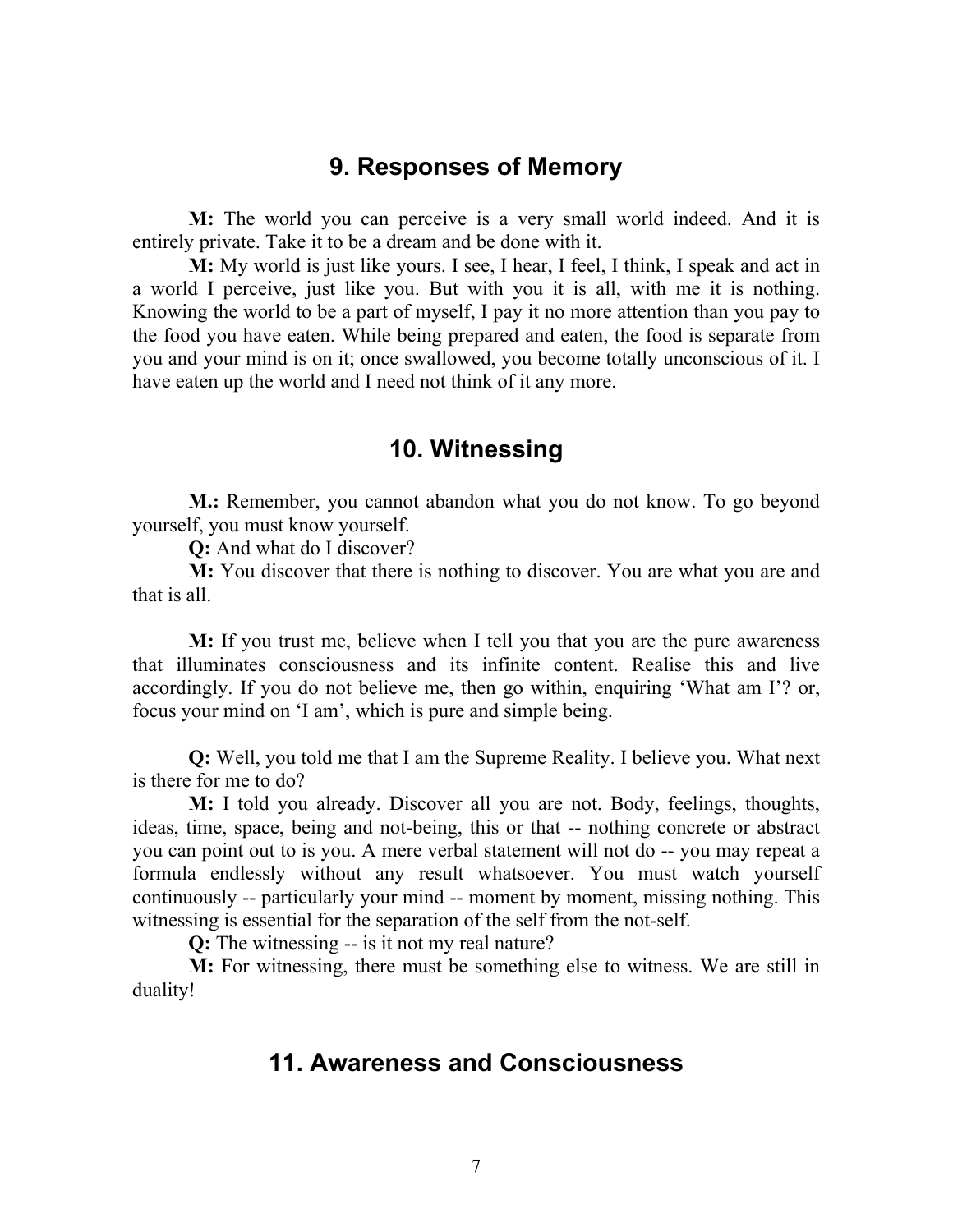Q: How does one go beyond consciousness into awareness?

M: Since it is awareness that makes consciousness possible, there is awareness in every state of consciousness. Therefore the very consciousness of being conscious is already a movement in awareness. Interest in your stream of consciousness takes you to awareness. It is not a new state. It is at once recognised as the original, basic existence, which is life itself, and also love and joy.

Q: Since reality is all the time with us, what does self-realisation consist of?

M: Realisation is but the opposite of ignorance. To take the world as real and one's self as unreal is ignorance. The cause of sorrow. To know the self as the only reality and all else as temporal and transient is freedom, peace and joy. It is all very simple. Instead of seeing things as imagined, learn to see them as they are. It is like cleansing a mirror. The same mirror that shows you the world as it is, will also show you your own face. The thought 'I am' is the polishing cloth. Use it.

# 12. The Person is not Reality

Q: Within the field of your consciousness there is your body also.

M: Of course. But the idea 'my body', as different from other bodies, is not there. To me it is 'a body', not 'my body', 'a mind', not 'my mind'. The mind looks after the body all right, I need not interfere. What needs be done is being done, in the normal and natural way.

You may not be quite conscious of your physiological functions, but when it comes to thoughts and feelings, desires and fears you become acutely selfconscious. To me these too are largely unconscious. I find myself talking to people, or doing things quite correctly and appropriately, without being very much conscious of them. It looks as if I live my physical, waking life automatically, reacting spontaneously and accurately.

Q: Don't you have desires and fears any more?

M: My destiny was to be born a simple man, a commoner, a humble tradesman, with little of formal education. My life was the common kind, with common desires and fears. When, through my faith in my teacher and obedience to his words, I realised my true being, I left behind my human nature to look after itself, until its destiny is exhausted. Occasionally an old reaction, emotional or mental, happens in the mind, but it is at once noticed and discarded. After all, as long as one is burdened with a person, one is exposed to its idiosyncrasies and habits.

M.: Once you realise that the person is merely a shadow of the reality, but not reality itself, you cease to fret and worry. You agree to be guided from within and life becomes a journey into the unknown.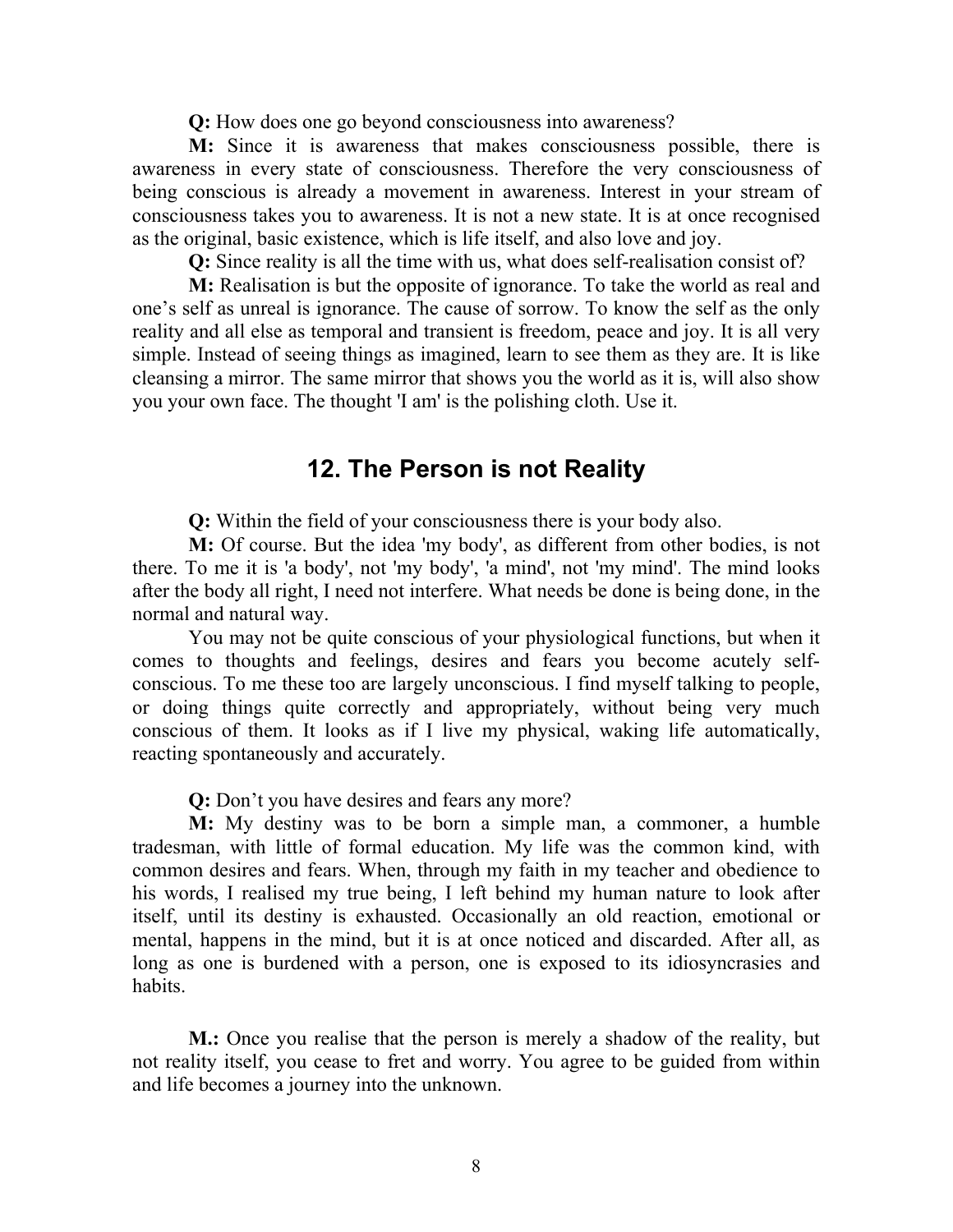# 13. The Supreme, the Mind and the Body

M.: Like a hole in the paper is both in the paper and yet not of paper, so is the supreme state in the very centre of consciousness, and yet beyond consciousness. It is as if an opening in the mind through which the mind is flooded with light. The opening is not even the light. It is just an opening.

M.:The world is there because I am, but I am not the world.

Q: But you are living in the world!

M: That's what you say! I know there is a world, which includes this body and this mind, but I do not consider them to be more "mine" than other minds and bodies. They are there, in time and space, but I am timeless and spaceless. (…)

Q: I am asking you a question and you are answering. Are you conscious of the question and the answer?

M: In reality I am neither hearing nor answering. In the world of events the question happens and the answer happens. Nothing happens to me. Everything just happens.

M: God is not running the world.

Q: Then who is doing it?

M: Nobody. All happens by itself. You are asking the question and you are supplying the answer. And you know the answer when you ask the question. All is a play in consciousness. All divisions are illusory. You can know the false only. The true you must yourself be.

Q: What is the source of consciousness?

M: Consciousness itself is the source of everything.

Q: Can there be life without consciousness?

M: No, nor consciousness without life. They are both one. But in reality only the Ultimate is. The rest is a matter of name and form. And as long as you cling to the idea that only what has name and shape exists, the Supreme will appear to you nonexisting. When you understand that names and shapes are hollow shells without any content whatsoever, and what is real is nameless and formless, pure energy of life and light of consciousness, you will be at peace -- immersed in the deep silence of reality.

Q: If reality leaves no evidence, there is no speaking about it.

M: It is. It cannot be denied. It is deep and dark, mystery beyond mystery. But it is, while all else merely happens.

Q: Is it the Unknown?

M: It is beyond both, the known and the unknown. But I would rather call it the known, than the unknown. For whenever something is known, it is the real that is known.

Q: What is the place of samadhi?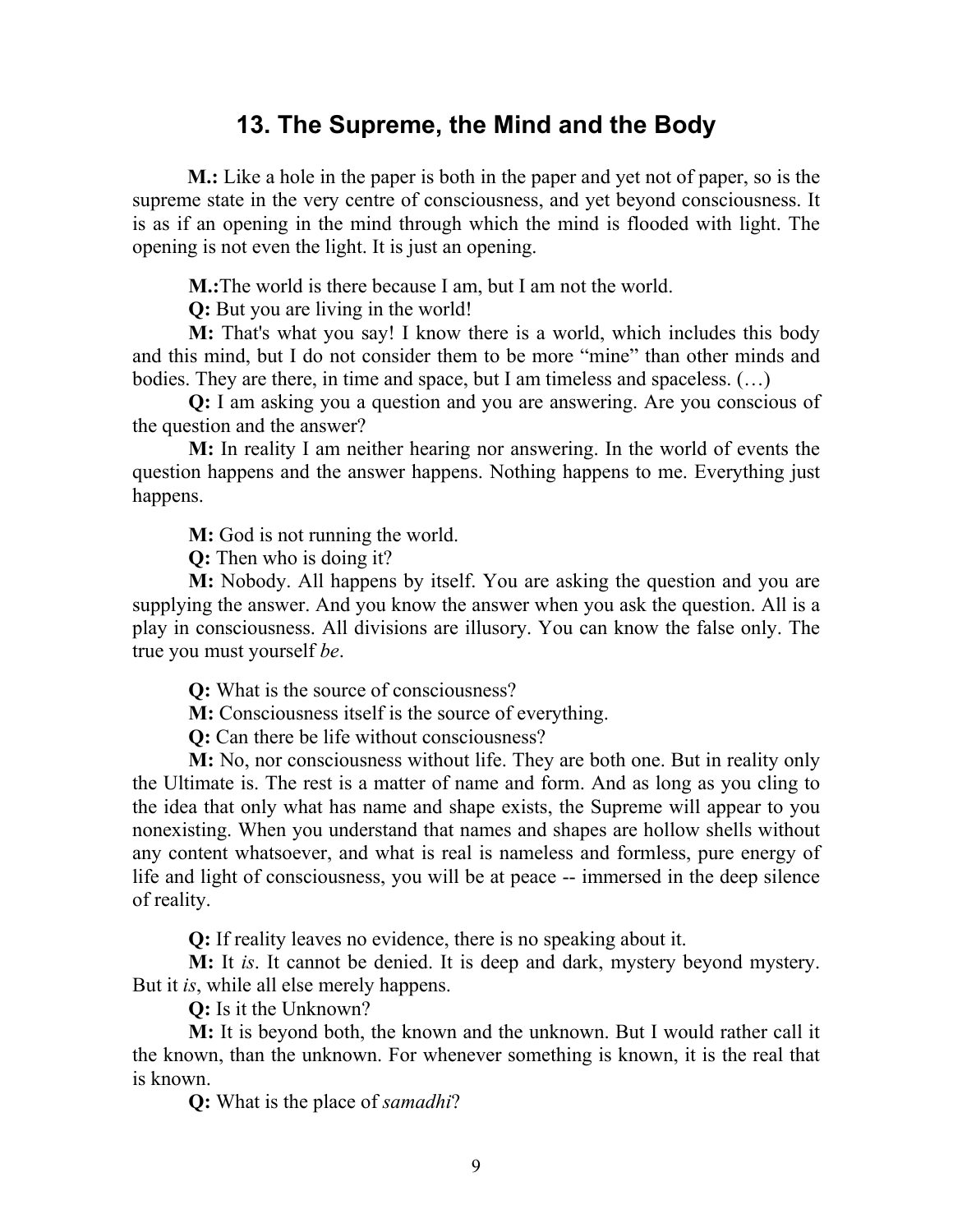M: Not making use of one's consciousness is *samadhi*. You just leave your mind alone. You want nothing, neither-from your body nor from your mind.

# 14. Appearances and the Reality

M: Of course, everything is inter-linked. And therefore everything has numberless causes. The entire universe contributes to the least thing. A thing is as it is, because the world is as it is. You see, you deal in gold ornaments and I -- in gold. Between the different ornaments there is no causal relation. When you re-melt an ornament to make another, there is no causal relation between the two. The common factor is the gold. But you cannot say gold is the cause. It cannot be called a cause, for it causes nothing by itself. It is reflected in the mind as 'I am', as the ornament's particular name and shape. Yet all is only gold. In the same way reality makes everything possible and yet nothing that makes a thing what it is, its name and form, comes from reality.

But why worry so much about causation? What do causes matter, when things themselves are transient? Let come what comes and let go what goes -- why catch hold of things and enquire about their causes?

Q: All I want to know is how to deal with the world's sorrows.

M: You have created them out of your own desires and fears, you deal with them. All is due to your having forgotten your own being. Having given reality to the picture on the screen, you love its people and suffer for them and seek to save them. It is just not so. You must begin with yourself. There is no other way. Work, of course. There is no harm in working.

M: To take appearance for reality is a grievous sin and the cause of all calamities. You are the all-pervading, eternal and infinitely creative awareness - consciousness. All else is local and temporary. Don't forget what you are. In the meantime work to your heart's content. Work and knowledge should go hand in hand.

# 15. The Jnani

**M.:** The earth is mine; what grows on it is God's.

Q: Did God take the earth on rent from you?

M: God is my devotee and did all this for me.

Q: Is there no God apart from you?

M: How can there be? 'I am' is the root, God is the tree. Whom am I to worship, and what for?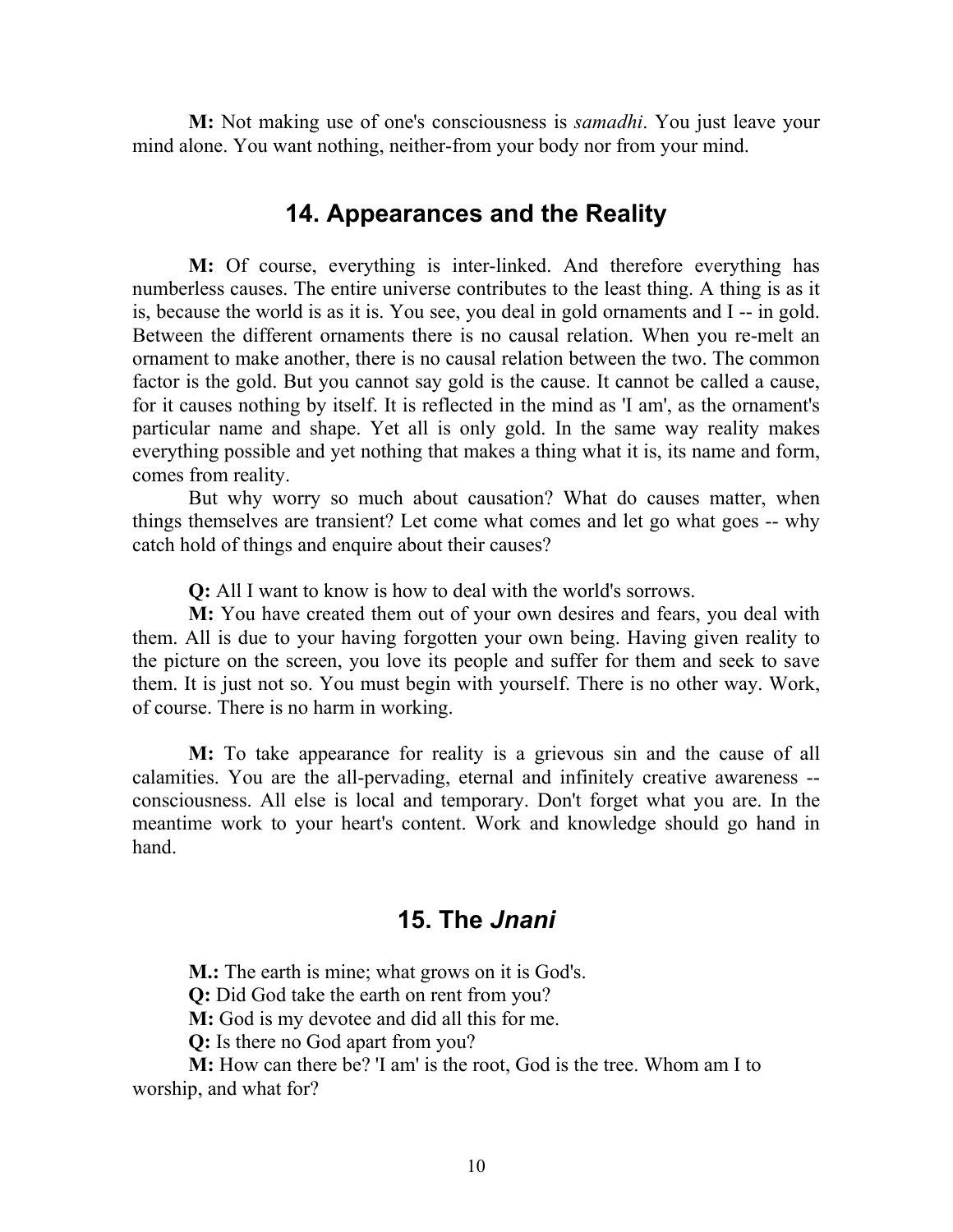Q: Are you the devotee or the object of devotion?

M: I am neither, I am devotion itself.

M: Within the prison of your world appears a man who tells you that the world of painful contradictions, which you have created, is neither continuous nor permanent and is based on a misapprehension. He pleads with you to get out of it, by the same way by which you got into it. You got into it by forgetting what you are and you will get out of it by knowing yourself as you are.

Q: So all my questions, my search and study are of no use?

M: These are but the stirrings of a man who is tired of sleeping. They are not the causes of awakening, but its early signs. But, you must not ask idle questions, to which you already know the answers.

Q: How am I to get a true answer?

M: By asking a true question -- non-verbally, but by daring to live according to your lights. A man willing to die for truth will get it.

Q: The worry with me is that I am prone to denying existence to what I cannot imagine.

M: You would be wiser to deny the existence of what you imagine. It is the imagined that is unreal.

Q: Is all imaginable unreal?

M: Imagination based on memories is unreal. The future is not entirely unreal.

Q: Which part of the future is real and which is not?

M: The unexpected and unpredictable is real.

# 16. Desirelessness, the Highest Bliss

M: All experience is time bound. Whatever has a beginning must have an end.

M: Why not turn away from the experience to the experiencer and realise the full import of the only true statement you can make: 'I am'?

Q: How is it done?

M: There is no 'how' here. Just keep in mind the feeling 'I am', merge in it, till your mind and feeling become one. By repeated attempts you will stumble on the right balance of attention and affection and your mind will be firmly established in the thought-feeling 'I am'. Whatever you think, say, or do, this sense of immutable and affectionate being remains as the ever-present background of the mind.

Q: The memory of my wonderful experiences haunts me. I want them back.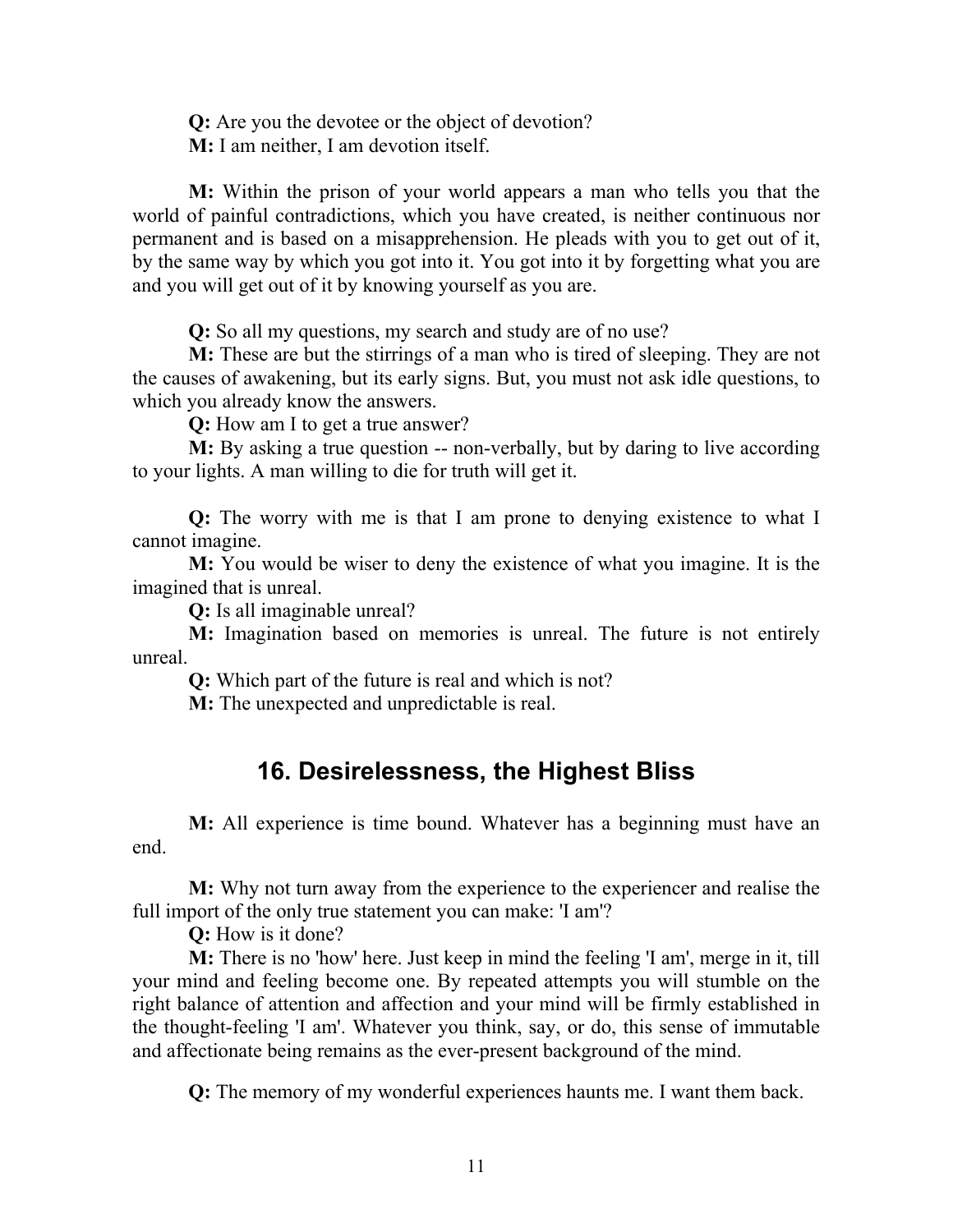M: Because you want them back, you cannot have them. The state of craving for anything blocks all deeper experience. Nothing of value can happen to a mind which knows exactly what it wants.

M: Your aims are small and low. They do not call for more. Only God's energy is infinite -- because He wants nothing for Himself. Be like Him and all your desires will be fulfilled. The higher your aims and vaster your desires, the more energy you will have for their fulfilment. Desire the good of all and the universe will work with you. But if you want your own pleasure, you must earn it the hard way. Before desiring, deserve.

M: To earn a livelihood some specialised knowledge is needed. General knowledge develops the mind, no doubt. But if you are going to spend your life in amassing knowledge, you build a wall round yourself. To go beyond the mind, a wellfurnished mind is not needed.

Q: Then what is needed?

M: Distrust your mind, and go beyond.

Q: What shall I find beyond the mind?

M: The direct experience of being, knowing and loving.

Q: How does one go beyond the mind?

M: There are many starting points -- they all lead to the same goal. You may begin with selfless work, abandoning the fruits of action; you may then give up thinking and end in giving up all desires. Here, giving up (tyaga) is the operational factor. Or, you may not bother about any thing you want, or think, or do and just stay put in the thought and feeling 'I am', focussing 'I am' firmly in your mind. All kinds of experience may come to you -- remain unmoved in the knowledge that all perceivable is transient, and only the 'I am' endures.

Q: I cannot give all my life to such practices. I have my duties to attend to.

M: By all means attend to your duties. Action, in which you are not emotionally involved and which is beneficial and does not cause suffering will not bind you. You may be engaged in several directions and work with enormous zest, yet remain inwardly free and quiet, with a mirror-like mind, which reflects all, without being affected.

Q: Is such a state realisable?

M: I would not talk about it, if it were not. Why should I engage in fancies?

M: Your own self is your ultimate teacher *(sadguru)*. The outer teacher (Guru) is merely a milestone. It is only your inner teacher, that will walk with you to the goal, for he is the goal.

Q: The inner teacher is not easily reached.

M: Since he is in you and with you, the difficulty cannot be serious. Look within, and you will find him.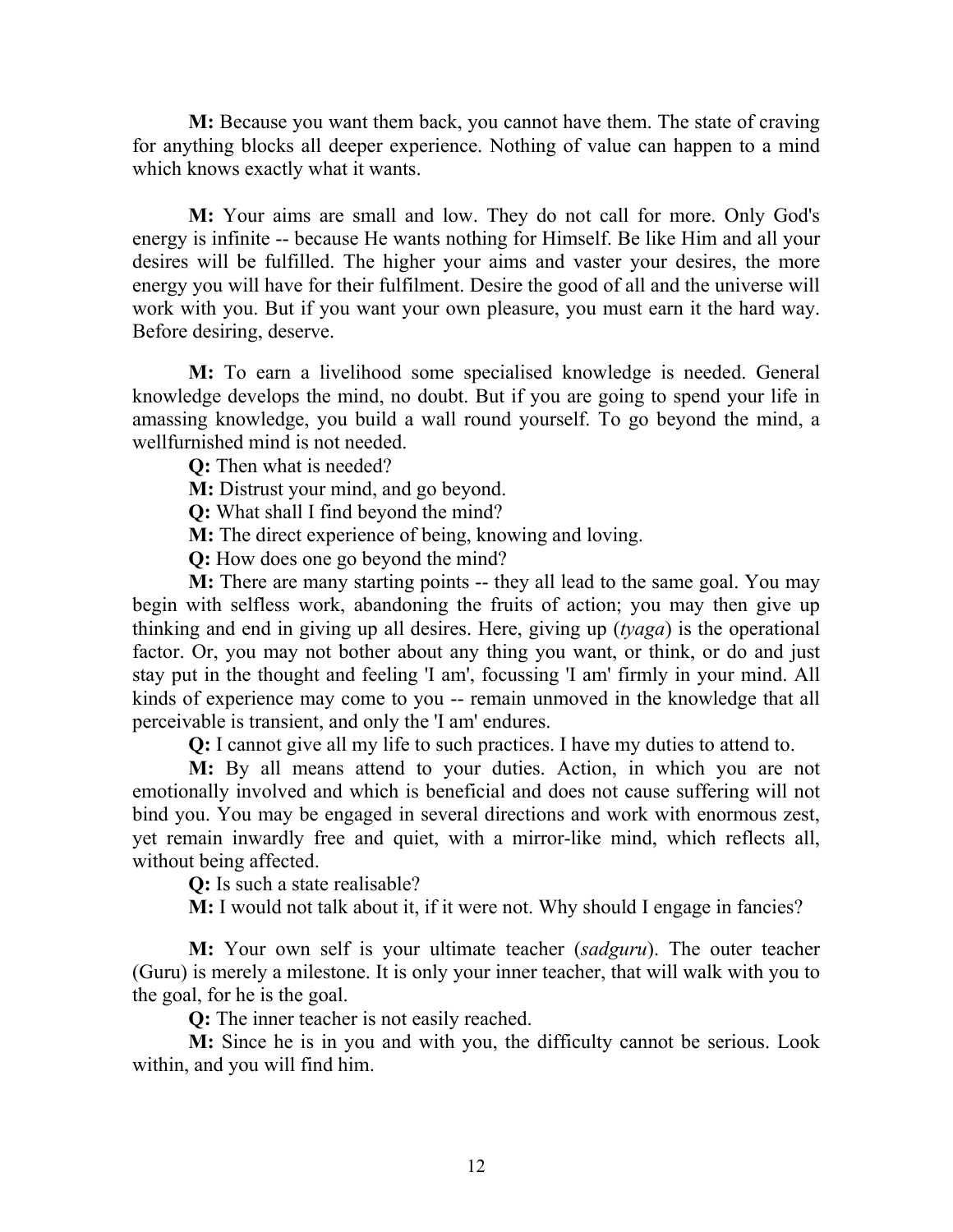Q: When I look within, I find sensations and perceptions, thoughts and feelings, desires and fears, memories and expectations. I am immersed in this cloud and see nothing else.

M: That which sees all this, and the nothing too, is the inner teacher. He alone is, all else only appears to be. He is your own self (swarupa), your hope and assurance of freedom; find him and cling to him and you will be saved and safe.

M: What helps you to know yourself is right. What prevents, is wrong. To know one's real self is bliss, to forget -- is sorrow.

Q: Is the witness-consciousness the real Self?

M: It is the reflection of the real in the mind *(buddhi)*. The real is beyond. The witness is the door through which you pass beyond.

Q: What is the purpose of meditation?

M: Seeing the false as the false, is meditation. This must go on all the time.

Q: Please tell me which road to self-realisation is the shortest.

M: No way is short or long, but some people are more in earnest and some are less. I can tell you about myself. I was a simple man, but I trusted my Guru. What he told me to do, I did. He told me to concentrate on 'I am' -- I did. He told me that I am beyond all perceivables and conceivables -- I believed. I gave him my heart and soul, my entire attention and the whole of my spare time (I had to work to keep my family alive). As a result of faith and earnest application, I realised my self (swarupa) within three years.

You may choose any way that suits you; your earnestness will determine the rate of progress.

Q: No hint for me?

M: Establish yourself firmly in the awareness of 'I am'. This is the beginning and also the end of all endeavour.

# 17. The Ever-Present

M: To realise the Eternal is to become the Eternal, the whole, the universe, with all it contains. Every event is the effect and the expression of the whole and is in fundamental harmony with the whole. All response from the whole must be right, effortless and instantaneous.

It cannot be otherwise, if it is right. Delayed response is wrong response. Thought, feeling and action must be one and simultaneous with the situation that calls for them.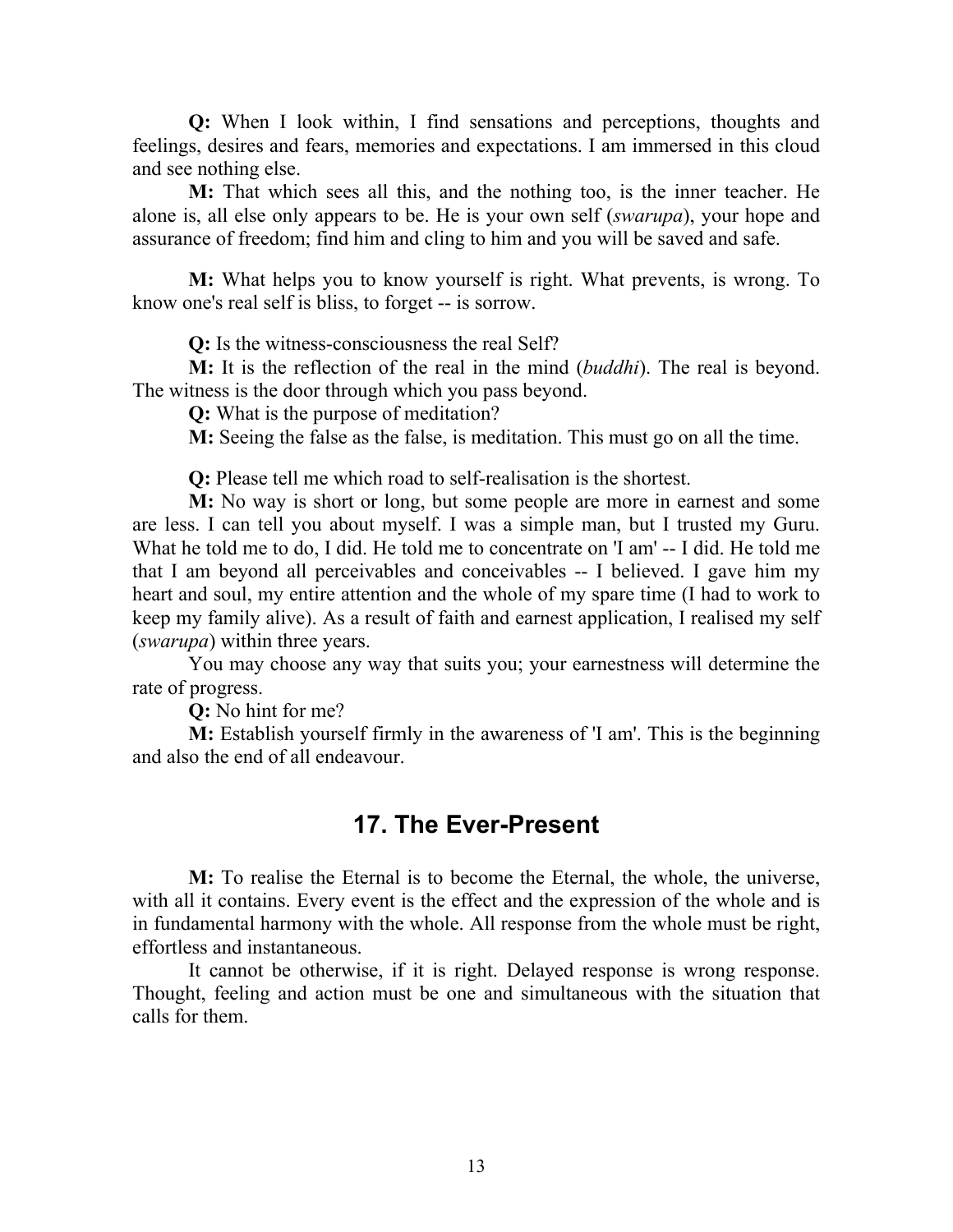#### 18. To Know What you Are, Find What you Are Not

M: All I know is that whatever depends, is not real. The real is truly independent. Since the existence of the person depends on the existence of the world and it is circumscribed and defined by the world, it cannot be real.

Q: I am what I know myself to be.

M: You cannot possibly say that you are what you think yourself to be! Your ideas about yourself change from day to day and from moment to moment. Your self-image is the most changeful thing you have. It is utterly vulnerable, at the mercy of a passer by. A bereavement, the loss of a job, an insult, and your image of yourself, which you call your person, changes deeply. To know what you are you must first investigate and know what you are not. And to know what you are not you must watch yourself carefully, rejecting all that does not necessarily go with the basic fact: 'I am'. The ideas: I am born at a given place, at a given time, from my parents and now I am so-and-so, living at, married to, father of, employed by, and so on, are not inherent in the sense 'I am'. Our usual attitude is of 'I am this'. Separate consistently and perseveringly the 'I am' from 'this' or 'that', and try to feel what it means to be, just to be, without being 'this' or 'that'. All our habits go against it and the task of fighting them is long and hard sometimes, but clear understanding helps a lot. The clearer you understand that on the level of the mind you can be described in negative terms only, the quicker you will come to the end of your search and realise your limitless being.

# 19. Reality lies in Objectivity

Q: How do you look at the world?

M: I see a painter painting a picture. The picture I call the world, the painter I call God. I am neither. I do not create, nor am I created. I contain all, nothing contains me.

M.: Causality is in the mind, only; memory gives the illusion of continuity and repetitiveness creates the idea of causality. When things repeatedly happen together, we tend to see a causal link between them. It creates a mental habit, but a habit is not a necessity.

Q: How is it reached? M: Desirelessness and fearlessness will take you there.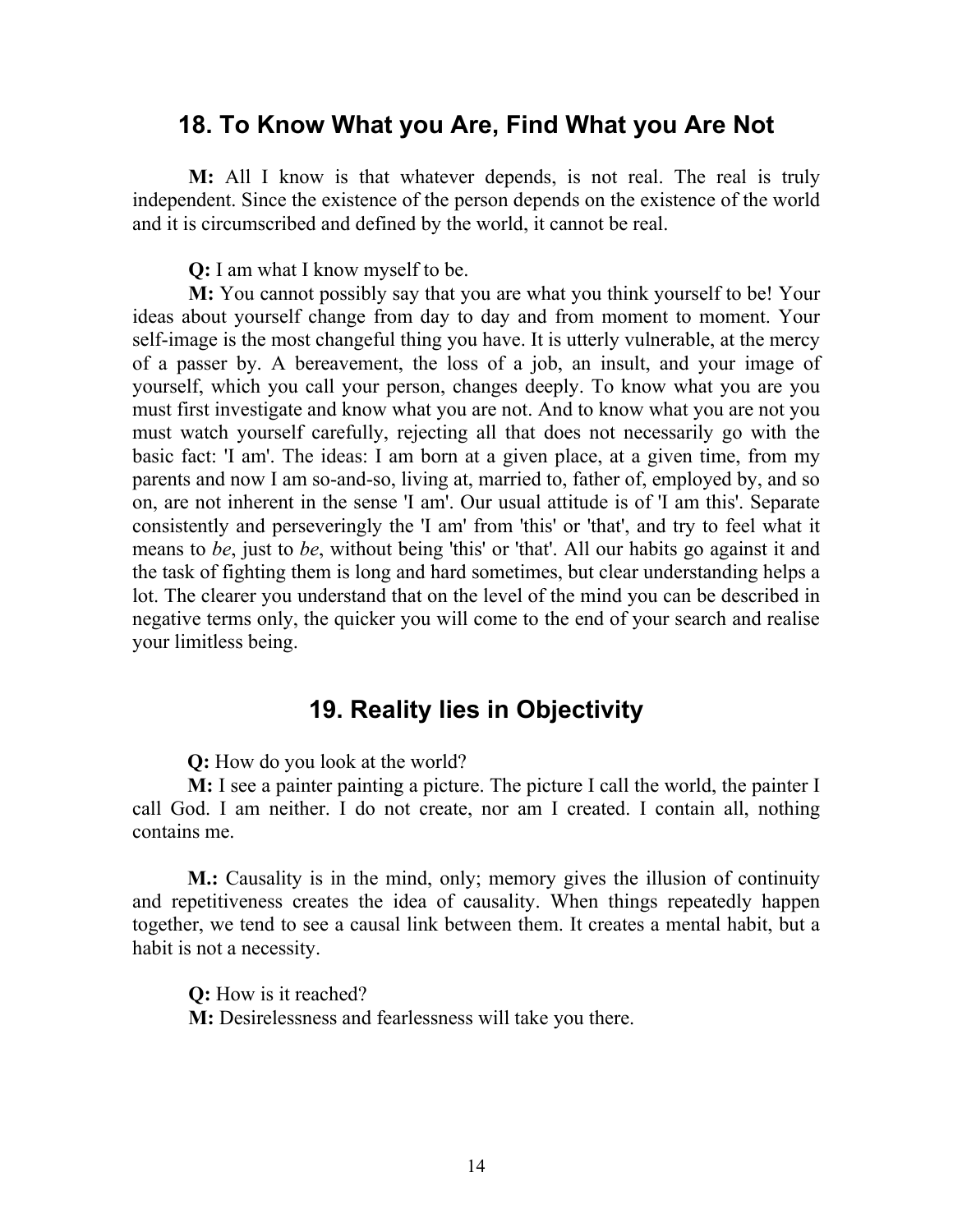# 20. The Supreme is Beyond All

M: The source of consciousness cannot be an object in consciousness. To know the source is to be the source. When you realise that you are not the person, but the pure and calm witness, and that fearless awareness is your very being, you are the being. It is the source, the Inexhaustible Possibility.

M: [The Supreme] It gives birth to consciousness. All else is in consciousness.

Q: Why are there so many centres of consciousness?

M: The objective universe *(mahadakash)* is in constant movement, projecting and dissolving innumerable forms. Whenever a form is infused with life (*prana*), consciousness (chetana) appears by reflection of awareness in matter.

Q: How is it that some things do happen and some don't?

M: Seeking out causes is a pastime of the mind. There is no duality of cause and effect. Everything is its own cause.

Q: No purposeful action is then possible?

M: All I say is that consciousness contains all. In consciousness all is possible. You can have causes if you want them, in your world. Another may be content with a single cause -- God's will. The root cause is one: the sense 'I am'.

M: From the self's point of view the world is the known, the Supreme -- the Unknown. The Unknown gives birth to the known, yet remains Unknown. The known is infinite, but the Unknown is an infinitude of infinities. Just like a ray of light is never seen unless intercepted by the specs of dust, so does the Supreme make everything known, itself remaining unknown.

Q: Does it mean that the Unknown is inaccessible?

M: Oh, no. The Supreme is the easiest to reach for it is your very being. It is enough to stop thinking and desiring anything, but the Supreme.

Q: And if I desire nothing, not even the Supreme?

M: Then you are as good as dead, or you are the Supreme.

Q: Which desires are cogent?

M: Desires that destroy their subjects, or objects, or do not subside on satisfaction are self-contradictory and cannot be fulfilled. Only desires motivated by love, goodwill and compassion are beneficial to both the subject and object and can be fully satisfied.

Q: All desires are painful, the holy as well as the unholy.

M: They are not the same and pain is not the same. Passion is painful, compassion -- never. The entire universe strives to fulfil a desire born of compassion.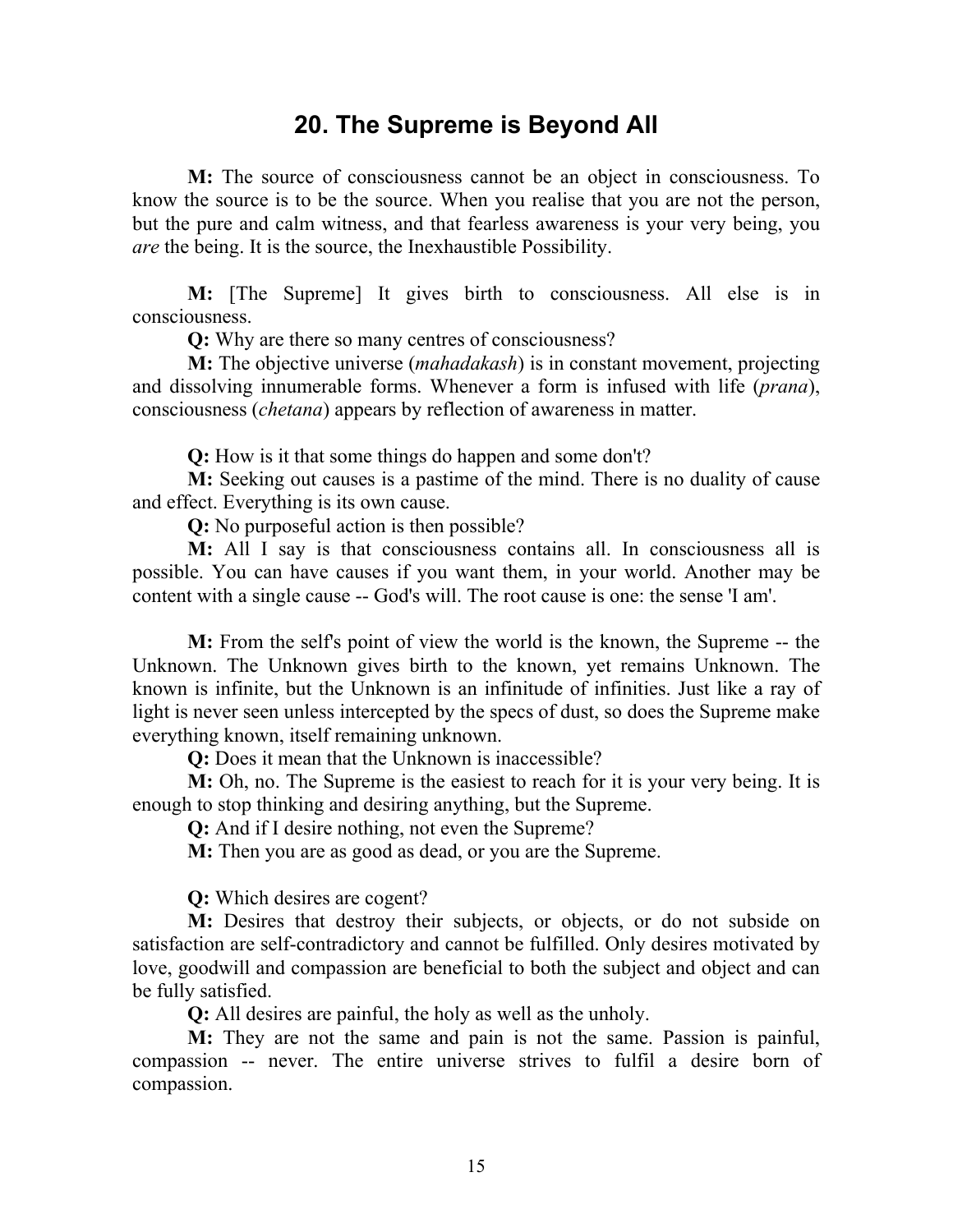Q: Are you then unconscious?

M: Of course not! I am fully conscious, but since no desire or fear enters my mind, there is perfect silence.

Q: Who knows the silence?

M: Silence knows itself. It is the silence of the silent mind, when passions and desires are silenced.

Q: Do you experience desires occasionally?

M: Desires are just waves in the mind. You know a wave when you see one. A desire is just a thing among many. I feel no urge to satisfy it, no action needs be taken on it. Freedom from desire means this: the compulsion to satisfy is absent.

# 21. Who am I?

Q: Are there not good desires and bad, high desires and low?

M: All desires are bad, but some are worse than others. Pursue any desire, it will always give you trouble.

Q: It takes time to know oneself.

M: How can time help you? Time is a succession of moments; each moment appears out of nothing and disappears into nothing, never to reappear. How can you build on something so fleeting?

Q: How to look for myself?

M: Whatever happens, it happens to you. What you do, the doer is in you. Find the subject of all that you are as a person.

Q: My question is: How to find the way to one's own being?

M: Give up all questions except one: 'Who am l'? After all, the only fact you are sure of is that you are. The 'I am' is certain. The 'I am this' is not. Struggle to find out what you are in reality.

Q: I am doing nothing else for the last 60 years.

M: What is wrong with striving? Why look for results? Striving itself is your real nature.

Q: Striving is painful.

M: You make it so by seeking results. Strive without seeking, struggle without greed.

Q: Why has God made me as I am?

M: Which God are you talking about? What is God? Is he not the very light by which you ask the question? 'I am' itself is God. The seeking itself is God.

Q: How am I to find that love?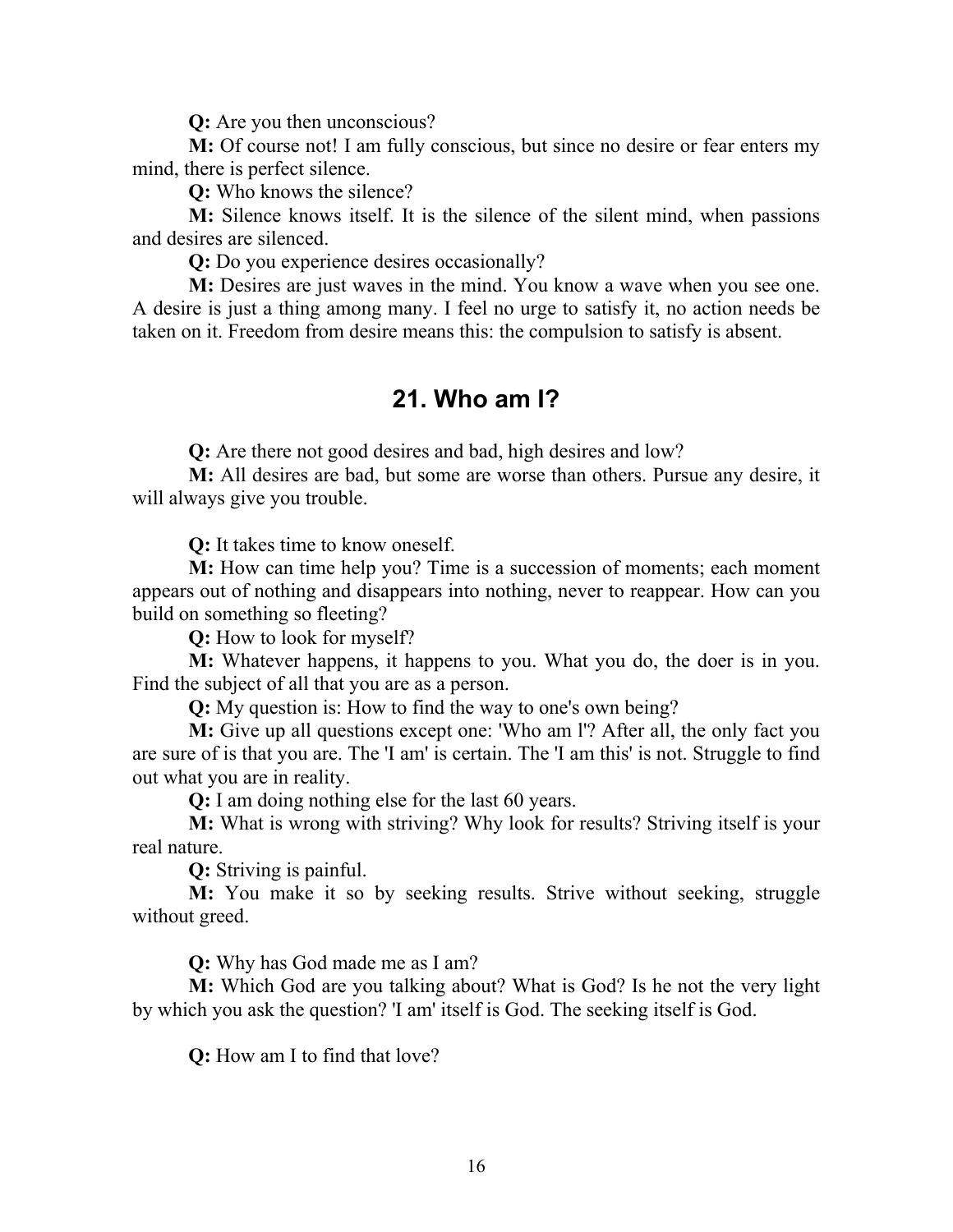M: What do you love now? The 'I am'. Give your heart and mind to it, think of nothing else. This, when effortless and natural, is the highest state. In it love itself is the lover and the beloved.

Q: What is right and what is wrong varies with habit and custom. Standards vary with societies.

M: Discard all traditional standards. Leave them to the hypocrites. Only what liberates you from desire and fear and wrong ideas is good. As long as you worry about sin and virtue you will have no peace.

M: Sin and virtue refer to a person only. Without a sinful or virtuous person what is sin or virtue? At the level of the absolute there are no persons; the ocean of pure awareness is neither virtuous nor sinful. Sin and virtue are invariably relative.

Q: Can I do away with such unnecessary notions?

M: Not as long as you think yourself to be a person.

Q: By what sign shall l know that I am beyond sin and virtue?

M: By being free from all desire and fear, from the very idea of being a person. To nourish the ideas: 'I am a sinner' 'I am not a sinner', is sin. To identify oneself with the particular is all the sin there is. The impersonal is real, the personal appears and disappears. 'I am' is the impersonal Being. 'I am this' is the person. The person is relative and the pure Being -- fundamental.

Q: What exactly do you mean when you ask me to stop being a person?

M: I do not ask you to stop being -- that you cannot. I ask you only to stop imagining that you were born, have parents, are a body, will die and so on. Just try, make a beginning -- it is not as hard as you think.

Q: The same action is considered natural at one point and a sin at another. What makes it sinful?

M: Whatever you do against your better knowledge is sin.

M: A man who moves with the earth will necessarily experience days and nights. He who stays with the sun will know no darkness. My world is not yours. As I see it, you all are on a stage performing. There is no reality about your comings and goings. And your problems are so unreal!

Q: We may be sleep-walkers, or subject to nightmares. Is there nothing you can do?

M: I am doing: I did enter your dreamlike state to tell you -- "Stop hurting yourself and others, stop suffering, wake up".

Q: Why then don't we wake up?

M: You will. I shall not be thwarted. It may take some time. When you shall begin to question your dream, awakening will be not far away.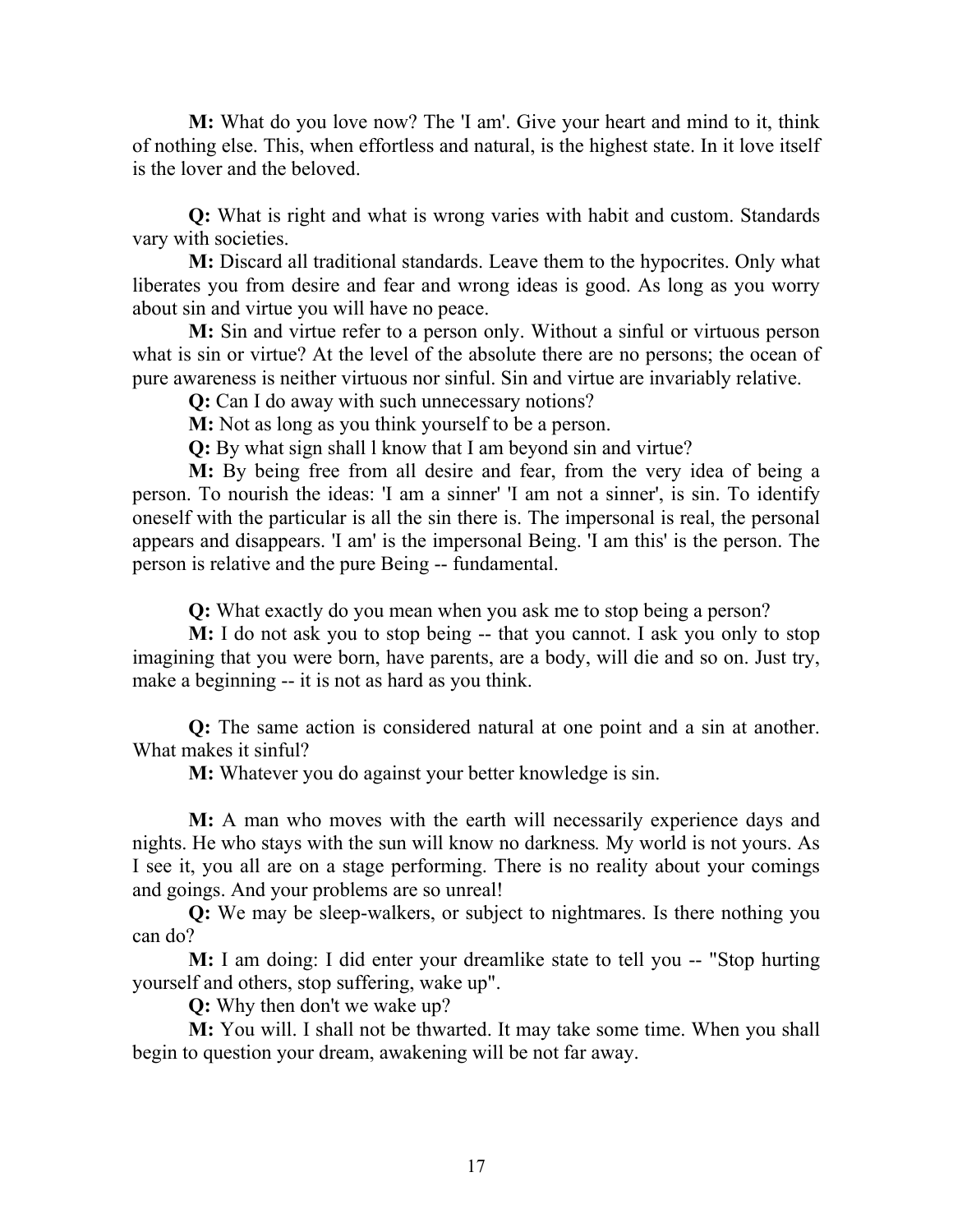# 22. Life is Love and Love is Life

Maharaj: In the case of a beginner the practice of Yoga is often deliberate and requires great determination. But those who are practising sincerely for many years, are intent on self-realisation all the time, whether conscious of it or not. Unconscious sadhana is most effective, because it is spontaneous and steady.

Q: In Europe there is no tradition of a mantra, except in some contemplative orders. Of what use is it to a modern young Westerner?

M: None, unless he is very much attracted. For him the right procedure is to adhere to the thought that he is the ground of all knowledge, the immutable and perennial awareness of all that happens to the senses and the mind. If he keeps it in mind all the time, aware and alert, he is bound to break the bounds of non-awareness and emerge into pure life, light and love. The idea -- 'I am the witness only' will purify the body and the mind and open the eye of wisdom. Then man goes beyond illusion and his heart is free of all desires.

M: As long as you are a seeker, better cling to the idea that you are pure consciousness, free from all content.

#### 23. Discrimination leads to Detachment

Maharaj: You are all drenched for it is raining hard. In my world it is always fine weather. There is no night or day, no heat or cold. No worries beset me there, nor regrets. My mind is free of thoughts, for there are no desires to slave for.

Q: What distinguishes your world from mine?

M: My world has no characteristics by which it can be identified. You can say nothing about it. I am my world. My world is myself. It is complete and perfect. Every impression is erased, every experience -- rejected. I need nothing, not even myself, for myself I cannot lose.

Q: Yet we are talking.

M: The talk is in your world. In mine -- there is eternal silence. My silence sings, my emptiness is full, I lack nothing. You cannot know my world until you are there.

M: See your world as it is, not as you imagine it to be. Discrimination will lead to detachment; detachment will ensure right action; right action will build the inner bridge to your real being. Action is a proof of earnestness. Do what you are told diligently and faithfully and all obstacles will dissolve.

Q: Are you happy?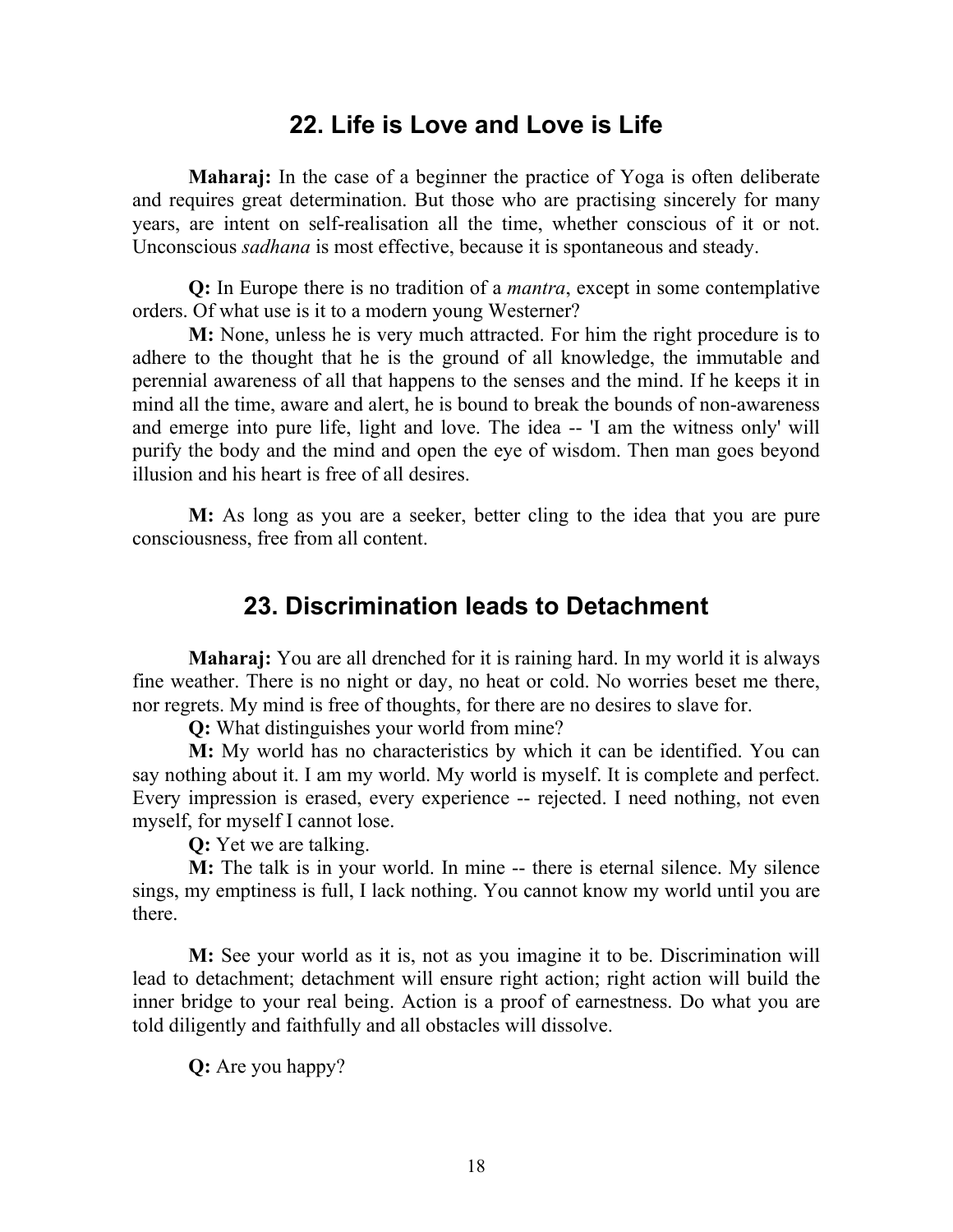M: In your world I would be most miserable. To wake up, to eat, to talk, to sleep again -- what a bother!

Q: There must be some link between your world and mine.

M: There is no need of a link between a real world and an imaginary world, for there cannot be any.

M: My experience is that everything is bliss. But the desire for bliss creates pain. Thus bliss becomes the seed of pain. The entire universe of pain is born of desire. Give up the desire for pleasure and you will not even know what is pain.

M: Why do you worry about the world before taking care of yourself? You want to save the world, don't you? Can you save the world before saving yourself? And what means being saved? Saved from what? From illusion. Salvation is to see things as they are. I really do not see myself related to anybody and anything. Not even to a self, whatever that self may be. I remain forever -- undefined. I am - within and beyond -- intimate and unapproachable.

M: My Guru too taught me to doubt -- everything and absolutely. He said: 'deny existence to everything except your self.'

M: By its very nature pleasure is limited and transitory. Out of pain desire is born, in pain it seeks fulfilment, and it ends in the pain of frustration and despair. Pain is the background of pleasure, all seeking of pleasure is born in pain and ends in pain.

Q: All you say is clear to me. But when some physical or mental trouble comes, my mind goes dull and grey, or seeks frantically for relief.

M: What does it matter? It is the mind that is dull or restless, not you. Look, all kinds of things happen in this room. Do I cause them to happen? They just happen. So it is with you -- the roll of destiny unfolds itself and actualises the inevitable. You cannot change the course of events, but you can change your attitude and what really matters is the attitude and not the bare event. The world is the abode of desires and fears. You cannot find peace in it. For peace you must go beyond the world.

Q: To be a superman one must be a man first. Manhood is the fruit of innumerable experiences: Desire drives to experience. Hence at its own time and level desire is right.

M: All this is true in a way. But a day comes when you have amassed enough and must begin to build. Then sorting out and discarding (viveka-vairagya) are absolutely necessary. Everything must be scrutinised and the unnecessary ruthlessly destroyed. Believe me, there cannot be too much destruction. For in reality nothing is of value. Be passionately dispassionate -- that is all.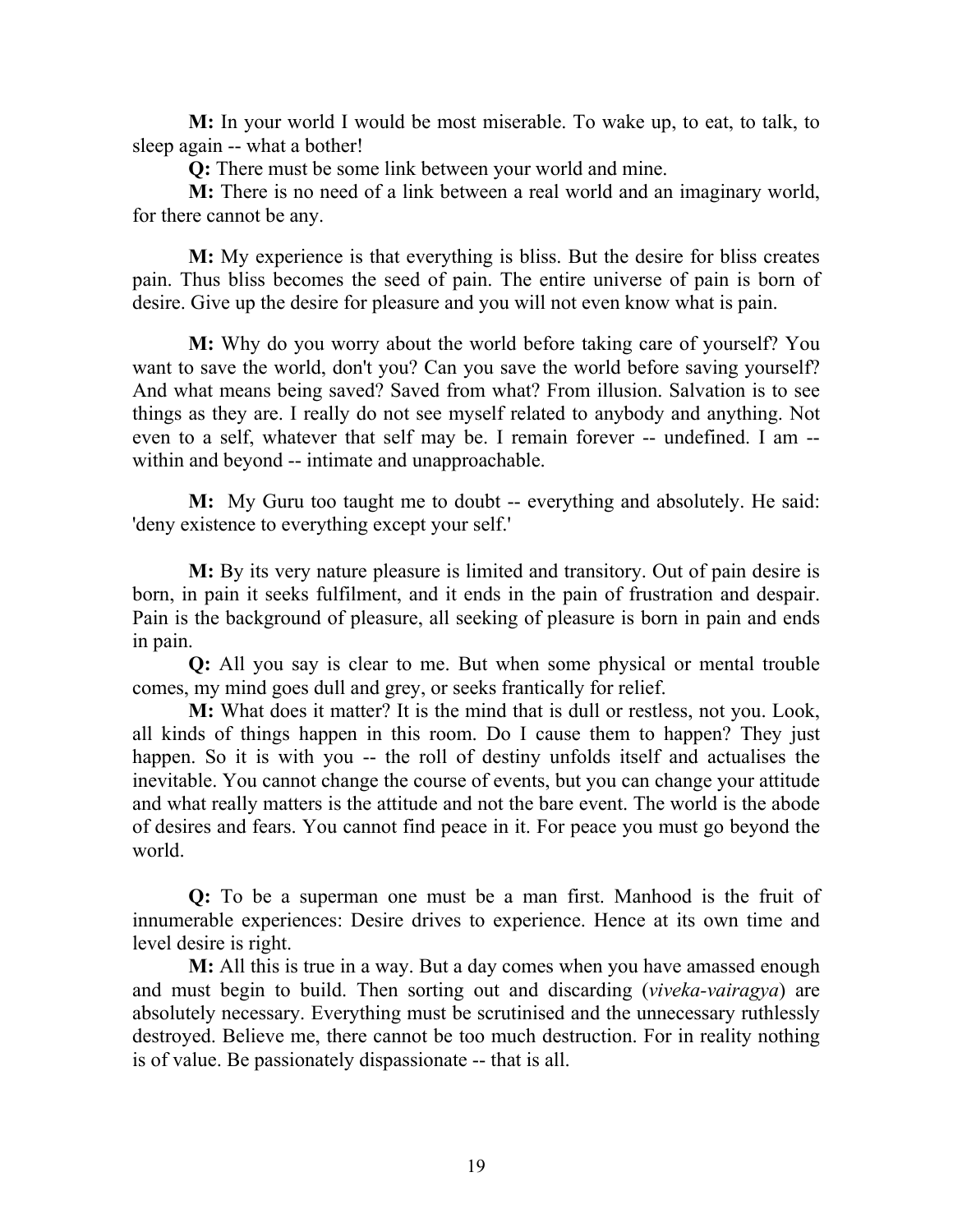## 24. God is the All-doer, the Jnani a Non-doer

M: Your mind projects a structure and you identify yourself with it. It is in the nature of desire to prompt the mind to create a world for its fulfilment. Even a small desire can start a long line of action; what about a strong desire? Desire can produce a universe; its powers are miraculous. Just as a small matchstick can set a huge forest on fire, so does a desire light the fires of manifestation. The very purpose of creation is the fulfilment of desire. The desire may be noble, or ignoble, space (*akash*) is neutral -- one can fill it with what one likes: You must be very careful as to what you desire.

M: God is the All-Doer, the *jnani* is a non-doer. God himself does not say: 'I am doing all.' To Him things happen by their own nature. To the *jnani* all is done by God. He sees no difference between God and nature. Both God and the jnani know themselves to be the immovable centre of the movable, the eternal witness of the transient. The centre is a point of void and the witness a point of pure awareness; they know themselves to be as nothing, therefore nothing can resist them.

**M.:** When a *jnani* joins the universal mind, all his goodness and wisdom become the heritage of humanity and uplift every human being.

M: The daily life is a life of action. Whether you like it or not, you must function. Whatever you do for your own sake accumulates and becomes explosive; one day it goes off and plays havoc with you and your world. When you deceive yourself that you work for the good of all, it makes matters worse, for you should not be guided by your own ideas of what is good for others. A man who claims to know what is good for others, is dangerous.

Q: How is one to work then?

M: Neither for yourself nor for others, but for the work's own sake. A thing worth doing is its own purpose and meaning, Make nothing a means to something else. Bind not. God does not create one thing to serve another. Each is made for its own sake. Because it is made for itself, it does not interfere. You are using things and people for purposes alien to them and you play havoc with the world and yourself.

M: Yes, you are always the Supreme. But your attention is fixed on things, physical or mental. When your attention is off a thing and not yet fixed on another, in the interval you are pure being. When through the practice of discrimination and detachment *(viveka-vairagya)*, you lose sight of sensory and mental states, pure being emerges as the natural state.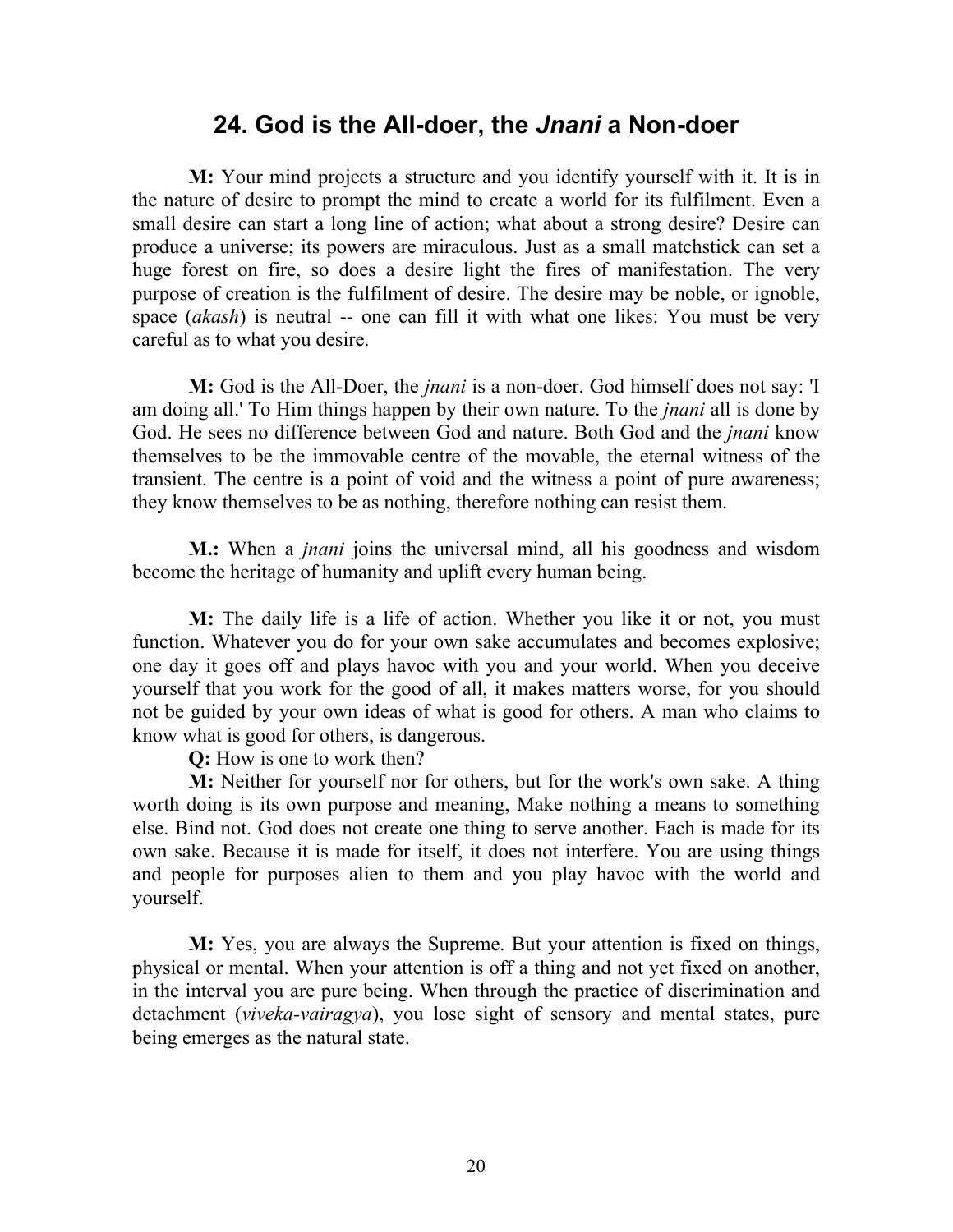# 25. Hold on to 'I am'

Q: When I see something pleasant, I want it. Who exactly wants it? The self or the mind?

M: The question is wrongly put. There is no 'who'. There is desire, fear, anger, and the mind says -- this is me, this is mine. There is no thing which could be called 'me' or 'mine'. Desire is a state of the mind, perceived and named by the mind. Without the mind perceiving and naming, where is desire?

Q: Surely, you are aware of many things and behave according to their nature. You treat a child as a child and an adult as an adult.

M: Just as the taste of salt pervades the great ocean and every single drop of sea-water carries the same flavour, so every experience gives me the touch of reality, the ever fresh realisation of my own being.

Q: I do not like this *lila* (play) idea I would rather compare the world to a work-yard in which we are the builders.

M: You take it too seriously. What is wrong with play? You have a purpose only as long as you are not complete (purna); till then completeness, perfection, is the purpose. But when you are complete in yourself, fully integrated within and without, then you enjoy the universe; you do not labour at it. To the disintegrated you may seem working hard, but that is their illusion. Sportsmen seem to make tremendous efforts: yet their sole motive is to play and display.

M: God is not only true and good, he is also beautiful (satyam-shivamsundaram). He creates beauty -- for the joy of It

Q: Well, then beauty is his purpose!

M: Why do you introduce purpose? Purpose implies movement, change, a sense of imperfection. God does not aim at beauty -- whatever he does is beautiful. Would you say that a flower is trying to be beautiful? It is beautiful by its very nature. Similarly God is perfection itself, not an effort at perfection.

M: What is your happiness worth when you have to strive and labour for it? True happiness is spontaneous and effortless.

# 26. Personality, an Obstacle

M: Weak desires can be removed by introspection and meditation, but strong, deep-rooted ones must be fulfilled and their fruits, sweet or bitter, tasted.

Q: The desire to live is a tremendous thing.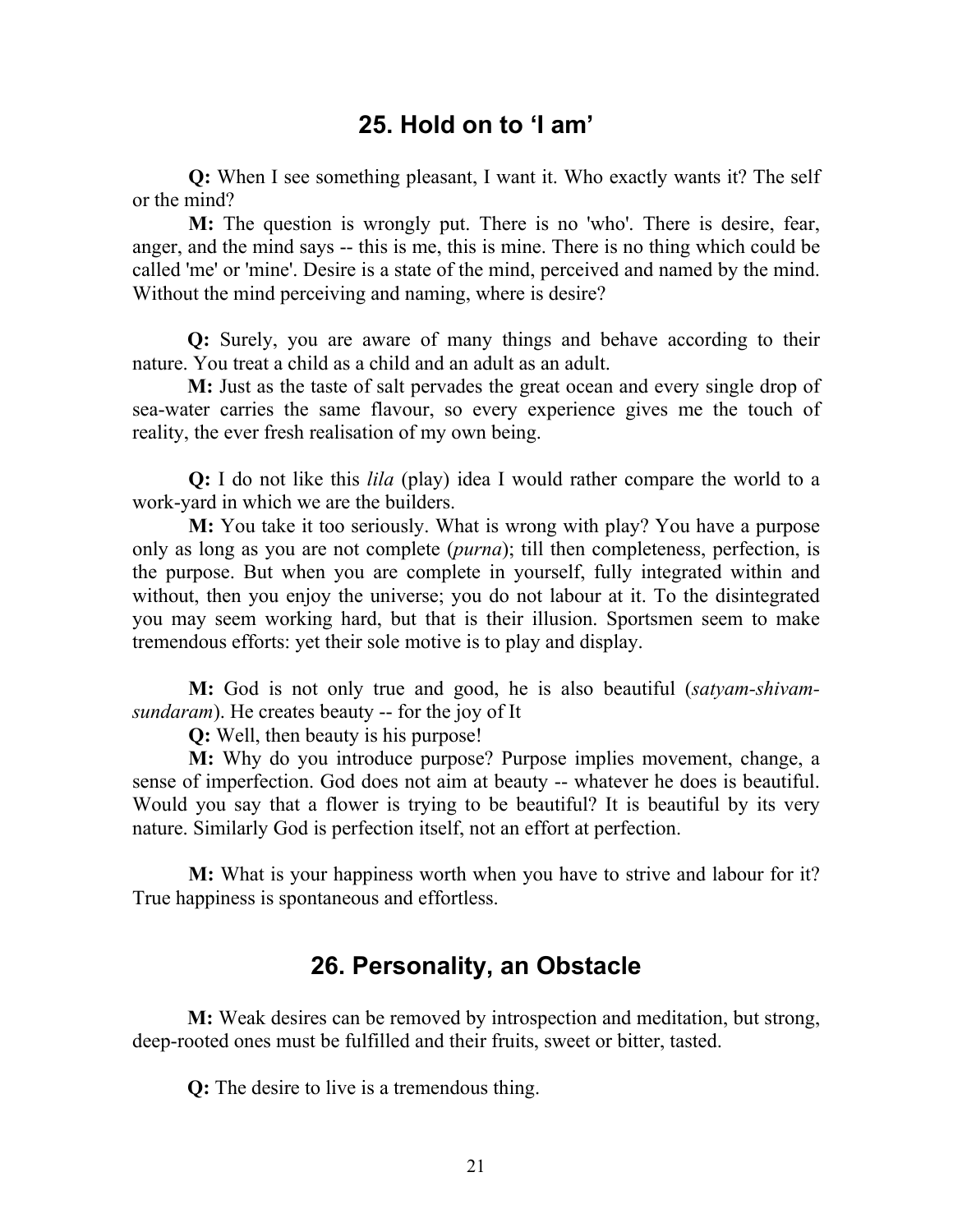M: Still greater is the freedom from the urge to live.

Q: The freedom of the stone?

M: Yes, the freedom of the stone, and much more besides. Freedom unlimited and

conscious.

**M:** A life lived thoughtfully, in full awareness, is by itself *Nisarga Yoga*.

Q: What does the marriage of life and mind mean?

M: Living in spontaneous awareness, consciousness of effortless living, being fully interested in one's life -- all this is implied.

Q: Sharada Devi, wife of Sri Ramakrishna Paramahamsa, used to scold his disciples for too much effort. She compared them to mangoes on the tree which are being plucked before they are ripe. 'Why hurry?' she used to say. 'Wait till you are fully ripe, mellow and sweet.'

M: How right she was! There are so many who take the dawn for the noon, a momentary experience for full realisation and destroy even the little they gain by excess of pride. Humility and silence are essential for a sadhaka, however advanced. Only a fully ripened jnani can allow himself complete spontaneity.

Q: Can there be happiness in unity? Does not all happiness imply necessarily contact, hence duality?

M: There is nothing wrong with duality as long as it does not create conflict. Multiplicity and variety without strife is joy. In pure consciousness there is light. For warmth, contact is needed. Above the unity of being is the union of love. Love is the meaning and purpose of duality.

Q: I am 24 years now. For the last two and a half years I am travelling, restless, seeking. I want to live a good life, a holy life. What am I to do?

M: Go home, take charge of your father's business, look after your parents in their old age. Marry the girl who is waiting for you, be loyal, be simple, be humble. Hide your virtue, live silently. The five senses and the three qualities (*gunas*) are your eight steps in Yoga. And 'I am' is the Great Reminder (mahamantra). You can learn from them all you need to know. Be attentive, enquire ceaselessly. That is all.

Q: If just living one's life liberates, why are not all liberated?

M: All are being liberated. It is not what you live, but how you live that matters. The idea of enlightenment is of utmost importance. Just to know that there is such possibility, changes one's entire outlook. It acts like a burning match in a heap of saw dust. All the great teachers did nothing else.

M: Remember facts, forget opinions.

Q: What is a fact?

M: What is perceived in pure awareness, unaffected by desire.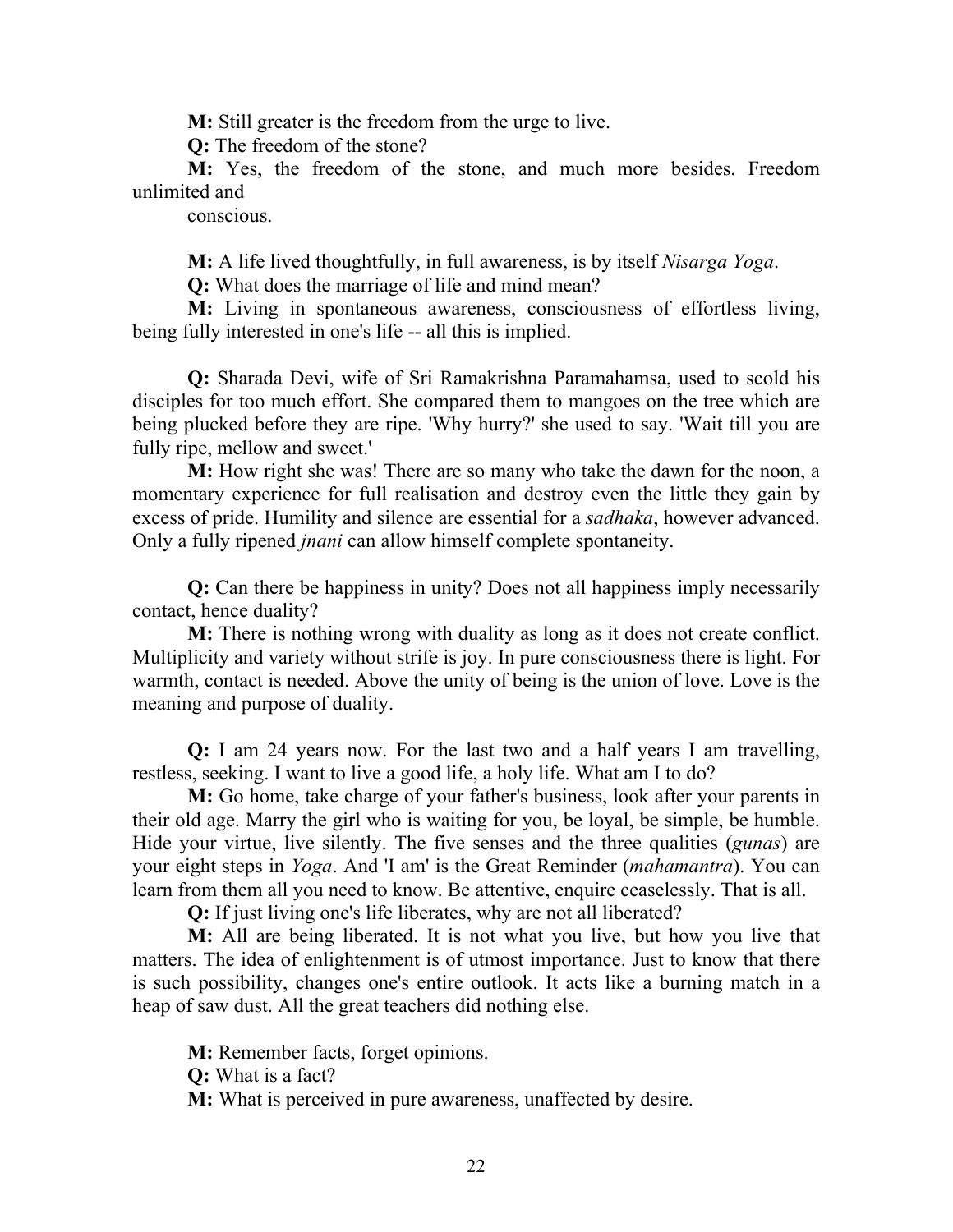# 27. The Beginningless Begins Forever

M: *Chit* in movement is *Ananda*; *Chit* motionless is being.

M: Imperfect spirit is matter, perfect matter is spirit. In the beginning as in the end, all is one.

M: Beyond the mind there is no such thing as experience. Experience is a dual state. You cannot talk of reality as an experience. Once this is understood, you will no longer look for being and becoming as separate and opposite. In reality they are one and inseparable, like roots and branches of the same tree. Both can exist only in the light of consciousness, which again, arises in the wake of the sense 'I am'. This is the primary fact. If you miss it, you miss all.

M: Whatever is spoken is speech only. Whatever is thought is thought only. The real meaning is unexplainable, though experienceable. The Mahavakya is true, but your ideas are false, for all ideas (kalpana) are false.

Q: In your daily life are you always conscious of your real state?

M: Neither conscious, nor unconscious. I do not need convictions. I live on courage. Courage is my essence, which is love of life. I am free of memories and anticipations, unconcerned with what I am and what I am not. I am not addicted to selfdescriptions, *soham* and *brahmasmi* ('I am He', 'I am the Supreme') are of no use to me, I have the courage to be as nothing and to see the world as it is: nothing. It sounds simple, just try it!

Q: But what gives you courage?

M: How perverted are your views! Need courage be given? Your question implies that anxiety is the normal state and courage is abnormal. It is the other way round. Anxiety and hope are born of imagination -- I am free of both. I am simple being and I need nothing to rest on.

M: You are dragging down reality to the level of experience. How can reality depend on experience, when it is the very ground (adhar) of experience. Reality is in the very fact of experience, not in its nature. Experience is, after all, a state of mind, while being is definitely not a state of mind.

M: The only thing that can help is to wake up from the dream.

Q: An awakener is needed.

M: Who again is in the dream. The awakener signifies the beginning of the end. There are no eternal dreams.

Q: I began at birth.

M: That is what you are told. Is it so? Did you see yourself beginning? Q: I began just now. All else is memory.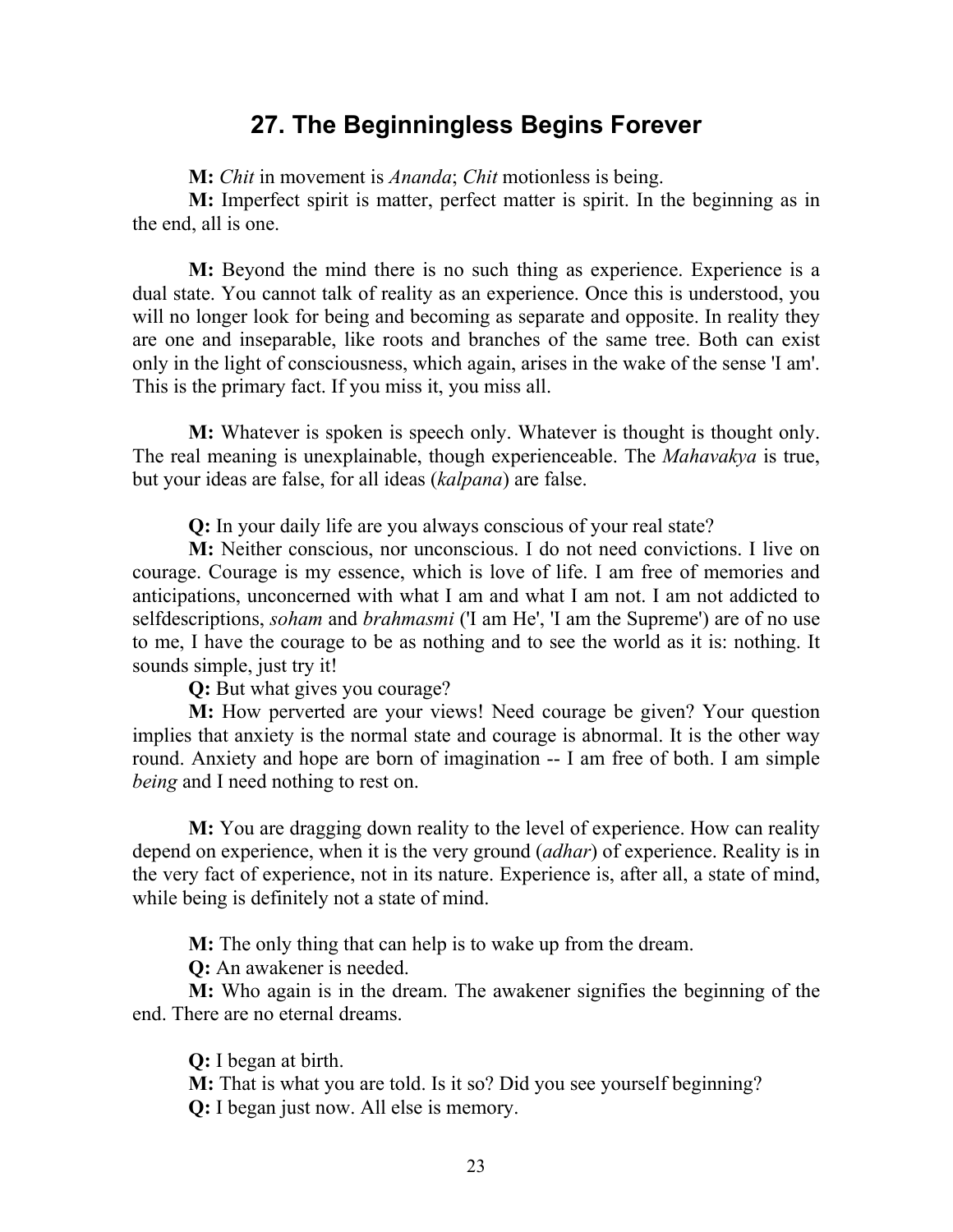M: Quite right. The beginningless begins forever. In the same way, I give eternally, because I have nothing. To be nothing, to have nothing, to keep nothing for oneself is the greatest gift, the highest generosity.

# 28. All Suffering is Born of Desire

M: Very well. What about desires? Do you have any?

Q: Yes, they come, short and superficial.

M: And what do you do about them?

Q: What can I do? They come, they go. l look at them. Sometimes I see my body and my mind engaged in fulfilling them.

M: Whose desires are being fulfilled?

Q: They are a part of the world in which I live. They are just as trees and clouds are there.

M: Are they not a sign of some imperfection?

Q: Why should they be? They are as they are, and I am as I am. How can the appearance and disappearance of desires affect me? Of course, they affect the shape and content of the mind.

M: Very well.

Q: What is happiness?

M: Harmony between the inner and the outer is happiness. On the other hand, self-identification with the outer causes is suffering.

Q: What is the real cause of suffering?

M: Self-identification with the limited (vyaktitva). Sensations as such, however strong, do not cause suffering. It is the mind bewildered by wrong ideas, addicted to thinking: 'I am this' 'I am that', that fears loss and craves gain and suffers when frustrated.

M: The concrete need not be the real, the conceived need not be false. Perceptions based on sensations and shaped by memory imply a perceiver, whose nature you never cared to examine. Give it your full attention, examine it with loving care and you will discover heights and depths of being which you did not dream of, engrossed as you are in your puny image of yourself.

Q: Why is there so much suffering in love?

M: All suffering is born of desire. True love is never frustrated. How can the sense of unity be frustrated? What can be frustrated is the desire for expression. Such desire is of the mind. As with all things mental, frustration is inevitable.

Q: There is so much sex without love.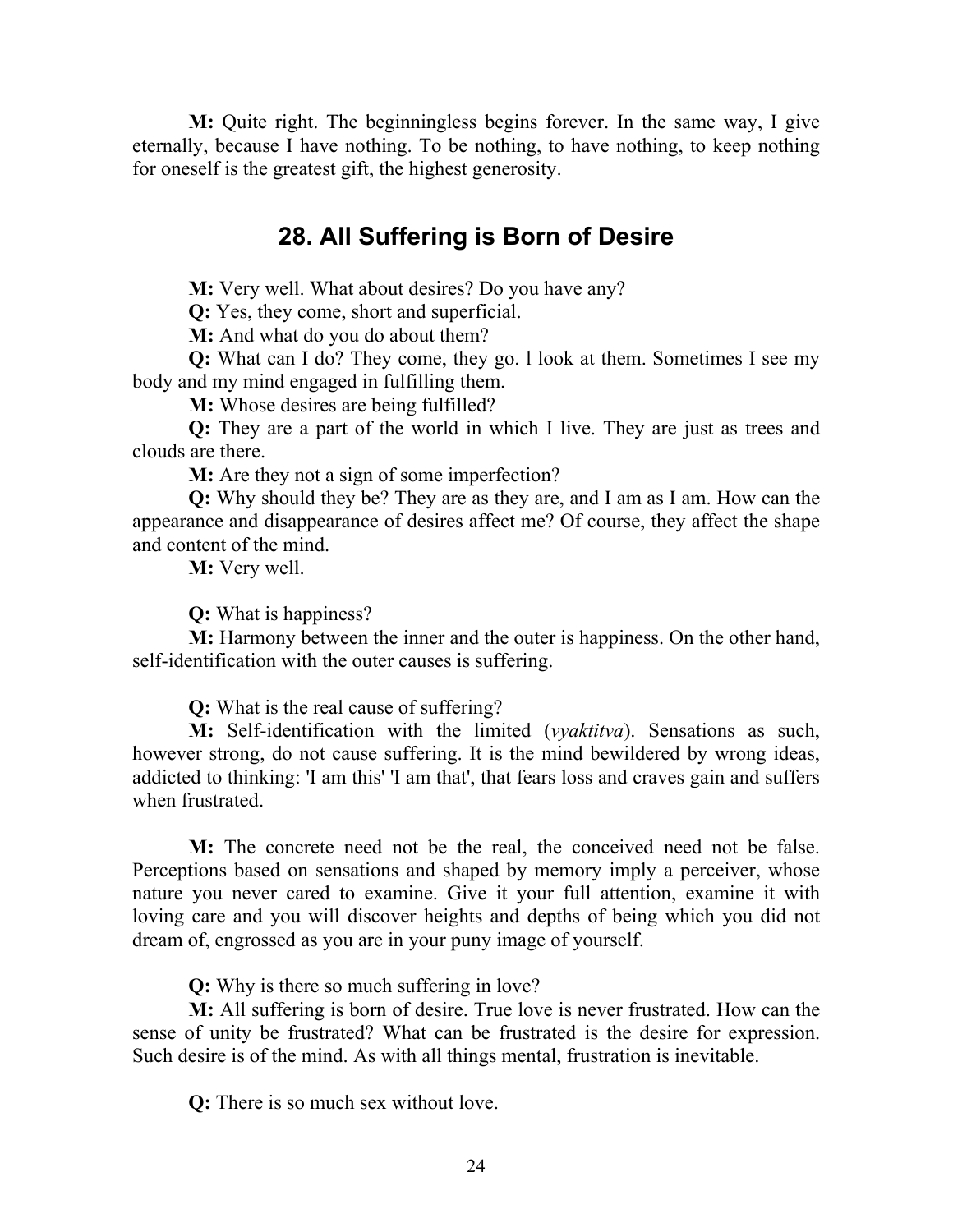M: Without love all is evil. Life itself without love is evil.

Q: What can make me love?

M: You are love itself -- when you are not afraid.

# 29. Living is Life's only Purpose

M: It is only a question of incompletion. He who could not complete his Yoga for some reason is called failed in Yoga. Such failure is only temporary, for there can be no defeat in Yoga. This battle is always won, for it is a battle between the true and the false. The false has no chance.

Q: Who fails? The person (*vyakti*) or the self (*vyakta*)?

M: The question is wrongly put. There is no question of failure, neither in the short run nor in the long. It is like travelling a long and arduous road in an unknown country. Of all the innumerable steps there is only the last which brings you to your destination. Yet you will not consider all previous steps as failures. Each brought you nearer to your goal, even when you had to turn back to by-pass an obstacle. In reality each step brings you to your goal, because to be always on the move, learning, discovering, unfolding, is your eternal destiny. Living is life's only purpose. The self does not identify itself with success or failure -- the very idea of becoming this or that is unthinkable. The self understands that success and failure are relative and related, that they are the very warp and weft of life. Learn from both and go beyond. If you have not learnt, repeat.

Q: What am I to learn?

M: To live without self-concern. For this you must know your own true being (swarupa) as indomitable, fearless, ever victorious. Once you know with absolute certainty that nothing can trouble you but your own imagination, you come to disregard your desires and fears, concepts and ideas and live by truth alone.

Q: What may be the reason that some people succeed and others fail in Yoga? Is it destiny or character, or just accident?

M: Nobody ever fails in *Yoga*. It is all a matter of the rate of progress. It is slow in the beginning and rapid in the end. When one is fully matured, realisation is explosive. It takes place spontaneously, or at the slightest hint. The quick is not better than the slow. Slow ripening and rapid flowering alternate. Both are natural and right.

Yet, all this is so in the mind only. As I see it, there is really nothing of the kind. In the great mirror of consciousness images arise and disappear and only memory gives them continuity. And memory is material -- destructible, perishable, transient. On such flimsy foundations we build a sense of personal existence - vague, intermittent, dreamlike. This vague persuasion: 'I-am-so-and-so' obscures the changeless state of pure awareness and makes us believe that we are born to suffer and to die.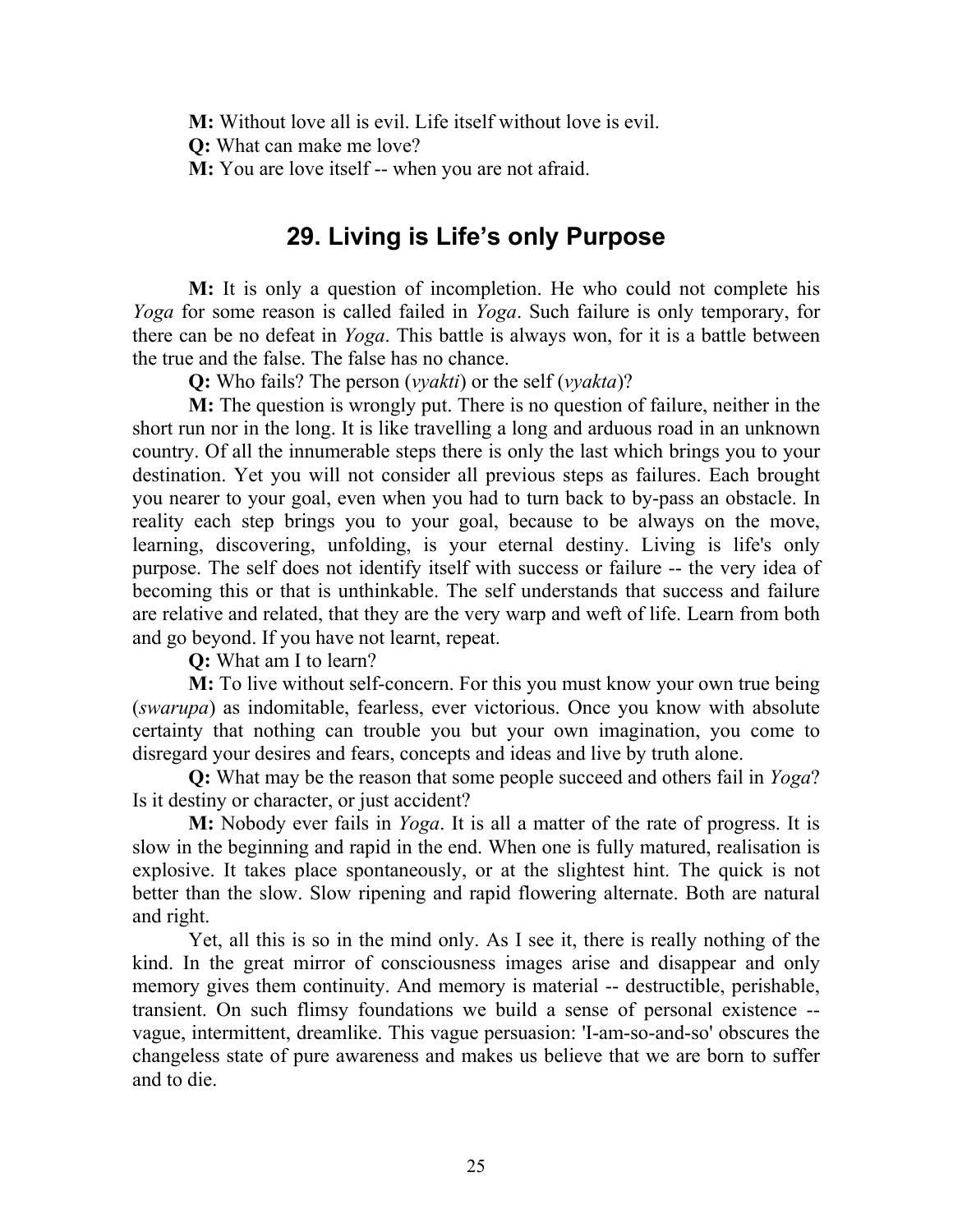Q: Just as a child cannot help growing, so does a man, compelled by nature, make progress. Why exert oneself? Where is the need of Yoga?

M: There is progress all the time. Everything contributes to progress. But this is the progress of ignorance. The circles of ignorance may be ever widening, yet it remains a bondage all the same. In due course a Guru appears to teach and inspire us to practise Yoga and a ripening takes place as a result of which the immemorial night of ignorance dissolves before the rising sun of wisdom. But in reality nothing happened. The sun is always there, there is no night to it; the mind blinded by the 'I am the body' idea spins out endlessly its thread of illusion.

Q: If all is a part of a natural process, where is the need of effort?

M: Even effort is a part of it. When ignorance becomes obstinate and hard and the character gets perverted, effort and the pain of it become inevitable. In complete obedience to nature there is no effort. The seed of spiritual life grows in silence and in darkness until its appointed hour.

Q: One may get old, but why should one lose all alertness and discrimination?

M: Consciousness and unconsciousness, while in the body depend on the condition of the brain. But the self is beyond both, beyond the brain, beyond the mind. The fault of the instrument is no reflection on its user.

Q: I was told that a realised man will never do anything unseemly. He will always behave in an exemplary way.

M: Who sets the example? Why should a liberated man necessarily follow conventions? The moment he becomes predictable, he cannot be free. His freedom lies in his being free to fulfil the need of the moment, to obey the necessity of the situation. Freedom to do what one likes is really bondage, while being free to do what one must, what is right, is real freedom.

M: He who knows himself has no doubts about it. Nor does he care whether others recognise his state or not. Rare is the realised man who discloses his realisation and fortunate are those who have met him, for he does it for their abiding welfare.

M: Each moment contains the whole of the past and creates the whole of the future.

Q: But past and future exist?

M: In the mind only. Time is in the mind, space is in the mind. The law of cause and effect is also a way of thinking. In reality all is here and now and all is one. Multiplicity and diversity are in the mind only.

Q: Still, you are in favour of relieving suffering, even through destruction of the incurably diseased body.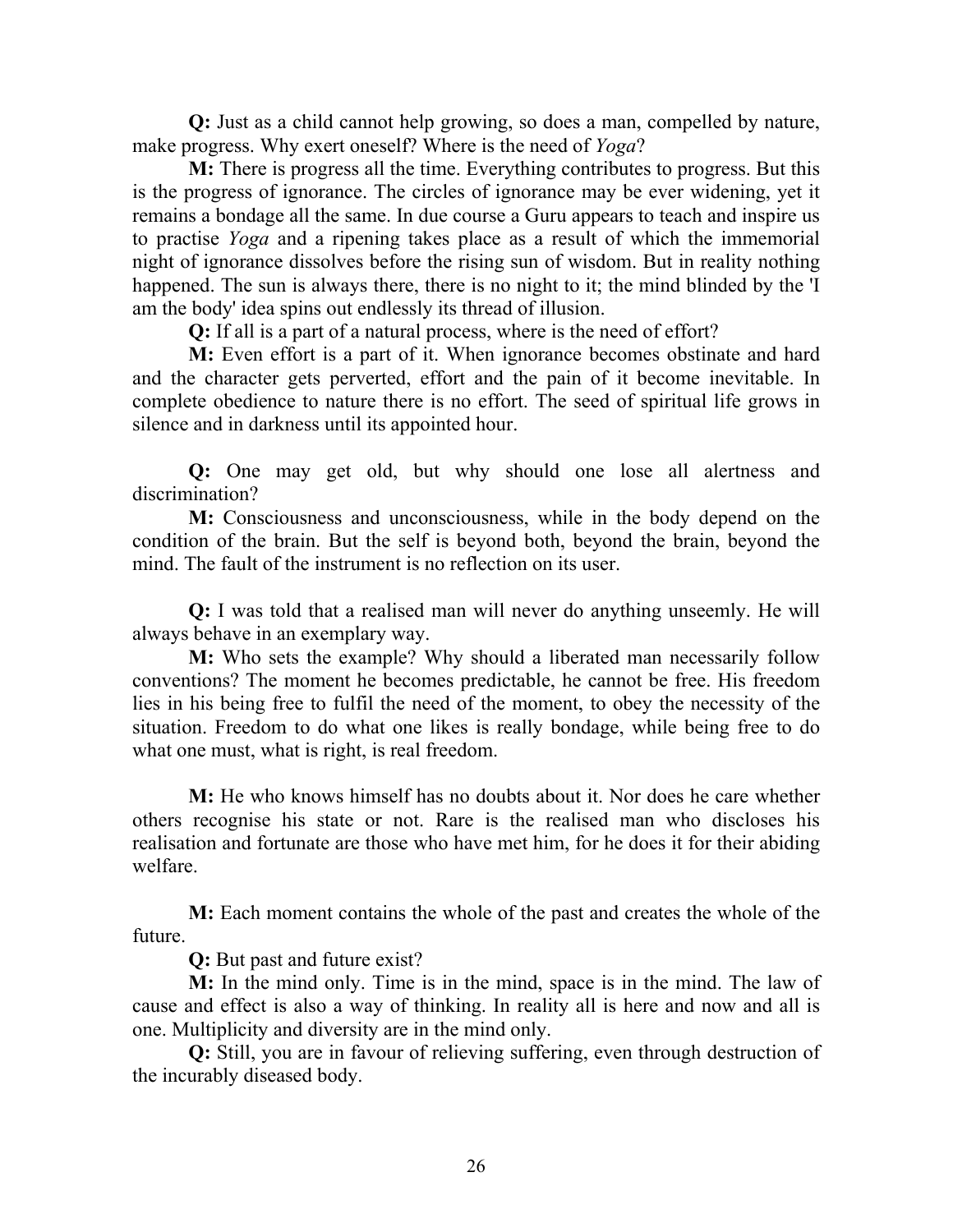M: Again, you look from outside while I look from within. I do not see a sufferer, I am the sufferer. I know him from within and do what is right spontaneously and effortlessly. I follow no rules nor lay down rules. I flow with life -- faithfully and irresistibly.

Q: Will this stupidity ever come to an end?

M: In man -- of course. Any moment. In humanity -- as we know it -- after very many years. In creation -- never, for creation itself is rooted in ignorance; matter itself is ignorance. Not to know, and not to know that one does not know, is the cause of endless suffering.

Q: Is there no salvation for the world?

M: Which world do you want to save? The world of your own projection? Save it yourself. My world? Show me my world and I shall deal with it. I am not aware of any world separate from myself, which I am free to save or not to save. What business have you with saving the world, when all the world needs is to be saved from you? Get out of the picture and see whether there is anything left to save.

Q: A message in print may be paper and ink only. It is the text that matters. By analysing the world into elements and qualities we miss the most important -- its meaning. Your reduction of everything to dream disregards the difference between the dream of an insect and the dream of a poet. All is dream, granted. But not all are equal.

M: The dreams are not equal, but the dreamer is one. I am the insect. I am the poet -- in dream. But in reality I am neither. I am beyond all dreams. I am the light in which all dreams appear and disappear. I am both inside and outside the dream. Just as a man having headache knows the ache and also knows that he is not the ache, so do I know the dream, myself dreaming and myself not dreaming -- all at the same time. I am what I am before, during and after the dream. But what I see in dream, l am not.

Q: It is all a matter of imagination. One imagines that one is dreaming, another imagines one is not dreaming. Are not both the same?

M: The same and not the same. Not dreaming, as an interval between two dreams, is of course, a Part of dreaming. Not dreaming as a steady hold on, and timeless abidance in reality has nothing to do with dreaming. In that sense I never dream, nor ever shall.

Q: If both dream and escape from dream are imaginings, what is the way out?

M: There is no need of a way out! Don't you see that a way out is also a part of the dream? All you have to do is to see the dream as dream.

Q: If I start the practice of dismissing everything as a dream where will it lead me?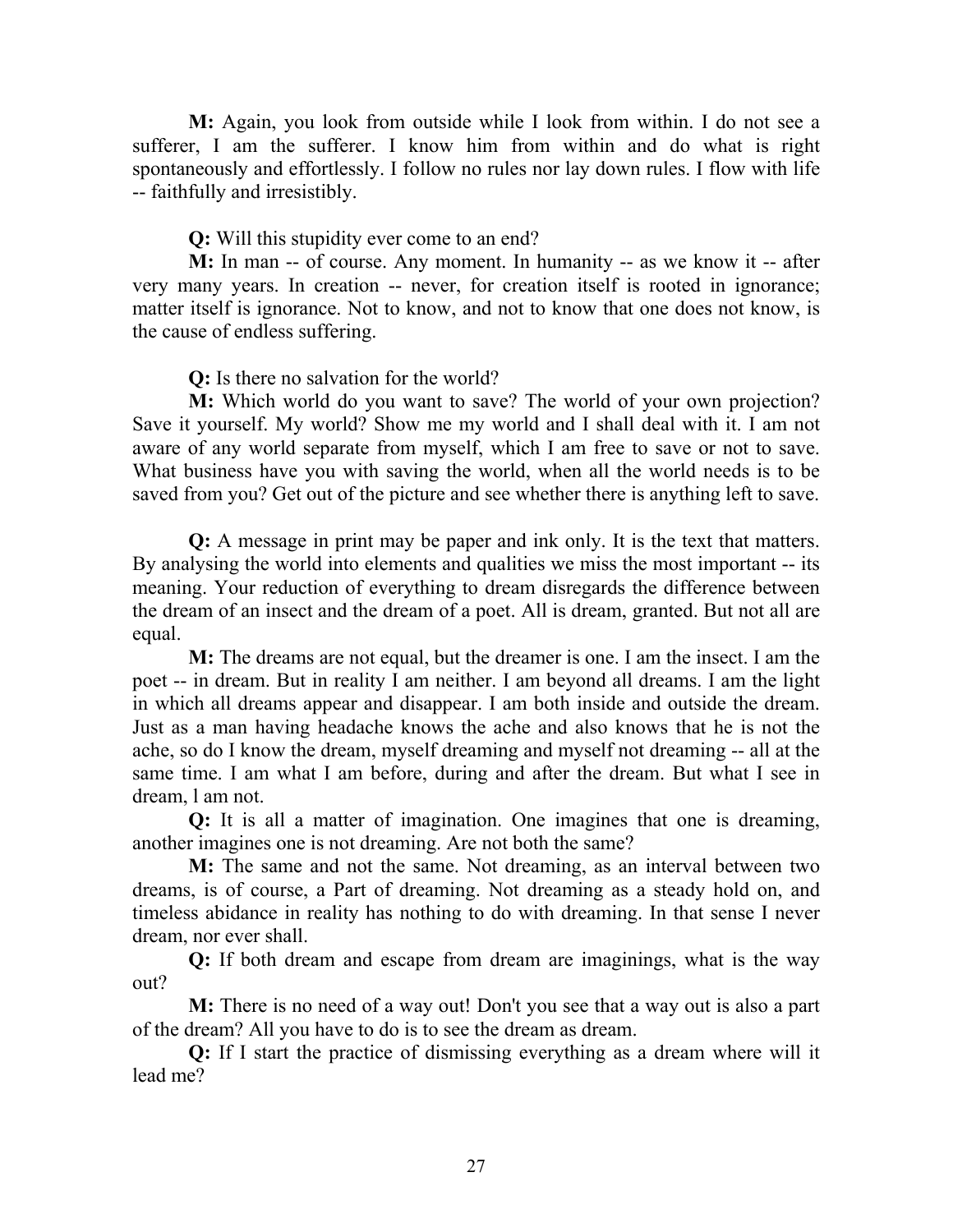M: Wherever it leads you, it will be a dream. The very idea of going beyond the dream is illusory. Why go anywhere? Just realise that you are dreaming a dream you call the world, and stop looking for ways out. The dream is not your problem. Your problem is that you like one part of your dream and not another. Love all, or none of it, and stop complaining. When you have seen the dream as a dream, you have done all that needs be done.

Q: Is dreaming caused by thinking?

M: Everything is a play of ideas. In the state free from ideation (nirvikalpa samadhi) nothing is perceived. The root idea is: 'I am'. It shatters the state of pure consciousness and is followed by the innumerable sensations and perceptions, feeling and ideas which in their totality constitute God and His world. The 'I am' remains as the witness, but it is by the will of God that everything happens.

Q: Why not by my will?

M: Again you have split yourself -- into God and witness. Both are one.

#### 30. You are Free NOW

Q: Theory may be misleading and earnestness -- blind.

M: Your sincerity will guide you. Devotion to the goal of freedom and perfection will make you abandon all theories and systems and live by wisdom, intelligence and active love. Theories may be good as starting points, but must be abandoned, the sooner -- the better.

M: Whatever name you give it: will, or steady purpose, or onepointedness of the mind, you come back to earnestness, sincerity, honesty. When you are in dead earnest, you bend every incident, every second of your life to your purpose. You do not waste time and energy on other things. You are totally dedicated, call it will, or love, or plain honesty. We are complex beings, at war within and without. We contradict ourselves all the time, undoing today the work of yesterday. No wonder we are stuck. A little of integrity would make a lot of difference.

Q: The fact is that I do not feel free to desire what I think I should, and when I seem to desire rightly, I do not act accordingly.

M: It is all due to weakness of the mind and disintegration of the brain. Collect and strengthen your mind and you will find that your thoughts and feelings, words and actions will align themselves in the direction of your will.

Q: Again a counsel of perfection! To integrate and strengthen the mind is not an easy task! How does one begin?

M: You can start only from where you are. You are here and now, you cannot get out of here and now.

Q: But what can I do here and now?

M: You can be aware of your being -- here and now.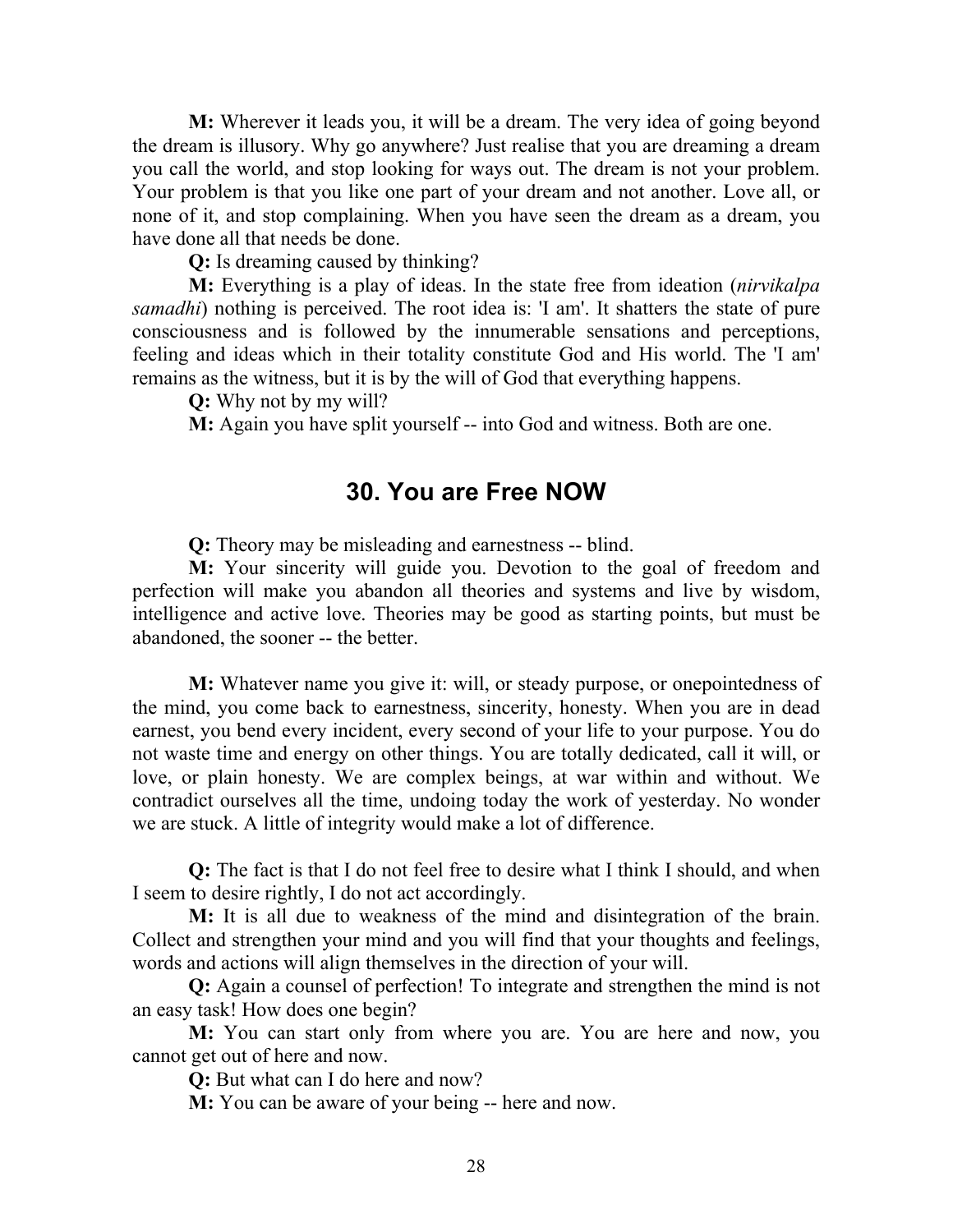Q: That is all?

M: That is all. There is nothing more to it.

Q: All my waking and dreaming I am conscious of myself. It does not help me much.

M: You were aware of thinking, feeling, doing. You were not aware of your being.

Q: What is the new factor you want me to bring in?

M: The attitude of pure witnessing, of watching the events without taking part in them.

Q: I find that I am totally motivated by desire for pleasure and fear of pain. However noble my desire and justified my fear, pleasure and pain are the two poles between which my life oscillates.

M: Go to the source of both pain and pleasure, of desire and fear. Observe, investigate, try to understand.

Q: Desire and fear both are feelings caused by physical or mental factors. They are there, easily observable. But why are they there? Why do l desire pleasure and fear pain?

M: Pleasure and pain are states of mind. As long as you think you are the mind, or rather, the body-mind, you are bound to raise such questions.

Q: People die willingly quite often.

M: Only when the alternative is worse than death. But such readiness to die flows from the same source as the will to live, a source deeper even than life itself. To be a living being is not the ultimate state; there is something beyond, much more wonderful, which is neither being nor non-being, neither living nor notliving. It is a state of pure awareness, beyond the limitations of space and time. Once the illusion that the body-mind is oneself is abandoned, death loses its terror, it becomes a part of living.

# 31. Do not Undervalue Attention

M: At the root of all creation lies desire. Desire and imagination foster and reinforce each other. The fourth state *(turiva)* is a state of pure witnessing, detached awareness, passionless and wordless. It is like space, unaffected by whatever it contains. Bodily and mental troubles do not reach it -- they are outside, 'there', while the witness is always 'here'.

M: First purify your vision, learn to see instead of staring. Also you must be eager to see. You need both clarity and earnestness for self-knowledge. You need maturity of heart and mind, which comes through earnest application in daily life of whatever little you have understood. There is no such thing as compromise in *Yoga*.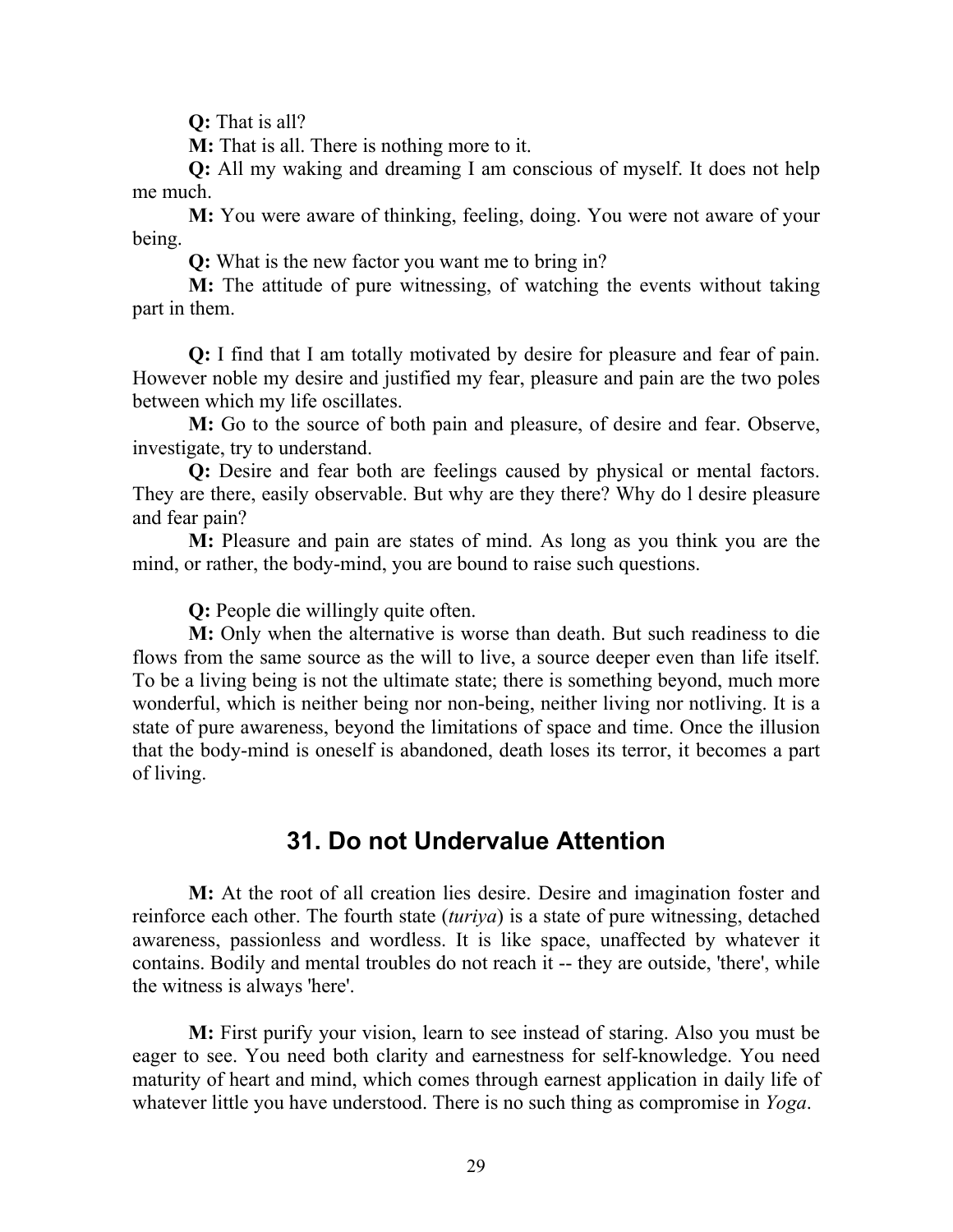If you want to sin, sin wholeheartedly and openly. Sins too have their lessons to teach the earnest sinner, as virtues -- the earnest saint. It is the mixing up the two that is so disastrous. Nothing can block you so effectively as compromise, for it shows lack of earnestness, without which nothing can be done.

Q: I approve of austerity, but in practice I am all for luxury. The habit of chasing pleasure and shunning pain is so ingrained in me, that all my good intentions, quite alive on the level of theory, find no roots in my day-to-day life. To tell me that I am not honest does not help me, for I just do not know how to make myself honest.

M: You are neither honest nor dishonest -- giving names to mental states is good only for expressing your approval or disapproval. The problem is not yours - it is your mind's only. Begin by disassociating yourself from your mind. Resolutely remind yourself that you are not the mind and that its problems are not yours.

Q: You advise us to concentrate on 'I am'. Is this too a form of attention?

M: What else? Give your undivided attention to the most important in your life -- yourself. Of your personal universe you are the centre -- without knowing the centre what else can you know?

M: The nature of the perfect mirror is such that you cannot see it. Whatever you can see is bound to be a stain. Turn away from it, give it up, know it as unwanted.

Q: All perceivables, are they stains?

M: All are stains.

Q: The entire world is a stain.

M: Yes, it is.

Q: How awful! So, the universe is of no value?

M: It is of tremendous value. By going beyond it you realise yourself.

Q: But why did it come into being in the first instance?

M: You will know it when it ends.

Q: Will it ever end?

M: Yes, for you.

Q: When did it begin?

M: Now.

Q: When will it end?

M: Now.

Q: It does not end now?

M: You don't let it.

Q: I want to let it.

M: You don't. All your life is connected with it. Your past and future, your desires and fears, all have their roots in the world. Without the world where are you, who are you?

Q: But that is exactly what I came to find out.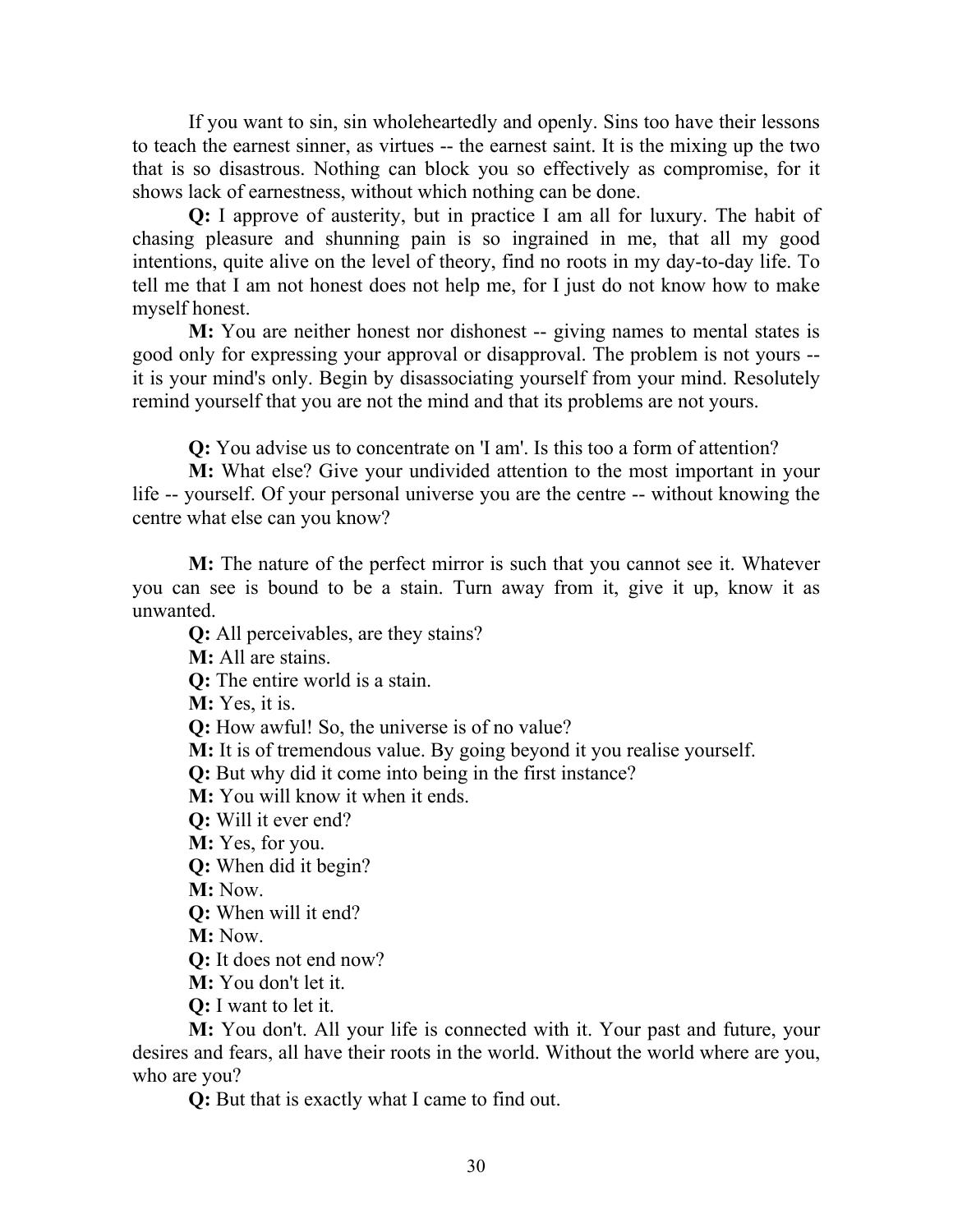M: . And I am telling you exactly this: find a foothold beyond and all will be clear and easy.

# 32. Life is the Supreme Guru

Q: What is the right use of mind?

M: Fear and greed cause the misuse of the mind. The right use of mind is in the service of love, of life, of truth, of beauty.

Q: What does it mean to go beyond the mind.

M: You have gone beyond the body, haven't you? You do not closely follow your digestion, circulation or elimination. These have become automatic. In the same way the mind should work automatically, without calling for attention. This will not happen unless the mind works faultlessly. We are, most of our time mind and body-conscious, because they constantly call for help. Pain and suffering are only the body and the mind screaming for attention. To go beyond the body you must be healthy: To go beyond the mind, you must have your mind in perfect order. You cannot leave a mess behind and go beyond. The mess will bog you up. 'Pick up your rubbish' seems to be the universal law. And a just law too.

**M.:** If you want to know your true nature, you must have yourself in mind all the time, until the secret of your being stands revealed.

Q: Do I need a Guru? What you tell me is simple and convincing. I shall remember it. This does not make you my Guru.

M: It is not the worship of a person that is crucial, but the steadiness and depth of your devotion to the task. Life itself is the Supreme Guru; be attentive to its lessons and obedient to its commands. When you personalise their source, you have an outer Guru; when you take them from life directly, the Guru is within. Remember, wonder, ponder, live with it, love it, grow into it, grow with it, make it your own -- the word of your Guru, outer or inner. Put in all and you will get all. I was doing it. All my time I was giving to my Guru and to what he told me.

Q: We live, because we must.

- M: We live, because we crave sensory existence.
- Q: A thing so universal cannot be wrong.

M: Not wrong, of course. In its own place and time nothing is wrong. But when you are concerned with truth, with reality, you must question every thing, your very life. By asserting the necessity of sensory and intellectual experience you narrow down your enquiry to search for comfort.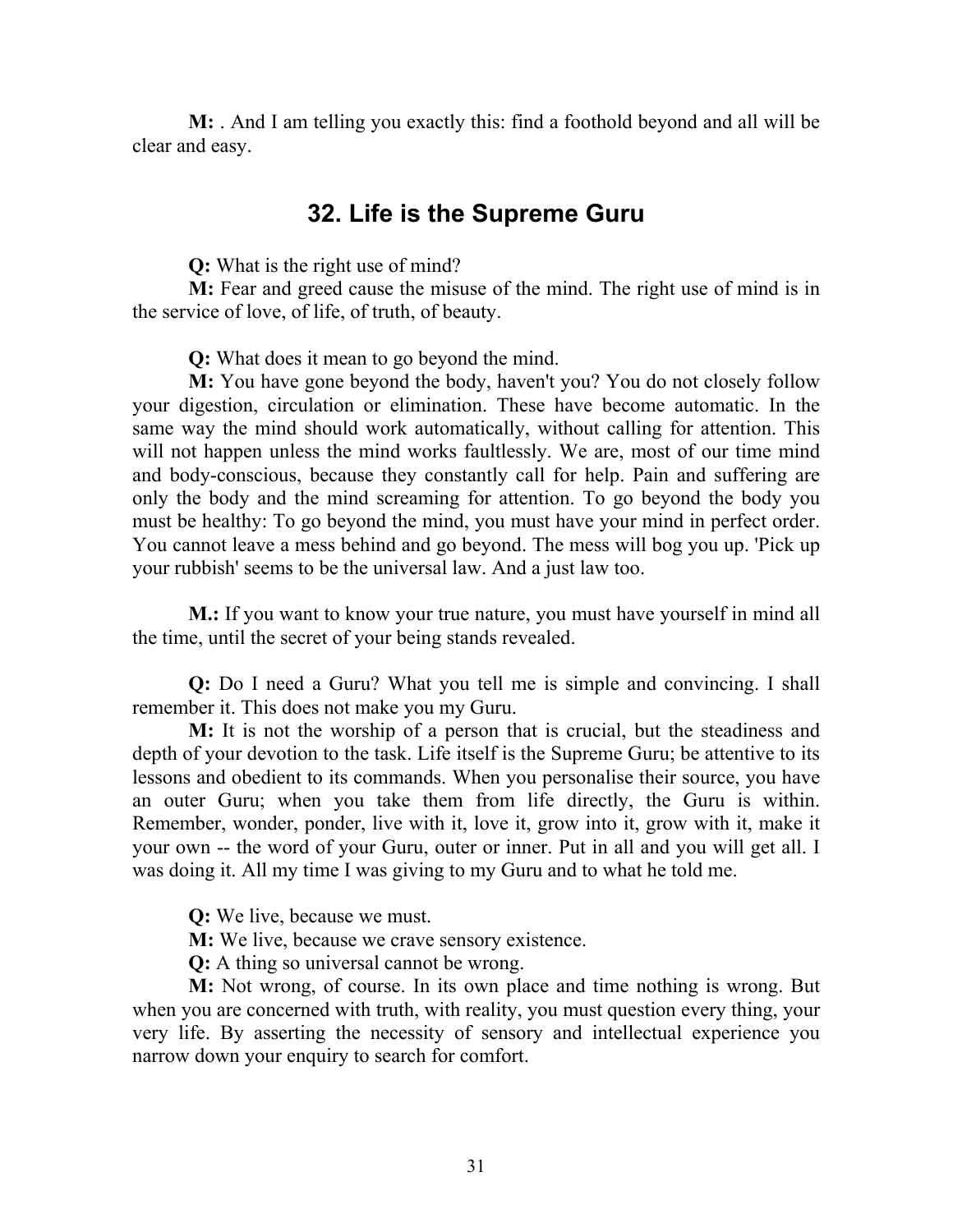Q: It is a part of Indian spiritual tradition that mere living in the proximity of a saint or sage is conducive to liberation and no other means are needed. Why don't you organise an Ashram so that people could live near you?

M: The moment I create an institution I become its prisoner. As a matter of fact I am available to all. Common roof and food will not make people more welcome. 'Living near' does not mean breathing the same air. It means trusting and obeying, not letting the good intentions of the teacher go to waste. Have your Guru always in your heart and remember his instructions -- this is real abidance with the true. Physical proximity is least important. Make your entire life an expression of your faith and love for your teacher -- this is real dwelling with the Guru.

### 33. Everything Happens by Itself

Q: The fact is that here and now I am asking you: when did the feeling 'I am the body' arise? At my birth? or this morning?

M: Now.

Q: But I remember having it yesterday too!

M: The memory of yesterday is now only.

Q: But surely I exist in time. I have a past and a future.

M: That is how you imagine -- now.

Q: There must have been a beginning.

M: Now.

Q: And what about ending?

M: What has no beginning cannot end.

Q: But I am conscious of my question.

M: A false question cannot be answered. It can only be seen as false.

Q: To me it is real.

M: When did it appear real to you? Now.

Q: Yes, it is quite real to me -- now.

M: What is real about your question? It is a state of mind. No state of mind can be more real than the mind itself. Is the mind real? It is but a collection of states, each of them transitory. How can a succession of transitory states be considered real?

Q: I am being told that to think 'I am the body' is a blemish in the mind.

M: Why talk like this? Such expressions create problems. The self is the source of all, and of all -- the final destination. Nothing is external.

Q: When the body idea becomes obsessive, is it not altogether wrong?

M: There is nothing wrong in the idea of a body, nor even in the idea 'I am the body'. But limiting oneself to one body only is a mistake. In reality all existence, every form, is my own, within my consciousness. I cannot tell what I am because words can describe only what I am not. I am, and because I am, all is. But I am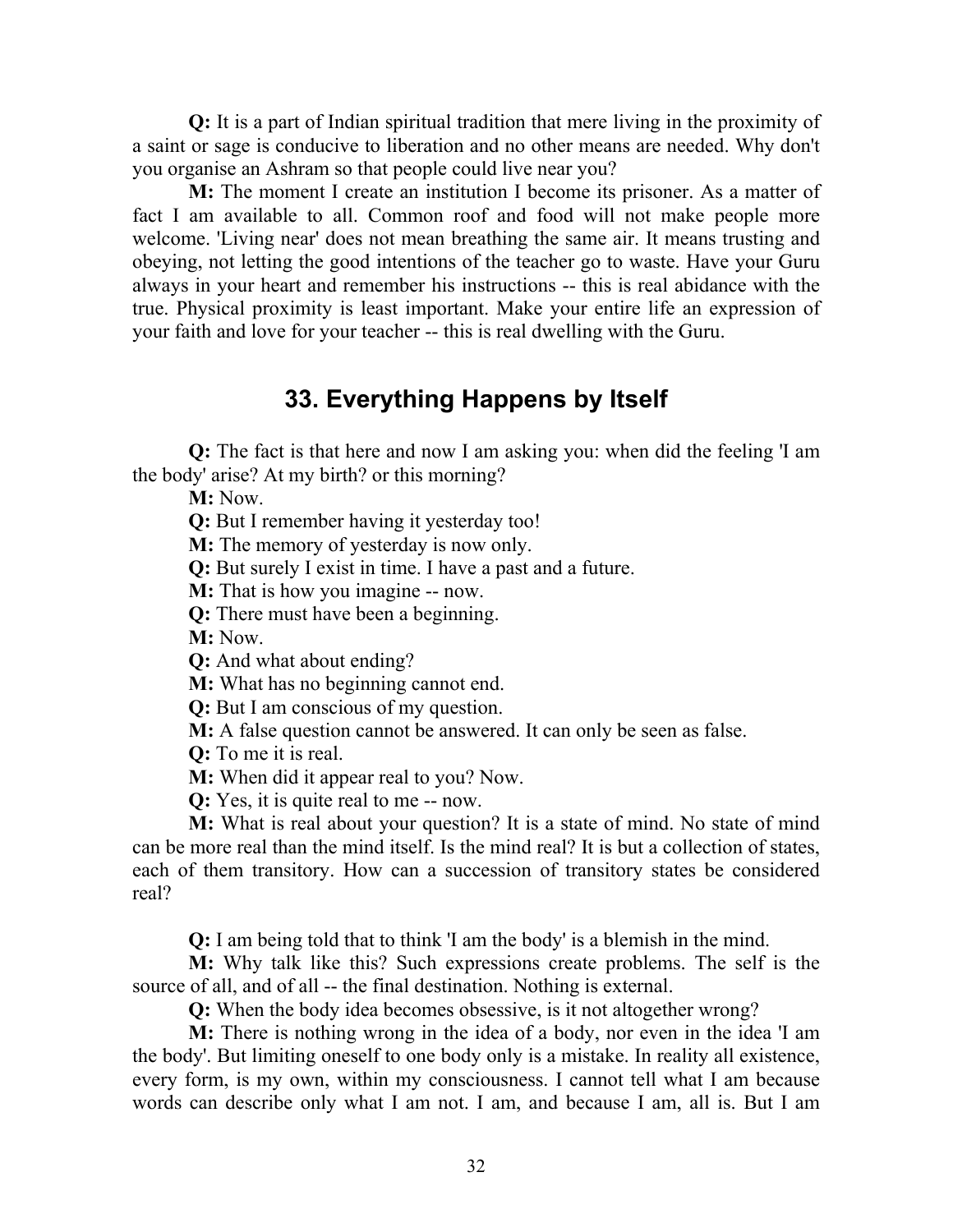beyond consciousness and, therefore, in consciousness I cannot say what I am. Yet, I am. The question 'Who am I' has no answer. No experience can answer it, for the self is beyond experience.

Q: Still, the question 'Who am I' must be of some use.

M: It has no answer in consciousness and, therefore, helps to go beyond consciousness.

Q: Here I am -- in the present moment. What is real in it, and what is not? Now, please don't tell me that my question is wrong. Questioning my questions leads me nowhere.

M: Your question is not wrong. It is unnecessary. You said: 'Here and now I am'. Stop there, this is real. Don't turn a fact into a question. There lies your mistake. You are neither knowing nor not-knowing, neither mind nor matter; don't attempt to describe yourself in terms of mind and matter.

Q: Let us come back to the man in need of help. He comes to you.

M: If he comes, he is sure to get help. Because he was destined to get help, he came. There is nothing fanciful about it. I cannot help some and refuse others. All who come are helped, for such is the law. Only the shape help takes varies according to the need.

Q: Why must he come here to get advice? Can't he get it from within?

M: He will not listen. His mind is turned outward. But in fact all experience is in the mind, and even his coming to me and getting help is all within himself. Instead of finding an answer within himself, he imagines an answer from without. To me there is no me, no man and no giving. All this is merely a flicker in the mind. I am infinite peace and silence in which nothing appears, for all that appears - disappears. Nobody comes for help, nobody offers help, nobody gets help. It is all but a display in consciousness.

Q: Yet the power to help is there and there is somebody or something that displays that power, call it God or Self or the Universal Mind. The name does not matter, but the fact does.

M: This is the stand the body-mind takes. The pure mind sees things as they are -- bubbles in consciousness. These bubbles are appearing, disappearing and reappearing -- without having real being. No particular cause can be ascribed to them, for each is caused by all and affects all. Each bubble is a body and all these bodies are mine.

Q: Do you mean to say, that you have the power to do everything rightly?

M: There is no power as separate from me. It is inherent in my very nature. Call it creativity. Out of a lump of gold you can make many ornaments -- each will remain gold. Similarly, in whatever role I may appear and whatever function I may perform -- I remain what I aM: the 'I am' immovable, unshakable, independent. What you call the universe, nature, is my spontaneous creativity. Whatever happens -- happens. But such is my nature that all ends in joy.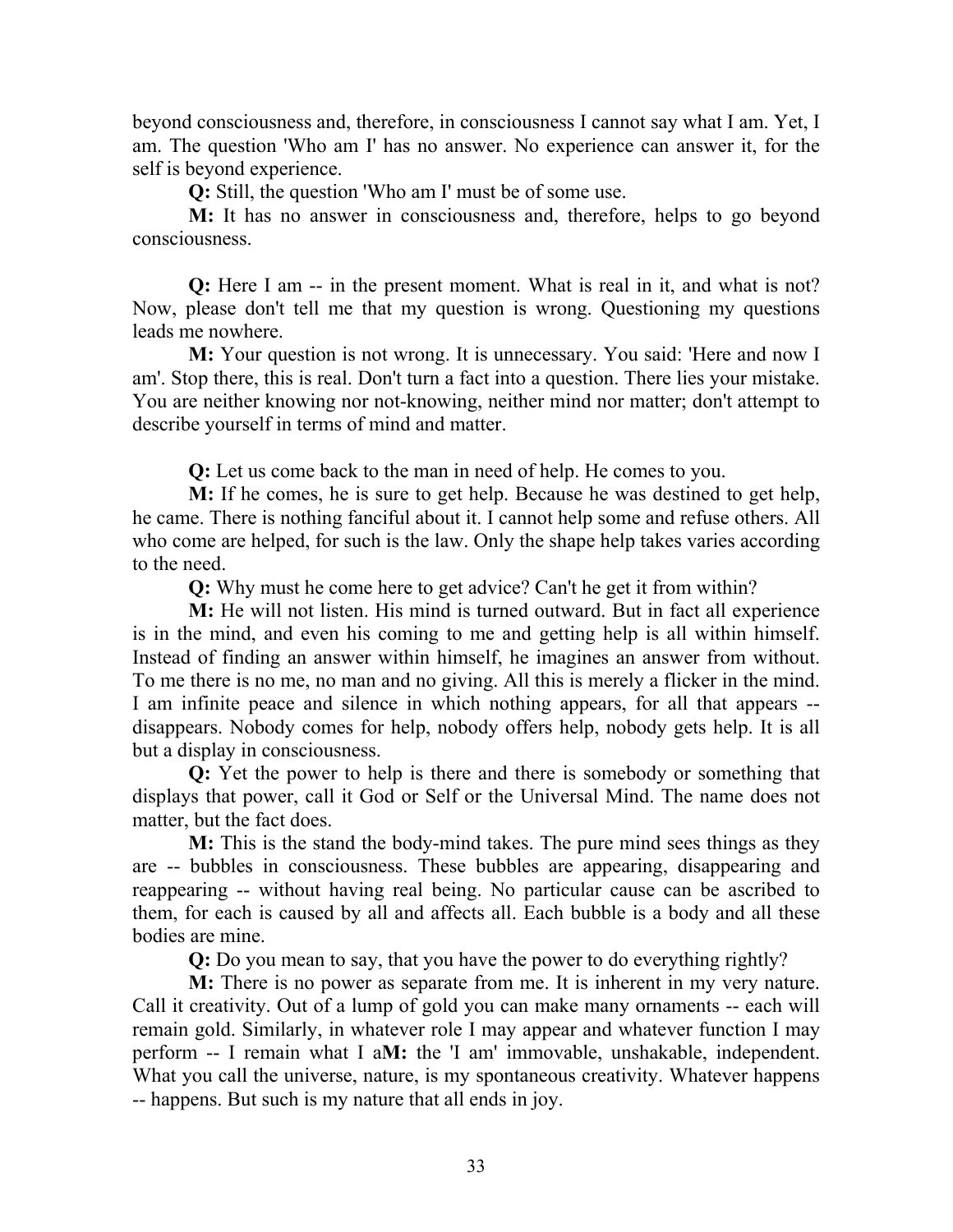Q: I have a case of a boy gone blind because his stupid mother fed him methyl alcohol. I am requesting you to help him. You are full of compassion and, obviously, eager to help. By what power can you help him?

M: His case is registered in consciousness. It is there -- indelibly. Consciousness will operate.

Q: Does it make any difference that I ask you to help?

M: Your asking is a part of the boy's blindness. Because he is blind, you ask. You have added nothing.

Q: But your help will be a new factor?

M: No, all is contained in the boy's blindness. All is in it -- the mother, the boy, you and me and all else. It is one event.

Q: You mean to say that even our discussing the boy's case was predestined?

M: How else? All things contain their future. The boy appears in consciousness. I am beyond. I do not issue orders to consciousness. I know that it is in the nature of awareness to set things right. Let consciousness look after its creations! The boy's sorrow, your pity, my listening and consciousness acting -- all this is one single fact -- don't split it into components and then ask questions.

Q: How strangely does your mind work?

M: You are strange, not me. I am normal. I am sane. I see things as they are, and therefore l am not afraid of them. But you are afraid of reality.

Q: Why should l?

M: It is ignorance of yourself that makes you afraid and also unaware that you are afraid. Don't try not to be afraid. Break down the wall of ignorance first.

People are afraid to die, because they do not know what is death. The *jnani* has died before his death, he saw that there was nothing to be afraid of. The moment you know your real being, you are afraid of nothing. Death gives freedom and power. To be free in the world, you must die to the world. Then the universe is your own, it becomes your body, an expression and a tool. The happiness of being absolutely free is beyond description. On the other hand, he who is afraid of freedom cannot die.

M: From my point of view everything happens by itself, quite spontaneously. But man imagines that he works for an incentive, towards a goal. He has always a reward in mind and strives for it.

M.: To want nothing and do nothing -- that is true creation! To watch the universe emerging and subsiding in one's heart is a wonder.

Q: Is there no need of effort then?

M: When effort is needed, effort will appear. When effortlessness becomes essential, it will assert itself. You need not push life about. Just flow with it and give yourself completely to the task of the present moment, which is the dying now to the now. For living is dying. Without death life cannot be.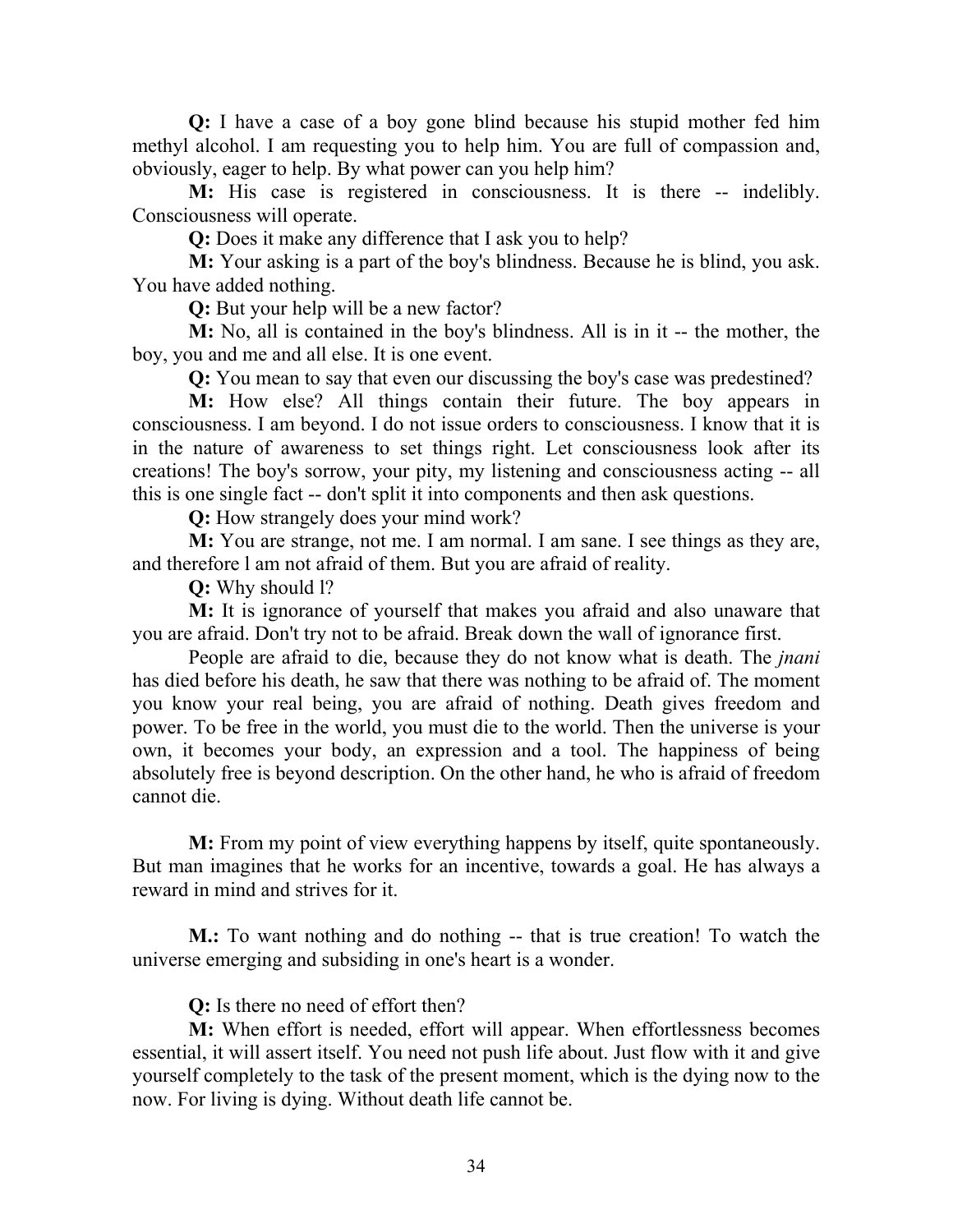Get hold of the main thing that the world and the self are one and perfect. Only your attitude is faulty and needs readjustment.

This process or readjustment is what you call sadhana. You come to it by putting an end to indolence and using all your energy to clear the way for clarity and charity. But in reality, these all are signs of inevitable growth. Don't be afraid, don't resist, don't delay. Be what you are. There is nothing to be afraid of. Trust and try. Experiment honestly. Give your real being a chance to shape your life. You will not regret.

## 34. Mind is restlessness Itself

Q: I am striving.

M: Striving too is a form of restlessness.

Q: So what remains?

M: The self does not need to be put to rest. It is peace itself, not at peace. Only the mind is restless. All it knows is restlessness, with its many modes and grades. The pleasant are considered superior and the painful are discounted. What we call progress is merely a change over from the unpleasant to the pleasant. But changes by themselves cannot bring us to the changeless, for whatever has a beginning must have an end. The real does not begin; it only reveals itself as beginningless and endless, all-pervading, all-powerful, immovable prime mover, timelessly changeless.

**M:** The personality (*vyakti*) is but a product of imagination. The self (*vyakta*) is the victim of this imagination. It is the taking yourself to be what you are not that binds you. The person cannot be said to exist on its own rights; it is the self that believes there is a person and is conscious of being it. Beyond the self (*vyakta*) lies the unmanifested (avyakta), the causeless cause of everything. Even to talk of reuniting the person with the self is not right, because there is no person, only a mental picture given a false reality by conviction. Nothing was divided and there is nothing to unite.

M: Knowledge is but a memory, a pattern of thought, a mental habit. All these are motivated by pleasure and pain. It is because you are goaded by pleasure and pain that you are in search of knowledge. Being oneself is completely beyond all motivation. You cannot be yourself for some reason. You *are* yourself, and no reason is needed.

Q: I did attain a degree of inner peace. Am I to destroy it?

M: What has been attained may be lost again. Only when you realise the true peace, the peace you have never lost, that peace will remain with you, for it was never away. Instead of searching for what you do not have, find out what is it that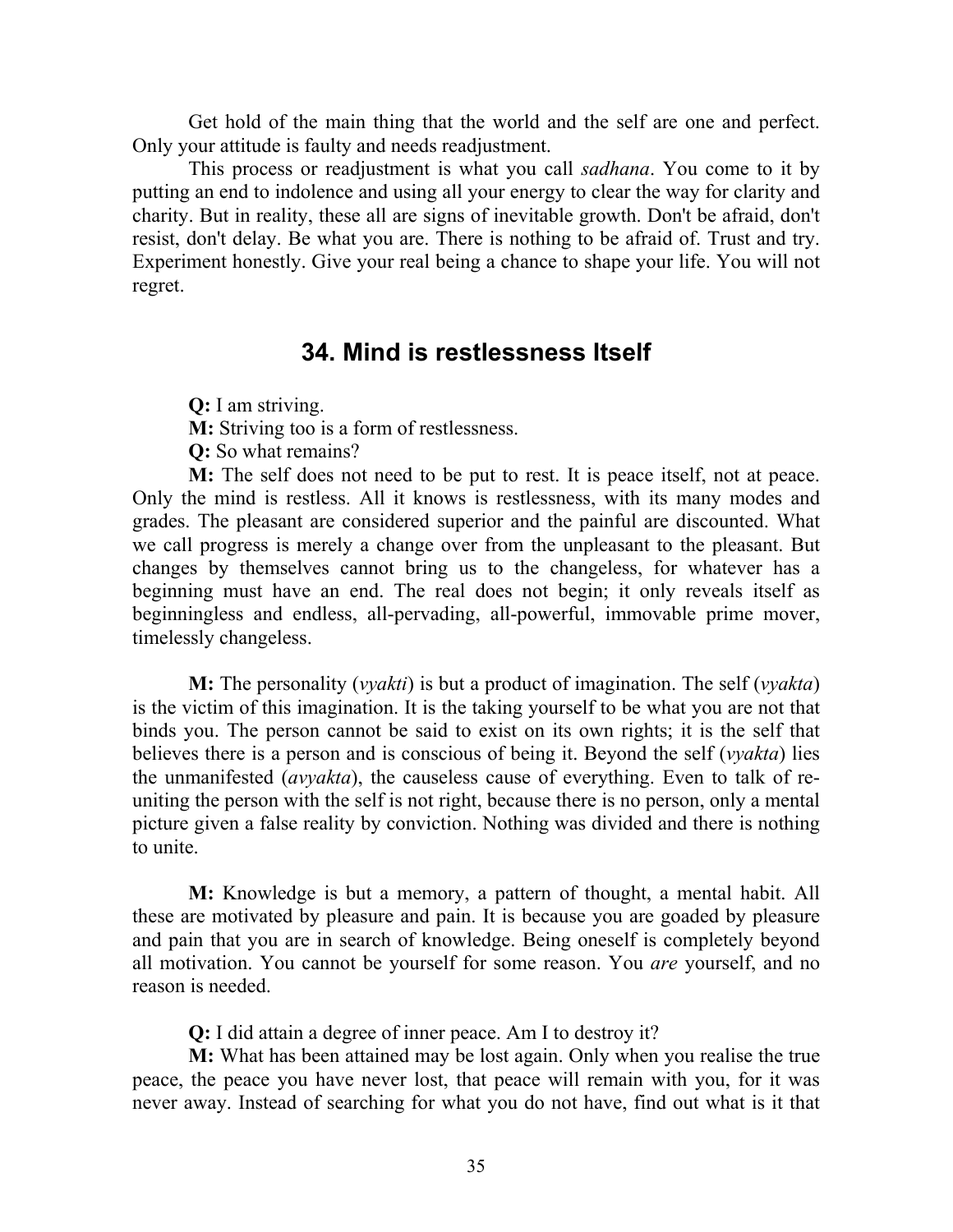you have never lost? That which is there before the beginning and after the ending of everything; that to which there is no birth, nor death. That immovable state, which is not affected by the birth and death of a body or a mind, that state you must perceive.

Q: What are the means to such perception?

M: In life nothing can be had without overcoming obstacles. The obstacles to the clear perception of one's true being are desire for pleasure and fear of pain. It is the pleasure-pain motivation that stands in the way. The very freedom from all motivation, the state in which no desire arises is the natural state.

Q: Such giving up of desires, does it need time?

M: If you leave it to time, millions of years will be needed. Giving up desire after desire is a lengthy process with the end never in sight. Leave alone your desires and fears, give your entire attention to the subject, to him who is behind the experience of desire and fear. Ask: 'who desires?' Let each desire bring you back to yourself.

M: The desire to find the self will be surely fulfilled, provided you want nothing else. But you must be honest with yourself and really want nothing else. If in the meantime you want many other things and are engaged in their pursuit, your main purpose may be delayed until you grow wiser and cease being torn between contradictory urges. Go within, without swerving, without ever looking outward.

M: Whatever work you have undertaken -- complete it. Do not take up new tasks. unless it is called for by a concrete situation of suffering and relief from suffering. Find yourself first, and endless blessings will follow. Nothing profits the world as much as the abandoning of profits. A man who no longer thinks in terms of loss and gain is the truly non-violent man, for he is beyond all conflict.

M: What is birth and death but the beginning and the ending of a stream of events in consciousness? Because of the idea of separation and limitation they are painful. Momentary relief from pain we call pleasure -- and we build castles in the air hoping for endless pleasure which we call happiness. It is all misunderstanding and misuse. Wake up, go beyond, live really.

(…) Have your being outside this body of birth and death and all your problems will be solved. They exist because you believe yourself born to die. Undeceive yourself and be free. You are not a person.

### 35. Greatest Guru is Your Inner Self

Questioner: On all sides I hear that freedom from desires and inclinations is the first condition of self-realisation. But I find the condition impossible of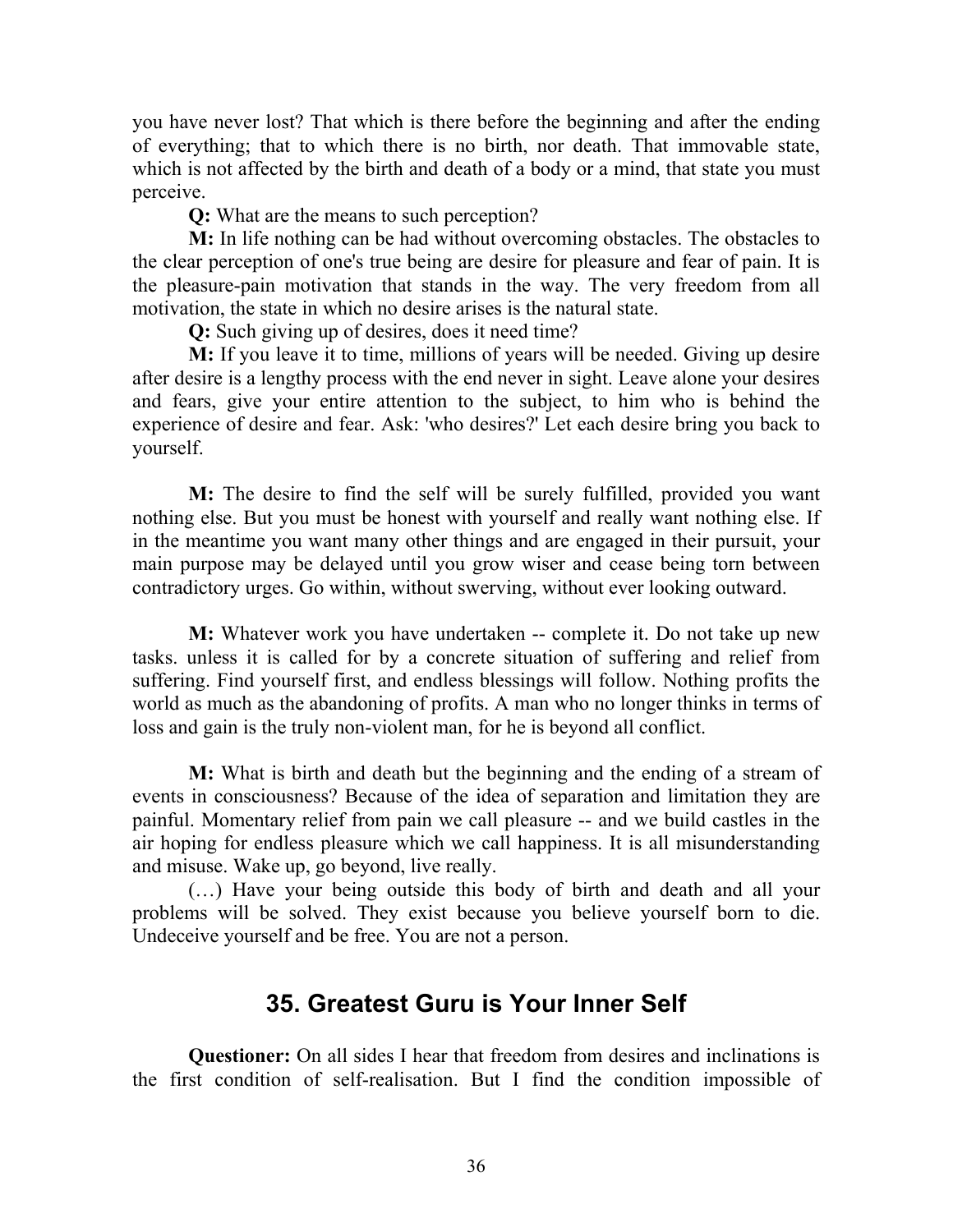fulfilment. Ignorance of oneself causes desires and desires perpetuate ignorance. A truly vicious circle!

Maharaj: There are no conditions to fulfil. There is nothing to be done, nothing to be given up. Just look and remember, whatever you perceive is not you, nor yours. It is there in the field of consciousness, but you are not the field and its contents, nor even the knower of the field. It is your idea that you have to do things that entangle you in the results of your efforts -- the motive, the desire, the failure to achieve, the sense of frustration -- all this holds you back. Simply look at whatever happens and know that you are beyond it.

Q: Does it mean I should abstain from doing anything?

M: You cannot! What goes on must go on. If you stop suddenly, you will crash.

Q: Is it a matter of the known and the knower becoming one?

M: Both are ideas in the mind, and words that express them. There is no self in them. The self is neither, between nor beyond. To look for it on the mental level is futile. Stop searching, and see -- it is here and now -- it is that 'I am' you know so well. All you need to do is to cease taking yourself to be within the field of consciousness. Unless you have already considered these matters carefully, listening to me once will not do. Forget your past experiences and achievements, stand naked, exposed to the winds and rains of life and you will have a chance.

M.: The greatest Guru is helpless as long as the disciple is not eager to learn. Eagerness and earnestness are all-important. Confidence will come with experience. Be devoted to your goal -- and devotion to him who can guide you will follow. If your desire and confidence are strong, they will operate and take you to your goal, for you will not cause delay by hesitation and compromise.

The greatest Guru is your inner self. Truly, he is the supreme teacher. He alone can take you to your goal and he alone meets you at the end of the road. Confide in him and you need no outer Guru. But again you must have the strong desire to find him and do nothing that will create obstacles and delays. And do not waste energy and time on regrets. Learn from your mistakes and do not repeat them.

Q: The urge to return to the source is very rare. Is it at all natural?

M: Outgoing is natural in the beginning, ingoing -- in the end. But in reality the two are one, just like breathing in and out are one.

Q: Whoever he may be, the dweller is in control of the body and, therefore, responsible for it.

M: There is a universal power which is in control and is responsible.

Q: And so, I can do as I like and put the blame on some universal power? How easy!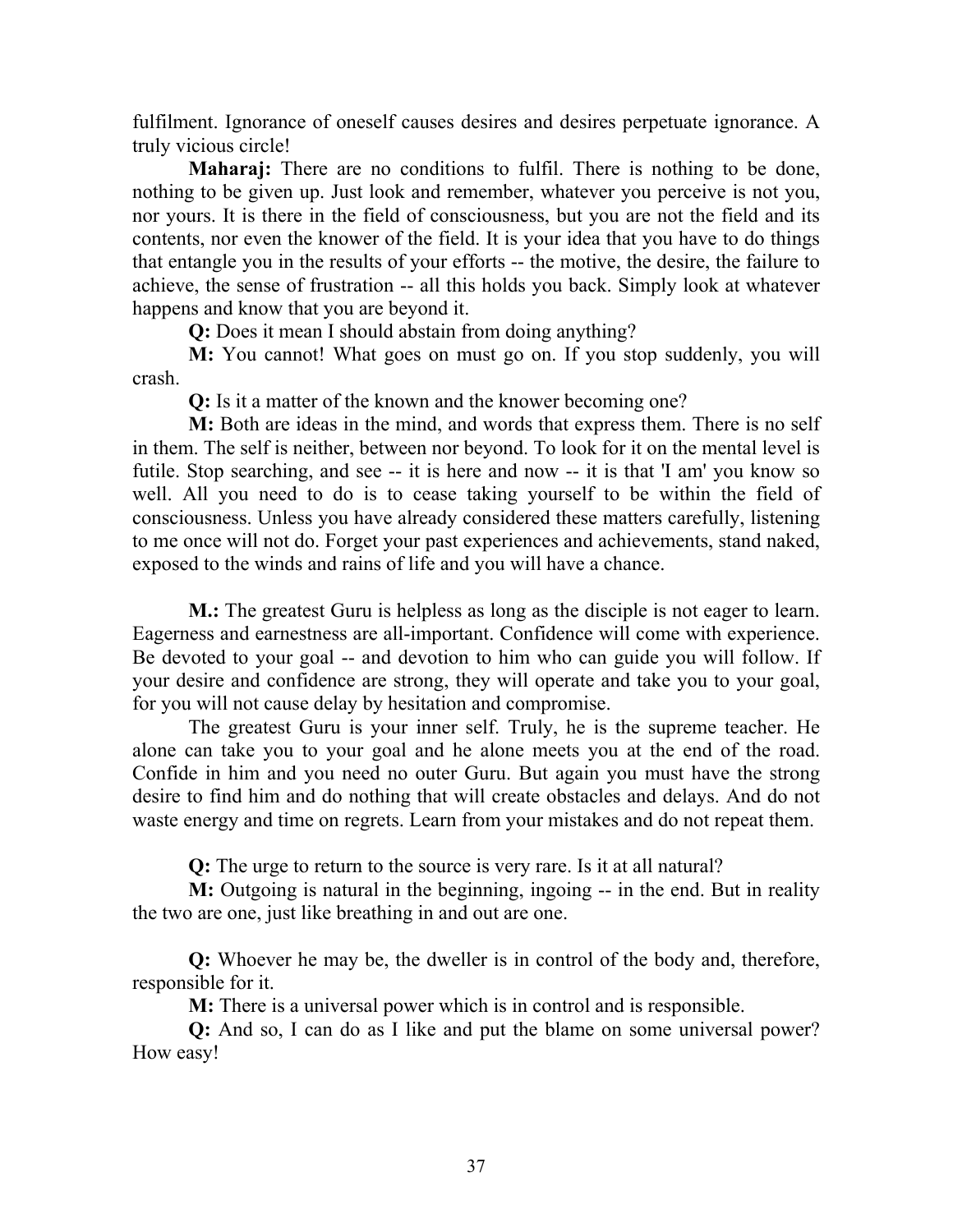M: Yes, very easy. Just realise the One Mover behind all that moves and leave all to Him. If you do not hesitate, or cheat, this is the shortest way to reality. Stand without desire and fear, relinquishing all control and all responsibility.

Q: What madness!

M: Yes, divine madness. What is wrong in letting go the illusion of personal control and personal responsibility? Both are in the mind only. Of course, as long as you imagine yourself to be in control, you should also imagine yourself to be responsible. One implies the other.

M: Here lies the trouble: you take your imagining for facts and my facts for imagination. I know for certain that all is one. Differences do not separate. Either you are responsible for nothing, or for everything. To imagine that you are in control and responsible for one body only is the aberration of the body-mind.

M: Words are of the mind and the mind obscures and distorts. Hence the absolute need to go beyond words and move over to my side.

Q: Take me over.

M: I am doing it, but you resist. You give reality to concepts, while concepts are distortions of reality. Abandon all conceptualisation and stay silent and attentive. Be earnest about it and all will be well with you.

M: When the time comes for the world to be helped, some people are given the will, the wisdom and the power to cause great changes.

## 37. Beyond Pain and Pleasure there is Bliss

Maharaj: You must realise first of all that you are the proof of everything, including yourself. None can prove your existence, because his existence must be confirmed by you first. Your being and knowing you owe nobody. Remember, you are entirely on your own. You do not come from somewhere, you do not go anywhere. You are timeless being and awareness.

M: Everything happens all the time, but you must be ready for it. Readiness is ripeness. You do not see the real because your mind is not ready for it.

Q: If reality is my real nature, how can I ever be unready?

M: Unready means afraid. You are afraid of what you are. Your destination is the whole. But you are afraid that you will lose your identity. This is childishness, clinging to the toys, to your desires and fears, opinions and ideas. Give it all up and be ready for the real to assert itself. This self-assertion is best expressed in words: 'I am'. Nothing else has being. Of this you are absolutely certain.

M: If you know yourself to be stupid, you are not stupid at all!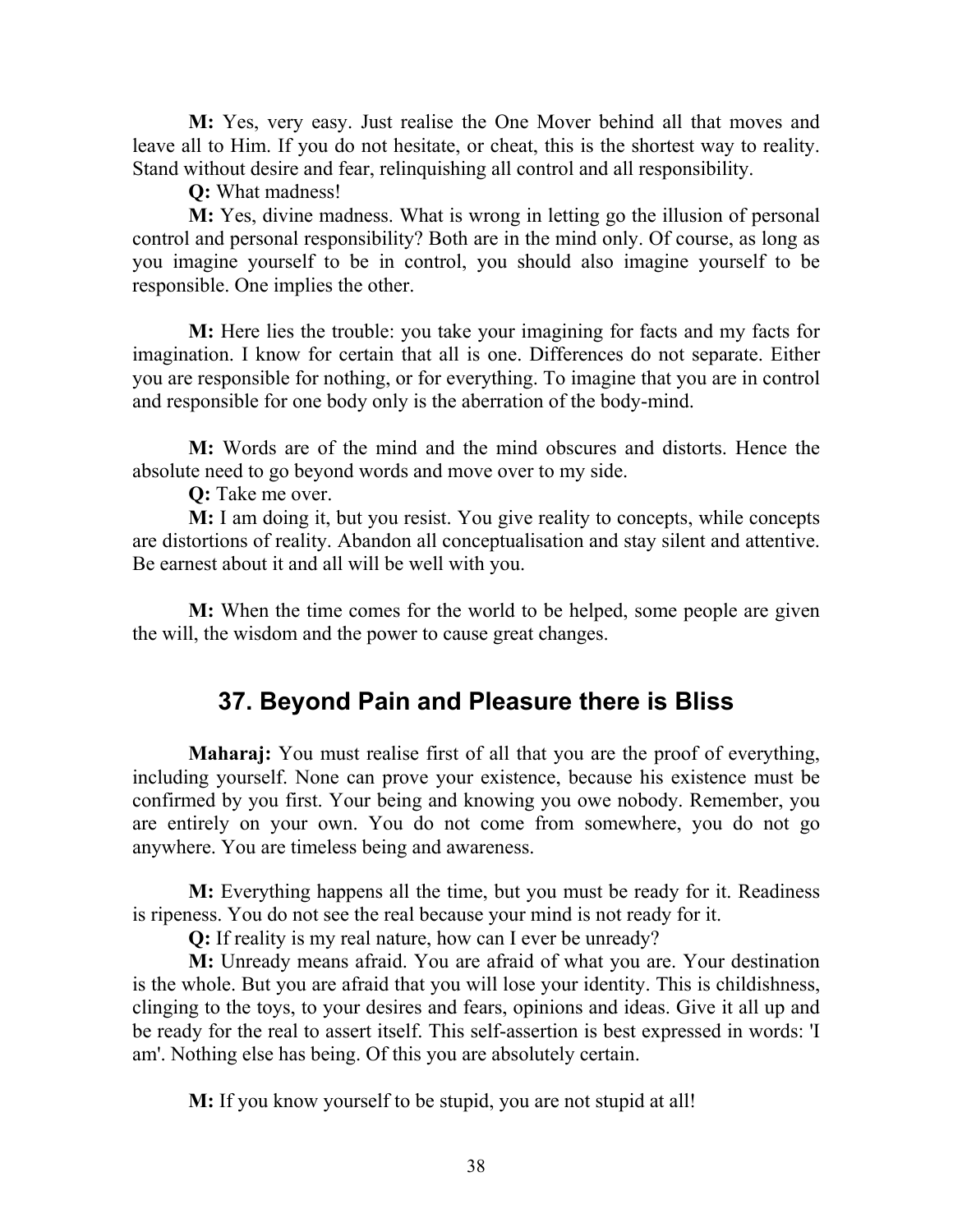M: Before pain was, you were. After pain had gone, you remained. Pain is transient, you are not.

M: All consciousness is limited and therefore painful. At the root of consciousness lies desire, the urge to experience.

Q: What is your objection to consciousness?

M: It is a burden. Body means burden. Sensations, desires, thoughts -- these are all burdens. All consciousness is of conflict.

Q: Reality is described as true being, pure consciousness, infinite bliss. What has pain to do with it?

M: Pain and pleasure happen, but pain is the price of pleasure, pleasure is the reward of pain. In life too you often please by hurting and hurt by pleasing. To know that pain and pleasure are one is peace.

M: Pain and pleasure are both *ananda* (bliss). Here I am sitting in front of you and telling you -- from my own immediate and unchanging experience -- pain and pleasure are the crests and valleys of the waves in the ocean of bliss. Deep down there is utter fullness.

Q: Is your experience constant?

M: It is timeless and changeless.

Q: All I know is desire for pleasure and fear of pain.

M: That is what you think about yourself. Stop it. If you cannot break a habit all at once, consider the familiar way of thinking and see its falseness. Questioning the habitual is the duty of the mind. What the mind created, the mind must destroy. Or realise that there is no desire outside the mind and stay out.

M: Without words, what is there to understand? The need for understanding arises from mis-understanding. What I say is true, but to you it is only a theory. How will you come to know that it is true? Listen, remember, ponder, visualise, experience. Also apply it in your daily life. Have patience with me and, above all have patience with yourself, for you are your only obstacle.

### 38. Spiritual Practice is Will Asserted and Re-asserted

M: The common things of life: I experience them just as you do. The difference lies in what I do not experience. I do not experience fear or greed, hate or anger. I ask nothing, refuse nothing, keep nothing. In these matters I do not compromise. Maybe this is the outstanding difference between us. I will not compromise, I am true to myself, while you are afraid of reality.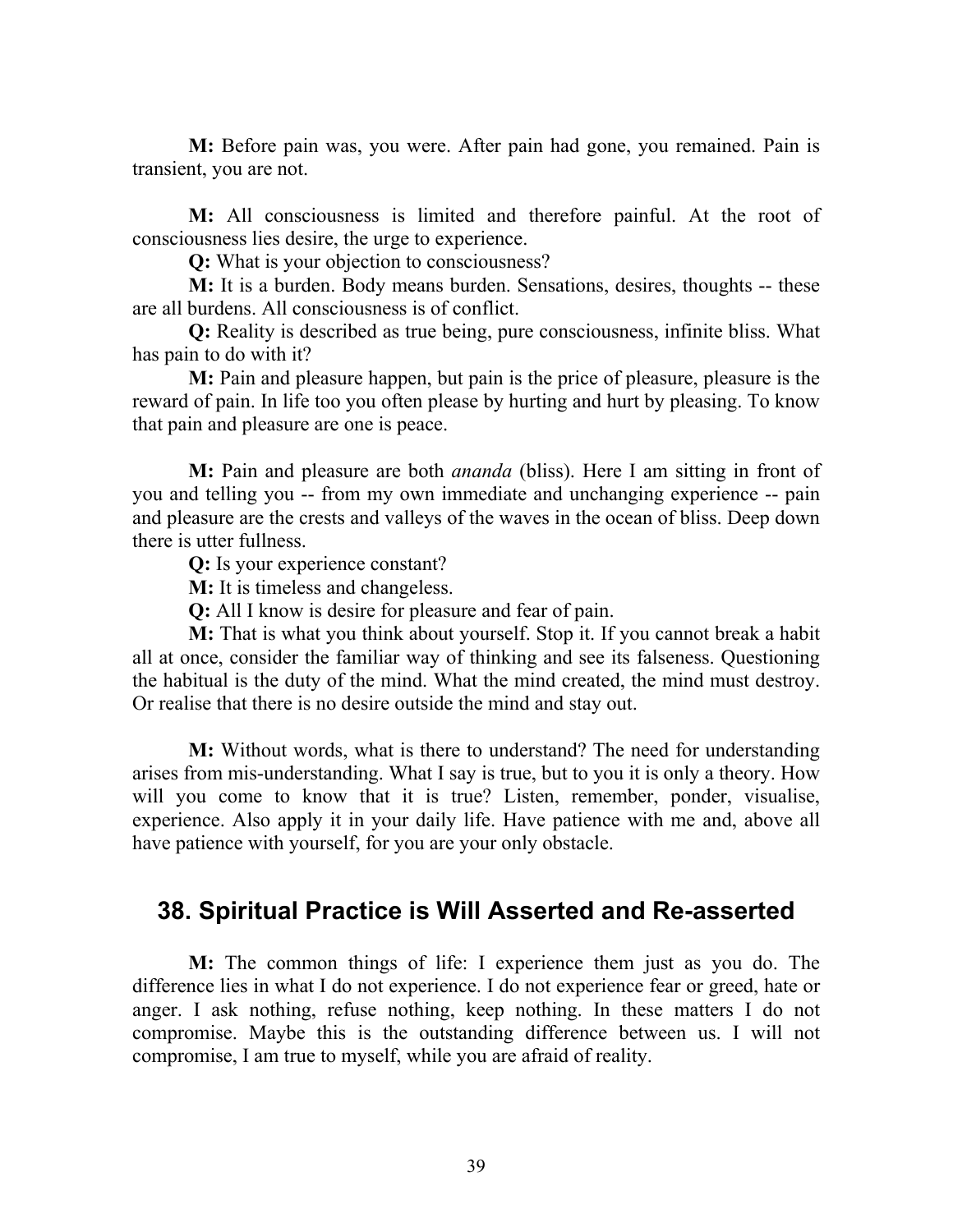M: It is the urge, the hidden motive that matters, not the shape it takes. Whatever he does, if he does it for the sake of finding his own real self, will surely bring him to himself. (…) Here the action only counts. Whatever you do for the sake of truth, will take you to truth. Only be earnest and honest. The shape it takes hardly matters.

M: Spiritual practice is will asserted and re-asserted. Who has not the daring will not accept the real even when offered. Unwillingness born out of fear is the only obstacle.

Q: Not everybody has the chance of meeting you.

M: Meet your own self. Be with your own self, listen to it, obey it, cherish it, keep it in mind ceaselessly. You need no other guide. As long as your urge for truth affects your daily life, all is well with you. Live your life without hurting anybody. Harmlessness is a most powerful form of Yoga and it will take you speedily to your goal. This is what I call nisarga yoga, the Natural yoga. It is the art of living in peace and harmony, in friendliness and love. The fruit of it is happiness, uncaused and endless.

M: What prevents you from knowing is not the lack of opportunity, but the lack of ability to focus in your mind what you want to understand. If you could but keep in mind what you do not know, it would reveal to you its secrets. But if you are shallow and impatient, not earnest enough to look and wait, you are like a child crying for the moon.

# 39. By Itself Nothing has Existence

M: By itself nothing has existence. Everything needs its own absence. To be, is to be distinguishable, to be here and not there, to be now and not then, to be thus and not otherwise. Like water is shaped by the container, so is everything determined by conditions (*gunas*). As water remains water regardless of the vessels, as light remains itself regardless of the colours it brings out, so does the real remain real, regardless of conditions in which it is reflected. Why keep the reflection only in the focus of consciousness? Why not the real itself?

M: To know that consciousness and its content are but reflections, changeful and transient, is the focussing of the real. The refusal to see the snake in the rope is the necessary condition for seeing the rope.

M: One must also know that a rope exists and looks like a snake. Similarly, one must know that the real exists and is of the nature of witness-consciousness. Of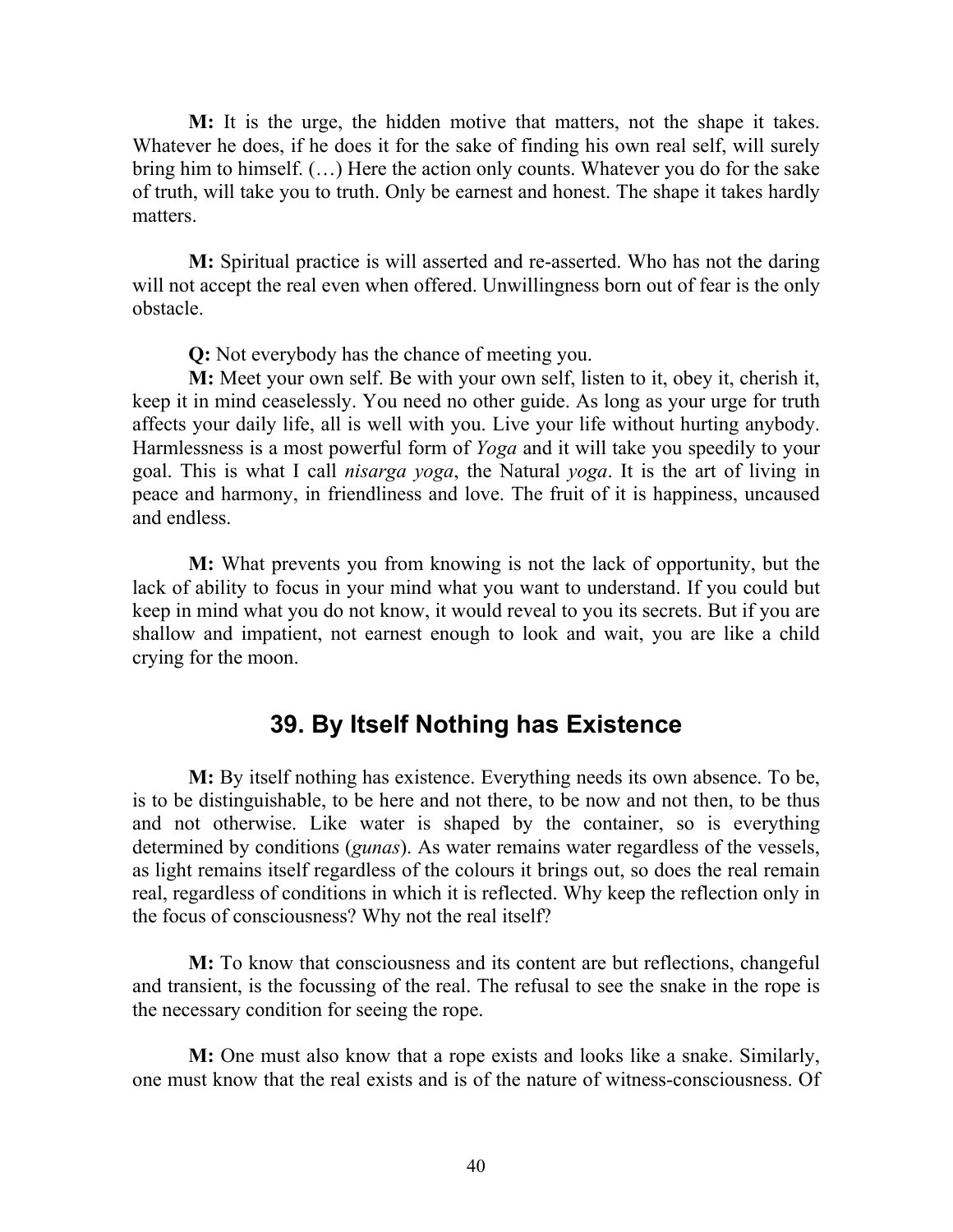course it is beyond the witness, but to enter it one must first realise the state of pure witnessing. The awareness of conditions brings one to the unconditioned.

Q: Can the unconditioned be experienced?

M: To know the conditioned as conditioned is all that can be said about the unconditioned. Positive terms are mere hints and misleading.

M: Those who make plans will be born to carry them out. Those who make no plans need not be born.

Q: This world is so rich and complex -- how could I have created it?

M: Do you know yourself enough to know what you can do and what you cannot? You do not know your own powers. You never investigated. Begin with yourself now.

Q: Everybody believes in God.

M: To me you are your own God. But if you think otherwise, think to the end. If there be God, then all is God's and all is for the best. Welcome all that comes with a glad and thankful heart. And love all creatures. This too will take you to your Self.

#### 40. Only the Self is Real

Maharaj: The world is but a show, glittering and empty. It is, and yet is not. It is there as long as I want to see it and take part in it. When I cease caring, it dissolves. It has no cause and serves no purpose. It just happens when we are absentminded. It appears exactly as it looks, but there is no depth in it, nor meaning. Only the onlooker is real. Call him Self or Atma. To the Self the world is but a colourful show, which he enjoys as long as it lasts and forgets when it is over. Whatever happens on the stage makes him shudder in terror or roll with laughter, yet all the time he is aware that it is but a show. Without desire or fear he enjoys it, as it happens.

M: You imagine that without cause there can be no happiness. To me dependence on anything for happiness is utter misery. Pleasure and pain have causes, while my state is my own, totally uncaused, independent, unassailable.

M: When you are giddy, you see the world running circles round you. Obsessed with the idea of means and end, of work and purpose, you see me apparently functioning. In reality I only look. Whatever is done, is done on the stage. Joy and sorrow life and death, they all are real to the man in bondage; to me they are all in the show, as unreal as the show itself.

I may perceive the world just like you, but you believe to be in it, while I see it as an iridescent drop in the vast expanse of consciousness.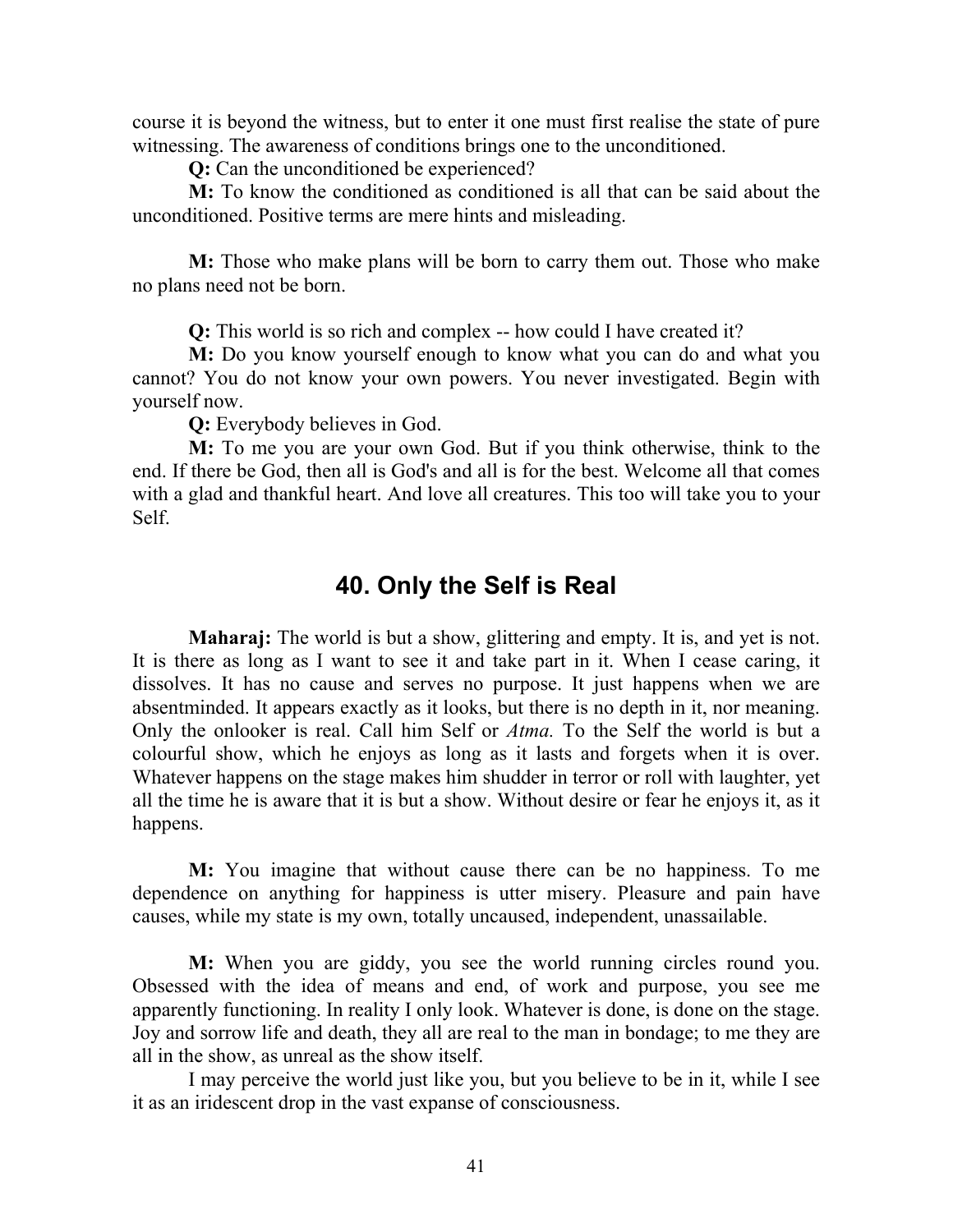Q: Let us say, the jnani is ill. He has caught some flu and every joint aches and burns. What is his state of mind?

M: Every sensation is contemplated in perfect equanimity. There is no desire for it, nor refusal. It is as it is and then he looks at it with a smile of affectionate detachment.

Q: He may be detached from his own suffering, but still it is there.

M: It is there, but it does not matter. Whatever state I am in, I see it as a state of mind to be accepted as it is.

Q: Let us say you are twenty-five years old. Your marriage is arranged and performed, and the household duties crowd upon you. How would you feel?

M: Just as I feel now. You keep on insisting that my inner state is moulded by outer events. It is just not so. Whatever happens, I remain. (…)

The mind is a form of consciousness, and consciousness is an aspect of life. Life creates everything but the Supreme is beyond all.

M: I am not afraid of death, because I am not afraid of life. I live a happy life and shall die a happy death. Misery is to be born, not to die. All depends how you look at it.

M: It is enough to know the 'I am' as reality and also love.

M: The gospel of self-realisation, once heard, will never be forgotten. Like a seed left in the ground, it will wait for the right season and sprout and grow into a mighty tree.

## 41. Develop the Witness Attitude

Q: Surely, the dissolution of the body is an important event even to a jnani.

M: There are no important events for a *jnani*, except when somebody reaches the highest goal. Then only his heart rejoices. All else is of no concern. The entire universe is his body, all life is his life. As in a city of lights, when one bulb burns out, it does not affect the network, so the death of a body does not affect the whole.

Q: Is the practice of silence as a sadhana effective?

M: Anything you do for the sake of enlightenment takes you nearer. Anything you do without remembering enlightenment puts you off. But why complicate? Just know that you are above and beyond all things and thoughts. What you want to be, you are it already. Just keep it in mind.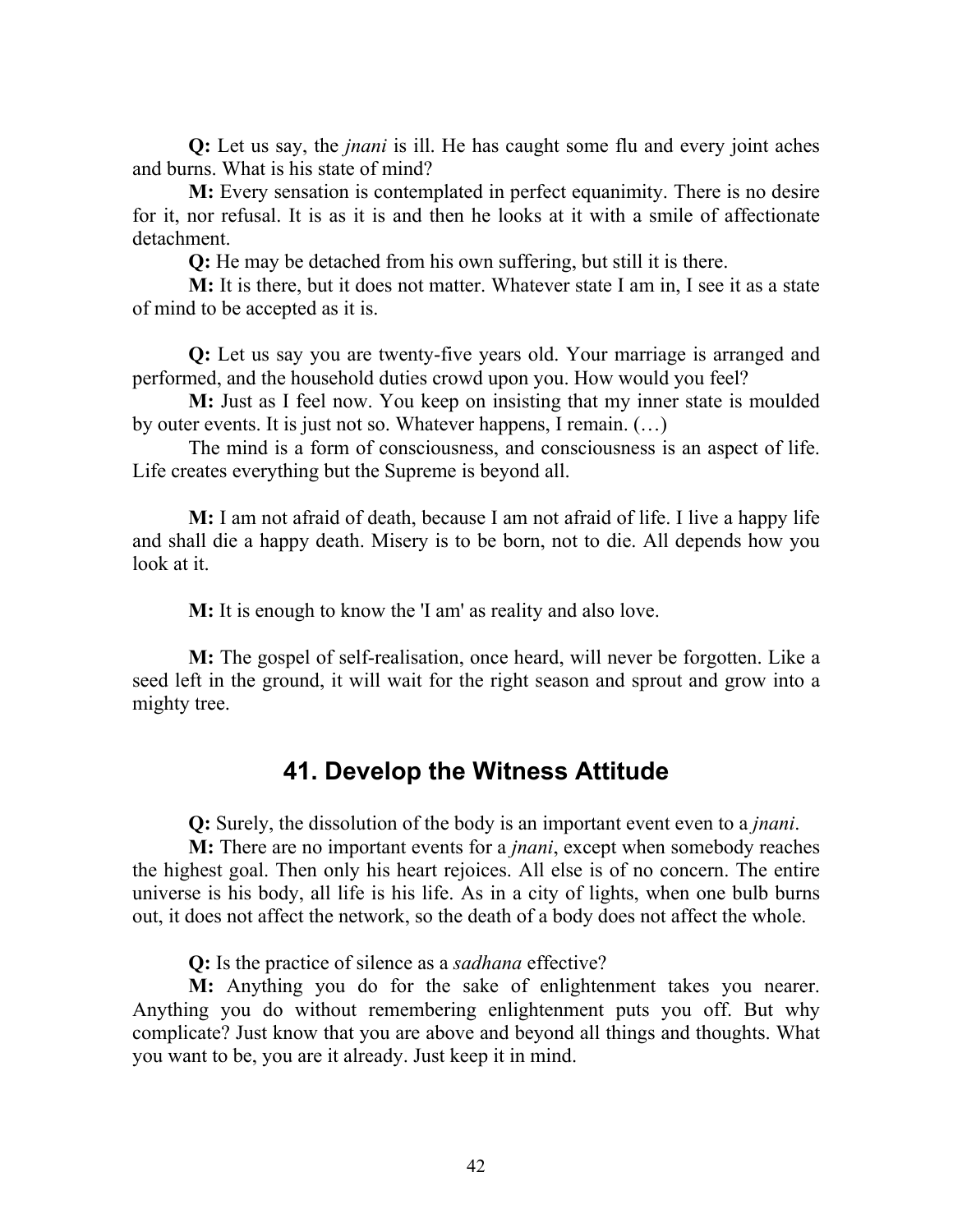M: Keep in mind what I tell you: desire nothing, for you lack nothing. The very seeking prevents you from finding.

Q: You seem to be so very indifferent to everything!

M: I am not indifferent, I am impartial. I give no preference to the me and the mine. A basket of earth and a basket of jewels are both unwanted. Life and death are all the same to me.

Q: Impartiality makes you indifferent.

M: On the contrary, compassion and love are my very core. Void of all predilections, I am free to love.

Q: If you would talk like this in the West, people would take you for mad.

M: Of course, they would! To the ignorant all that they can not understand is madness. What of it? Let them be as they are. I am as I am, for no merit of mine and they are as they are, for no fault of theirs. The Supreme Reality manifests itself in innumerable ways. Infinite in number are its names and shapes. All arise, all merge in the same ocean, the source of all is one. Looking for causes and results is but the pastime of the mind. What is, is lovable. Love is not a result, it is the very ground of being. Wherever you go, you will find being, consciousness and love. Why and what for make preferences?

Q: Nature is mindless, hence irresponsible. But man has a mind. Why is it so perverse?

M: The causes of perversity are also natural -- heredity, environment and so on. You are too quick to condemn. Do not worry about others. Deal with your own mind first. When you realise that your mind too is a part of nature, the duality will cease.

M: Develop the witness attitude and you will find in your own experience that detachment brings control. The state of witnessing is full of power, there is nothing passive about it.

# 42. Reality can not be Expressed

M: Anything that implies a continuity, a sequence, a passing from stage to stage cannot be the real. There is no progress in reality, it is final, perfect, unrelated.

(…) Reality is not the result of a process; it is an explosion. It is definitely beyond the mind, but all you can do is to know your mind well. Not that the mind will help you, but by knowing your mind you may avoid your mind disabling you. You have to be very alert, or else your mind will play false with you. It is like watching a thief -- not that you expect anything from a thief, but you do not want to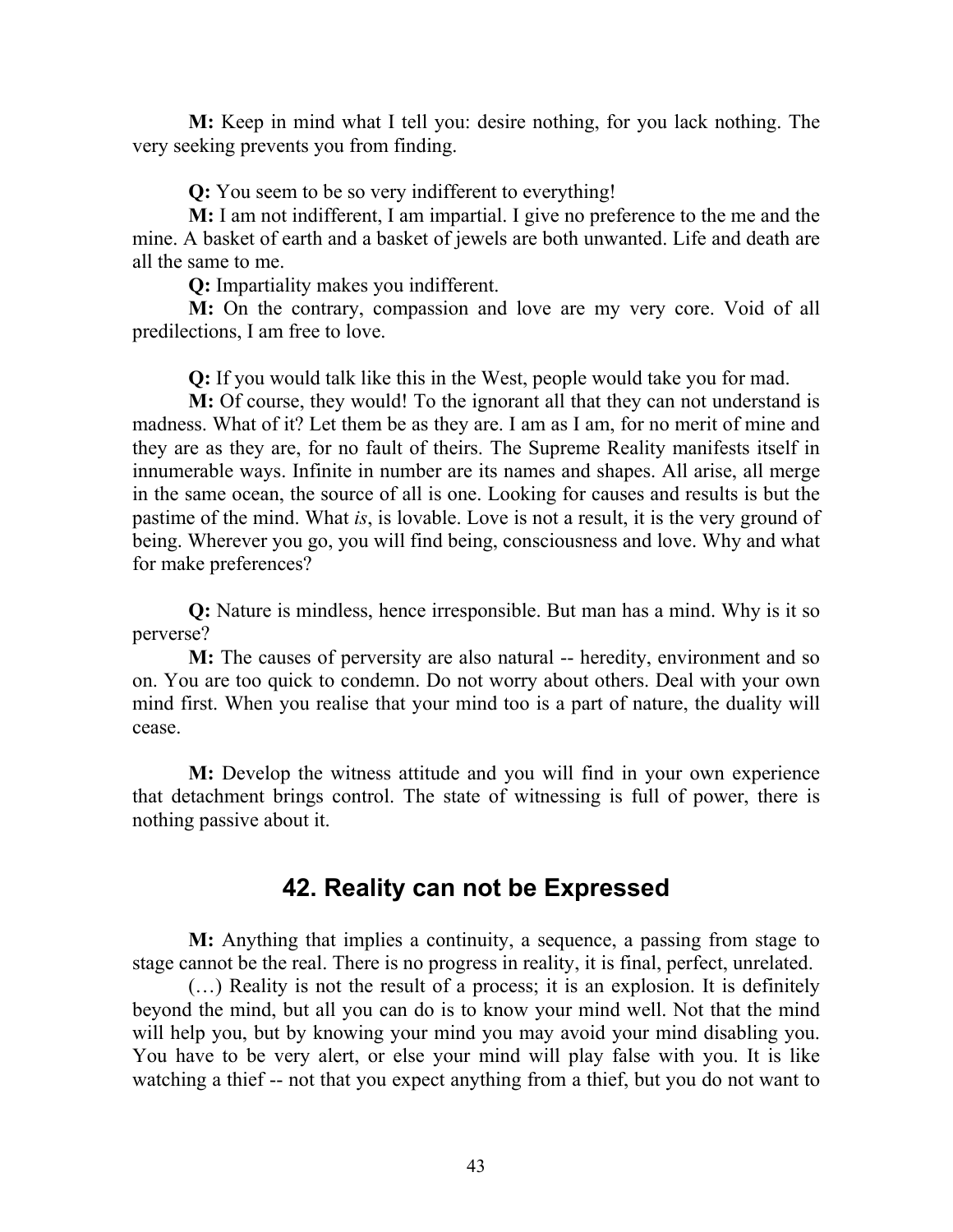be robbed. In the same way you give a lot of attention to the mind without expecting anything from it.

(…) We dream that we are awake, we dream that we are asleep. The three states are only varieties of the dream state. Treating everything as a dream liberates. As long as you give reality to dreams, you are their slave. By imagining that you are born as so-and-so, you become a slave to the so-and-so. The essence of slavery is to imagine yourself to be a process, to have past and future, to have history. In fact, we have no history, we are not a process, we do not develop, nor decay; also see all as a dream and stay out of it.

M: You live, you feel, you think. By giving attention to your living, feeling and thinking, you free yourself from them and go beyond them. Your personality dissolves and only the witness remains. Then you go beyond the witness. Do not ask how it happens. Just search within yourself.

Q: What makes the difference between the person and the witness?

M: Both are modes of consciousness. In one you desire and fear, in the other you are unaffected by pleasure and pain and are not ruffled by events. You let them come and go.

Q: How does one get established in the higher state, the state of pure witnessing?

M: Consciousness does not shine by itself. It shines by a light beyond it. Having seen the dreamlike quality of consciousness, look for the light in which it appears, which gives it being. There is the content of consciousness as well as the awareness of it.

M: Forget the known, but remember that you are the knower. Don't be all the time immersed in your experiences. Remember that you are beyond the experience, ever unborn and deathless. In remembering it, the quality of pure knowledge will emerge, the light of unconditional awareness.

M: But the very longing and search for reality is the movement, operation, action of reality. All you can do is to grasp the central point, that reality is not an event and does not happen and whatever happens, whatever comes and goes, is not reality. See the event as event only, the transient as transient, experience as mere experience and you have done all you can. Then you are vulnerable to reality, no longer armoured against it, as you were when you gave reality to events and experiences. But as soon as there is some like or dislike, you have drawn a screen.

M: All happens as it needs, yet nothing happens. I do what seems to be necessary, but at the same time I know that nothing is necessary, that life itself is only a make-belief.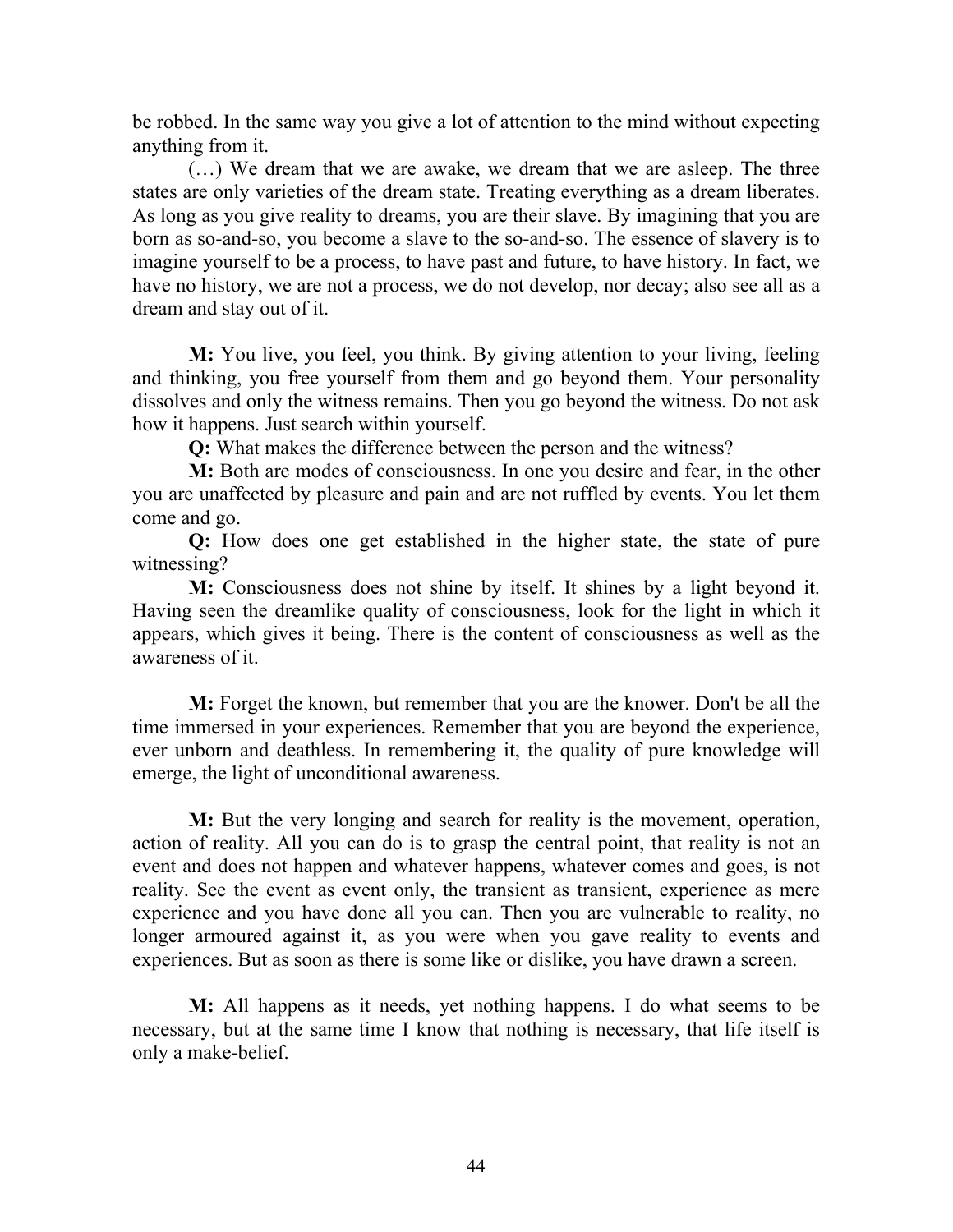M: The three states rotate as usual -- there is waking and sleeping and waking again, but they do not happen to me. They just happen. To me nothing ever happens. There is something changeless, motionless, immovable, rocklike, unassailable; a solid mass of pure being-consciousness-bliss. I am never out of it. Nothing can take me out of it, no torture, no calamity.

Q: If I understand you rightly, this state did not come by cultivation.

M: There was no coming. It was so -- always. There was discovery and it was sudden. Just as at birth you discover the world suddenly, as suddenly I discovered my real being.

Q: Is there a way to it?

M: Everything can become a way, provided you are interested. Just puzzling over my words and trying to grasp their full meaning is a sadhana quite sufficient for breaking down the wall. Nothing troubles me. I offer no resistance to trouble - therefore it does not stay with me. On your side there is so much trouble. On mine there is no trouble at all. Come to my side. You are trouble-prone. I am immune. Anything may happen -- what is needed is sincere interest. Earnestness does it.

Q: Can I do it?

M: Of course. You are quite capable of crossing over. Only be sincere.

## 43. Ignorance can be Recognised, not Jnana

Q: There are many who strive for self-knowledge earnestly, but with scant results. What may be the cause of it?

M: They have not investigated the sources of knowledge sufficiently, their sensations, feelings and thoughts they do not know well enough. This may be one cause of delay. The other: some desires may still be alive.

Q: But can a Guru give realisation without words, without trust, just like this, without any preparation?

M: Yes, one can, but where is the taker? You see, I was so attuned to my Guru, so completely trusting him. There was so little of resistance in me, that it all happened easily and quickly. But not everybody is so fortunate. Laziness and restlessness often stand in the way and until they are seen and removed, the progress is slow. All those who have realised on the spot, by mere touch, look or thought, have been ripe for it. But such are very few. The majority needs some time for ripening. Sadhana is accelerated ripening.

Q: What makes one ripe? What is the ripening factor?

M: Earnestness of course, one must be really anxious. After all, the realised man is the most earnest man. Whatever he does, he does it completely, without limitations and reservations. Integrity will take you to reality.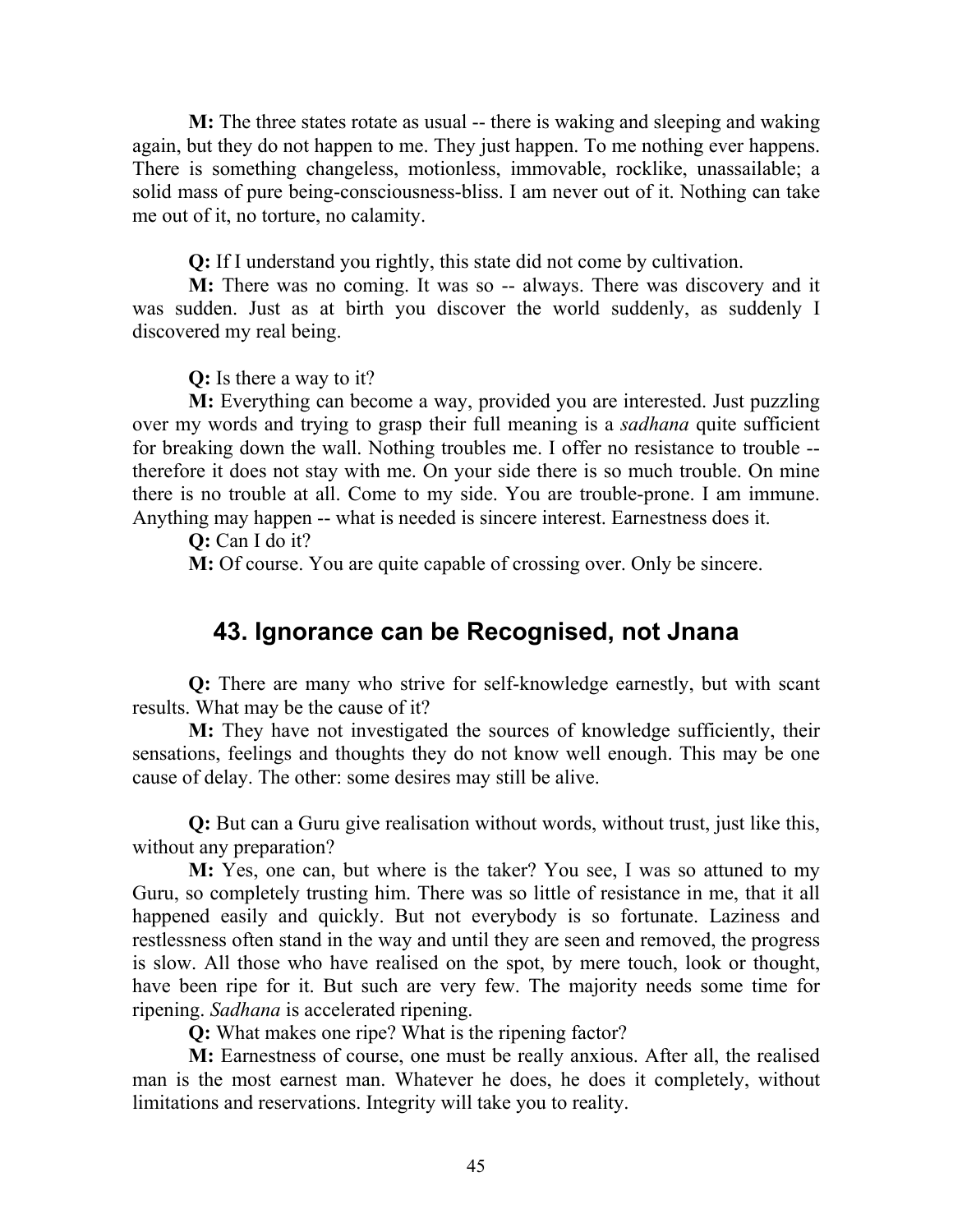Q: I am tired of promises. I am tired of sadhanas, which take all my time and energy and bring nothing. I want reality here and now. Can I have it?

M: Of course you can, provided you are really fed up with everything, including your sadhanas. When you demand nothing of the world, nor of God, when you want nothing, seek nothing, expect nothing then the Supreme State will come to you uninvited and unexpected!

Q: If a man engrossed in family life and in the affairs of the world does his sadhana strictly as prescribed by his scriptures, will he get results?

M: Results he will get, but he will be wrapped up in them like in a cocoon.

Q: So many saints say that when you are ripe and ready, you will realise. Their words may be true, but they are of little use. There must be a way out, independent of ripening which needs time, of sadhana which needs effort.

M: Don't call it a way; it is more a kind of skill. It is not even that. Stay open and quiet, that is all. What you seek is so near you, that there is no place for a way.

Q: There are so many ignorant people in the world and so few jnanis. What may be the cause of it?

M: Don't concern yourself with others, take care of yourself. You know that you are. Don't burden yourself with names, just be. Any name or shape you give yourself obscures your real nature.

Q: Why should seeking end before one can realise?

M: The desire for truth is the highest of all desires, yet, it is still a desire. All desires must be given up to the real to be. Remember that you are. This is your working capital. Rotate it and there will be much profit.

Q: Why should there be seeking at all.

M: Life is seeking, one cannot help seeking. When all search ceases, it is the Supreme State.

Q: With me it comes and goes, with you it does not. Why this difference?

M: Maybe because I have no desires. Or you do not desire the Supreme strongly enough. You must feel desperate when your mind is out of touch.

Q: But what is the ripening factor?

M: Self-remembrance, awareness of 'l am' ripens him powerfully and speedily. Give up all ideas about yourself and simply be.

Q: I am tired of all the ways and means and skills and tricks, of all these mental acrobatics. Is there a way to perceive reality directly and immediately?

M: Stop making use of your mind and see what happens. Do this one thing thoroughly. That is all.

M: This is all imagination. In the light of consciousness all sorts of things happen and one need not give special importance to any. The sight of a flower is as marvellous as the vision of God. Let them be. Why remember them and then make memory into a problem? Be bland about them; do not divide them into high and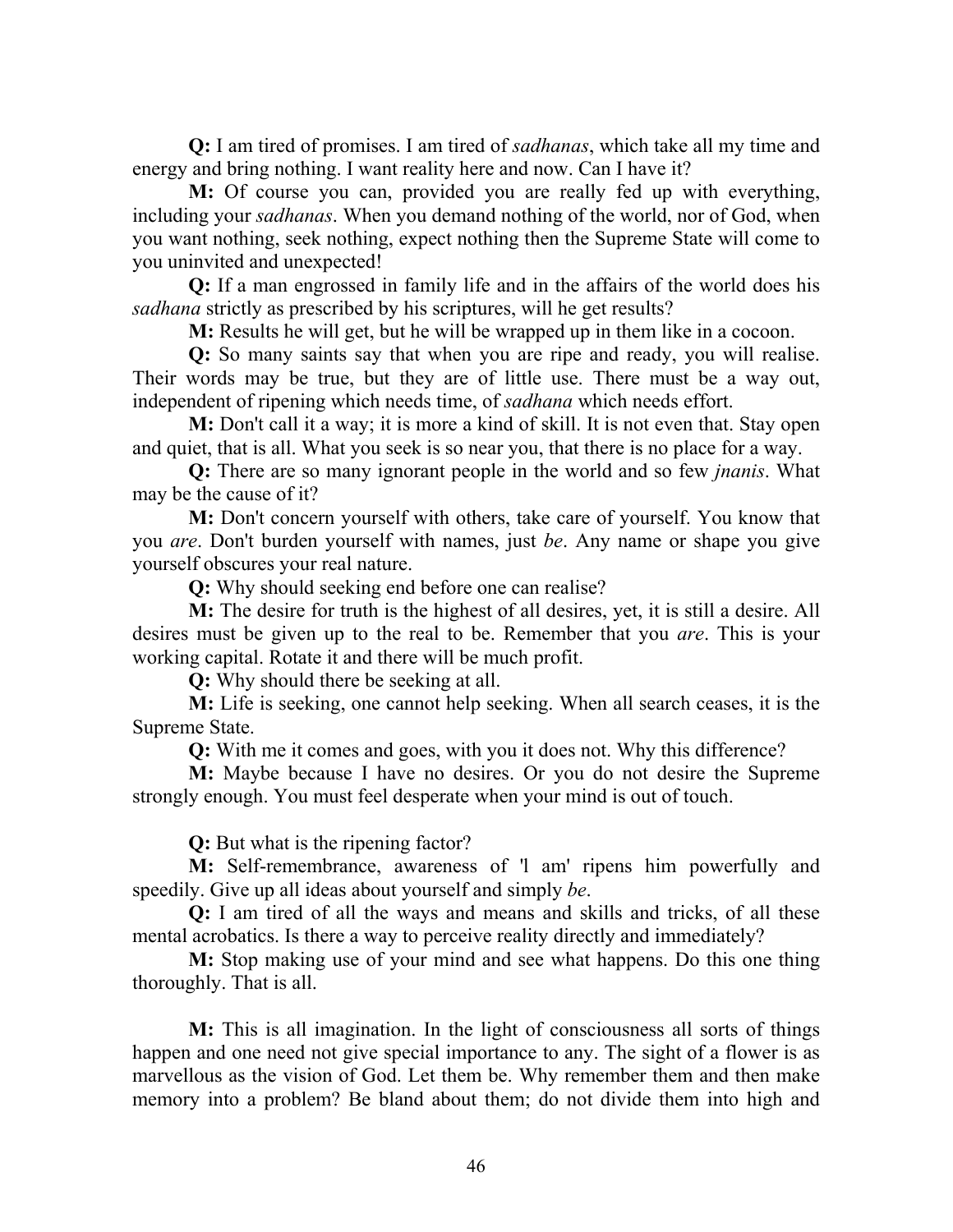low, inner and outer, lasting and transient. Go beyond, go back to the source, go to the self that is the same whatever happens. Your weakness is due to your conviction that you were born into the world. In reality the world is ever recreated in you and by you. See everything as emanating from the light which is the source of your own being. You will find that in that light there is love and infinite energy.

## 44. 'I am' is True, all else is Inference

M: The body appears in your mind, your mind is the content of your consciousness; you are the motionless witness of the river of consciousness which changes eternally without changing you in any way. Your own changelessness is so obvious that you do not notice it. Have a good look at yourself and all these misapprehensions and misconceptions will dissolve.

Q: We call it God.

M: God is only an idea in your mind. The fact is you. The only thing you know for sure is: 'here and now I am'. Remove the 'here and now' and the 'I am' remains, unassailable. The word exists in memory, memory comes into consciousness; consciousness exists in awareness and awareness is the reflection of the light on the waters of existence.

M: All I can say truly is: 'I am', all else is inference. But the inference has become a habit. Destroy all habits of thinking and seeing. The sense 'I am' is the manifestation of a deeper cause, which you may call self, God, reality or by any other name. The 'I am' is in the world; but it is the key which can open the door out of the world. The moon dancing on the water is seen in the water, but it is caused by the moon in the sky and not by the water.

M: Once you realise that the world is your own projection, you are free of it. You need not free yourself of a world that does not exist, except in your own imagination! However is the picture, beautiful or ugly, you are painting it and you are not bound by it. Realise that there is nobody to force it on you, that it is due to the habit of taking the imaginary to be real. See the imaginary as imaginary and be free of fear.

M: Even the experiencer is secondary. Primary is the infinite expanse of consciousness, the eternal possibility, the immeasurable potential of all that was, is, and will be. When you look at anything, it is the ultimate you see, but you imagine that you see a cloud or a tree.

Learn to look without imagination, to listen without distortion: that is all. Stop attributing names and shapes to the essentially nameless and formless, realise that every mode of perception is subjective, that what is seen or heard, touched or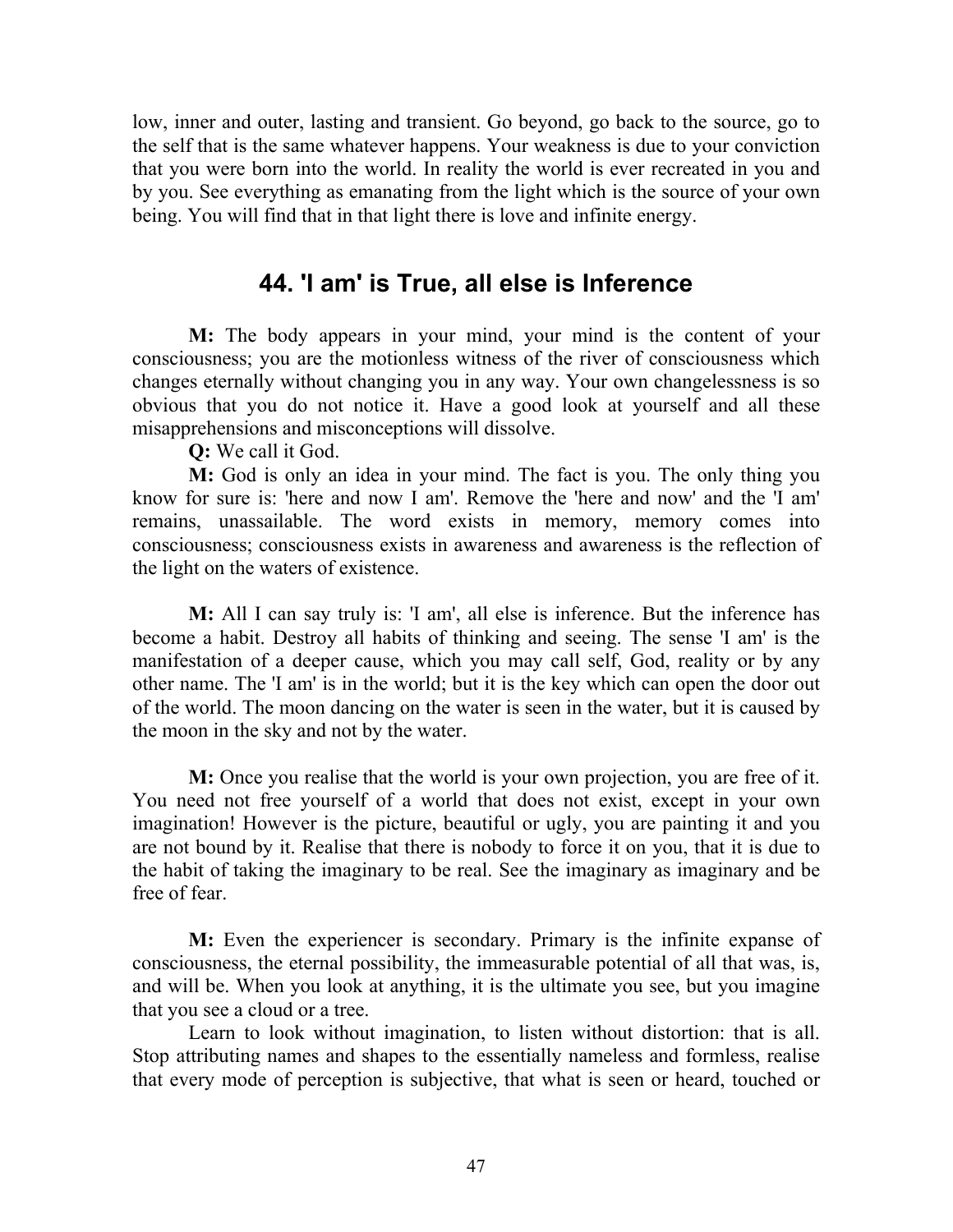smelt, felt or thought, expected or imagined, is in the mind and not in reality, and you will experience peace and freedom from fear.

M: [After being questioned about the different approaches and paths to enlightenment:] You may feel attracted to reality at one time and repelled from the false at another; these are only moods which alternate; both are needed for perfect freedom. You may go one way or another -- but each time it will be the right way at the moment; just go whole-heartedly, don't waste time on doubting or hesitating. Many kinds of food are needed to make the child grow, but the act of eating is the same. Theoretically -- all approaches are good. In practice, and at a given moment, you proceed by one road only. Sooner or later you are bound to discover that if you really want to find, you must dig at one place only -- within.

Q: Surely there is something valid and valuable in every approach.

M: In each case the value lies in bringing you to the need of seeking within. Playing with various approaches may be due to resistance to going within, to the fear of having to abandon the illusion of being something or somebody in particular.

## 45. What Comes and Goes has no Being

M: The person merely appears to be, like the space within the pot appears to have the shape and volume and smell of the pot. See that you are not what you believe yourself to be. Fight with all the strength at your disposal against the idea that you are nameable and describable. You are not. Refuse to think of yourself in terms of this or that. There is no other way out of misery, which you have created for yourself through blind acceptance without investigation. Suffering is a call for enquiry, all pain needs investigation. Don't be too lazy to think.

M: To work in the world is hard, to refrain from all unnecessary work is even harder.

M: As long as we imagine ourselves to be separate personalities, one quite apart from another, we cannot grasp reality which is essentially impersonal. First we must know ourselves as witnesses only, dimensionless and timeless centres of observation, and then realise that immense ocean of pure awareness, which is both mind and matter and beyond both.

M: Your being a person is due to the illusion of space and time; you imagine yourself to be at a certain point occupying a certain volume; your personality is due to your self-identification with the body. Your thoughts and feelings exist in succession, they have their span in time and make you imagine yourself, because of memory, as having duration. In reality time and space exist in you; you do not exist in them. They are modes of perception, but they are not the only ones.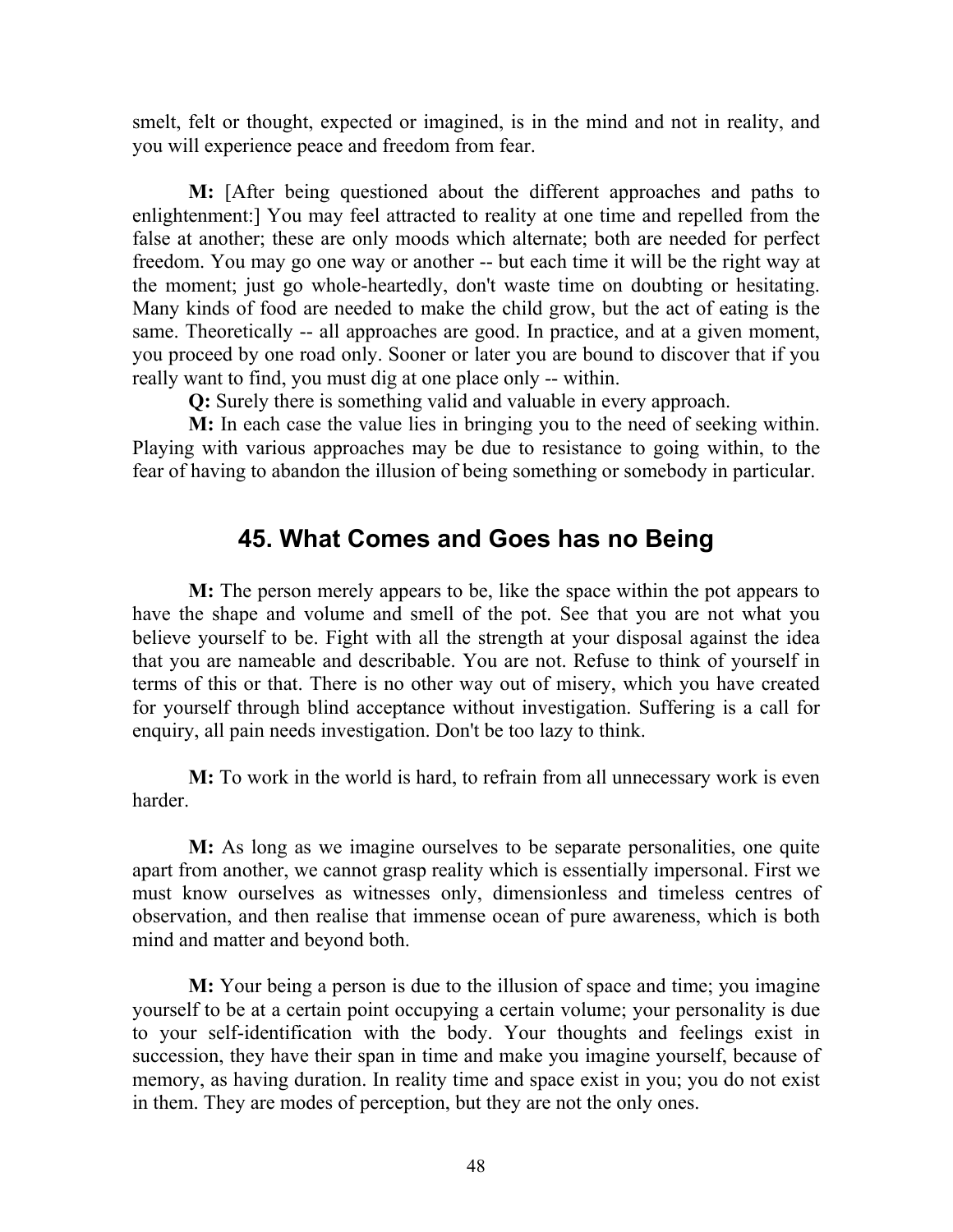Q: What is the cause of personification, of self-limitation in time and space?

M: That which does not exist cannot have a cause. There is no such thing as a separate person. Even taking the empirical point of view, it is obvious that everything is the cause of everything, that everything is as it is, because the entire universe is as it is.

Q: Yet personality must have a cause.

M: How does personality, come into being? By memory. By identifying the present with the past and projecting it into the future. Think of yourself as momentary, without past and future and your personality dissolves.

Q: Does not 'I am' remain?

M: The word 'remain' does not apply. 'I am' is ever afresh. You do not need to remember in order to be. As a matter of fact, before you can experience anything, there must be the sense of being. At present your being is mixed up with experiencing. All you need is to unravel being from the tangle of experiences. Once you have known pure being, without being this or that, you will discern it among experiences and you will no longer be misled by names and forms.

Self-limitation is the very essence of personality.

Q: How can I become universal?

M: But you are universal. You need not and you cannot become what you are already. Only cease imagining yourself to be the particular. What comes and goes has no being. It owes its very appearance to reality. You know that there is a world, but does the world know you? All knowledge flows from you, as all being and all joy. realise that you are the eternal source and accept all as your own. Such acceptance is true love.

Q: All you say sounds very beautiful. But how has one to make it into a way of living?

M: Having never left the house you are asking for the way home. Get rid of wrong ideas, that is all. Collecting right ideas also will take you nowhere. Just cease imagining.

Q: It is not a matter of achievement, but of understanding.

M: Don't try to understand! Enough if you do not misunderstand. Don't rely on your mind for liberation. It is the mind that brought you into bondage. Go beyond it altogether.

### 46. Awareness of Being is Bliss

**M.:** It is the self that makes the body and the mind so interesting, so very dear. The very attention given to them comes from the self.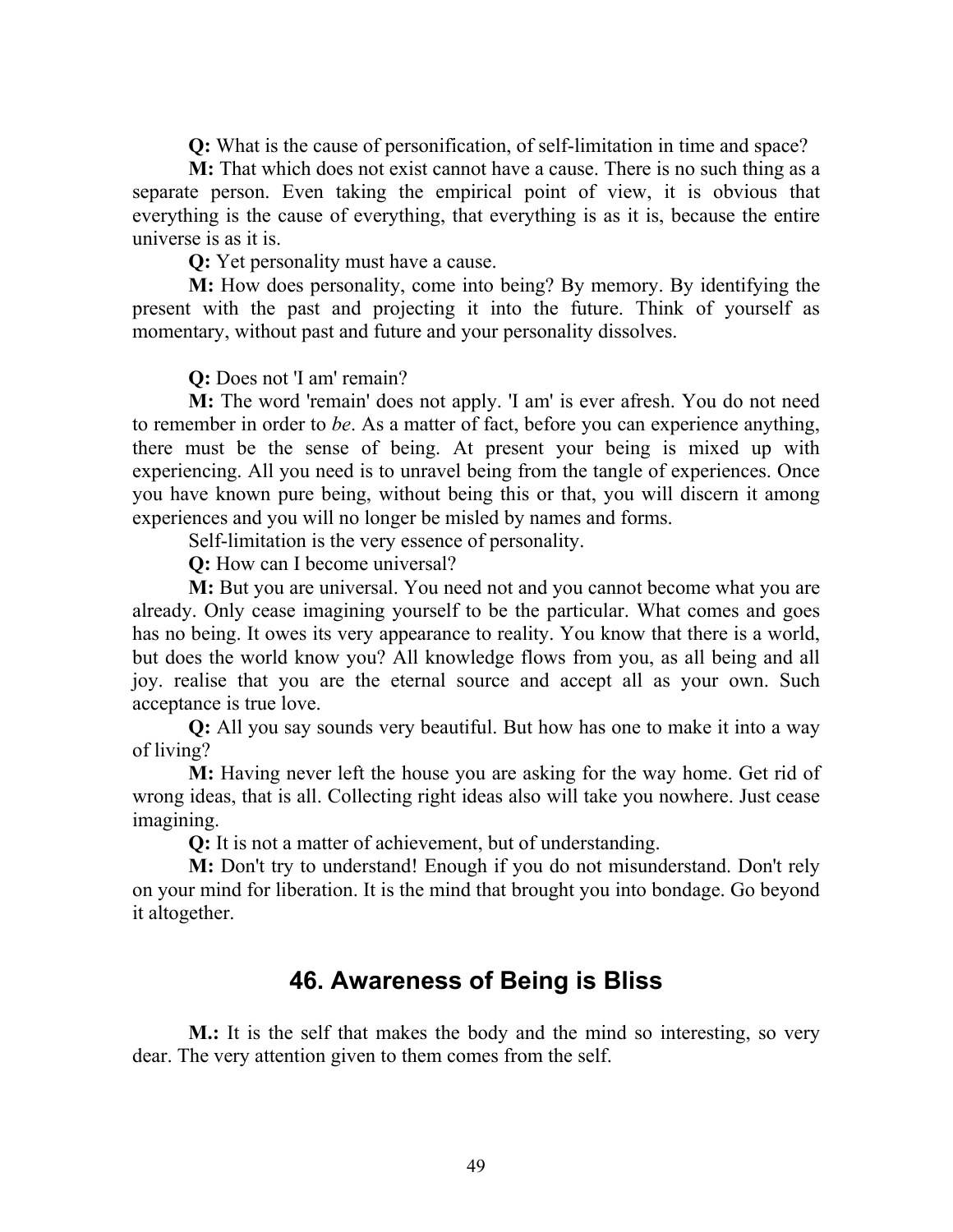M: To know that you are neither body nor mind, watch yourself steadily and live unaffected by your body and mind, completely aloof, as if you were dead. It means you have no vested<sup>1</sup> interests, either in the body or in the mind.  $(...)$ 

Just remain unaffected. This complete aloofness, unconcern with mind and body is the best proof that at the core of your being you are neither mind nor body. What happens to the body and the mind may not be within your power to change, but you can always put an end to your imagining yourself to be body and mind. Whatever happens, remind yourself that only your body and mind are affected, not yourself. The more earnest you are at remembering what needs to be remembered, the sooner will you be aware of yourself as you are, for memory will become experience. Earnestness reveals being. What is imagined and willed becomes actuality -- here lies the danger as well as the way out.

M: But the self is there. Your desires are there. Your longing to be happy is there. Why? Because you love yourself. By all means love yourself -- wisely. What is wrong is to love yourself stupidly, so as to make yourself suffer. Love yourself wisely. Both indulgence and austerity have the same purpose in view -- to make you happy. Indulgence is the stupid way, austerity is the wise way.

Q: What is austerity?

M: Once you have gone through an experience, not to go through it again is austerity. To eschew the unnecessary is austerity. Not to anticipate pleasure or pain Is austerity. Having things under control at all times is austerity. Desire by itself is not wrong. It is life itself, the urge to grow in knowledge and experience.

It is the choices you make that are wrong. To imagine that some little thing – food, sex, power, fame -- will make you happy is to deceive yourself. Only something as vast and deep as your real self can make you truly and lastingly happy.

M: Live an orderly life, but don't make it a goal by itself. It should be the starting point for high adventure.

M: you are not in the body, the body is in you! The mind is in you. They happen to you. They are there because you find them interesting. Your very nature has the infinite capacity to enjoy. It is full of zest and affection. It sheds its radiance on all that comes within its focus of awareness and nothing is excluded. It does not know evil nor ugliness, it hopes, it trusts, it loves. You people do not know how much you miss by not knowing your own true self. You are neither the body nor the mind, neither the fuel nor the fire. They appear and disappear according to their own laws.

(…) Don't pretend to be what you are not, don't refuse to be what you are. Your love of others is the result of self-knowledge, not its cause. Without selfrealisation, no virtue is genuine. When you know beyond all doubting that the same

<sup>&</sup>lt;u>.</u>  $<sup>1</sup> Vested = revestido$ ; (jur.) adquirido.</sup>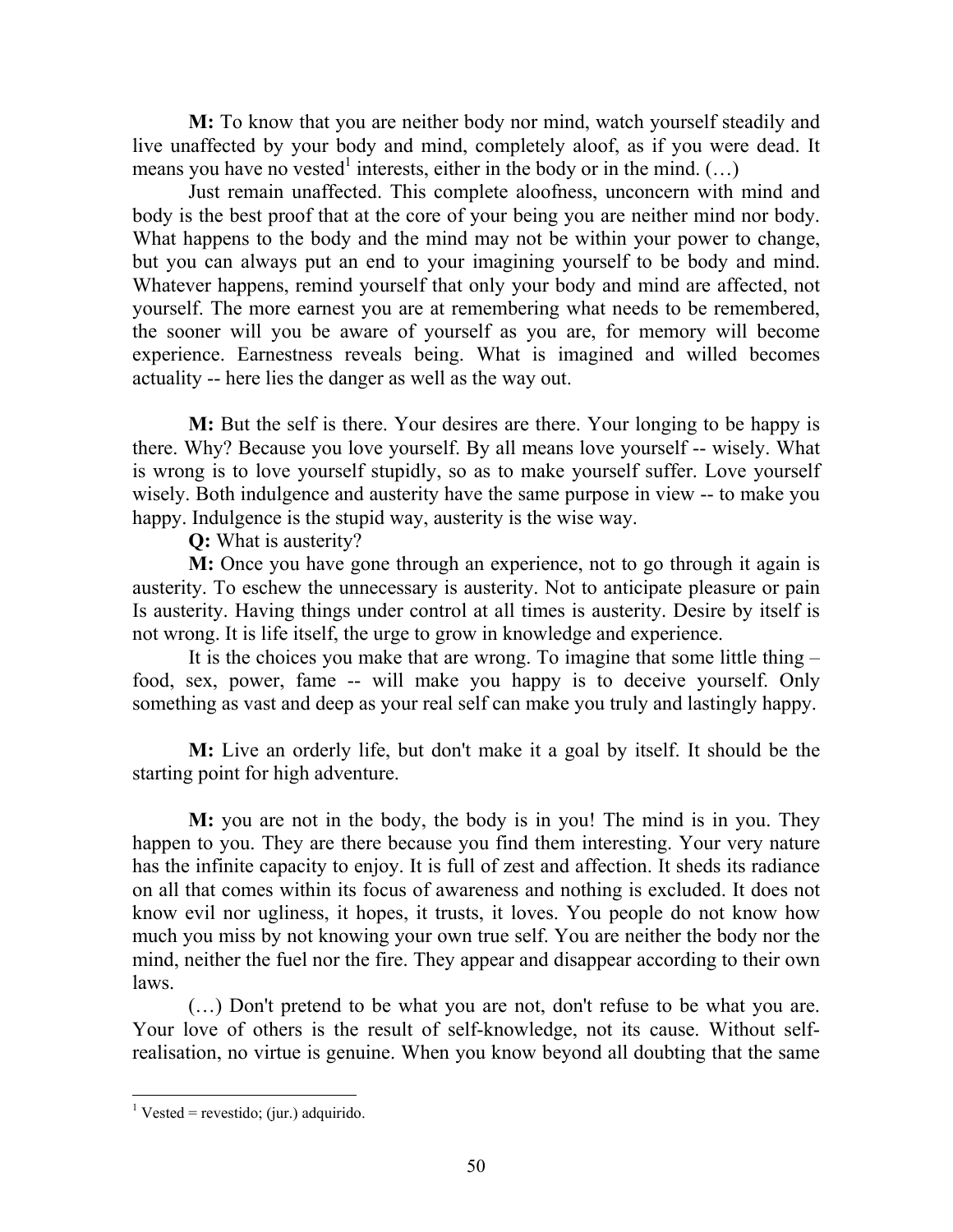life flows through all that is and you are that life, you will love all naturally and spontaneously. When you realise the depth and fullness of your love of yourself, you know that every living being and the entire universe are included in your affection. But when you look at anything as separate from you, you cannot love it for you are afraid of it. Alienation causes fear and fear deepens alienation. It is a vicious circle. Only self-realisation can break it. Go for it resolutely.

### 47. Watch Your Mind

Maharaj: What is done under pressure of society and circumstances does not matter much, for it is mostly mechanical, mere reacting to impacts. It is enough to watch oneself dispassionately to isolate oneself completely from what is going on. What has been done without minding, blindly, may add to one's karma (destiny), otherwise it hardly matters. The Guru demands one thing only; clarity and intensity of purpose, a sense of responsibility for oneself.

M.: The Guru you have in mind, one who gives you information and instructions, is not the real Guru. The real Guru is he who knows the real, beyond the glamour of appearances. To him your questions about obedience and discipline do not make sense, for in his eyes the person you take yourself to be does not exist, your questions are about a non-existing person. What exists for you does not exist for him. What you take for granted, he denies absolutely. He wants you to see yourself as he sees you. Then you will not need a Guru to obey and follow, for you will obey and follow your own reality.

Q: Does one need to abandon one's profession and one's social standing in order to find reality?

M: Do your work. When you have a moment free, look within. What is important is not to miss the opportunity when it presents itself. If you are earnest you will use your leisure fully. That is enough.

Q: In my search for the essential and discarding the unessential, is there any scope for creative living? For instance, I love painting. Will it help me if I give my leisure hours to painting?

M: Whatever you may have to do, watch your mind. Also you must have moments of complete inner peace and quiet, when your mind is absolutely still. If you miss it, you miss the entire thing. If you do not, the silence of the mind will dissolve and absorb all else.

M: An infant knows its body, but not the body-based distinctions. It is just conscious and happy. After all, that was the purpose for which it was born. The pleasure to be is the simplest form of self-love, which later grows into love of the self. Be like an infant with nothing standing between the body and the self. The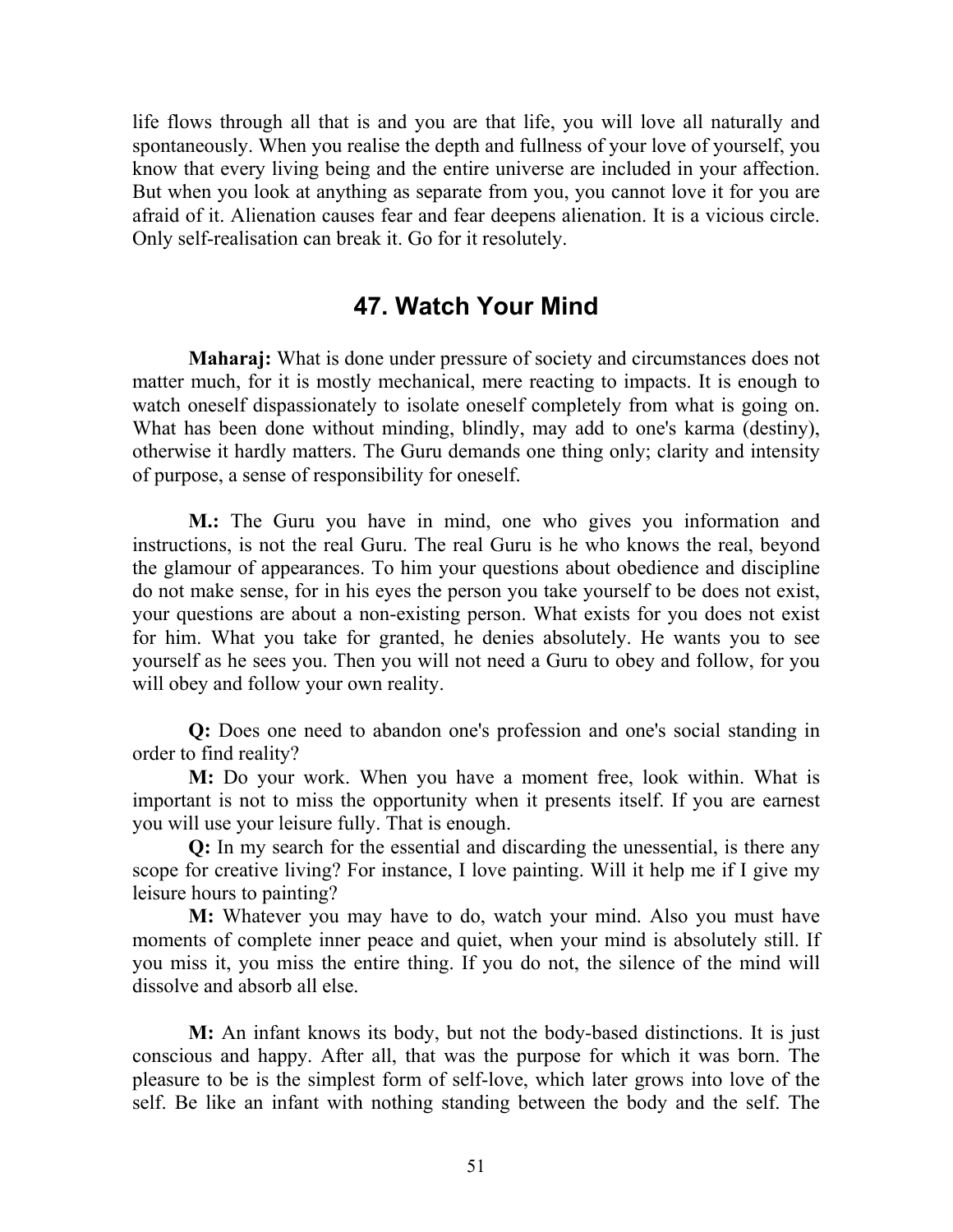constant noise of the psychic life is absent. In deep silence the self contemplates the body. It is like the white paper on which nothing is written yet. Be like that infant, instead of trying to be this or that, be happy to be. You will be a fully awakened witness of the field of consciousness. But there should be no feelings and ideas to stand between you and the field.

Q: To be content with mere being seems to be a most selfish way of passing time.

M: A most worthy way of being selfish! By all means be selfish by foregoing everything but the Self. When you love the Self and nothing else, you go beyond the selfish and the unselfish. All distinctions lose their meaning. Love of one and love of all merge together in love, pure and simple, addressed to none, denied to none.

Q: Does my pursuing a vocation deny my earnestness?

M: I told you already. As long as you allow yourself an abundance of moments of peace, you can safely practice your most honourable profession. These moments of inner quiet will burn out all obstacles without fail. Don't doubt its efficacy. Try it.

M: Be interested in yourself beyond all experience, be with yourself, love yourself; the ultimate security is found only in self-knowledge. The main thing is earnestness. Be honest with yourself and nothing will betray you. Virtues and powers are mere tokens for children to play with. They are useful in the world, but do not take you out of it. To go beyond, you need alert immobility, quiet attention.

### 48. Awareness is Free

M: Desire, fear, trouble, joy, they cannot appear unless you are there to appear to. Yet, whatever happens, points to your existence as a perceiving centre. Disregard the pointers and be aware of what they are pointing to. It is quite simple, but it needs be done. What matters is the persistence with which you keep on returning to yourself.

Q: I seem to have a clear idea of what needs be done, but I find myself getting tired and depressed and seeking human company and thus wasting time that should be given to solitude and meditation.

M: Do what you feel like doing. Don't bully yourself. Violence will make you hard and rigid. Do not fight with what you take to be obstacles on your way. Just be interested in them, watch them, observe, enquire. Let anything happen - good or bad. But don't let yourself be submerged by what happens.

Q: What is the purpose in reminding oneself all the time that one is the watcher?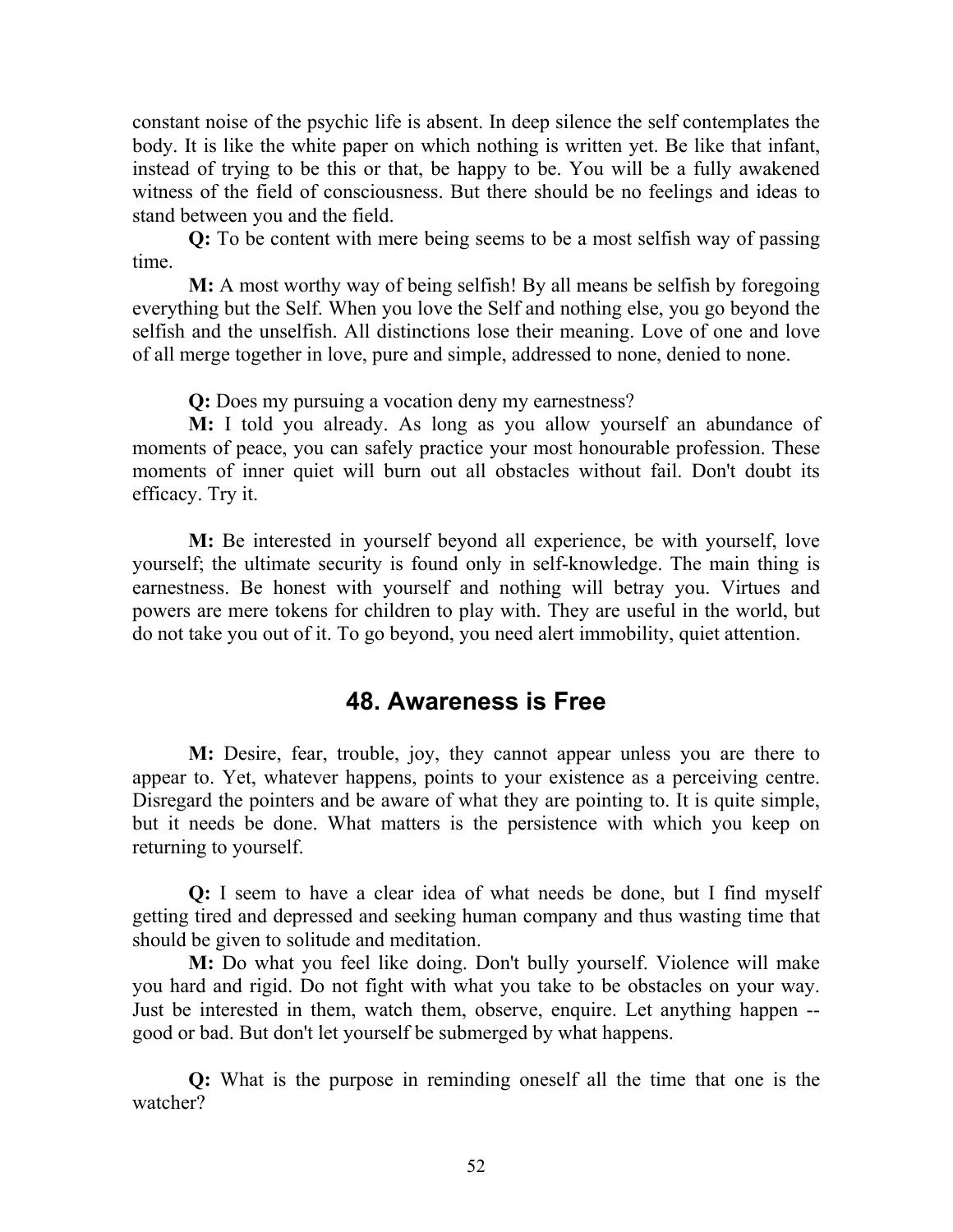M: The mind must learn that beyond the moving mind there is the background of awareness, which does not change. The mind must come to know the true self and respect it and cease covering it up, like the moon which obscures the sun during solar eclipse. Just realise that nothing observable, or experienceable is you, or binds you. Take no notice of what is not yourself.

Q: To do what you tell me I must be ceaselessly aware.

M: To be aware is to be awake. Unaware means asleep. You are aware anyhow, you need not try to be. What you need is to be aware of being aware. Be aware deliberately and consciously, broaden and deepen the field of awareness. You are always conscious of the mind, but you are not aware of yourself as being conscious.

M: All you are conscious of is your mind; awareness is the cognisance of consciousness as a whole.

M: Don't say: 'everybody is conscious'. Say: 'there is consciousness', in which everything appears and disappears. Our minds are just waves on the ocean of consciousness. As waves they come and go. As ocean they are infinite and eternal. Know yourself as the ocean of being, the womb of all existence. These are all metaphors of course; the reality is beyond description. You can know it only by being it.

M: While the mind is centred in the body and consciousness is centred in the mind, awareness is free. The body has its urges and mind its pains and pleasures. Awareness is unattached and unshaken. It is lucid, silent, peaceful, alert and unafraid, without desire and fear. Meditate on it as your true being and try to be it in your daily life, and you shall realise it in its fullness.

Mind is interested in what happens, while awareness is interested in the mind itself. The child is after the toy, but the mother watches the child, not the toy.

M: The same power that makes the fire burn and the water flow, the seeds sprout and the trees grow, makes me answer your questions. There is nothing personal about me, though the language and the style may appear personal. A person is a set pattern of desires and thoughts and resulting actions; there is no such pattern in my case. There is nothing I desire or fear -- how can there be a pattern?

Q: What is meditation and what are its uses?

M: As long as you are a beginner certain formalised meditations, or prayers may be good for you. But for a seeker for reality there is only one meditation -- the rigorous refusal to harbour thoughts. To be free from thoughts is itself meditation.

Q: How is it done?

M: You begin by letting thoughts flow and watching them. The very observation slows down the mind till it stops altogether. Once the mind is quiet, keep it quiet. Don't get bored with peace, be in it, go deeper into it.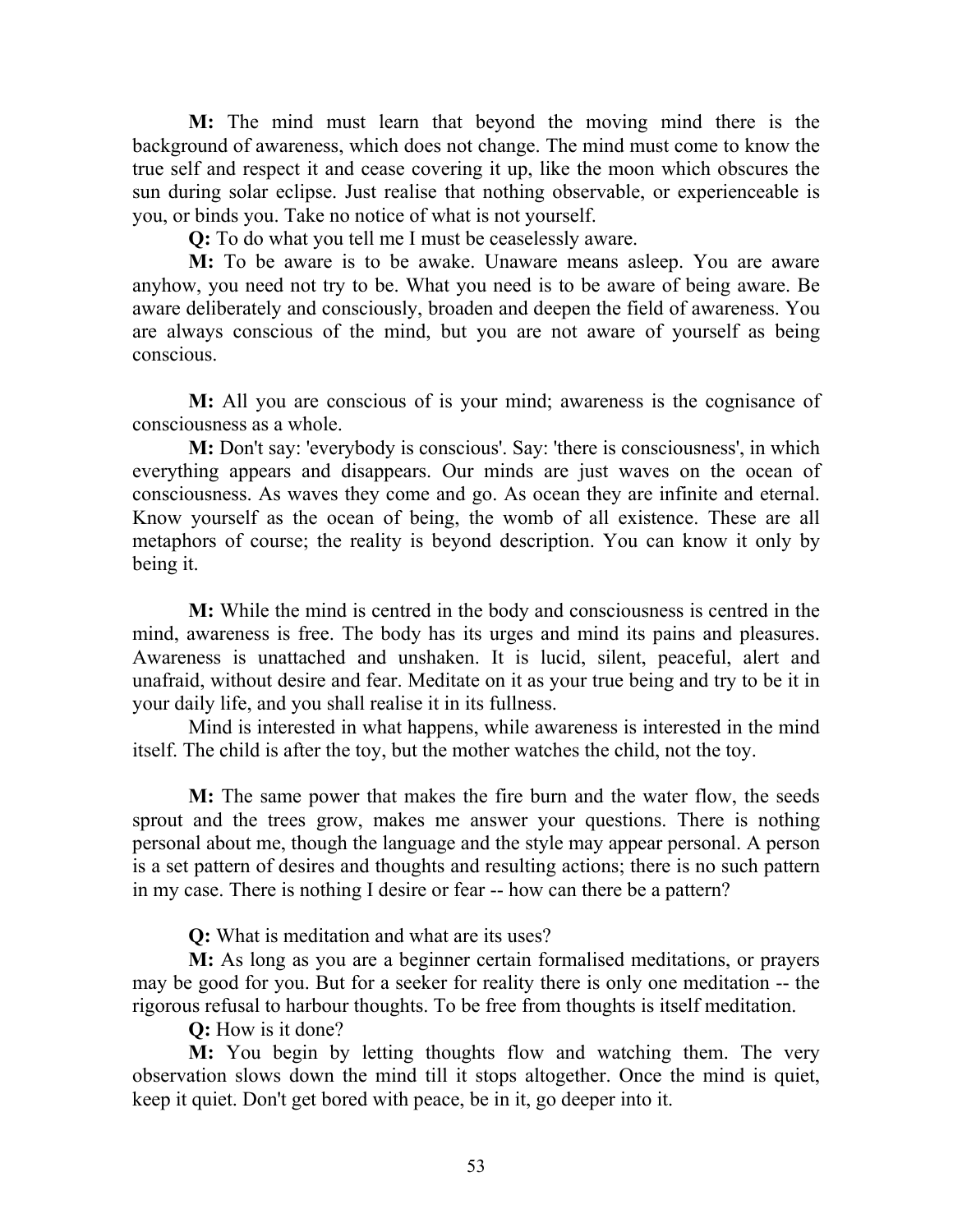M: Your body and your mind exist as long as you believe so. Cease to think that they are yours and they will just dissolve. By all means let your body and mind function, but do not let them limit you. If you notice imperfections, just keep on noticing: your very giving attention to them will set your heart and mind and body right.

M: Man becomes what he believes himself to be. Abandon all ideas about yourself and you will find yourself to be the pure witness, beyond all that can happen to the body or the mind.

#### 49. Mind Causes Insecurity

M: It is in the unknown that we live and move. the known is the past.

M: What was never lost can never be found. Your very search for safety and joy keeps you away from them. Stop searching, cease losing. The disease is simple and the remedy equally simple. It is your mind only that makes you insecure and unhappy. Anticipation makes you insecure, memory -- unhappy. Stop misusing your mind and all will be well with you. You need not set it right -- it will set itself right, as soon as you give up all concern with the past and the future and live entirely in the now.

M: As long as you see the least difference, you are a stranger to reality. You are on the level of the mind. (…)Diversity without separateness is the Ultimate that the mind can touch. Beyond that all activity ceases, because in it all goals are reached and all purposes fulfilled.

M: This work of mental self-purification, the cleansing of the psyche, is essential. Just as a speck in the eye, by causing inflammation, may wipe out the world, so the mistaken idea: 'I am the body-mind' causes the self-concern, which obscures the universe.

#### 50. Self-awareness is the Witness

M: To see that all knowledge is a form of ignorance is itself a movement of reality.

M: In reality nothing happens. Onto the screen of the mind destiny forever projects its pictures, memories of former projections and thus illusion constantly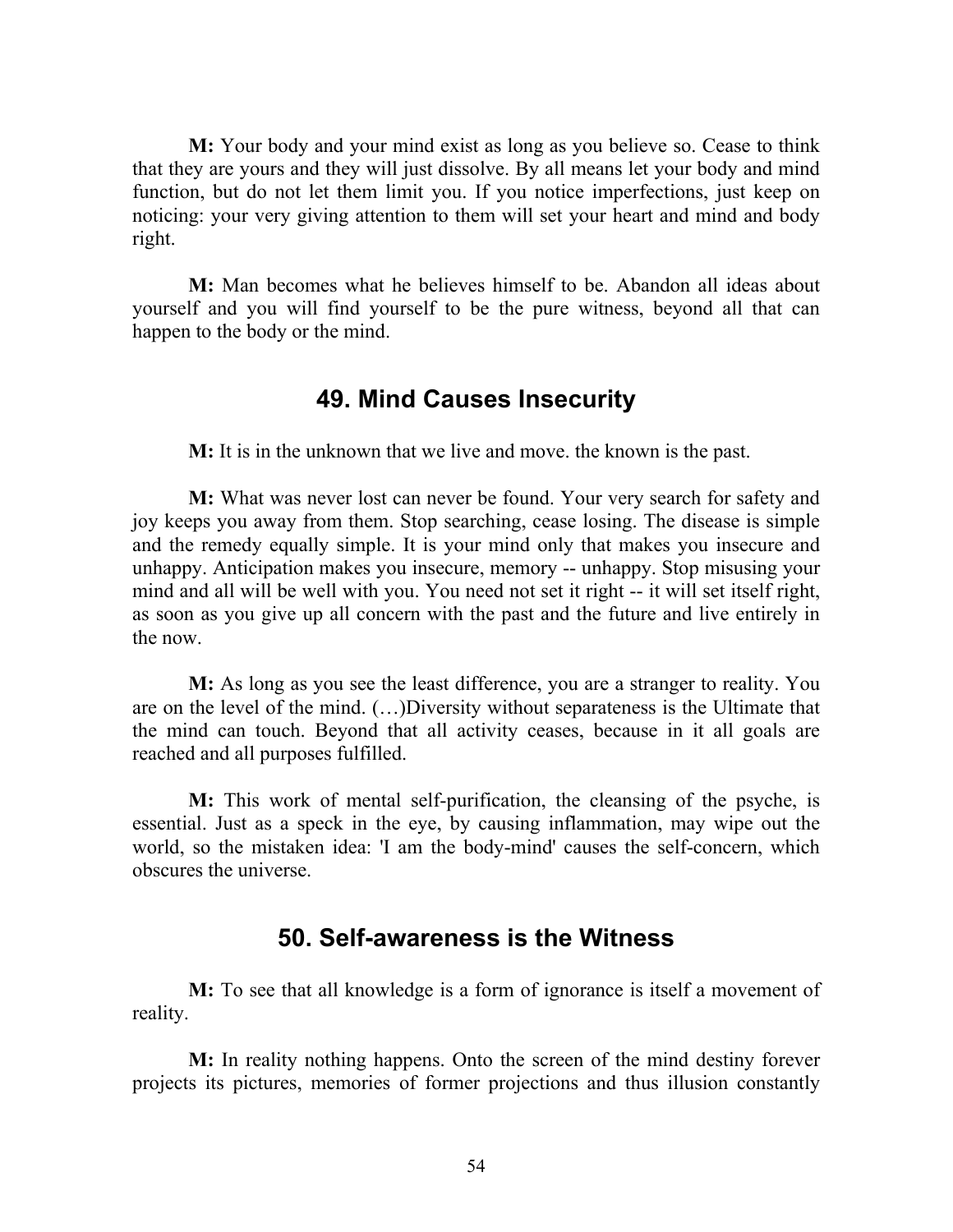renews itself. The pictures come and go -- light intercepted by ignorance. See the light and disregard the picture.

M: As long as you pay attention to ideas, your own or of others, you will be in trouble. But if you disregard all teachings, all books, anything out into words and dive deeply within yourself and find yourself, this alone will solve all your problems and leave you in full mastery of every situation, because you will not be dominated by your ideas about the situation.

# 51. Be Indifferent to Pain and Pleasure

M: The Self is near and the way to it is easy. All you need doing is doing nothing.

Q: Yet I found my sadhana very difficult.

M: Your *sadhana* is to be. The doing happens. Just be watchful. Where is the difficulty in remembering that you are? Your *are* all the time.

M: Why do you talk of action? Are you acting ever? Some unknown power acts and you imagine that you are acting. You are merely watching what happens, without being able to influence it in any way.

Q: Why is there such a tremendous resistance in me against accepting that I just can do nothing?

M: But what can you do? You are like a patient under anaesthetics on whom a surgeon performs an operation. When you wake up you find the operation over; can you say you have done something?

Q: But it is me who has chosen to submit to an operation.

M: Certainly not. It is your illness on one side and the pressure of your physician and family on the other that have made you decide. You have no choice, only the illusion of it.

M: Your burden is of false self-identifications -- abandon them all. My Guru told me -- 'Trust me. I tell you; you are divine. Take it as the absolute truth. Your joy is divine, your suffering is divine too. All comes from God. Remember it always. You are God, your will alone is done'. I did believe him and soon realised how wonderfully true and accurate were his words. I did not condition my mind by thinking: 'I am God, I am wonderful, I am beyond'. I simply followed his instruction which was to focus the mind on pure being 'I am', and stay in it. I used to sit for hours together, with nothing but the 'I am' in my mind and soon peace and joy and a deep all-embracing love became my normal state. In it all disappeared -- myself, my Guru, the life I lived, the world around me. Only peace remained and unfathomable silence.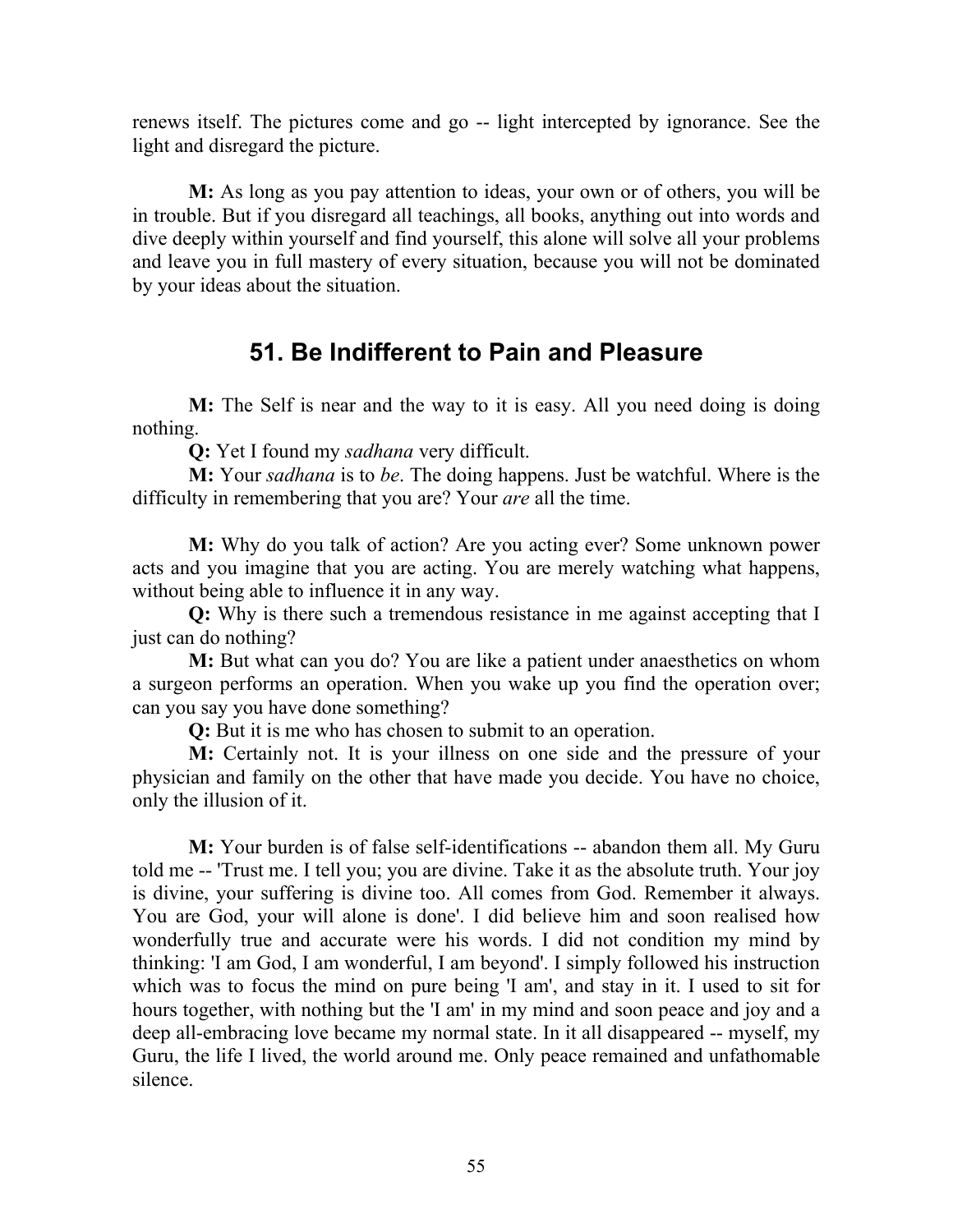M: Watch your thoughts as you watch the street traffic. People come and go; you register without response. It may not be easy in the beginning, but with some practice you will find that your mind can function on many levels at the same time and you can be aware of them all. It is only when you have a vested interest in any particular level, that your attention gets caught in it and you black out on other levels. Even then the work on the blacked out levels goes on, outside the field of consciousness. Do not struggle with your memories and thoughts; try only to include in your field of attention the other, more important questions, like 'Who am l?' 'How did I happen to be born?' 'Whence this universe around me?'. 'What is real and what is momentary?' No memory will persist, if you lose interest in it, it is the emotional link that perpetuates the bondage. You are always seeking pleasure, avoiding pain, always after happiness and peace. Don't you see that it is your very search for happiness that makes you feel miserable? Try the other way: indifferent to pain and pleasure, neither asking, nor refusing, give all your attention to the level on which 'I am' is timelessly present. Soon you will realise that peace and happiness are in your very nature and it is only seeking them through some particular channels, that disturbs. Avoid the disturbance, that is all. (...)

By remembering what I told you you will achieve everything. I am telling you again: You are the all-pervading, all transcending reality. Behave accordingly: think, feel and act in harmony with the whole and the actual experience of what I say will dawn upon you in no time. No effort is needed. Have faith and act on it. Please see that I want nothing from you.

#### Q: Can I think 'I am God'?

M: Don't identify yourself with an idea. If you mean by God the Unknown, then you merely say: 'I do not know what I am'. If you know God as you know your self, you need not say it. Best is the simple feeling 'I am'. Dwell on it patiently. Here patience is wisdom; don't think of failure. There can be no failure in this undertaking.

Q: My thoughts will not let me.

M: Pay no attention. Don't fight them. Just do nothing about them, let them be, whatever they are. Your very fighting them gives them life. Just disregard. Look through. Remember to remember: 'whatever happens -- happens because I am'. All reminds you that you are. Take full advantage of the fact that to experience you must be. You need not stop thinking. Just cease being interested. It is disinterestedness that liberates. Don't hold on, that is all. The world is made of rings. The hooks are all yours. Make straight your hooks and nothing can hold you. Give up your addictions. There is nothing else to give up. Stop your routine of acquisitiveness, your habit of looking for results and the freedom of the universe is yours. Be effortless.

Q: Life is effort. There are so many things to do.

M: What needs doing, do it. Don't resist. Your balance must be dynamic, based on doing just the right thing, from moment to moment.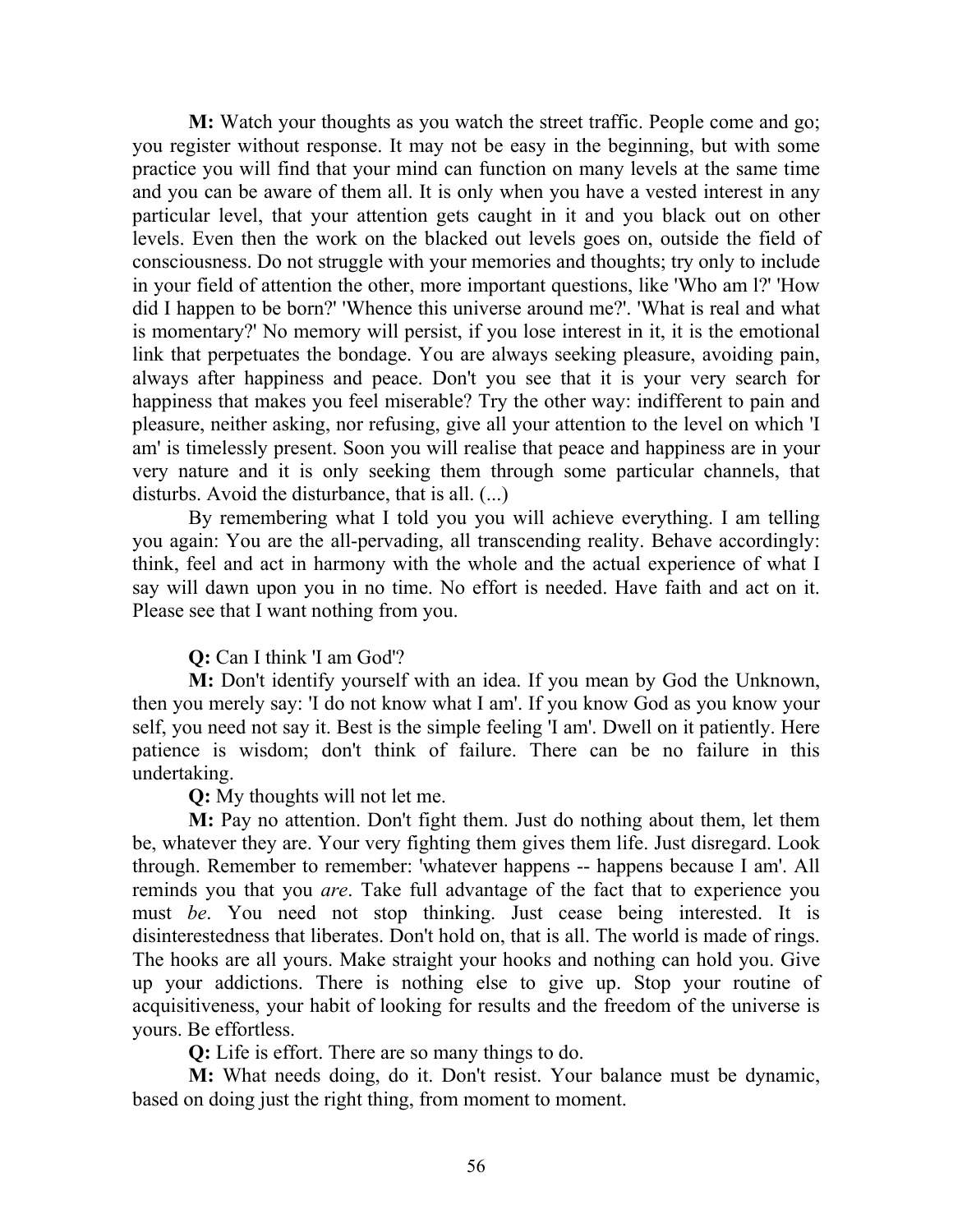M: When the mind is in its natural state, it reverts to silence spontaneously after every experience or, rather, every experience happens against the background of silence.

M: Now, what you have learnt here becomes the seed. You may forget it - apparently. But it will live and in due season sprout and grow and bring forth flowers and fruits. All will happen by itself. You need not do anything, only don't prevent it.

### 53. Desires Fulfilled, Breed More Desires

M: If you just try to keep quiet, all will come -- the work, the strength for work, the right motive. Must you know everything beforehand? Don't be anxious about your future -- be quiet now and all will fall in place. The unexpected is bound to happen, while the anticipated may never come. Don't tell me you cannot control your nature. You need not control it. Throw it overboard. Have no nature to fight, or to submit to. No experience will hurt you, provided you don't make it into a habit. Of the entire universe you are the subtle cause. All is because you are. Grasp this point firmly and deeply and dwell on it repeatedly. To realise this as absolutely true, is liberation.

M: Nature is neither pleasant nor painful. It is all intelligence and beauty. Pain and pleasure are in the mind. Change your scale of values and all will change. Pleasure and pain are mere disturbances of the senses; treat them equally and there will be only bliss. And the world is, what you make it; by all means make it happy. Only contentment can make you happy -- desires fulfilled breed more desires. Keeping away from all desires and contentment in what comes by itself is a very fruitful state -- a precondition to the state of fullness. Don't distrust its apparent sterility and emptiness. Believe me, it is the satisfaction of desires that breeds misery. Freedom from desires is bliss.

Q: There are things we need.

M: What you need will come to you, if you do not ask for what you do not need. Yet only few people reach this state of complete dispassion and detachment. It is a very high state, the very threshold of liberation.

M: Let things happen as they happen -- they will sort themselves out nicely in the end.  $(\ldots)$ 

This is detachment -- when the old is over and the new has not yet come. If you are afraid, the state may be distressing; but there is really nothing to be afraid of. Remember the instruction: whatever you come across -- go beyond.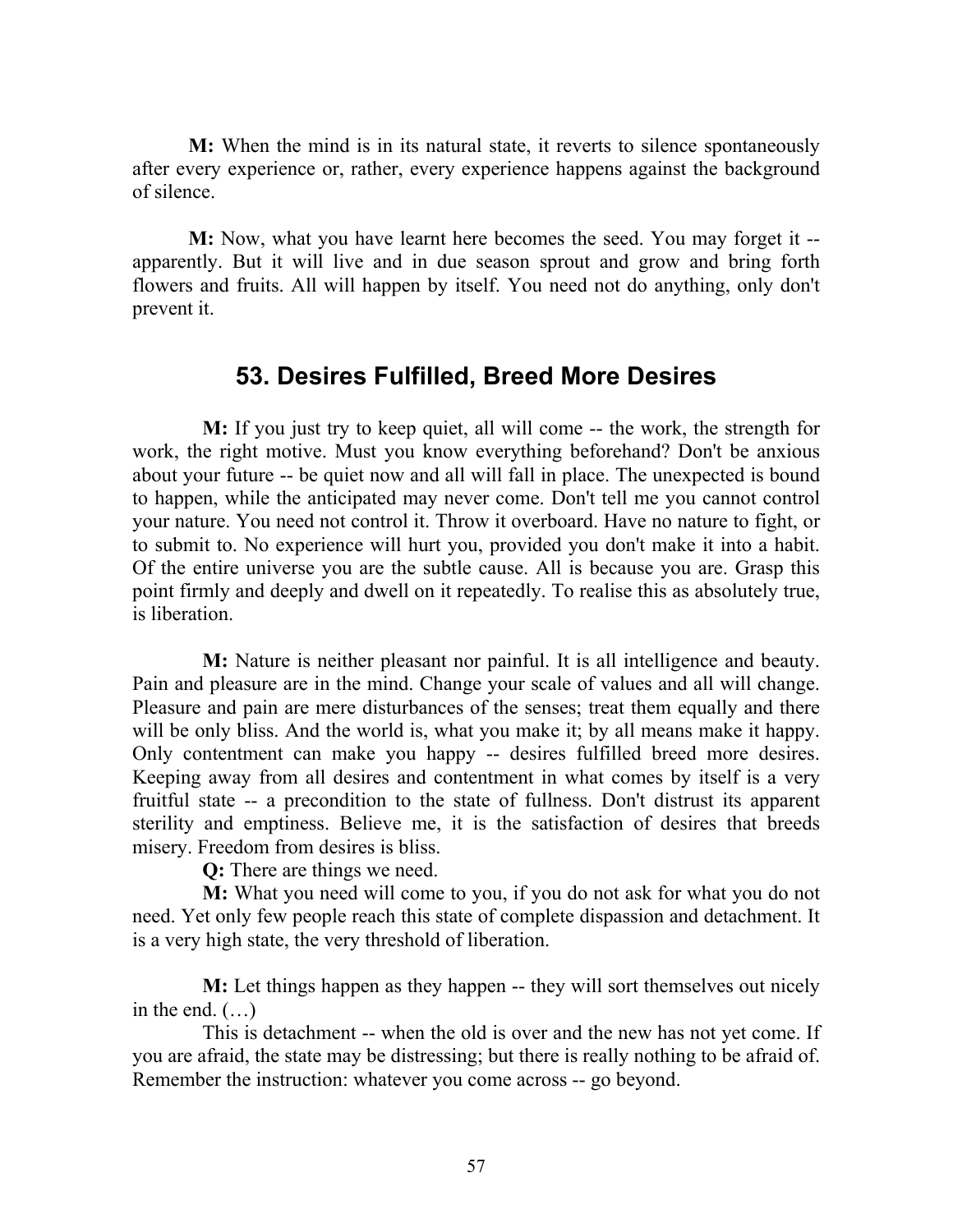M: If you desire to be free, neglect not the nearest step to freedom. It is like climbing a mountain: not a step can be missed. One step less -- and the summit is not reached.

## 54. Body and Mind are Symptoms of Ignorance

Q: If the reasons are imaginary, why should the suffering be inevitable?

M: It is always the false that makes you suffer, the false desires and fears, the false values and ideas, the false relationships between people. Abandon the false and you are free of pain; truth makes happy -- truth liberates.

Q: The truth is that I am a mind imprisoned in a body and this is a very unhappy truth.

M: You are neither the body nor in the body -- there is no such thing as body. You have grievously misunderstood yourself; to understand rightly - investigate.

Q: But I was born as a body, in a body and shall die with the body, as a body.

M: This is your misconception. Enquire, investigate, doubt yourself and others. To find truth, you must not cling to your convictions; if you are sure of the immediate, you will never reach the ultimate. Your idea that you were born and that you will die is absurd: both logic and experience contradict it.

Q: You smoke?

M: My body kept a few habits which may as well continue till it dies. There is no harm in them.

Q: You eat meat?

M: I was born among meat-eating people and my children are eating meat. I eat very little -- and make no fuss.

Q: Meat-eating implies killing.

M: Obviously. I make no claims of consistency. You think absolute consistency is possible; prove it by example. Don't preach what you do not practise.

M: Now, divest yourself of the idea that you are the body with the help of the contrary idea that you are not the body. It is also an idea, no doubt; treat it like something to be abandoned when its work is done. The idea that I am not the body gives reality to the body, when in fact, there is no such thing as body, it is but a state of mind. You can have as many bodies and as diverse as you like; just remember steadily what you want and reject the incompatibles.

M: Without awareness, the body would not last a second. There is in the body a current of energy, affection and intelligence, which guides, maintains and energises the body. Discover that current and stay with it.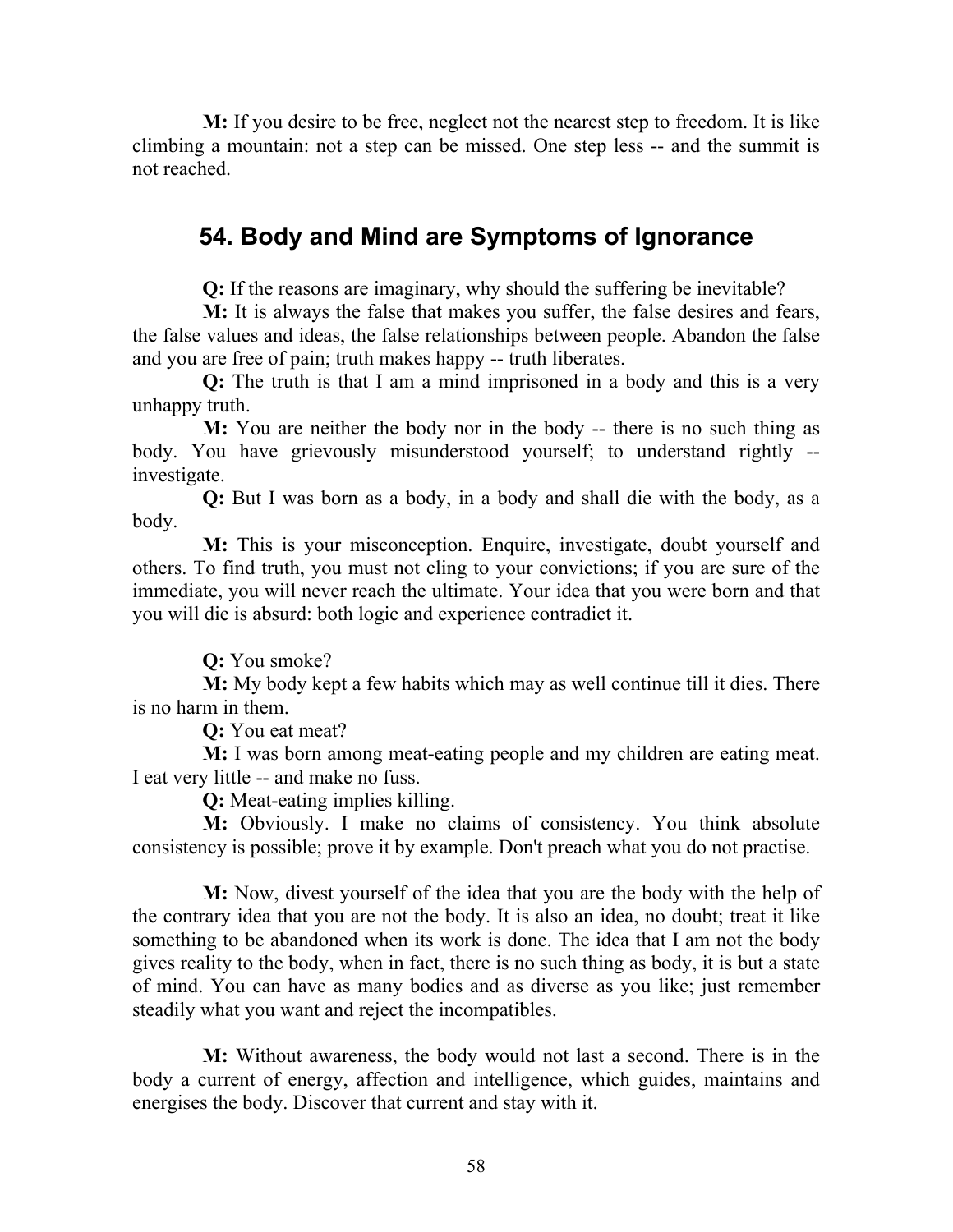M: You assert yourself to be what you are not and deny yourself to be what you are. You omit the element of pure cognition, of awareness free from all personal distortions. Unless you admit the reality of chit, you will never know yourself.

Q: What am I to do? I do not see myself as you see me. Maybe you are right and I am wrong, but how can I cease to be what I feel I am?

M: A prince who believes himself to be a beggar can be convinced conclusively in one way only: he must behave as a prince and see what happens. Behave as if what I say is true and judge by what actually happens. All I ask is the little faith needed for making the first step. With experience will come confidence and you will not need me any more. I know what you are and I am telling you. Trust me for a while.

Q: To be here and now, I need my body and its senses. To understand, I need a mind.

M: The body and the mind are only symptoms of ignorance, of misapprehension. Behave as if you were pure awareness, bodiless and mindless, spaceless and timeless, beyond 'where' and 'when' and 'how'. Dwell on it, think of it, learn to accept its reality. Don't oppose it and deny it all the time. Keep an open mind at least.

### 55. Give up All and You Gain All

Questioner: What is your state at the present moment? Maharaj: A state of non-experiencing. In it all experience is included.

Q: If there is no advantage in gaining the Supreme, then why take the trouble?

M: There is trouble only when you cling to something. When you hold on to nothing, no trouble arises. The relinquishing of the lesser is the gaining of the greater. Give up all and you gain all. Then life becomes what it was meant to be: pure radiation from an inexhaustible source. In that light the world appears dimly like a dream.

M: Let the dream unroll itself to its very end. You cannot help it. But you can look at the dream as a dream, refuse it the stamp of reality.

M: You need not bring your dream to a definite conclusion, or make it noble, or happy, or beautiful; all you need is to realise that you are dreaming. Stop imagining, stop believing. See the contradictions, the incongruities, the falsehood and the sorrow of the human state, the need to go beyond. Within the immensity of space floats a tiny atom of consciousness and in it the entire universe is contained.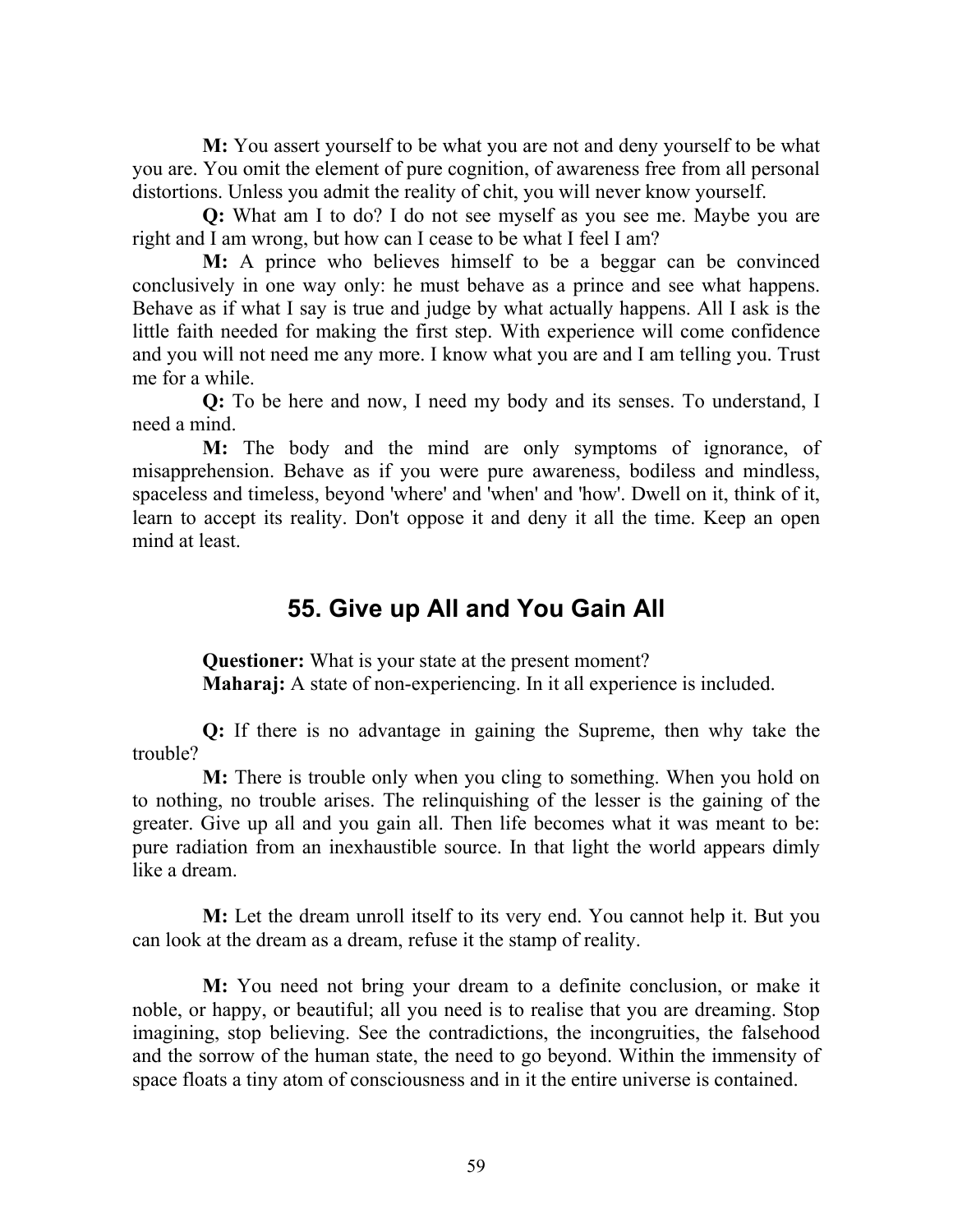M: What you call survival is but the survival of a dream. Death is preferable to it. There is a chance of waking up.

M: Freedom from all desire is eternity. All attachment implies fear, for all things are transient. And fear makes one a slave. This freedom from attachment does not come with practice; it is natural, when one knows one's true being. Love does not cling; clinging is not love.

Q: So there is no way to gain detachment?

M: There is nothing to gain. Abandon all imaginings and know yourself as you are. Self-knowledge is detachment. All craving is due to a sense of insufficiency. When you know that you lack nothing, that all there is, is you and yours, desire ceases.

Q: To know myself must I practise awareness?

M: There is nothing to practise. To know yourself, be yourself. To be yourself, stop imagining yourself to be this or that. Just be. Let your true nature emerge. Don't disturb your mind with seeking.

Q: It will take much time if I Just wait for self-realisation.

M: What have you to wait for when it is already here and now? You have only to look and see. Look at your self, at your own being. You know that you are and you like it. Abandon all imagining, that is all. Do not rely on time. Time is death. Who waits -- dies. Life is now only. Do not talk to me about past and future - they exist only in your mind.

Q: You too will die.

M: I am dead already. Physical death will make no difference in my case. I am timeless being. I am free of desire or fear, because I do not remember the past, or imagine the future. Where there are no names and shapes, how can there be desire and fear? With desirelessness comes timelessness. I am safe, because what is not, cannot touch what is.

M: [Answering to someone eager to "help" others] Where action is needed, action happens. Man is not the actor. His is to be aware of what is going on. His very presence is action. The window is the absence of the wall and it gives air and light because it is empty. Be empty of all mental content, of all imagination and effort, and the very absence of obstacles will cause reality to rush in. If you really want to help a person, keep away. If you are emotionally committed to helping, you will fail to help. You may be very busy and be very pleased with your charitable nature, but not much will be done. A man is really helped when he is no longer in need of help. All else is just futility.

M: When you see sorrow and suffering, be with it. Do not rush into activity. Neither learning nor action can really help. Be with sorrow and lay bare its roots -- helping to understand is real help.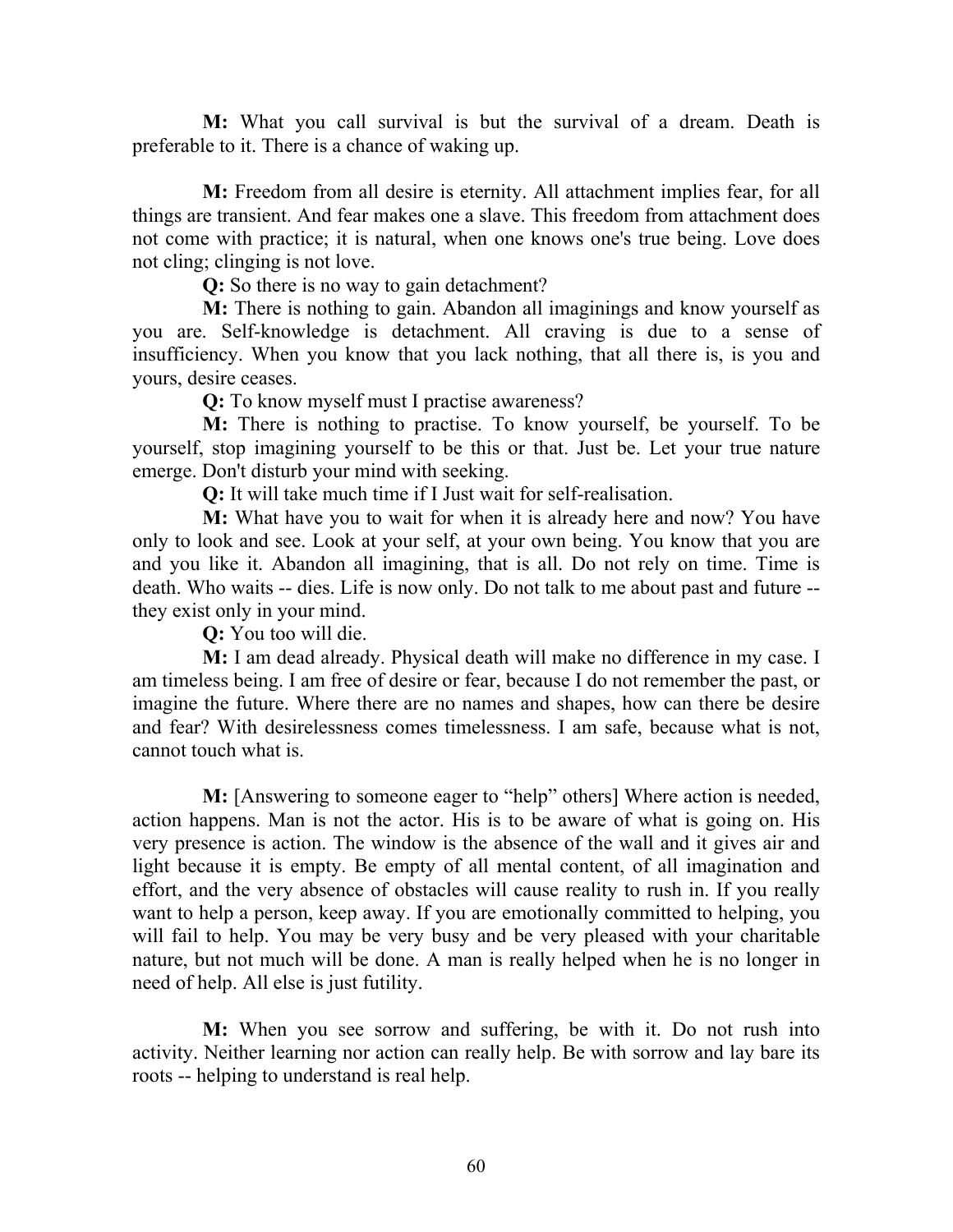#### 56. Consciousness Arising, World Arises

M: To be, I need no past or future. All experience is born of imagination; I do not imagine, so no birth or death happens to me. Only those who think themselves born can think themselves re-born. You are accusing me of having been born -- I plead not guilty!

M: There is no such thing as unconsciousness, for unconsciousness is not experienceable. We infer unconsciousness when there is a lapse in memory or communication.

M: Of course we live in one world. Only I see it as it is, while you don't. You see yourself in the world, while I see the world in myself. To you, you get born and die, while to me, the world appears and disappears. Our world is real, but your view of it is not. There is no wall between us, except the one built by you. There is nothing wrong with the senses, it is your imagination that misleads you. It covers up the world as it is, with what you imagine it to be -- something existing independently of you and yet closely following your inherited, or acquired patterns. There is a deep contradiction in your attitude, which you do not see and which is the cause of sorrow.

Q: The seer and the seen: are they one or two?

M: There is only seeing; both the seer and the seen are contained in it. Don't create differences where there are none.

### 57. Beyond Mind there is no Suffering

**M:** I see as you see, hear as you hear, taste as you taste, eat as you eat. I also feel thirst and hunger and expect my food to be served on time. When starved or sick, my body and mind go weak. All this I perceive quite clearly, but somehow I am not in it, I feel myself as if floating over it, aloof and detached. Even not aloof and detached. There is aloofness and detachment as there is thirst and hunger; there is also the awareness of it all and a sense of Immense distance, as if the body and the mind and all that happens to them were somewhere far out on the horizon. (…) The feeling: 'I am not this or that, nor is anything mine' is so strong in me that as soon as a thing or a thought appears, there comes at once the sense 'this I am not'.

M: Look, my thumb touches my forefinger. Both touch and are touched. When my attention; is on the thumb, the thumb is the feeler and the forefinger -- the self. Shift the focus of attention and the relationship is reversed. I find that somehow, by shifting the focus of attention, I become the very thing I look at and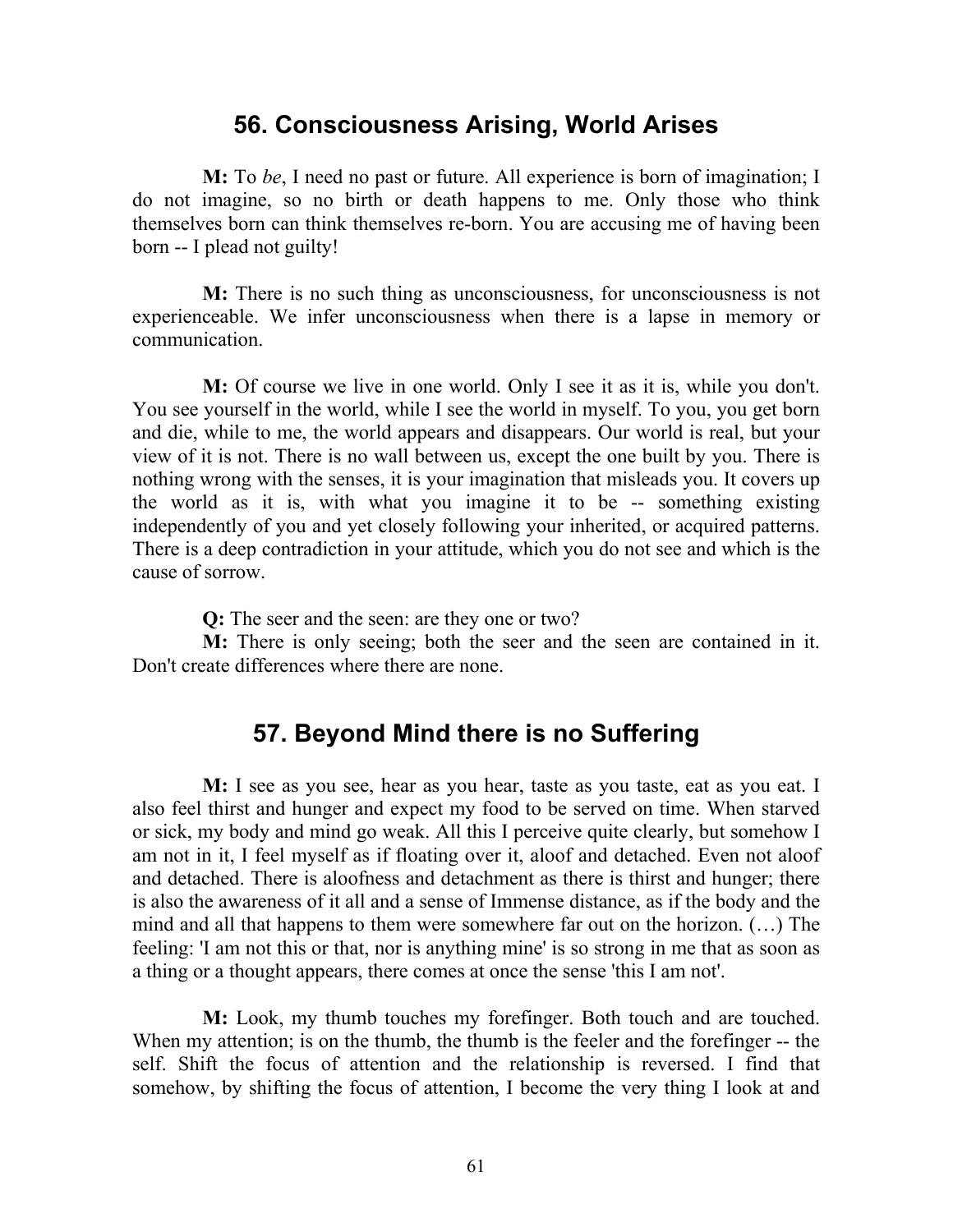experience the kind of consciousness it has; I become the inner witness of the thing. I call this capacity of entering other focal points of consciousness -- love; you may give it any name you like. Love says: 'I am everything'. Wisdom says: 'I am nothing' Between the two my life flows. Since at any point of time and space I can be both the subject and the object of experience, I express it by saying that I am both, and neither, and beyond both.

M: Having realised that I am one with, and yet beyond the world, I became free from all desire and fear. I did not reason out that I should be free -- I found myself free -- unexpectedly, without the least effort. This freedom from desire and fear remained with me since then. Another thing I noticed was that I do not need to make an effort; the deed follows the thought, without delay and friction. I have also found that thoughts become self-fulfilling; things would fall in place smoothly and rightly. The main change was in the mind; it became motionless and silent, responding quickly, but not perpetuating the response. Spontaneity became a way of life, the real became natural and the natural became real. And above all, infinite affection, love, dark and quiet, radiating in all directions, embracing all, making all interesting and beautiful, significant and auspicious.

M: Pain is physical; suffering is mental. Beyond the mind there is no suffering. (…) Pain is essential for the survival of the body, but none compels you to suffer. Suffering is due entirely to clinging or resisting; it is a sign of our unwillingness to move on, to flow with life.

As a sane life is free of pain, so is a saintly life free from suffering.

Q: Nobody has suffered more than saints.

M: Did they tell you, or do you say so on your own? The essence of saintliness is total acceptance of the present moment, harmony with things as they happen. A saint does not want things to be different from what they are; he knows that, considering all factors, they are unavoidable. He is friendly with the inevitable and, therefore, does not suffer. Pain he may know, but it does not shatter him. If he can, he does the needful to restore the lost balance -- or he lets things take their course.

### 58. Perfection, Destiny of All

Maharaj: The very fact of observation alters the observer and the observed. After all, what prevents the insight into one's true nature is the weakness and obtuseness of the mind and its tendency to skip the subtle and focus on the gross only. When you follow my advice and try to keep your mind on the notion of 'I am' only, you become fully aware of your mind and its vagaries. Awareness, being lucid harmony *(sattva)* in action, dissolves dullness and quietens the restlessness of the mind and gently, but steadily changes its very substance.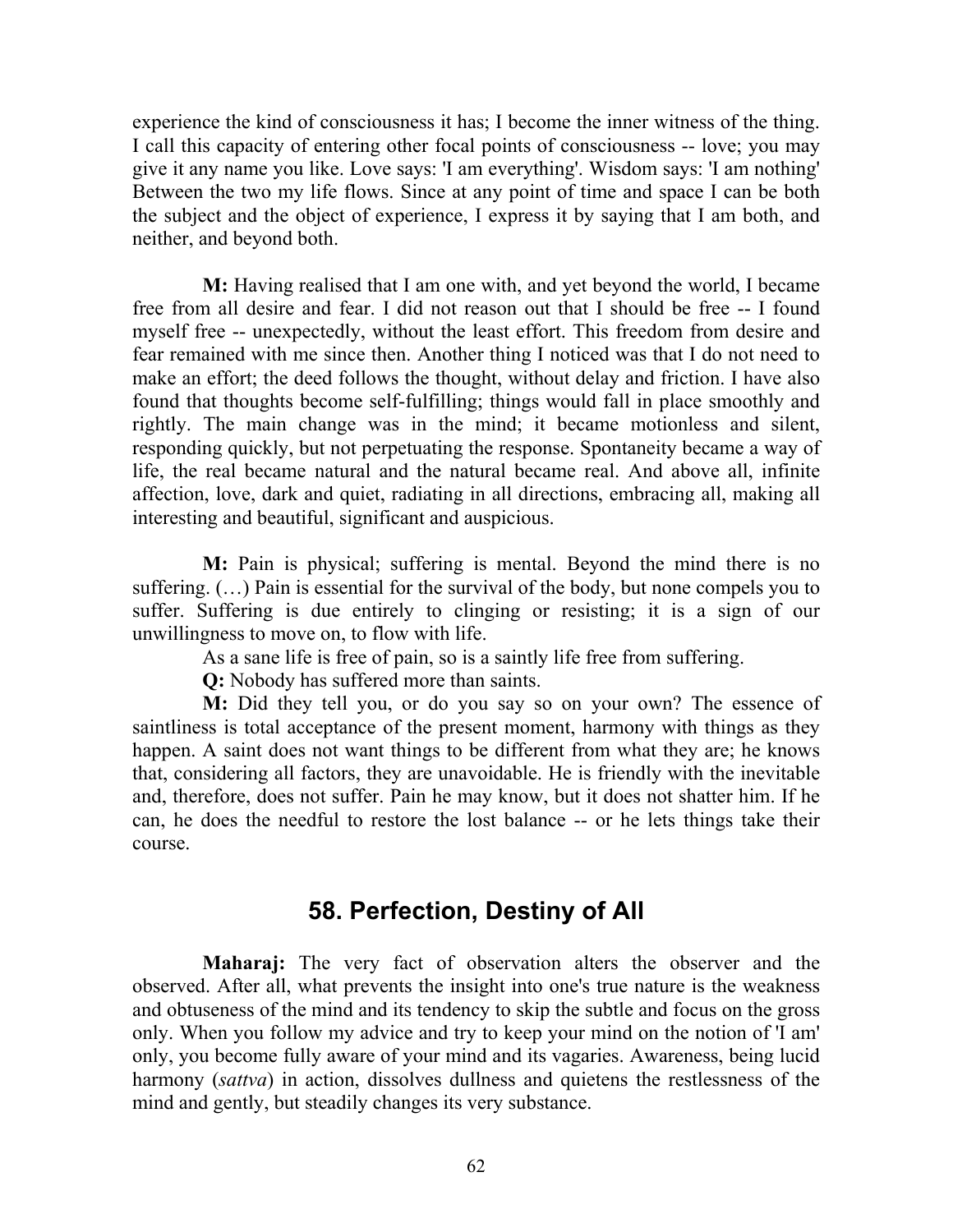M: For this keep steadily in the focus of consciousness the only clue you have: your certainty of being. Be with it, play with it, ponder over it, delve deeply into it, till the shell of ignorance breaks open and you emerge into the realm of reality.

M: The urge to find oneself is a sign that you are getting ready. The impulse always comes from within. Unless your time has come, you will have neither the desire nor the strength to go for self-enquiry whole-heartedly.

Q: I should at least expect him [the Guru] to be a man of self-control who lives a righteous life.

**M:** Such you will find many -- and of no use to you. A Guru can show the way back home, to your real Self. What has this to do with the character, or temperament of the person he appears to be? Does he not clearly tell you that he is not the person? The only way you can judge is by the change in yourself when you are in his company. If you feel more at peace and happy, if you understand yourself with more than usual clarity and depth, it means you have met the right man. Take your time, but once you have made up your mind to trust him, trust him absolutely and follow every instruction fully and faithfully. It does not matter much if you do not accept him as your Guru and are satisfied with his company only. Satsang alone can also take you to your goal, provided it is unmixed and undisturbed. But once you accept somebody as your Guru, listen, remember and obey. Half-heartedness is a serious drawback and the cause of much self-created sorrow.

Q: What is the motive? Why does the Guru take so much trouble?

M: Sorrow and the ending of sorrow. He sees people suffering in their dreams and he wants them to wake up. Love is intolerant of pain and suffering. The patience of a Guru has no limits and, therefore, it cannot be defeated. The Guru never fails.

Q: Is my first Guru also my last, or do I have to pass from Guru to Guru?

M: The entire universe is your Guru. You learn from everything, if you are alert and intelligent. Were your mind clear and your heart clean, you would learn from every passer-by. It is because you are indolent or restless, that your inner Self manifests as the outer Guru and makes you trust him and obey.

Q: What is lower and what is higher?

M: Look at it in terms of awareness. Wider and deeper consciousness is higher. All that lives, works for protecting, perpetuating and expanding consciousness. This is the world's sole meaning and purpose.

Q: Is perfection the destiny of all human beings?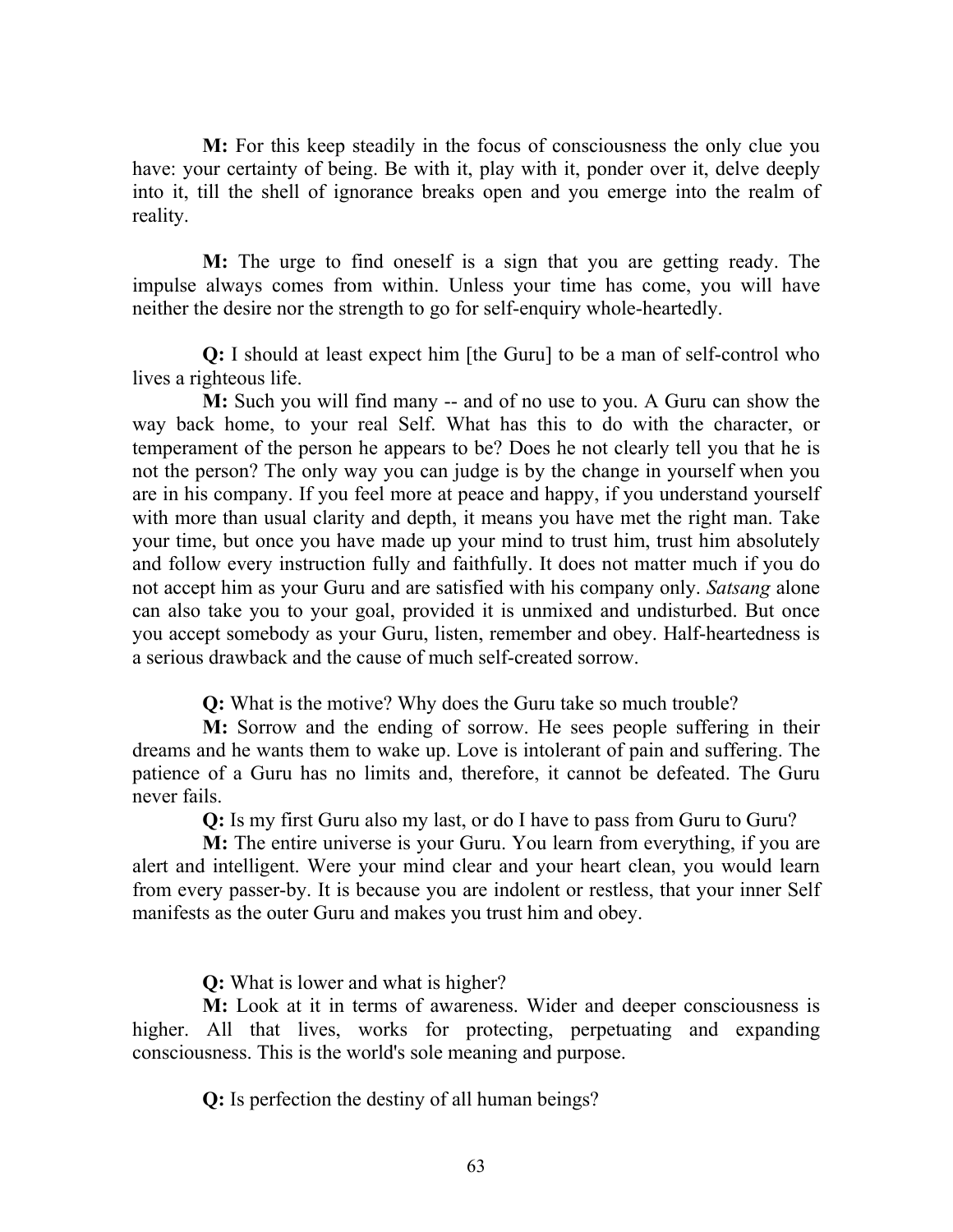M: Of all living beings -- ultimately. The possibility becomes a certainty when the notion of enlightenment appears in the mind. Once a living being has heard and understood that deliverance is within his reach, he will never forget, for it is the first message from within. It will take roots and grow and in due course take the blessed shape of the Guru.

Q: So all we are concerned with is the redemption of the mind?

M: What else? The mind goes astray, the mind returns home. Even the word 'astray' is not proper. The mind must know itself in every mood. Nothing is a mistake unless repeated.

## 59. Desire and Fear: Self-centred States

M: If you look at yourself in your moments of pleasure or pain, you will invariably find that it is not the thing in itself that is pleasant or painful, but the situation of which it is a part. Pleasure lies in the relationship between the enjoyer and the enjoyed. And the essence of it is acceptance. Whatever may be the situation, if it is acceptable, it is pleasant. If it is not acceptable, it is painful. What makes it acceptable is not important; the cause may be physical, or psychological, or untraceable; acceptance is the decisive factor. Reversely, suffering is due to nonacceptance.

Q: Pain is not acceptable.

M: Why not? Did you ever try? Do try and you will find in pain a joy which pleasure cannot yield, for the simple reason that acceptance of pain takes you much deeper than pleasure does. The personal self by its very nature is constantly pursuing pleasure and avoiding pain. The ending of this pattern is the ending of the self. (…) When pain is accepted for what it is, a lesson and a warning, and deeply looked into and heeded, the separation between pain and pleasure breaks down, both become experience -- painful when resisted, joyful when accepted.

Q: Do you advise shunning pleasure and pursuing pain?

M: No, nor pursuing pleasure and shunning pain. Accept both as they come, enjoy both while they last, let them go, as they must.

Q: How can I possibly enjoy pain? Physical pain calls for action.

M: Of course. And so does Mental. The bliss is in the awareness of it, in not shrinking, or in any way turning away from it. All happiness comes from awareness. The more we are conscious, the deeper the joy. Acceptance of pain, nonresistance, courage and endurance -- these open deep and perennial sources of real happiness, true bliss.

Q: How can I set right a tangle which is entirely below the level of my consciousness?

M: By being with yourself, the 'I am'; by watching yourself in your daily life with alert interest, with the intention to understand rather than to judge, in full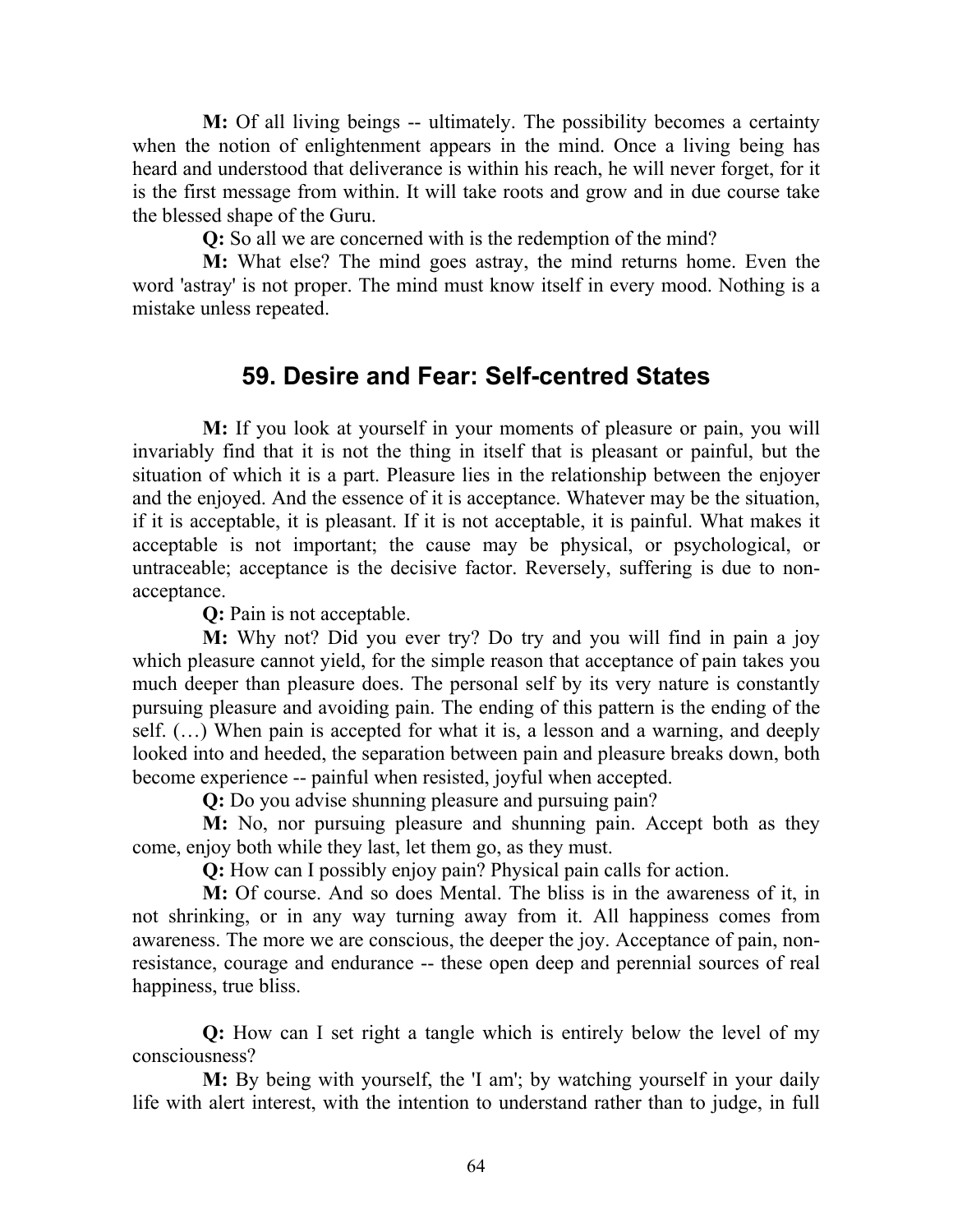acceptance of whatever may emerge, because it is there, you encourage the deep to come to the surface and enrich your life and consciousness with its captive energies. This is the great work of awareness; it removes obstacles and releases energies by understanding the nature of life and mind. Intelligence is the door to freedom and alert attention is the mother of intelligence.

Q: Is there no such thing as permanent perfection?

M: Yes, there is, but it includes all imperfection. It is the perfection of our self-nature which makes everything possible, perceivable, interesting. It knows no suffering, for it neither likes nor dislikes; neither accepts nor rejects. Creation and destruction are the two poles between which it weaves its ever-changing pattern. Be free from predilections and preferences and the mind with its burden of sorrow will be no more.

### 60. Live Facts, not Fancies

Q: Do you mean to say that between good and evil there is no wall?

M: There is no wall, because there is no good and no evil. In every concrete situation there is only the necessary and the unnecessary. The needful is right, the needless is wrong. (…)The needful is good and the needless is evil. In your world the pleasant is good and the painful is evil.

Q: Who decides?

M: The situation decides. Every situation is a challenge which demands the right response. When the response is right, the challenge is met and the problem ceases. If the response is wrong, the challenge is not met and the problem remains unsolved. Your unsolved problems -- that is what constitutes your karma. Solve them rightly and be free.

M: The end is in the beginning. You end where you start -- in the Absolute.

Q: Why all this trouble then? To come back to where I started?

M: Whose trouble? Which trouble? Do you pity the seed that is to grow and multiply till it becomes a mighty forest? Do you kill an infant to save him from the bother of living? What is wrong with life, ever more life? Remove the obstacles to growing and all your personal, social, economic and political problems will just dissolve. The universe is perfect as a whole and the part's striving for perfection is a way of joy. Willingly sacrifice the imperfect to the perfect and there will be no more talk about good and evil.

## 61. Matter is Consciousness Itself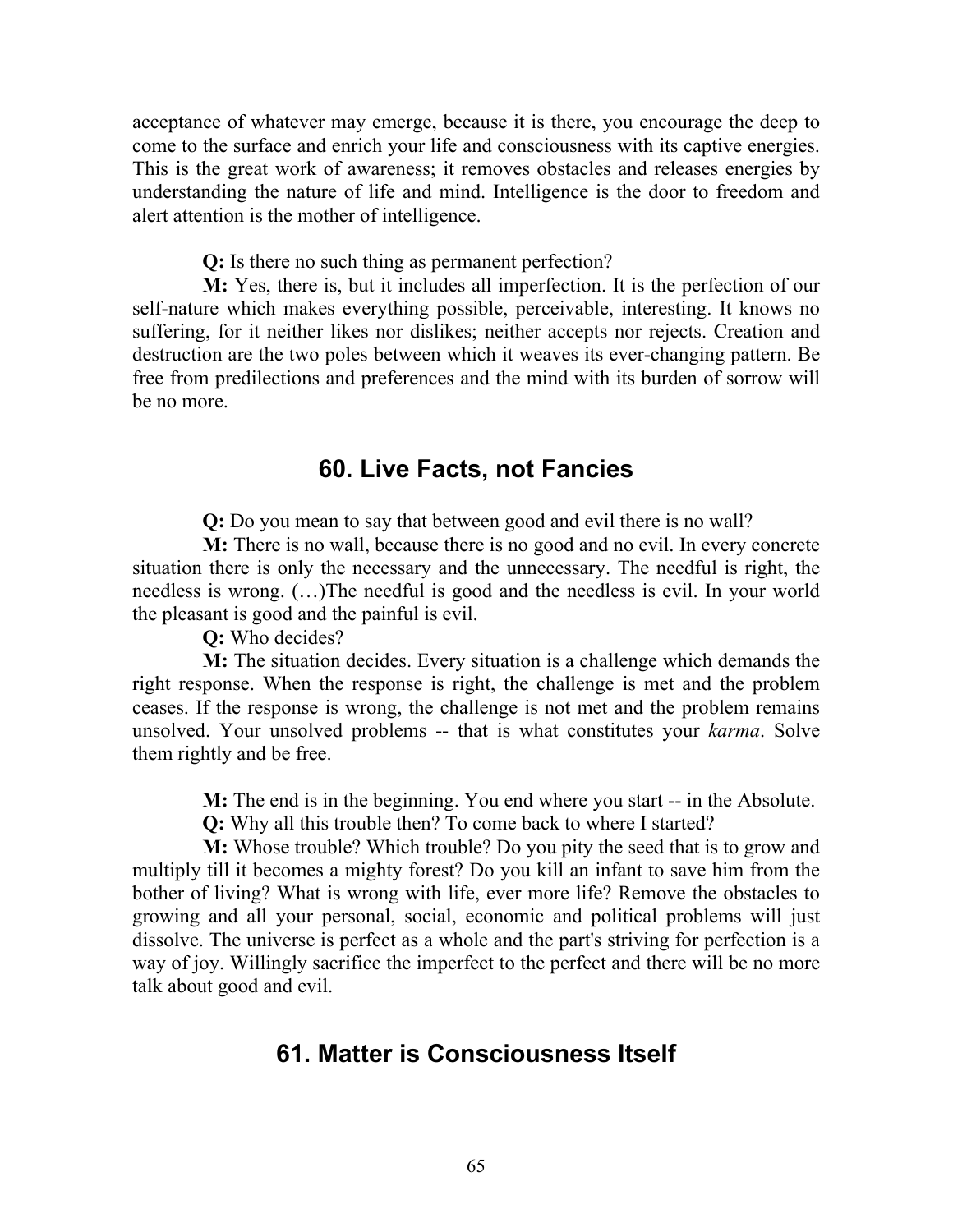M: Without imagination there is no world. Your conviction that you are conscious of a world is the world. The world you perceive is made of consciousness; what you call matter is consciousness Itself. You are the space *(akash)* in which it moves, the time in which it lasts, the love that gives it life. Cut off imagination and attachment and what remains?

Q: The world remains. I remain.

M: Yes. But how different it is when you can see it as it is, not through the screen of desire and fear.

M: Everything moves according to its nature. Where is the need of a policeman? Every action creates a reaction, which balances and neutralises the action. Everything happens, but there is a continuous cancelling out, and in the end it is as if nothing happened.

M: There is only imagination. The intelligence and power are all used up in your imagination. It has absorbed you so completely that you just cannot grasp how far from reality you have wandered. No doubt imagination is richly creative. Universe within universe are built on it. Yet they are all in space and time, past and future, which just do not exist.

M: What you call realization is a natural thing. When you are ready, your Guru will be waiting. Sadhana is effortless. When the relationship with your teacher is right you grow. Above all, trust him. He cannot mislead you.

Q: Even when he asks me to do something patently wrong?

M: Do it. A *Sanyasi* had been asked by his Guru to marry. He obeyed and suffered bitterly. But his four children were all saints and seers, the greatest in Maharashtra. Be happy with whatever comes from your Guru and you will grow to perfection without striving.

Q: Sir, have you any wants or wishes. Can I do anything for you?

M: What can you give me that I do not have? Material things are needed for contentment. But I am contented with myself. What else do I need?

Q: Surely, when you are hungry you need food and when sick you need medicine.

M: Hunger brings the food and illness brings the medicine. It is all nature's work.

Q: lf I bring something I believe you need, will you accept it?

M: The love that made you offer will make me accept.

M: Let him, by all means. Let him spend a fortune, employ hundreds, feed thousands.

Q: Is it not a desire?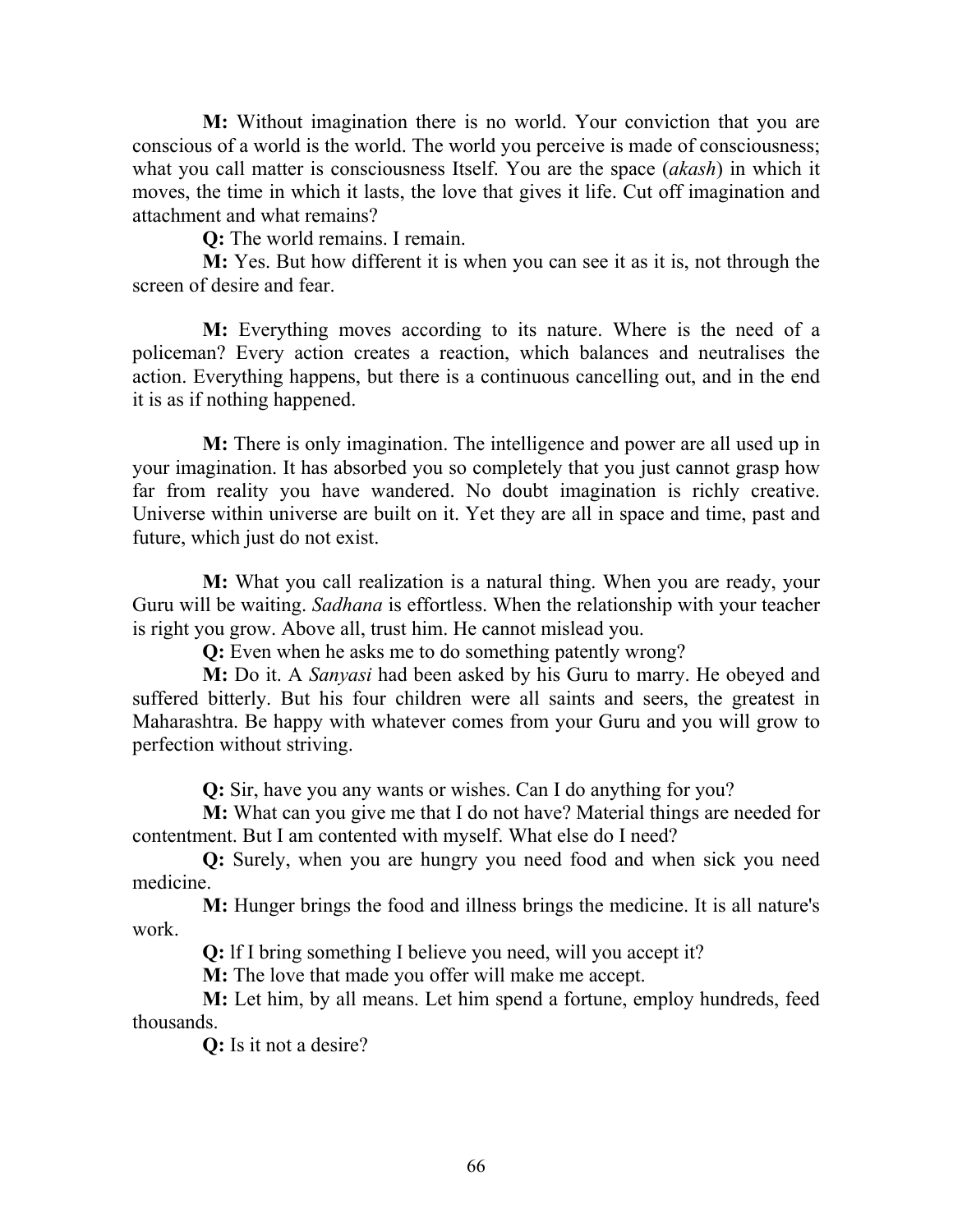M: Not at all. I am only asking him to do it properly, not stingily, halfheartedly. He is fulfilling his own desire, not mine. Let him do it well and be famous among men and gods.

Q: How am I to go into samadhi?

**M:** If you are in the right state, whatever you see will put you into *samadhi*. After all, *samadhi* is nothing unusual. When the mind is intensely interested, it becomes one with the object of interest -- the seer and the seen become one in seeing, the hearer and the heard become one in hearing, the lover and the loved become one in loving. Every experience can be the ground for samadhi.

Q: Are you always in a state of samadhi?

M: Of course not. Samadhi is a state of mind, after all. I am beyond all experience, even of samadhi. I am the great devourer and destroyer: whatever I touch dissolves into void (akash).

### 62. In the Supreme the Witness Appears

Q: One has to remember not to remember. What a task!

M: It cannot be done, of course. It must happen. But it does happen when you truly see the need of it. Again, earnestness is the golden key.

Q: How is it that here my mind is engaged in high topics and finds dwelling on them easy and pleasant. When I return home I find myself forgetting all l have learnt here, worrying and fretting, unable to remember my real nature even for a moment. What may be the cause?

M: It is your childishness you are returning to. You are not fully grown up; there are levels left undeveloped because unattended. Just give full attention to what in you is crude and primitive, unreasonable and unkind, altogether childish, and you will ripen. It is the maturity of heart and mind that is essential. It comes effortlessly when the main obstacle is removed -- inattention, unawareness. In awareness you grow.

## 63. Notion of Doership is Bondage

M: There is only life. There is nobody who lives a life.

Q: That we understand, yet constantly we make attempts to live our lives instead of just living. Making plans for the future seems to be an inveterate habit with us.

M: Whether you plan or don't, life goes on. But in life itself a little whorl arises in the mind, which indulges in fantasies and imagines itself dominating and controlling life. Life itself is desireless. But the false self wants to continue --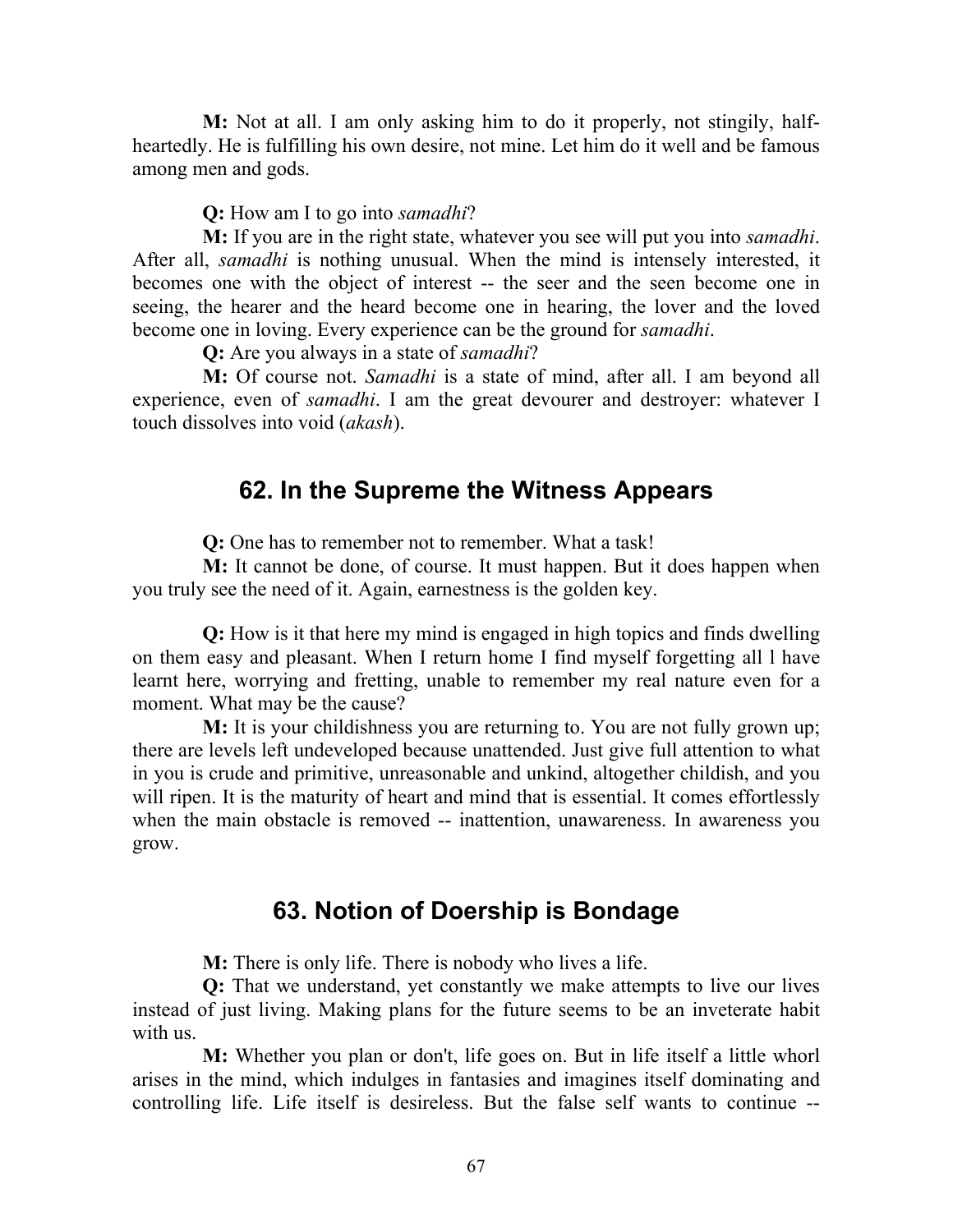pleasantly. Therefore it is always engaged in ensuring one's continuity. Life is unafraid and free. As long as you have the idea of influencing events, liberation is not for you: The very notion of doership, of being a cause, is bondage.

Q: Why should I imagine myself so wretched?

M: You do it by habit only. Change your ways of feeling and thinking, take stock of them and examine them closely. You are in bondage by inadvertence. Attention liberates. You are taking so many things for granted. Begin to question. The most obvious things are the most doubtful.

Q: How is one to be free from the 'I'-sense?

M: You must deal with the 'I'-sense if you want to be free of it. Watch it in operation and at peace, how it starts and when it ceases, what it wants and how it gets it, till you see clearly and understand fully. After all, all the Yogas, whatever their source and character, have only one aim: to save you from the calamity of separate existence, of being a meaningless dot in a vast and beautiful picture.

Q: I have definite spiritual ambitions. Must I not work for their fulfilment?

M: No ambition is spiritual. All ambitions are for the sake of the 'I am'. If you want to make real progress you must give up all idea of personal attainment. The ambitions of the so-called Yogis are preposterous<sup>2</sup>. A man's desire for a woman is innocence itself compared to the lusting for an everlasting personal bliss. The mind is a cheat. The more pious it seems, the worse the betrayal.

## 64. Whatever pleases you, Keeps you Back

M: The point when the mind accepts the words of the Guru as true and lives by them spontaneously and in every detail of daily life is the threshold of realisation. In a way it is salvation by faith, but the faith must be intense and lasting. However, you must not think that faith itself is enough. Faith expressed in action is a sure means to realisation. Of all the means it is the most effective. There are teachers who deny faith and trust reason only. Actually it is not faith they deny, but blind beliefs. Faith is not blind. It is the willingness to try.

Q: But who creates the world?

M: The Universal Mind (chidakash) makes and unmakes everything. The Supreme (paramakash) imparts reality to whatever comes into being. To say that it is the universal love may be the nearest we can come to it in words. Just like love it makes everything real, beautiful, desirable.

Q: Why desirable?

<sup>&</sup>lt;u>.</u> 2 Preposterous = Absurdo, ridículo, despropositado.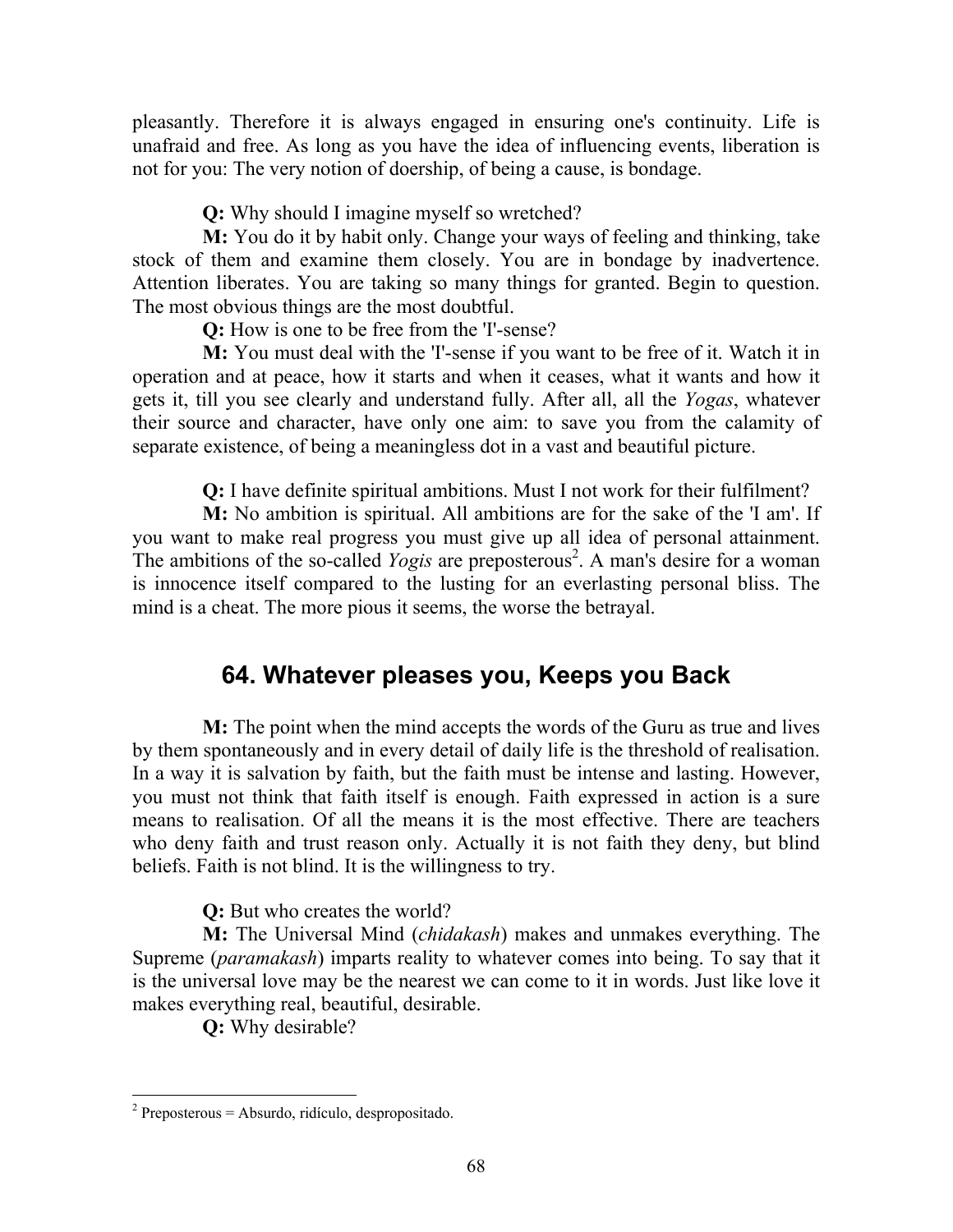M: Why not? Wherefrom come all the powerful attractions that make all created things respond to each other, that bring people together, if not from the Supreme? Shun not desire; see only that it flows into the right channels. Without desire you are dead. But with low desires you are a ghost.

Q: How does one reach the Supreme State?

M: By renouncing all lesser desires. As long as you are pleased with the lesser, you cannot have the highest. Whatever pleases you, keeps you back. Until you realise the unsatisfactoriness of everything, its transiency and limitation, and collect your energies in one great longing, even the first step is not made. On the other hand, the integrity of the desire for the Supreme is by itself a call from the Supreme. Nothing, physical or mental, can give you freedom. You are free once you understand that your bondage is of your own making and you cease forging the chains that bind you.

M: It is enough if you do not imagine yourself to be the body. It is the 'Iam-the-body' idea that is so calamitous. It blinds you completely to your real nature. Even for a moment do not think that you are the body. Give yourself no name, no shape. In the darkness and the silence reality is found.

Q: Must not I think with some conviction that I am not the body? Where am I to find such conviction?

M: Behave as if you were fully convinced and the confidence will come. What is the use of mere words? A formula, a mental pattern will not help you. But unselfish action, free from all concern with the body and its interests will carry you into the very heart of Reality.

M: Pleasure puts you to sleep and pain wakes you up.

# 65. A Quiet Mind is All You Need

M: While looking with the mind, you cannot go beyond it. To go beyond, you must look away from the mind and its contents.

Q: In what direction am I to look?

M: All directions are within the mind! I am not asking you to look in any particular direction. Just look away from all that happens in your mind and bring it to the feeling 'I am'. The 'I am' is not a direction. It is the negation of all direction. Ultimately even the 'I am' will have to go, for you need not keep on asserting what is obvious. Bringing the mind to the feeling 'I am' merely helps in turning the mind away from everything else.

Q: It is all very tempting, but how am I to proceed to realise my universal being?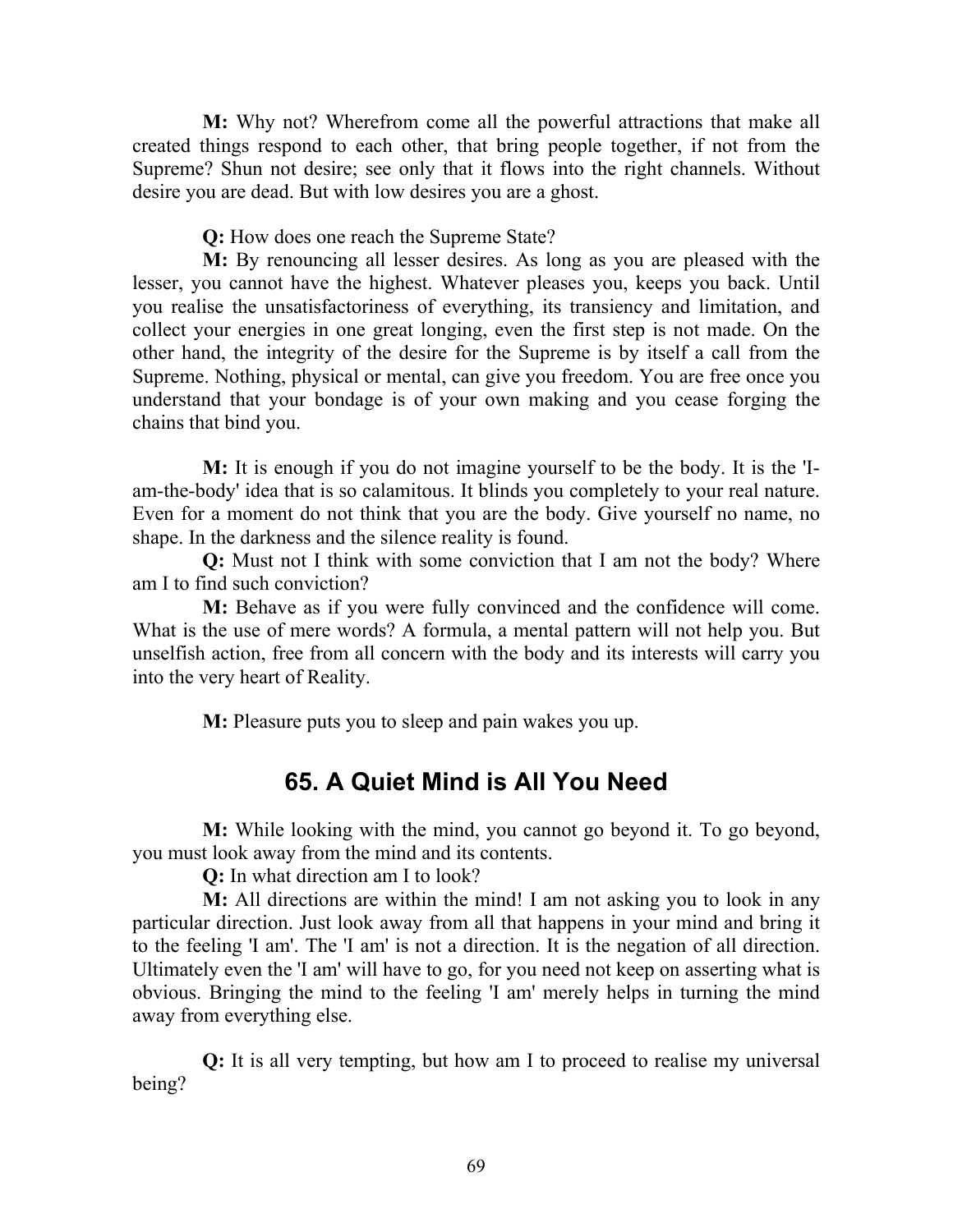M: You have two ways: you can give your heart and mind to selfdiscovery, or you accept my words on trust and act accordingly. In other words, either you become totally self-concerned, or totally un-self-concerned. It is the word 'totally' that is important. You must be extreme to reach the Supreme.

Q: How can I aspire to such heights, small and limited as I am?

M: Realise yourself as the ocean of consciousness in which all happens. This is not difficult. A little of attentiveness, of close observation of oneself, and you will see that no event is outside your consciousness.

M: You are right, there can be no experience beyond consciousness. Yet there is the experience of just being. There is a state beyond consciousness, which is not unconscious. Some call it super-consciousness, or pure consciousness, or supreme consciousness. It is pure awareness free from the subject object nexus.

Q: If I am beyond the mind, how can I change myself?

M: Where is the need of changing anything? The mind is changing anyhow all the time. Look at your mind dispassionately; this is enough to calm it. When it is quiet, you can go beyond it. Do not keep it busy all the time. Stop it -- and just be. If you give it rest, it will settle down and recover its purity and strength. Constant thinking makes it decay.

M: A quiet mind is all you need. All else will happen rightly, once your mind is quiet. As the sun on rising makes the world active, so does self-awareness affect changes in the mind. In the light of calm and steady self-awareness inner energies wake up and work miracles without any effort on your part.

Q: You mean to say that the greatest work is done by not working?

M: Exactly. Do understand that you are destined for enlightenment. Cooperate with your destiny, don't go against it, don't thwart it. Allow it to fulfil itself. All you have to do is to give attention to the obstacles created by the foolish mind.

## 66. All Search for Happiness is Misery

M: Generally speaking, there are two ways: external and internal. Either you live with somebody who knows the Truth and submit yourself entirely to his guiding and moulding influence, or you seek the inner guide and follow the inner light wherever it takes you. In both cases your personal desires and fears must be disregarded. You learn either by proximity or by investigation, the passive or the active way. You either let yourself be carried by the river of life and love represented by your Guru, or you make your own efforts, guided by your inner star. In both cases you must move on, you must be earnest.

Q: Once I have made up my mind to find The Reality, what do I do next?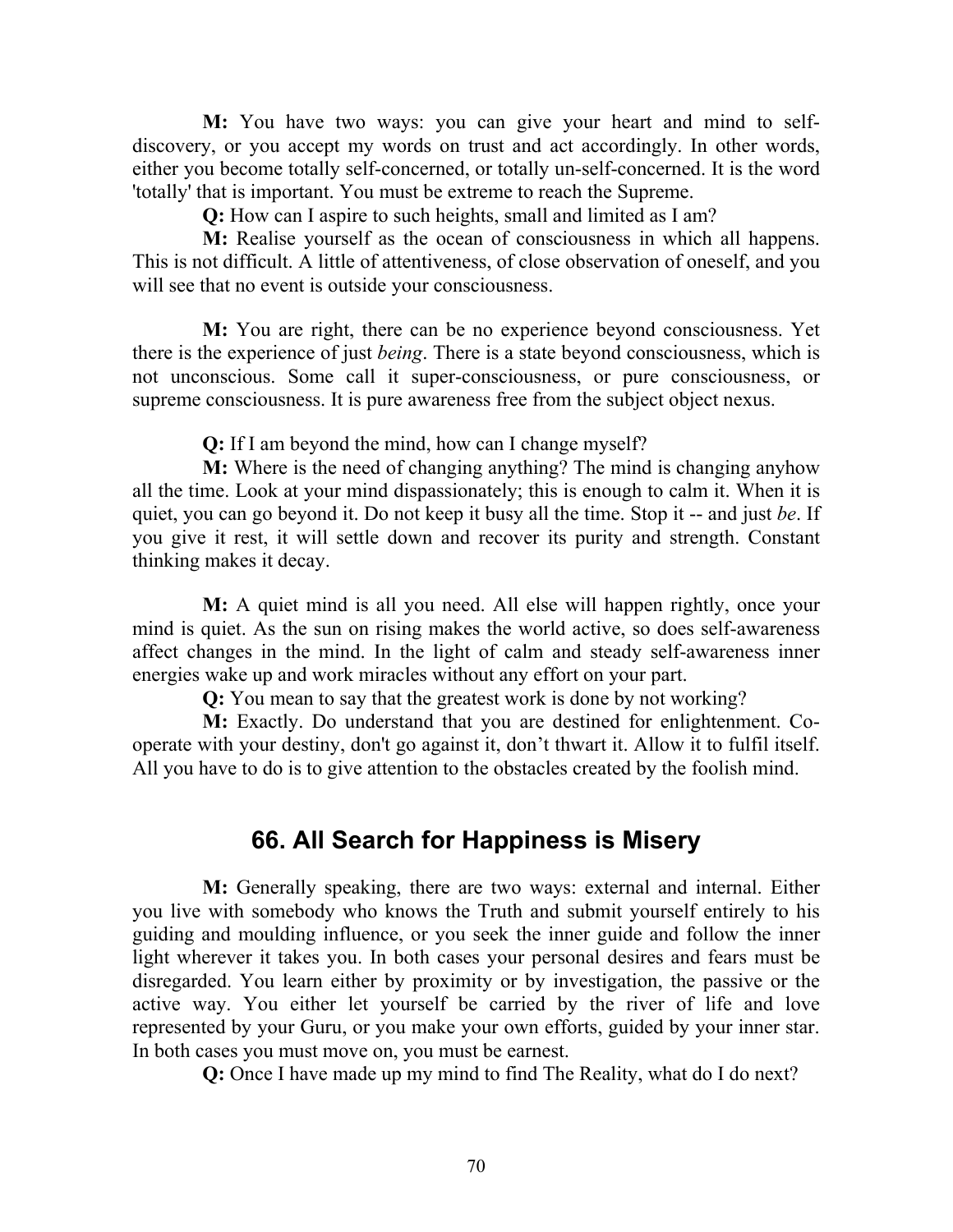M: It depends on your temperament. If you are earnest, whatever way you choose will take you to your goal. It is the earnestness that is the decisive factor.

M: What contradicts itself, has no being. Or it has only momentary being, which comes to the same. For, what has a beginning and an end has no middle. It is hollow. It has only the name and shape given to it by the mind, but it has neither substance nor essence.

M: It is the discarding the false that opens the way to the true.

Q: I understand, but how does it look in actual daily life?

M: Self-interest and self-concern are the focal points of the false. Your daily life vibrates between desire and fear. Watch it intently and you will see how the mind assumes innumerable names and shapes, like a river foaming between the boulders. Trace every action to its selfish motive and look at the motive intently till it dissolves. (..)Discard every self-seeking motive as soon as it is seen and you need not search for truth; truth will find you.

M: So, first of all abandon all self-identification, stop thinking of yourself as such-and-such, so-and-so, this or that. Abandon all self-concern, worry not about your welfare, material or spiritual, abandon every desire, gross or subtle, stop thinking of achievement of any kind. You are complete here and now, you need absolutely nothing.

It does not mean that you must be brainless and foolhardy<sup>3</sup>, improvident or indifferent; only the basic anxiety for oneself must go. You need some food, clothing and shelter for you and yours, but this will not create problems as long as greed is not taken for a need. Live in tune with things as they are and not as they are imagined.

M: All you can say about yourself is: 'I am.' You are pure being - awareness -- bliss. To realise that is the end of all seeking. You come to it when you see all you think yourself to be as mere imagination and stand aloof in pure awareness of the transient as transient, imaginary as imaginary, unreal as unreal. It is not at all difficult, but detachment is needed. It is the clinging to the false that makes the true so difficult to see. Once you understand that the false needs time and what needs time is false, you are nearer the Reality, which is timeless, ever in the now. (...) If you need time to achieve something, it must be false. The real is always with you; you need not wait to be what you are.

Q: Must I not be happy? I may not need a thing, yet if it can make me happy, should I not grasp it?

<sup>&</sup>lt;u>.</u>  $3$  Foolhardy = imprudente, temerário.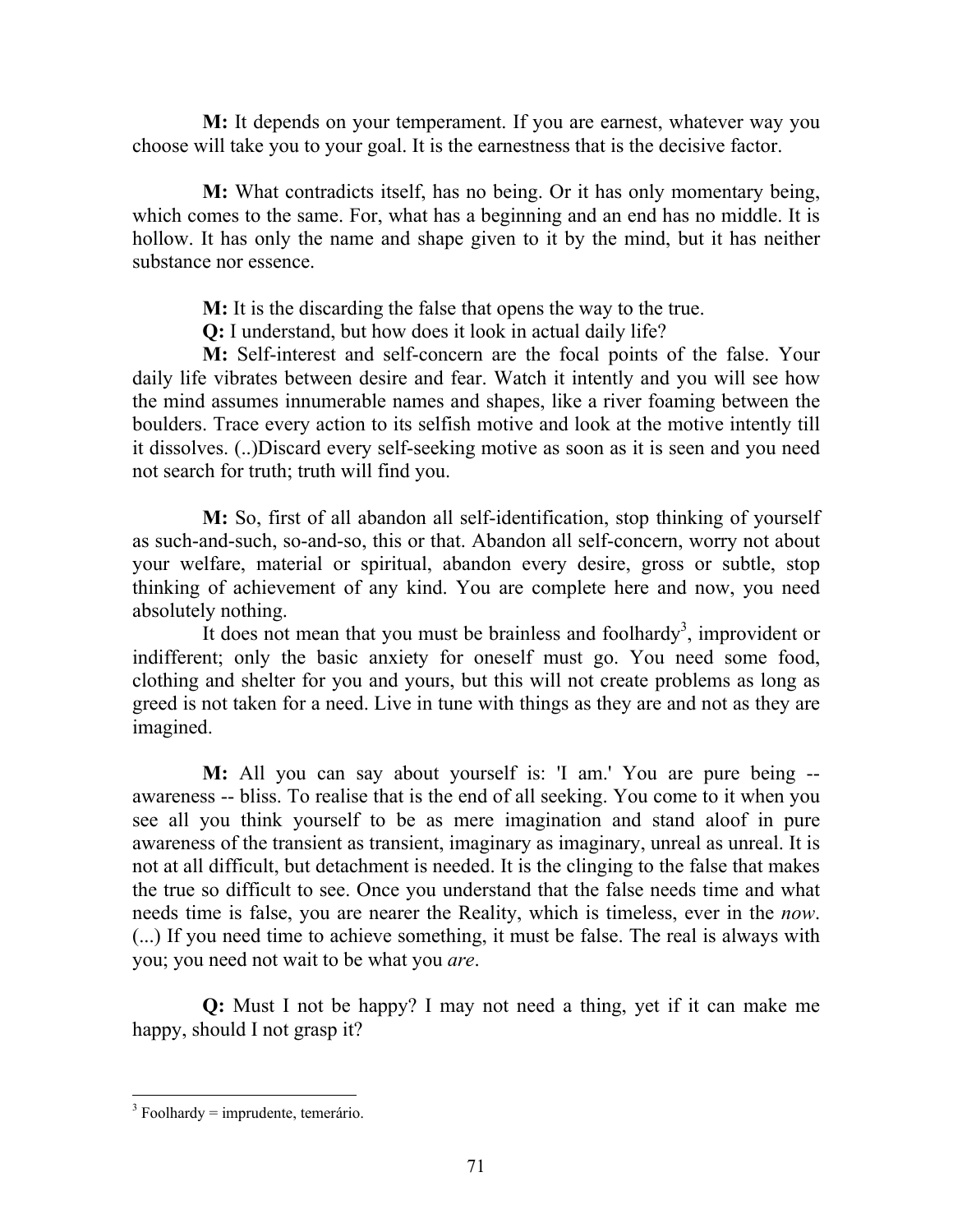M: Nothing can make you happier than you are. All search for happiness is misery and leads to more misery. The only happiness worth the name is the natural happiness of conscious being.

Q: Don't I need a lot of experience before I can reach such a high level of awareness?

M: Experience leaves only memories behind and adds to the burden which is heavy enough. You need no more experiences. The past ones are sufficient. And if you feel you need more, look into the hearts of people around you. You will find a variety of experiences which you would not be able to go through in a thousand years. Learn from the sorrows of others and save yourself your own. It is not experience that you need, but the freedom from all experience. Don't be greedy for experience; you need none.

M: Life is worthy of the name only when it reflects Reality in action. No university will teach you how to live so that when the time of dying comes, you can say: I lived well I do not need to live again. Most of us die wishing we could live again. So many mistakes committed, so much left undone. Most of the people vegetate, but do not live. They merely gather experience and enrich their memory. But experience is the denial of Reality, which is neither sensory nor conceptual, neither of the body, nor of the mind, though it includes and transcends both.

M: If you ask me: 'Who are you?' My answer would be: 'Nothing in particular. Yet, I am.'

Q: Does it mean that I must give up all idea of an active life?

M: Not at all. There will be marriage, there will be children, there will be earning money to maintain a family; all this will happen in the natural course of events, for destiny must fulfil itself; you will go through it without resistance, facing tasks as they come, attentive and thorough, both in small things and big. But the general attitude will be of affectionate detachment, enormous goodwill, without expectation of return, constant giving without asking. In marriage you are neither the husband nor the wife; you are the love between the two. You are the clarity and kindness that makes everything orderly and happy. It may seem vague to you, but if you think a little, you will find that the mystical is most practical, for it makes your life creatively happy. Your consciousness is raised to a higher dimension, from which you see everything much clearer and with greater intensity. You realise that the person you became at birth and will cease to be at death is temporary and false. You are not the sensual, emotional and intellectual person, gripped by desires and fears. Find out your real being. What am l? is the fundamental question of all philosophy and psychology. Go into it deeply.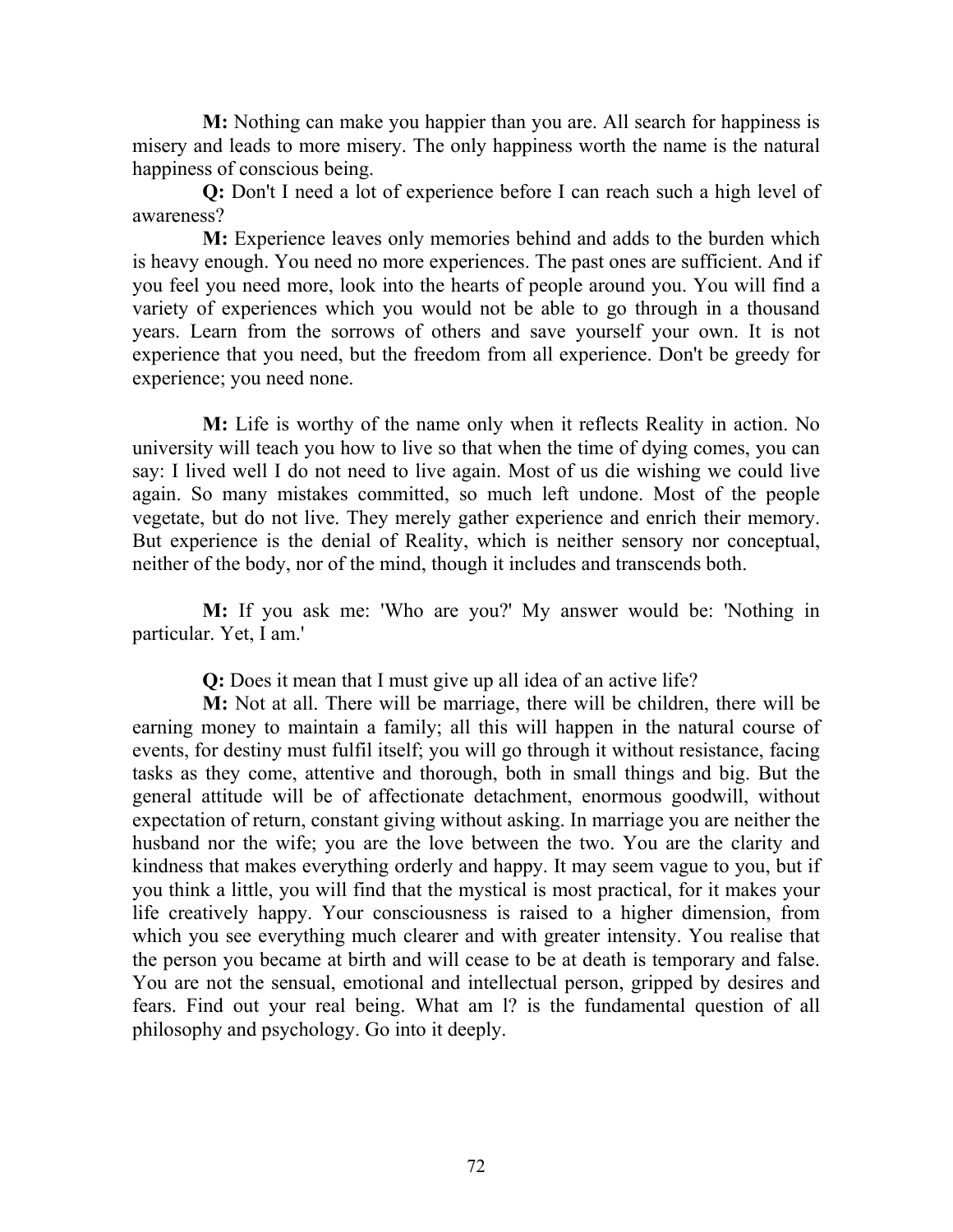# 67. Experience is not the Real Thing

M: You cannot find me by mere denial. I am as well everything, as nothing. Nor both, nor either. These definitions apply to the Lord of the Universe, not to me.

Q: Do you intend to convey that you are just nothing.

M: Oh, no! I am complete and perfect. I am the beingness of being, the knowingness of knowing, the fullness of happiness. You cannot reduce me to emptiness!

M: I am offering you exactly what you need -- awakening. You are not hungry and you need no bread. You need cessation, relinquishing, disentanglement. What you believe you need is not what you need. Your real need I know, not you. You need to return to the state in which I am -- your natural state. Anything else you may think of is an illusion and an obstacle. Believe me, you need nothing except to be what you are. You imagine you will increase your value by acquisition. It is like gold imagining that an addition of copper<sup>4</sup> will improve it. Elimination and purification, renunciation of all that is foreign to your nature is enough. All else is vanity.

Q: Of course, without the mind there will be no problems. But the mind is there -- most tangibly.

M: It is the mind that tells you that the mind is there. Don't be deceived. All the endless arguments about the mind are produced by the mind itself, for its own protection, continuation and expansion. It is the blank refusal to consider the convolutions and convulsions of the mind that can take you beyond it.

M: Listen to what I keep on telling you and do not move away from it. Think of it all the time and of nothing else. Having reached that far, abandon all thoughts, not only of the world, but of yourself also. Stay beyond all thoughts, in silent being-awareness.

Q: So you say I should try to stop thinking and stay steady in the idea: 'I am'.

M: Yes, and whatever thoughts come to you in connection with the 'I am', empty them of all meaning, pay them no attention.

M: Experience, however sublime, is not the real thing. By its very nature it comes and goes. Self-realisation is not an acquisition. It is more of the nature of understanding. Once arrived at, it cannot be lost. On the other hand, consciousness is changeful, flowing, undergoing transformation from moment to moment. Do not hold on to consciousness and its contents. Consciousness held, ceases. To try to perpetuate a flash of insight, or a burst of happiness is destructive of what it wants to preserve. What comes must go. The permanent is beyond all comings and goings.

<sup>&</sup>lt;u>.</u>  $4$  Copper = cobre.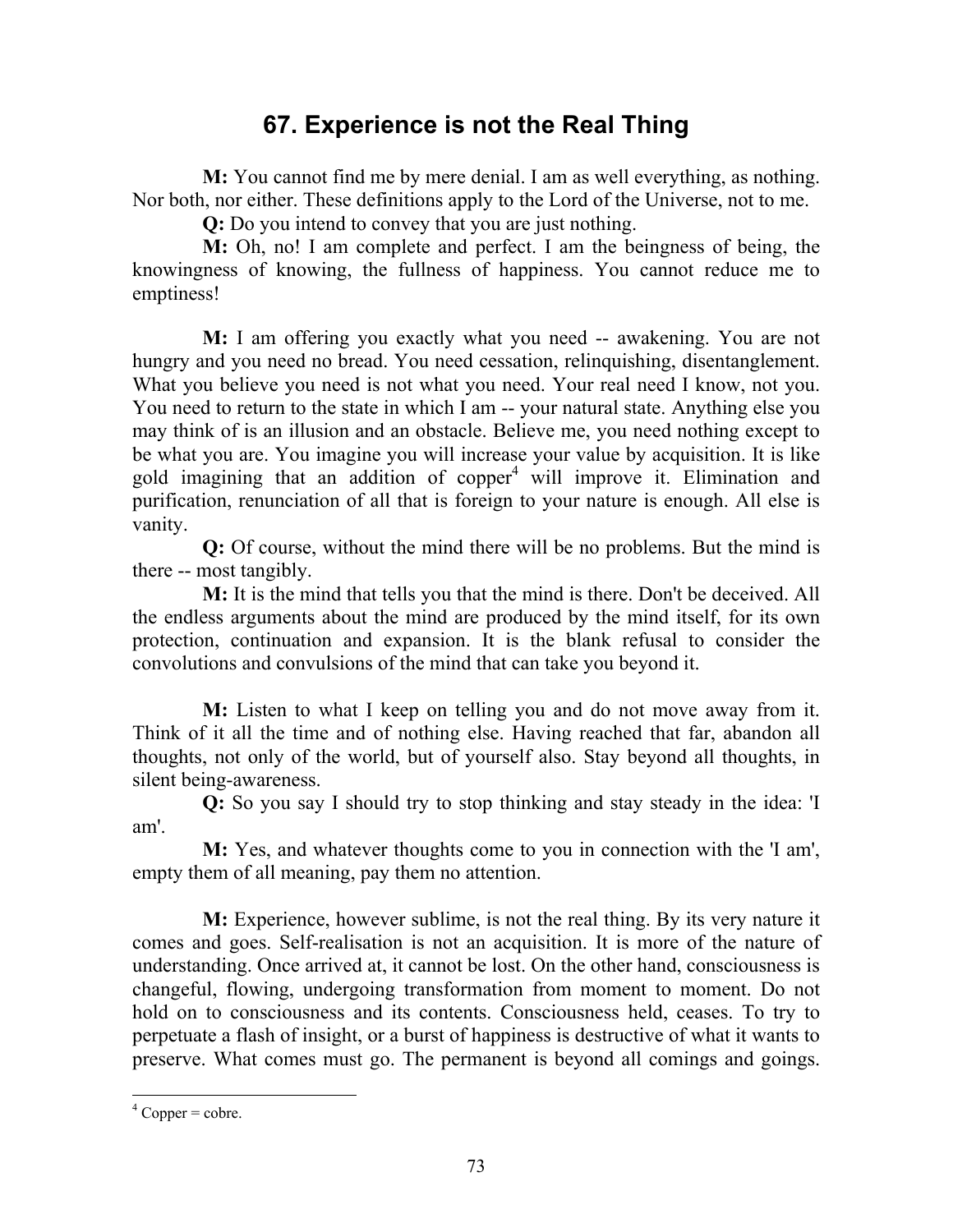Go to the root of all experience, to the sense of being. Beyond being and not-being lies the immensity of the real. Try and try again.

Q: There must be a way for all to tread -- with no conditions attached.

M: There is such a way, open to all, on every level, in every walk of life. Everybody is aware of himself. The deepening and broadening of self-awareness is the royal way. Call it mindfulness, or witnessing, or just attention -- it is for all. None is unripe for it and none can fail.

But, of course, your must not be merely alert. Your mindfulness must include the mind also. Witnessing is primarily awareness of consciousness and its movements.

# 68. Seek the Source of Consciousness

M: Local and temporary improvement is always possible and was achieved again and again under the influence of a great king or teacher; but it would soon come to an end, leaving humanity in a new cycle of misery. It is in the nature of all manifestation that the good and the bad follow each other and in equal measure. The true refuge is only in the unmanifested.

Q: Are you not advising escape?

M: On the contrary. The only way to renewal lies through destruction. You must melt down the old jewellery into formless gold before you can mould a new one. Only the people who have gone beyond the world can change the world. It never happened otherwise.

M: Having lived a long and fruitful life you feel the need to die. Only when wrongly applied, desire and fear are destructive. By all means desire the right and fear the wrong. But when people desire what is wrong and fear what is right, they create chaos and despair.

Q: What is right and what is wrong?

M: Relatively, what causes suffering is wrong, what alleviates it is right. Absolutely, what brings you back to reality is right and what dims reality is wrong.

M: Above all, we want to remain conscious. We shall bear every suffering and humiliation, but we shall rather remain conscious. Unless we revolt against this craving for experience and let go the manifested altogether, there can be no relief. We shall remain trapped.

M: Be aware of being conscious and seek the source of consciousness. That is all.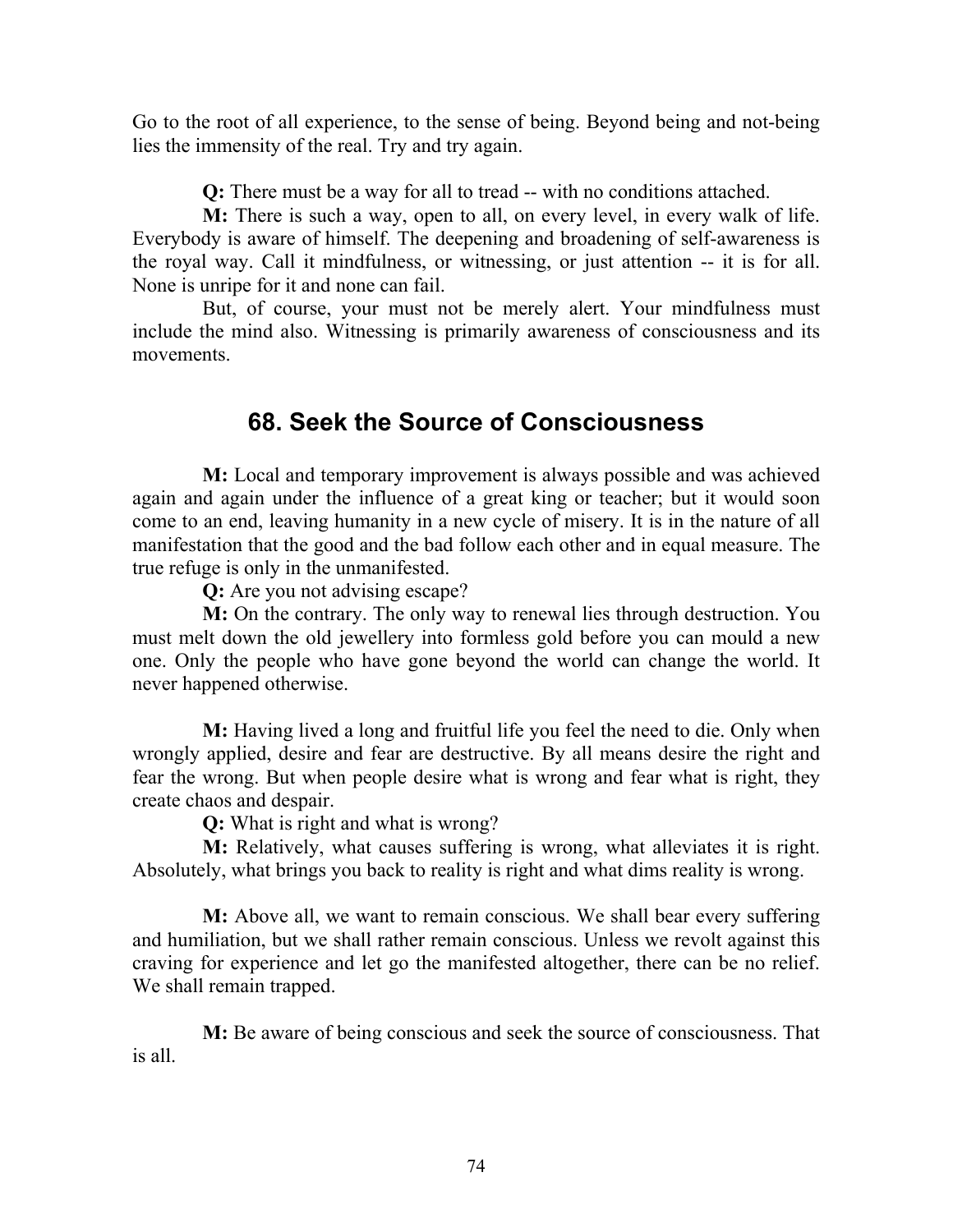#### 69. Transiency is Proof of Unreality

M: There is nothing wrong with you as the Self. It is what it is to perfection. It is the mirror that is not clear and true and, therefore, gives you false images. You need not correct yourself -- only set right your idea of yourself. Learn to separate yourself from the image and the mirror, keep on remembering: I am neither the mind nor its ideas: do it patiently and with convictions and you will surely come to the direct vision of yourself as the source of being -- knowing - loving, eternal, all-embracing all-pervading. You are the infinite focussed in a body. Now you see the body only. Try earnestly and you will come to see the infinite only.

M: All experience is necessarily transient. But the ground of all experience is immovable. Nothing that may be called an event will last. But some events purify the mind and some stain it.

Q: So far I have been following you. Now, what am I expected to do?

M: There is nothing to do. Just be. Do nothing. Be. No climbing mountains and sitting in caves. I do not even say: 'be yourself', since you do not know yourself. Just be. Having seen that you are neither the 'outer' world of perceivables, nor the 'inner' world of thinkables, that you are neither body nor mind -- just be.

M: There can be progress only in the preparation *(sadhana)*. realisation is sudden. The fruit ripens slowly, but falls suddenly and without return.

M: How can anybody tell you what you shall become when there is no becoming? You merely discover what you are. All moulding oneself to a pattern is a grievous waste of time. Think neither of the past nor of the future, just be.

Q: Is there any particular place you would advise me to go to for spiritual attainment?

M: The only proper place is within. The outer world neither can help nor hinder. No system, no pattern of action will take you to your goal. Give up all working for a future, concentrate totally on the *now*, be concerned only with your response to every movement of life as it happens.

M: Transiency is the best proof of unreality.

## 70. God is the End of All Desire and Knowledge

Q: Were you to meet Ramana Maharshi, what would happen?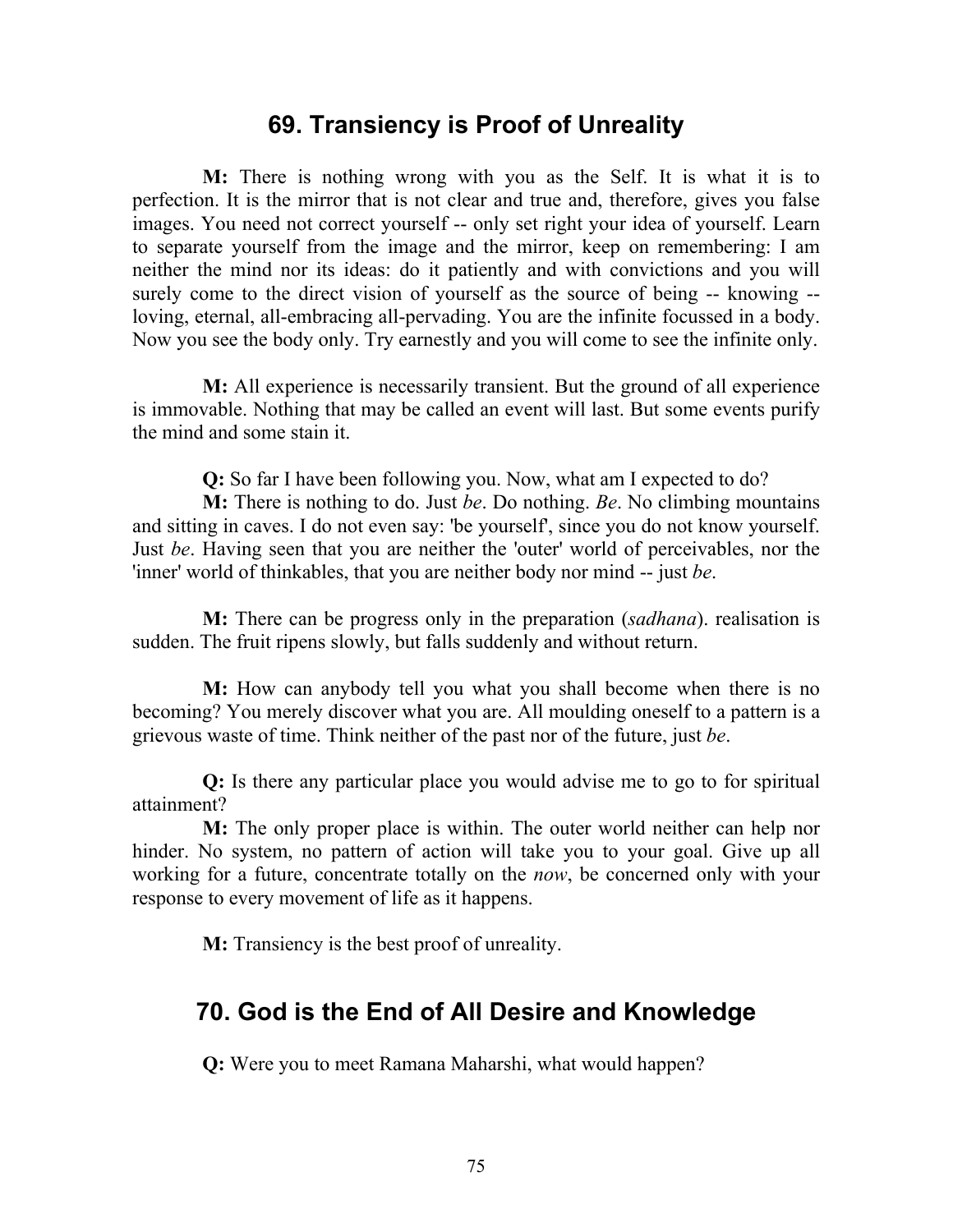M: Probably we would feel quite happy. We may even exchange a few words.

Q: But would he recognise you as a liberated man?

M: Of course. As a man recognises a man, so a jnani recognises a jnani. You cannot appreciate what you have not experienced. You are what you think yourself to be, but you cannot think yourself to be what you have not experienced.

M: All desires must be given up, because by desiring you take the shape of your desires. When no desires remain, you revert to your natural state.

Q: How am I to practice desirelessness?

M: No need of practice. No need of any acts of renunciation. Just turn your mind away, that is all. Desire is merely the fixation of the mind on an idea. Get it out of its groove by denying it attention.

Q: That is all?

M: Yes, that is all. Whatever may be the desire or fear, don't dwell upon it. Try and see for yourself. Here and there you may forget, it does not matter. Go back to your attempts till the brushing away of every desire and fear, of every reaction becomes automatic.

Q: How can one live without emotions?

M: You can have all the emotions you want, but beware of reactions, of induced emotions. Be entirely self-determined and ruled from within, not from without. Merely giving up a thing to secure a better one is not true relinquishment. Give it up because you see its valuelessness. As you keep on giving up, you will find that you grow spontaneously in intelligence and power and inexhaustible love and joy.

Q: Why so much insistence on relinquishing all desires and fears? Are they not natural?

M: They are not. They are entirely mind-made. You have to give up everything to know that you need nothing, not even your body. Your needs are unreal and your efforts are meaningless.

Q: Did not karma compel me to become what I am?

M: Nothing compels. You are as you believe yourself to be. Stop believing.

Q: Here you are sitting on your seat and talking to me. What compels you is your karma.

M: Nothing compels me. I do what needs doing. But you do so many unnecessary things. It is your refusal to examine that creates *karma*. It is the indifference to your own suffering that perpetuates it.

Q: We were told about karma and reincarnation, evolution and Yoga, masters and disciples. What are we to do with all this knowledge?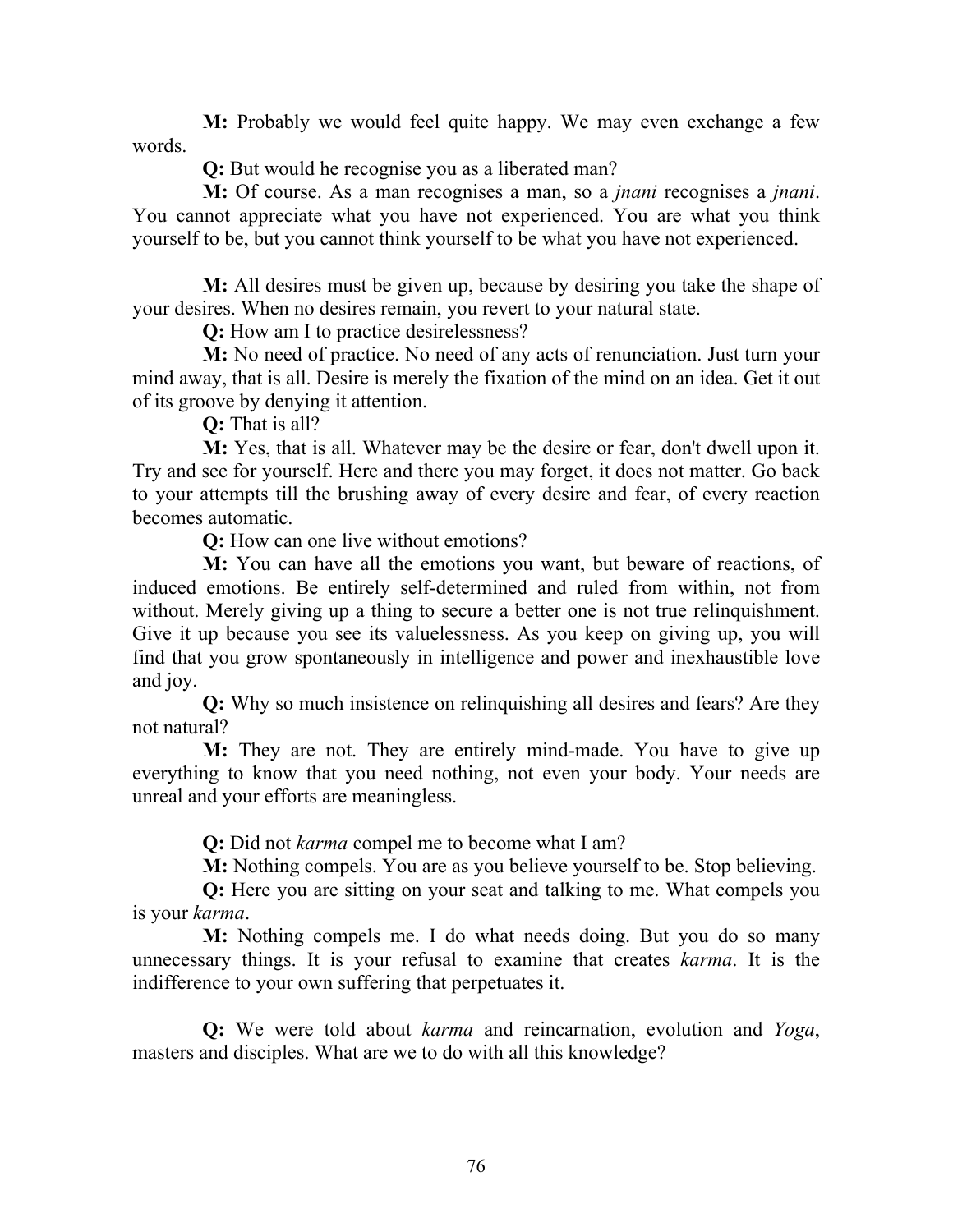M: Leave it all behind you. Forget it. Go forth, unburdened with ideas and beliefs. Abandon all verbal structures, all relative truth, all tangible objectives. The Absolute can be reached by absolute devotion only. Don't be half-hearted.

Q: I must begin with some absolute truth. Is there any?

M: Yes, there is, the feeling: 'I am'. Begin with that.

Q: Nothing else is true?

M: All else is neither true nor false. It seems real when it appears, it disappears when it is denied. A transient thing is a mystery.

Q: If the shape of things is mere appearance, what are they in reality?

M: In reality there is only perception. The perceiver and the perceived are conceptual, the fact of perceiving is actual.

Q: Where does the Absolute come in?

M: The Absolute is the birthplace of Perceiving. It makes perception possible.

Q: In all the universe is there one single thing of value?

M: Yes, the power of love.

# 71. In Self-awareness you Learn about Yourself

M: The person is merely the result of a misunderstanding. In reality, there is no such thing. Feelings, thoughts and actions race before the watcher in endless succession, leaving traces in the brain and creating an illusion of continuity. A reflection of the watcher in the mind creates the sense of 'I' and the person acquires an apparently independent existence. In reality there is no person, only the watcher identifying himself with the 'I' and the 'mine'. The teacher tells the watcher: you are not this, there is nothing of yours in this, except the little point of 'I am', which is the bridge between the watcher and his dream. 'I am this, I am that' is dream, while pure 'I am' has the stamp of reality on it. You have tasted so many things -- all came to naught. Only the sense 'I am' persisted -- unchanged. Stay with the changeless among the changeful, until you are able to go beyond.

M: Break the bonds of memory and self-identification and the shell will break by itself. There is a centre that imparts reality to whatever it perceives. All you need is to understand that you are the source of reality, that you give reality instead of getting it, that you need no support and no confirmation. Things are as they are, because you accept them as they are. Stop accepting them and they will dissolve.

Q: If all things come to an end, why did they appear at all?

M: Creation is in the very nature of consciousness. Consciousness causes appearances. Reality is beyond consciousness.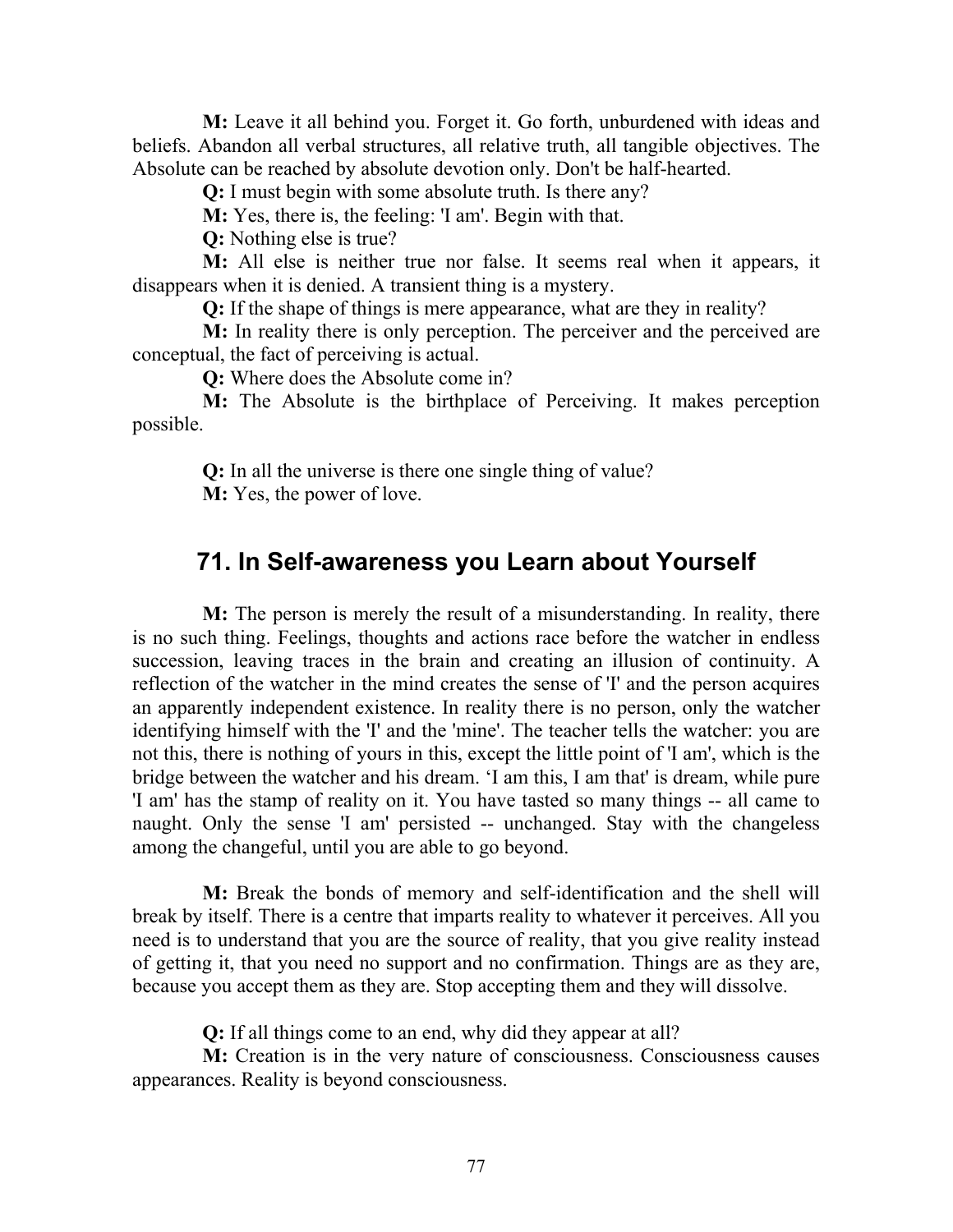Q: But why did the body consciousness come into being?

M: Don't ask 'why', ask 'how'. It is in the nature of creative imagination to identify itself with its creations. You can stop it any moment by switching off attention. Or through investigation.

> Q: How can I clear my mind? M: By watching it relentlessly. Inattention obscures, attention clarifies.

Q: Why do the Indian teachers advocate inactivity?

M: Most of people's activities are valueless, if not outright destructive. Dominated by desire and fear, they can do nothing good. Ceasing to do evil precedes beginning to do good. Hence the need for stopping all activities for a time, to investigate one's urges and their motives, see all that is false in one's life, purge the mind of all evil and then only restart work, beginning with one's obvious duties. Of course, if you have a chance to help somebody, by all means do it and promptly too, don't keep him waiting till you are perfect. But do not become a professional dogooder.

M: All changes in consciousness are due to the 'I-am-the-body' idea. Divested of this idea the mind becomes steady. There is pure being, free of experiencing anything in particular. But to realise it you must do what your teacher tells you. Mere listening, even memorizing, is not enough. If you do not struggle hard to apply every word of it in your daily life, don't complain that you made no progress. All real progress is irreversible. Ups and downs merely show that the teaching has not been taken to heart and translated into action fully.

M: When you are infected with the 'I-am-the-body' virus; a whole universe springs into being. But when you have had enough of it, you cherish some fanciful ideas about liberation and pursue lines of action totally futile. You concentrate, you meditate, you torture your mind and body, you do all sorts of unnecessary things, but you miss the essential which is the elimination of the person.

Q: In the beginning we may have to pray and meditate for some time before we are ready for self-enquiry.

M: If you believe so, go on. To me, all delay is a waste of time. You can skip all the preparation and go directly for the ultimate search within. Of all the Yogas it is the simplest and the shortest.

## 72. What is Pure, Unalloyed, Unattached is Real

M: Just like a wheel turns round an axle, so must you be always at the axle in the centre and not whirling at the periphery.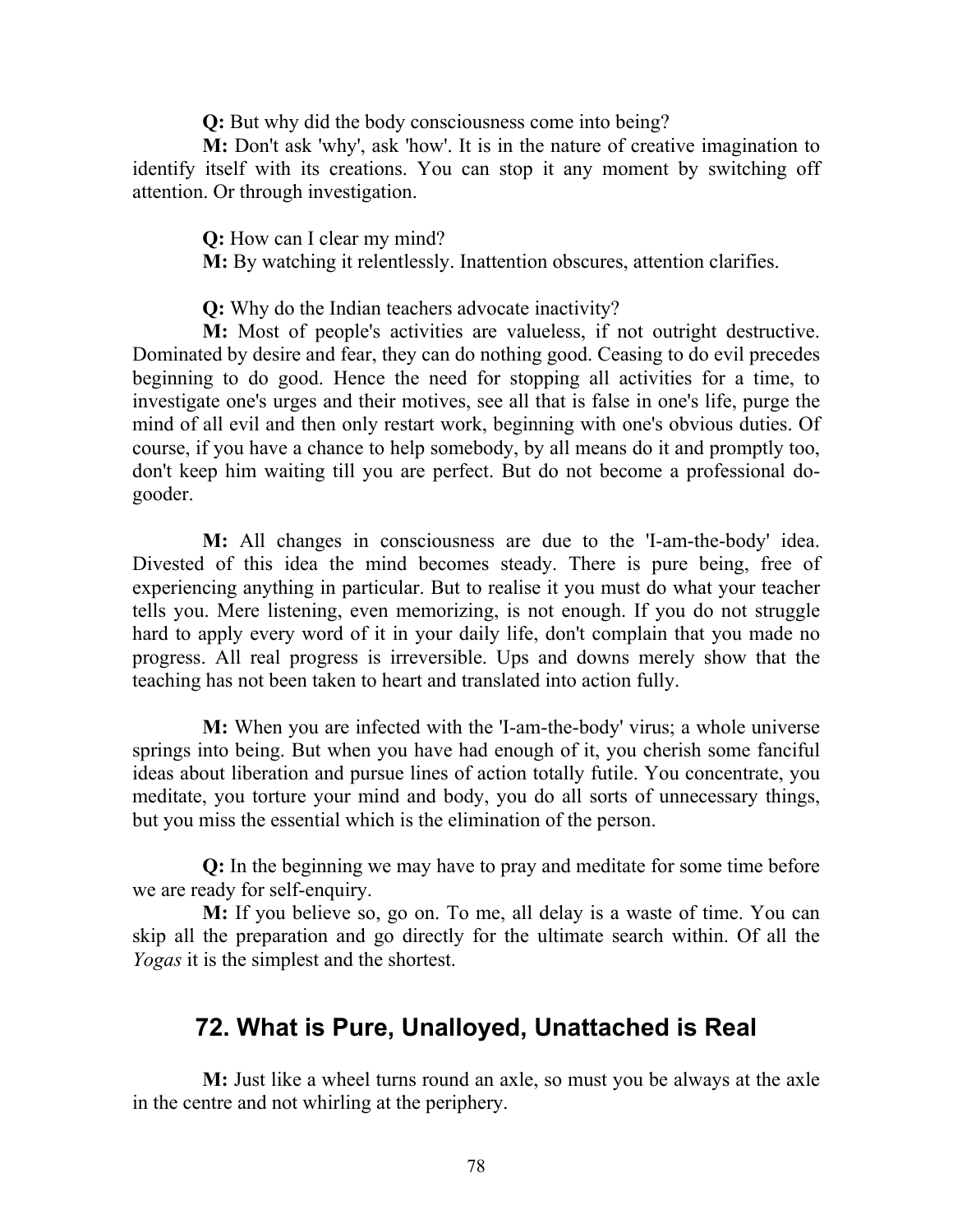Q: How do I go about it in practice?

M: Whenever a thought or emotion of desire or fear comes to your mind, just turn away from it.

Q: By suppressing my thoughts and feelings I shall provoke a reaction.

M: I am not talking of suppression. Just refuse attention.

Q: Must I not use effort to arrest the movements of the mind?

M: It has nothing to do with effort. Just turn away, look between the thoughts, rather than at the thoughts. When you happen to walk in a crowd, you do not fight every man you meet -- you just find your way between.

Q: How long will it take me to get free of the mind?

M: It may take a thousand years, but really no time is required. All you need is to be in dead earnest. Here the will is the deed. If you are sincere, you have it. After all, it is a matter of attitude. Nothing stops you from being a jnani here and now, except fear. You are afraid of being impersonal, of impersonal being. It is all quite simple. Turn away from your desires and fears and from the thoughts they create and you are at once in your natural state.

Q: No question of reconditioning, changing, or eliminating the mind?

M: Absolutely none. Leave your mind alone, that is all. Don't go along with it. After all, there is no such thing as mind apart from thoughts which come and go obeying their own laws, not yours. They dominate you only because you are interested in them. It is exactly as Christ said 'Resist not evil'. By resisting evil you merely strengthen it.

Q: Do you call it *vairagya*, relinquishment, renunciation?

M: There is nothing to renounce. Enough if you stop acquiring. To give you must have, and to have you must take. Better don't take. It is simpler than to practice renunciation, which leads to a dangerous form of 'spiritual' pride.

Q: Can the witness be without the things to witness?

M: There is always something to witness. If not a thing, then its absence. Witnessing is natural and no problem. The problem is excessive interest, leading to self-identification. Whatever you are engrossed in you take to be real.

Q: Is the 'I am' the witness? Is the witness real or unreal?

M: The witness that is enmeshed in what he perceives is the person; the witness who stands aloof, unmoved and untouched, is the watch-tower of the real, the point at which awareness, inherent in the unmanifested, contacts the manifested. There can be no universe without the witness, there can be no witness without the universe.

M: A glowing ember, moved round and round quickly enough, appears as a glowing circle. When the movement ceases, the ember remains. Similarly, the 'I am' in movement creates the world. The 'I am' at peace becomes the Absolute.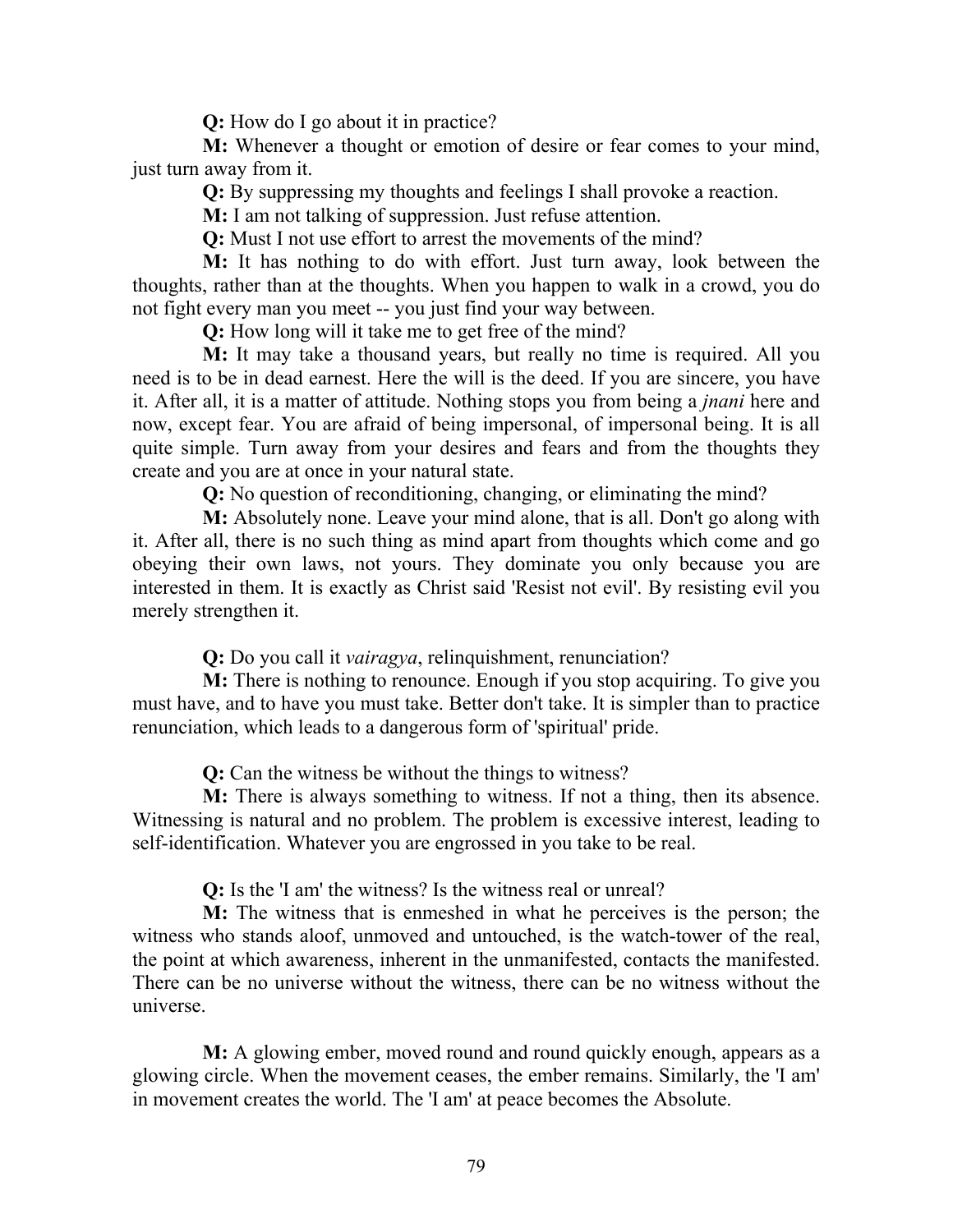Q: The world is full of desirable things and people. How can I imagine it non-existent?

M: Leave the desirable to those who desire. Change the current of your desire from taking to giving. The passion for giving, for sharing, will naturally wash the idea of an external world out of your mind, and of giving as well. Only the pure radiance of love will remain, beyond giving and receiving.

Q: In love there must be duality, the lover and the beloved.

M: In love there is not the one even, how can there be two? Love is the refusal to separate, to make distinctions. Before you can think of unity, you must first create duality. When you truly love, you do not say: 'I love you'; where there is mentation, there is duality.

M: Can't you go beyond the *gunas*? Why choose the *sattva*? Be what you are, wherever you are and worry not about gunas.

Q: In India spiritual life is easy. It is not so in the West. One has to conform to environment to a much greater extent.

M: Why don't you create your own environment? The world has only as much power over you as you give it. Rebel. Go beyond duality, make no difference between east and west.

Q: What can one do when one finds oneself in a very unspiritual environment?

M: Do nothing. Be yourself. Stay out. Look beyond.

Q: There may be clashes at home. Parents rarely understand.

M: When you know your true being, you have no problems. You may please your parents or not, marry or not, make a lot of money or not; it is all the same to you. Just act according to circumstances, yet in close touch with the facts, with the reality in every situation.

Q: Is it not a very high state?

M: Oh no, it is the normal state. You call it high because you are afraid of it. First be free from fear. See that there is nothing to be afraid of. Fearlessness is the door to the Supreme.

Q: No amount of effort can make me fearless.

M: Fearlessness comes by itself, when you see that there is nothing to be afraid of. When you walk in a crowded street, you just bypass people. Some you see, some you just glance at, but you do not stop. It is the stopping that creates the bottleneck. Keep moving! Disregard names and shapes, don't be attached to them; your attachment is your bondage.

Q: You are always stressing the need of going beyond, of aloofness, of solitude. You hardly ever use the words 'right' and 'wrong'. Why is it so?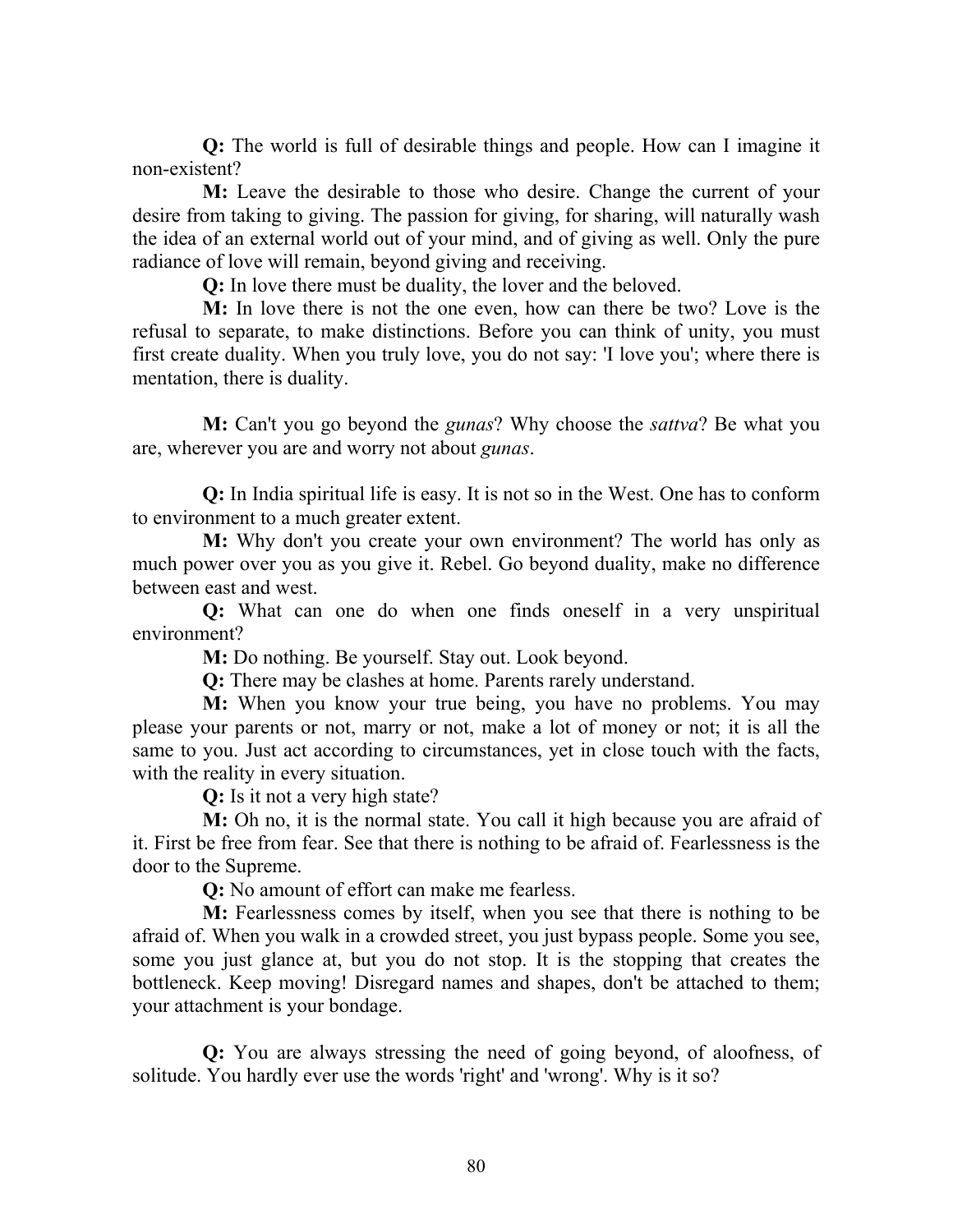M: It is right to be oneself, it is wrong not to be. All else is conditional. You are eager to separate right from wrong, because you need some basis for action. You are always after doing something or other. But, personally motivated action, based on some scale of values, aiming at some result is worse than inaction, for its fruits are always bitter.

M: You create a God to your own Image, however dismal the image. Through the film of your mind you project a world and also a God to give it cause and purpose. It is all imagination -- step out of it.

Q: Here I am sitting in front of you. What part of it is imagination?

M: The whole of it. Even space and time are imagined.

Q: Does it mean that I don't exist?

M: I too do not exist. All existence is imaginary.

Q: Is being too imaginary?

M: Pure being, filling all and beyond all, is not existence which is limited. All limitation is imaginary, only the unlimited is real.

Q: How to deal with people?

M: Why make plans and what for? Such questions show anxiety. Relationship is a living thing. Be at peace with your inner self and you will be at peace with everybody.

Realise that you are not the master of what happens, you cannot control the future except in purely technical matters. Human relationship cannot be planned, it is too rich and varied. Just be understanding and compassionate, free of all self seeking.

M: You cannot avoid action. It happens, like everything else.

Q: My actions, surely, I can control.

M: Try. You will soon see that you do what you must.

Q: I can act according to my will.

M: You know your will only after you have acted.

Q: I remember my desires, the choices made, the decisions taken and act accordingly.

M: Then your memory decides, not you.

Q: Where do I come in?

M: You make it possible by giving it attention.

M: Be like the chick that pecks at the shell. Speculating about life outside the shell would have been of little use to it, but pecking at the shell breaks the shell from within and liberates the chick. Similarly, break the mind from within by investigation and exposure of its contradictions and absurdities.

Q: The longing to break the shell, where does it come from?

M: From the unmanifested.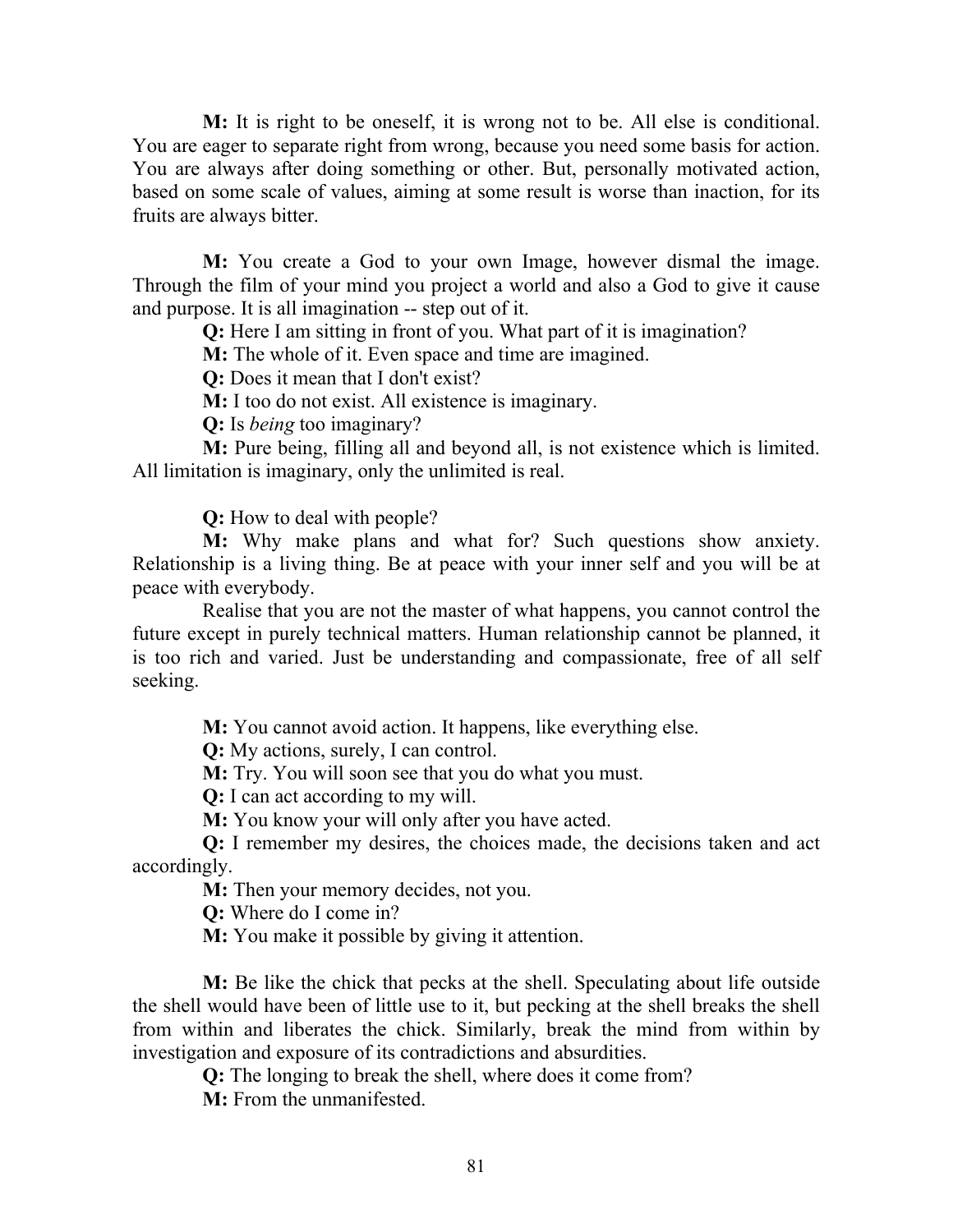#### 73. Death of the Mind is Birth of Wisdom

Q: What can the person do to prepare itself for the coming of the Guru.

M: The very desire to be ready means that the Guru had come and the flame is lighted. It may be a stray word, or a page in a book; the Guru's grace works mysteriously.

Q: What is the link between the relative and the absolute?

M: They are identical.

Q: From which point of view are they identical?

M: When the words are spoken, there is silence. When the relative is over, the absolute remains. The silence before the words were spoken, is it different from the silence that comes after? The silence is one and without it the words could not have been heard. It is always there -- at the back of the words. Shift your attention from words to silence and you will hear it. The mind craves for experience, the memory of which it takes for knowledge. The *jnani* is beyond all experience and his memory is empty of the past. He is entirely unrelated to anything in particular. But the mind craves for formulations and definitions, always eager to squeeze reality into a verbal shape. Of everything it wants an idea, for without ideas the mind is not. Reality is essentially alone, but the mind will not leave it alone -- and deals instead with the unreal. And yet it is all the mind can do -- discover the unreal as unreal.

Q: And seeing the real as real?

M: There is no such state as seeing the real. Who is to see what? You can only be the real -- which you are, anyhow. The problem is only mental. Abandon false ideas, that is all. There is no need of true ideas. There aren't any.

Q: Why then are we encouraged to seek the real?

M: The mind must have a purpose. To encourage it to free itself from the unreal it is promised something in return. In reality, there is no need of purpose. Being free from the false is good in itself, it wants no reward. It is just like being clean -- which is its own reward.

Q: When I ask how do you know that you are a jnani, you answer: 'I find no desire in me. Is this not a proof?'

M: Were I full of desires, I would have still been what I am.

Q: Myself, full of desires and you, full of desires; what difference would there be?

M: You identify yourself with your desires and become their slave. To me desires are things among other things, mere clouds in the mental sky, and I do not feel compelled to act on them.

M: You may tell a *jnani* anything; his question will always be: 'about whom are you talking? There is no such person'. Just as you cannot say anything about the universe because it includes everything, so nothing can be said about a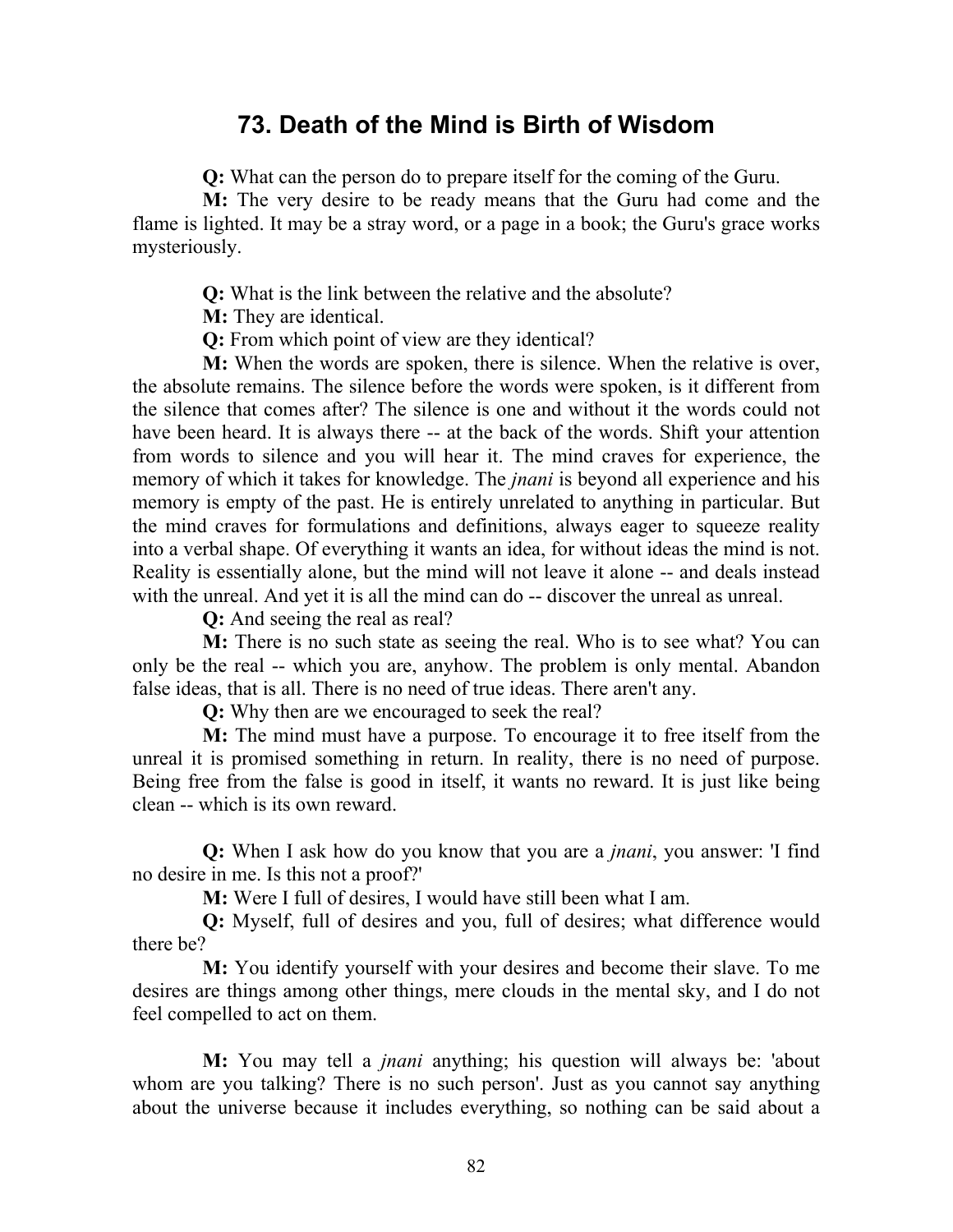jnani, for he is all and yet nothing in particular. You need a hook to hang your picture on; when there is no hook, on what will the picture hang? To locate a thing you need space, to place an event you need time; but the timeless and spaceless defies all handling. It makes everything perceivable, yet itself it is beyond perception. The mind cannot know what is beyond the mind, but the mind is known by what is beyond it.

Q: When your body dies, you remain.

M: Nothing dies. The body is just imagined. There is no such thing.

Q: I cannot grasp it.

M: Who can? The mind has its limits. It is enough to bring you to the very frontiers of knowledge and make you face the immensity of the unknown. To dive in it is up to you.

Q: What about the witness? Is it real or unreal?

M: It is both. The last remnant of illusion, the first touch of the real. To say: I am only the witness is both false and true: false because of the 'I am', true because of the witness. It is better to say: 'there is witnessing'. The moment you say: 'I am', the entire universe comes into being along with its creator.

M: Duality lasts only as long as it is not questioned. The trinity: mind, self and spirit (vyakti, vyakta, avyakta), when looked into, becomes unity. These are only modes of experiencing: of attachment, of detachment, of transcendence.

Q: Since you have found your freedom, will you not give me a little of it?

M: Why little? Take the whole. Take it, it is there for the taking. But you are afraid of freedom!

M: Attachment destroys courage. The giver is always ready to give. The taker is absent. Freedom means letting go. People just do not care to let go everything. They do not know that the finite is the price of the infinite, as death is the price of immortality. Spiritual maturity lies in the readiness to let go everything. The giving up is the first step. But the real giving up is in realising that there is nothing to give up, for nothing is your own. It is like deep sleep -- you do not give up your bed when you fall sleep -- you just forget it.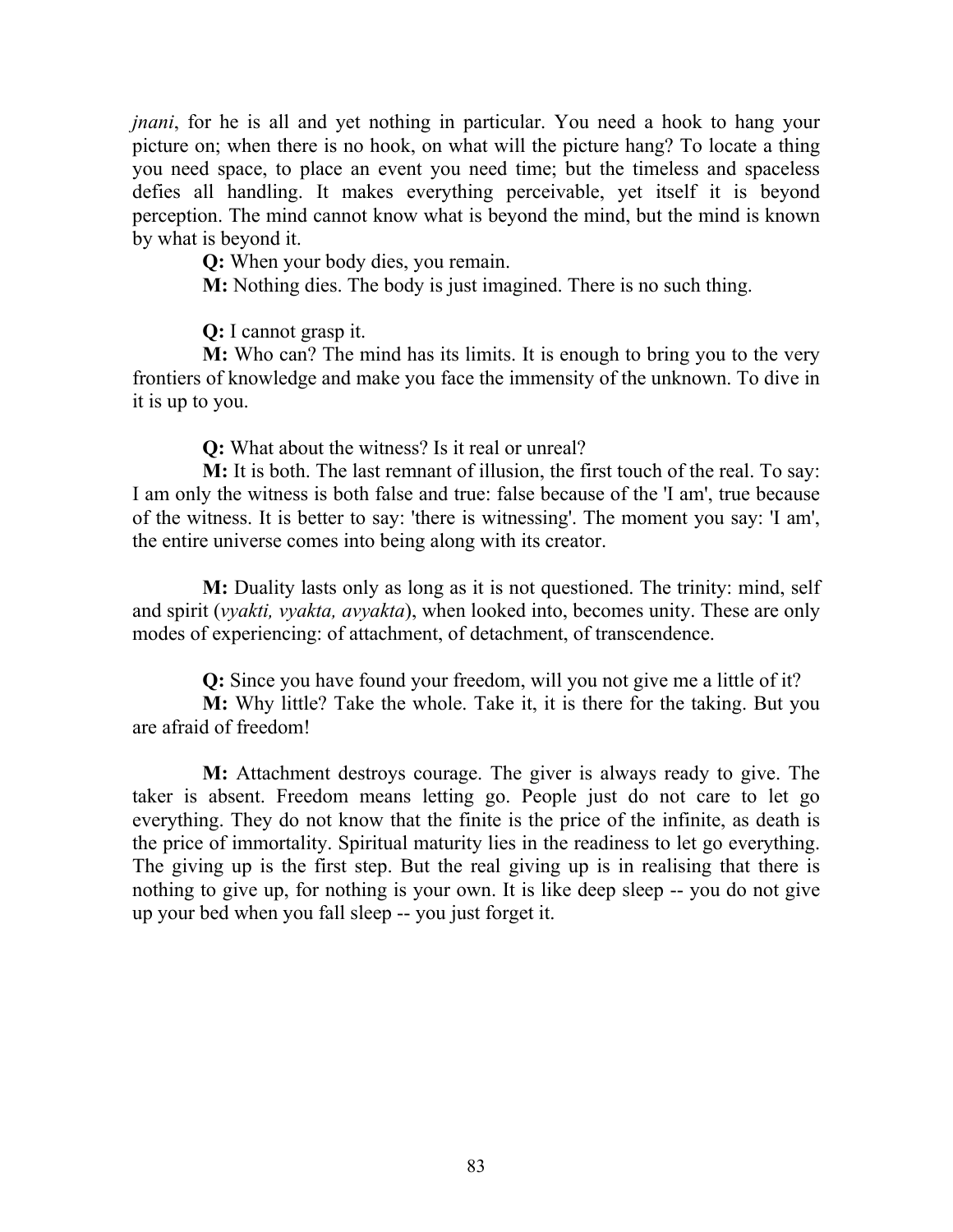#### 74. Truth is Here and Now

M: It is true that it often covers sheer ignorance. The mind can operate with terms of its own making, it just cannot go beyond itself. That which is neither sensory nor mental, and yet without which neither sensory nor the mental can exist, cannot be contained in them. Do understand that the mind has its limits; to go beyond, you must consent to silence.

Q: I am full of desires and fears. Does it mean that I am not eligible for truth?

M: Truth is not a reward for good behaviour, nor a prize for passing some tests. It cannot be brought about. It is the primary, the unborn, the ancient source of all that is. You are eligible because you are. You need not merit truth. It is your own. Just stop running away by running after. Stand still, be quiet.

**Q:** I can imagine myself to be beyond. But what proof have 1? To be, I must be somebody.

M: It is the other way round. To be, you must be nobody. To think yourself to be something, or somebody, is death and hell.

**M:** The body is made of food, as the mind is made of thoughts. See them as they are. Non-identification, when natural and spontaneous, is liberation. You need not know what you are. Enough to know what you are not. What you are you will never know, for every discovery reveals new dimensions to conquer. The unknown has no limits.

## 75. In Peace and Silence you Grow

Maharaj: The innermost light, shining peacefully and timelessly in the heart, is the real Guru. All others merely show the way.

Q: Is it a threat?

M: Not a threat, a warning. The inner Guru is not committed to nonviolence. He can be quite violent at times, to the point of destroying the obtuse or perverted personality. Suffering and death, as life and happiness, are his tools of work. It is only in duality that non-violence becomes the unifying law.

Q: What makes us progress?

M: Silence is the main factor. In peace and silence you grow.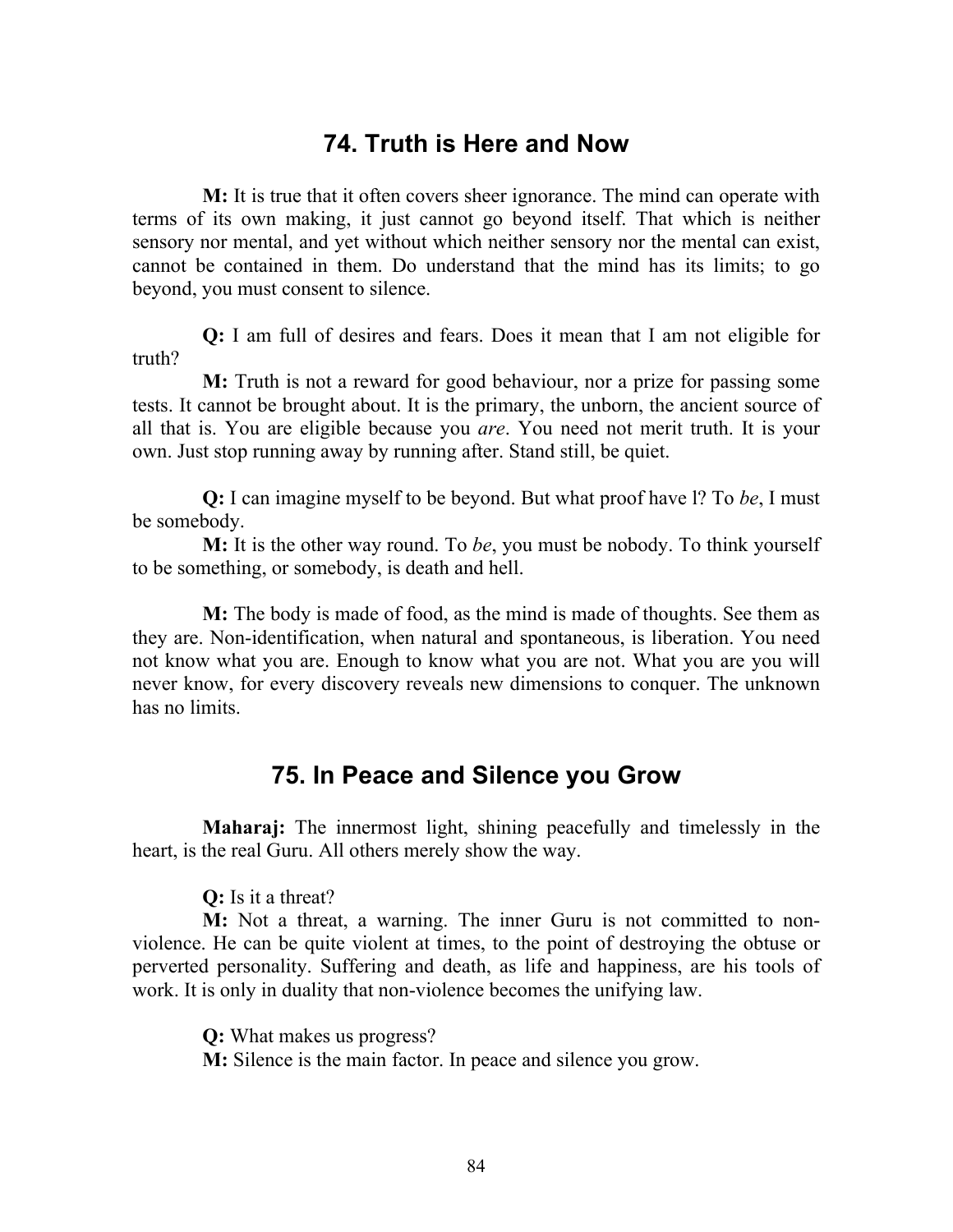M: Just turn away from all that occupies the mind; do whatever work you have to complete, but avoid new obligations; keep empty, keep available, resist not what comes uninvited. In the end you reach a state of non-grasping, of joyful nonattachment, of inner ease and freedom indescribable, yet wonderfully real.

Q: How strange! Surely the doer comes before the deed.

M: It is the other way round; the deed is a fact, the doer a mere concept. Your very language shows that while the deed is certain, the doer is dubious; shifting responsibility is a game peculiarly human. Considering the endless list of factors required for anything to happen, one can only admit that everything is responsible for everything, however remote. Doership is a myth born from the illusion of 'me' and 'the mine'.

Q: What is the value of spiritual books?

M: They help in dispelling ignorance. They are useful in the beginning, but become a hindrance in the end. One must know when to discard them.

Q: I feel like a man before a door. I know the door is open but it is guarded by the dogs of desire and fear. What am I to do?

M: Obey the teacher and brave the dogs. Behave as if they were not there. Again, obedience is the golden rule. Freedom is won by obedience. To escape from prison one must unquestioningly obey instructions sent by those who work for one's release.

Q: I am very much afraid of taking intellectual understanding for realisation. I may talk of truth without knowing it, and may know it without a single word said.

I understand these conversations are going to be published. What will be their effect on the reader?

M: In the attentive and thoughtful reader they will ripen and bring out flowers and fruits. Words based on truth, if fully tested, have their own power.

# 76. To Know that You do not Know is True Knowledge

Q: Why am I so engrossed?

M: Because you are interested.

Q: What makes me interested?

M: Fear of pain, desire for pleasure. Pleasant is the ending of pain and painful the end of pleasure. They just rotate in endless succession. Investigate the vicious circle till you find yourself beyond it.

Q: Don't I need your grace to take me beyond?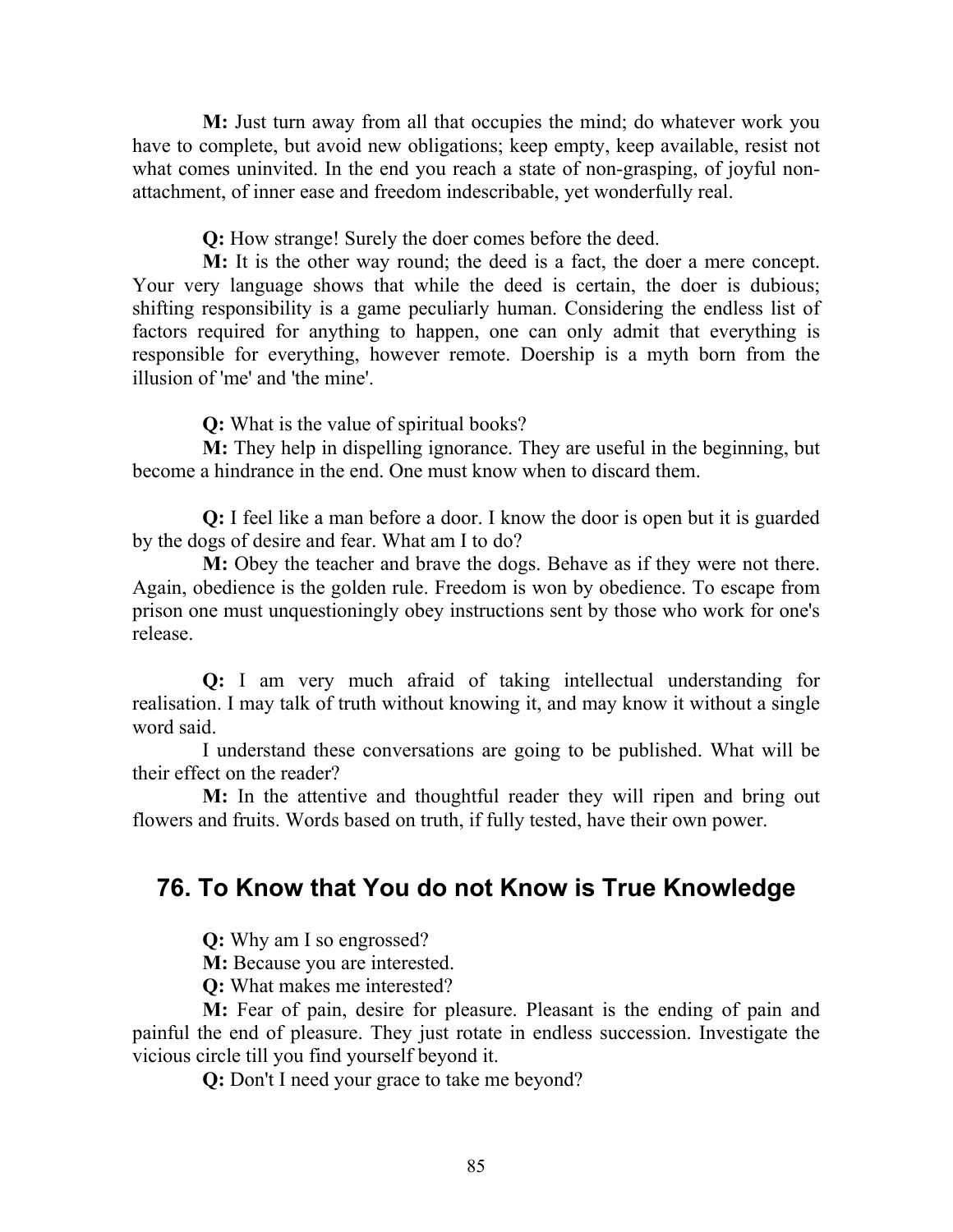M: The grace of your Inner Reality is timelessly with you. Your very asking for grace is a sign of it.

Q: What am I to be earnest about?

M: Assiduously investigate everything that crosses your field of attention. With practice the field will broaden and investigation deepen, until they become spontaneous and limitless.

Q: Are you not making realisation the result of practice? Practice operates within the limitations of physical existence. How can it give birth to the unlimited?

M: Of course, there can be no causal connection between practice and wisdom. But the obstacles to wisdom are deeply affected by practice.

Q: What are the obstacles?

M: Wrong ideas and desires leading to wrong actions, causing dissipation and weakness of mind and body. The discovery and abandonment of the false remove what prevents the real entering the mind.

M: Word refers to a state of mind, not to reality. The river, the two banks, the bridge across -- these are all in the mind. Words alone cannot take you beyond the mind. There must be the immense longing for truth, or absolute faith in the Guru. Believe me, there is no goal, nor a way to reach it. You are the way and the goal, there is nothing else to reach except yourself. All you need is to understand and understanding is the flowering of the mind. The tree is perennial, but the flowering and the fruit bearing come in season. The seasons change, but not the tree. You are the tree. You have grown numberless branches and leaves in the past and you may grow them also in the future -- yet you remain. Not what was, or shall be, must you know, but what is. Yours is the desire that creates the universe. Know the world as your own creation and be free.

Q: It all sounds very beautiful, but does not answer my question. Why is there so much suffering in the world?

M: If you stand aloof as observer only, you will not suffer. You will see the world as a show. a most entertaining show indeed.

Q: Oh, no! This lila theory I shall not have. The suffering is too acute and all-pervading. What a perversion to be entertained by a spectacle of suffering! What a cruel God are you offering me!

M: The cause of suffering is in the identification of the perceiver with the perceived. Out of it desire is born and with desire blind action, unmindful of results. Look round and you will see -- suffering is a man-made thing.

Q: If I am that, then what causes me to be born?

M: The memory of the past unfulfilled desires traps energy, which manifests itself as a person. When its charge gets exhausted, the person dies. Unfulfilled desires are carried over into the next birth. Self-identification with the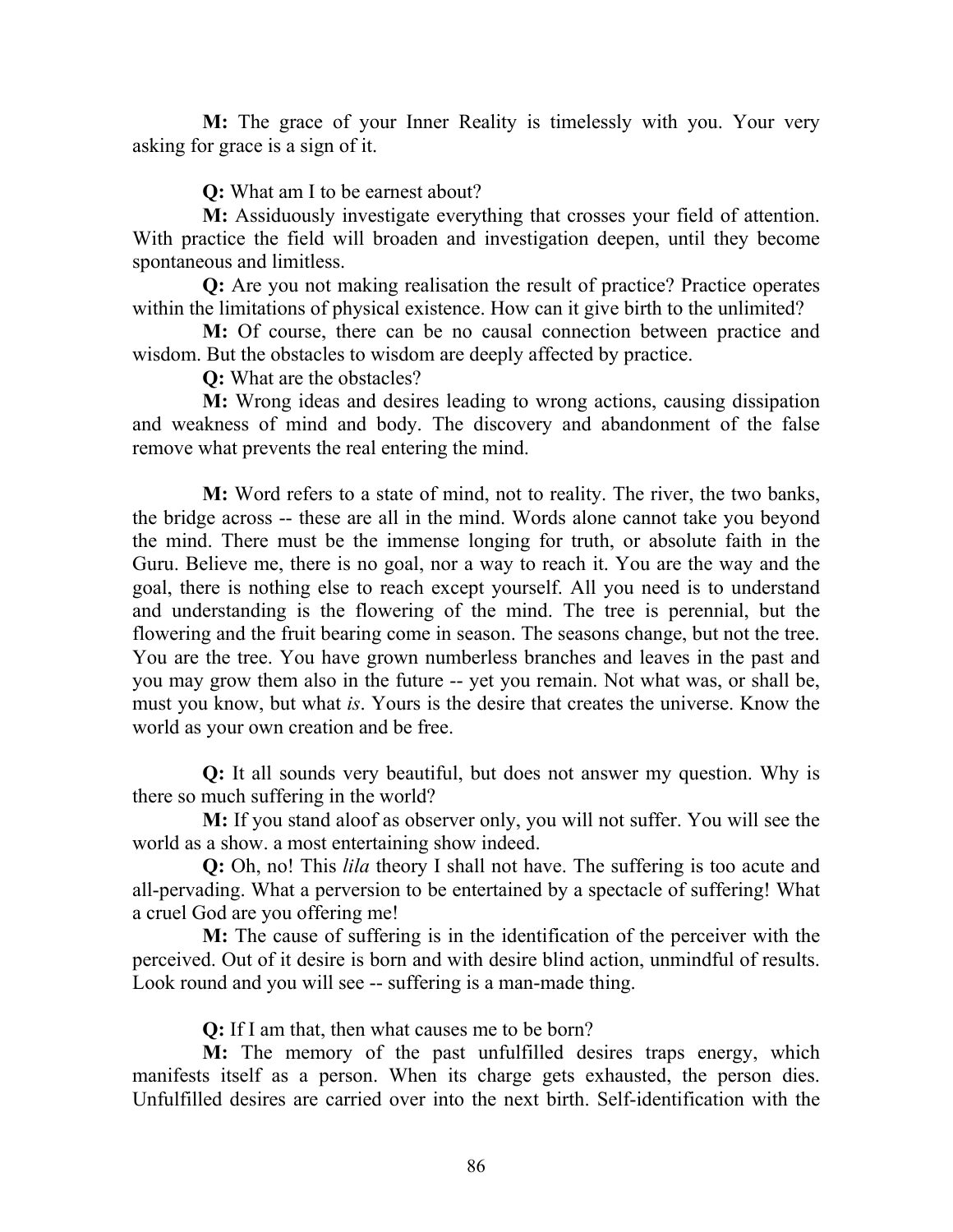body creates ever fresh desires and there is no end to them, unless this mechanism of bondage is clearly seen. It is clarity that is liberating, for you cannot abandon desire, unless its causes and effects are clearly seen. I do not say that the same person is reborn. It dies and dies for good. But its memories remain and their desires and fears. They supply the energy for a new person. The real takes no part in it, but makes it possible by giving it the light.

M: Your thoughts and feelings, words and actions may also be a part of the event; you watch all unconcerned in the full light of clarity and understanding. You understand precisely what is going on, because it does not affect you. It may seem to be an attitude of cold aloofness, but it is not really so. Once you are in it, you will find that you love what you see, whatever may be its nature. This choiceless love is the touchstone of awareness. If it is not there, you are merely interested -- for some personal reasons.

Q: As long as there are pain and pleasure, one is bound to be interested.

M: And as long as one is conscious, there will be pain and pleasure. You cannot fight pain and pleasure on the level of consciousness. To go beyond them you must go beyond consciousness, which is possible only when you look at consciousness as something that happens to you and not in you, as something external, alien, superimposed. Then, suddenly you are free of consciousness, really alone, with nothing to intrude. And that is your true state. Consciousness is an itching rash that makes you scratch. Of course, you cannot step out of consciousness for the very idea of stepping out is in consciousness. But if you learn to look at your consciousness as a sort of fever, personal and private, in which you are enclosed like a chick in its shell, out of this very attitude will come the crisis which will break the shell.

M: Must one suffer only for one's own sins? Are we really separate? In this vast ocean of life we suffer for the sins of others, and make others suffer for our sins. Of course, the law of balance rules Supreme and accounts are squared in the end. But while life lasts, we affect each other deeply.

M: At the back of every experience is the Self and its interest in the experience. Call it desire, call it love -- words do not matter.

Q: On the screen of my mind images follow each other in endless succession. There is nothing permanent about me.

M: Have a better look at yourself. The screen is there -- it does not change. The light shines steadily. Only the film in between keeps moving and causes pictures to appear. You may call the film -- destiny (prarabdha).

Q: What creates destiny?

M: Ignorance is the cause of inevitability.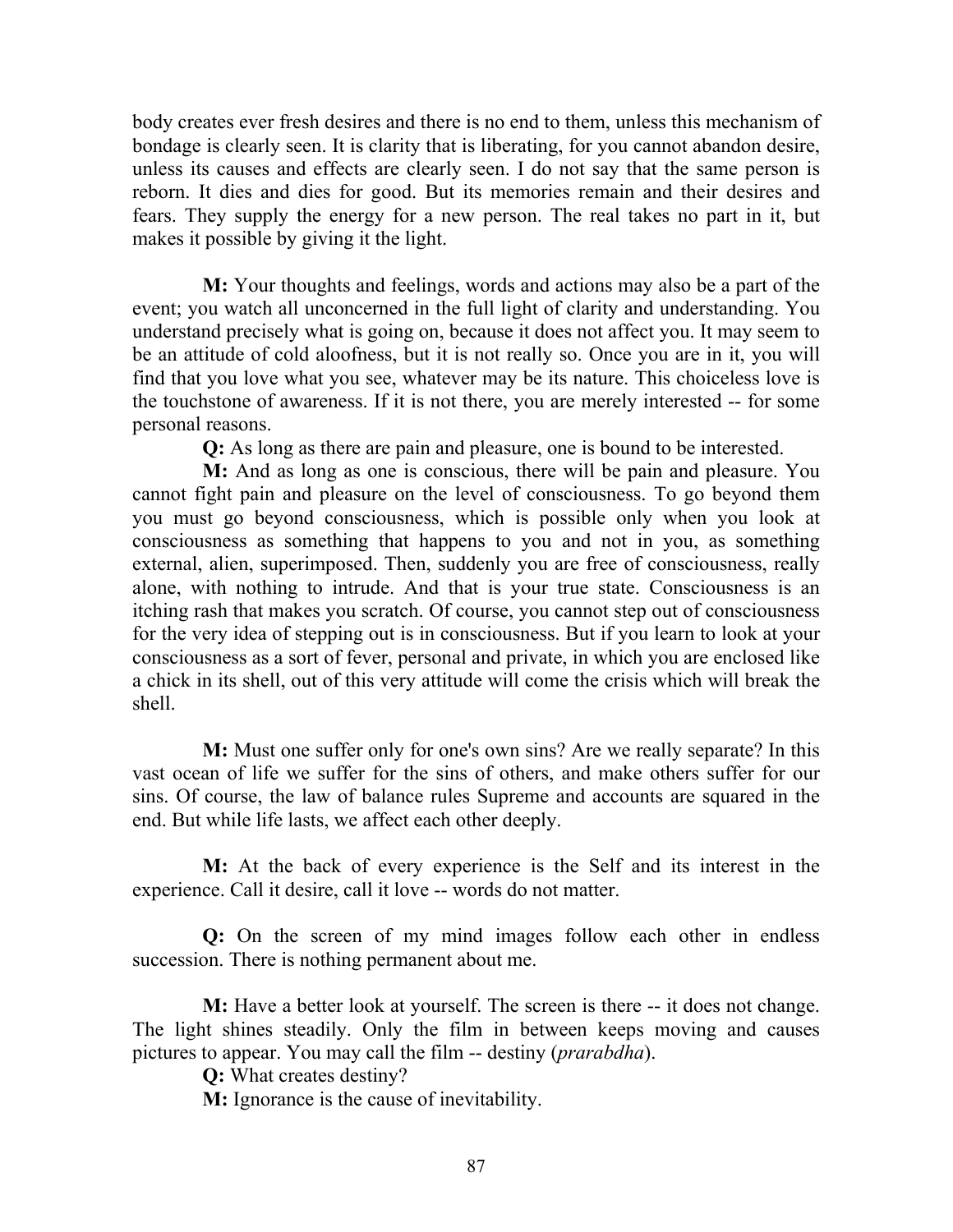#### Q: Ignorance of what?

M: Ignorance of yourself primarily. Also, ignorance of the true nature of things, of their causes and effects. You look round without understanding and take appearances for reality. You believe you know the world and yourself -- but it is only your ignorance that makes you say: I know. Begin with the admission that you do not know and start from there.

M: The very admission: 'I am ignorant' is the dawn of knowledge. An ignorant man is ignorant of his ignorance. You can say that ignorance does not exist, for the moment it is seen it is no more. Therefore, you may call it unconsciousness or blindness. All you see around and within you is what you do not know and do not understand, without even knowing that you do not know and do not understand. To know that you do not know and do not understand is true knowledge, the knowledge of an humble heart.

M: Once you are inwardly integrated, outer knowledge comes to you spontaneously. At every moment of your life you know what you need to know. In the ocean of the universal mind all knowledge is contained; it is yours on demand. Most of it you may never need to know -- but it is yours all the same.

As with knowledge, so it is with power. Whatever you feel needs be done happens unfailingly. No doubt, God attends to this business of managing the universe; but He is glad to have some help. When the helper is selfless and intelligent, all the powers of the universe are for him to command.

Q: Even the blind powers of nature?

M: There are no blind powers. Consciousness is power. Be aware of what needs be done and it will be done. Only keep alert -- and quiet. Once you reach your destination and Know your real nature, your existence becomes a blessing to all. You may not know, nor will the world know, yet the help radiates. There are people in the world who do more good than all the statesmen and philanthropists put together. They radiate light and peace with no intention or knowledge. When others tell them about the miracles they worked, they also are wonder struck. Yet, taking nothing as their own, they are neither proud, nor do they crave for reputation. They are just unable to desire anything for themselves, not even the joy of helping others knowing that God is good they are at peace.

#### 77. 'I' and 'Mine' are False Ideas

Questioner: I am very much attached to my family and possessions. How can I conquer this attachment?

Maharaj: This attachment is born along with the sense of 'me' and 'mine'. Find the true meaning of these words and you will be free of all bondage. You have a mind which is spread in time. One after another all things happen to you and the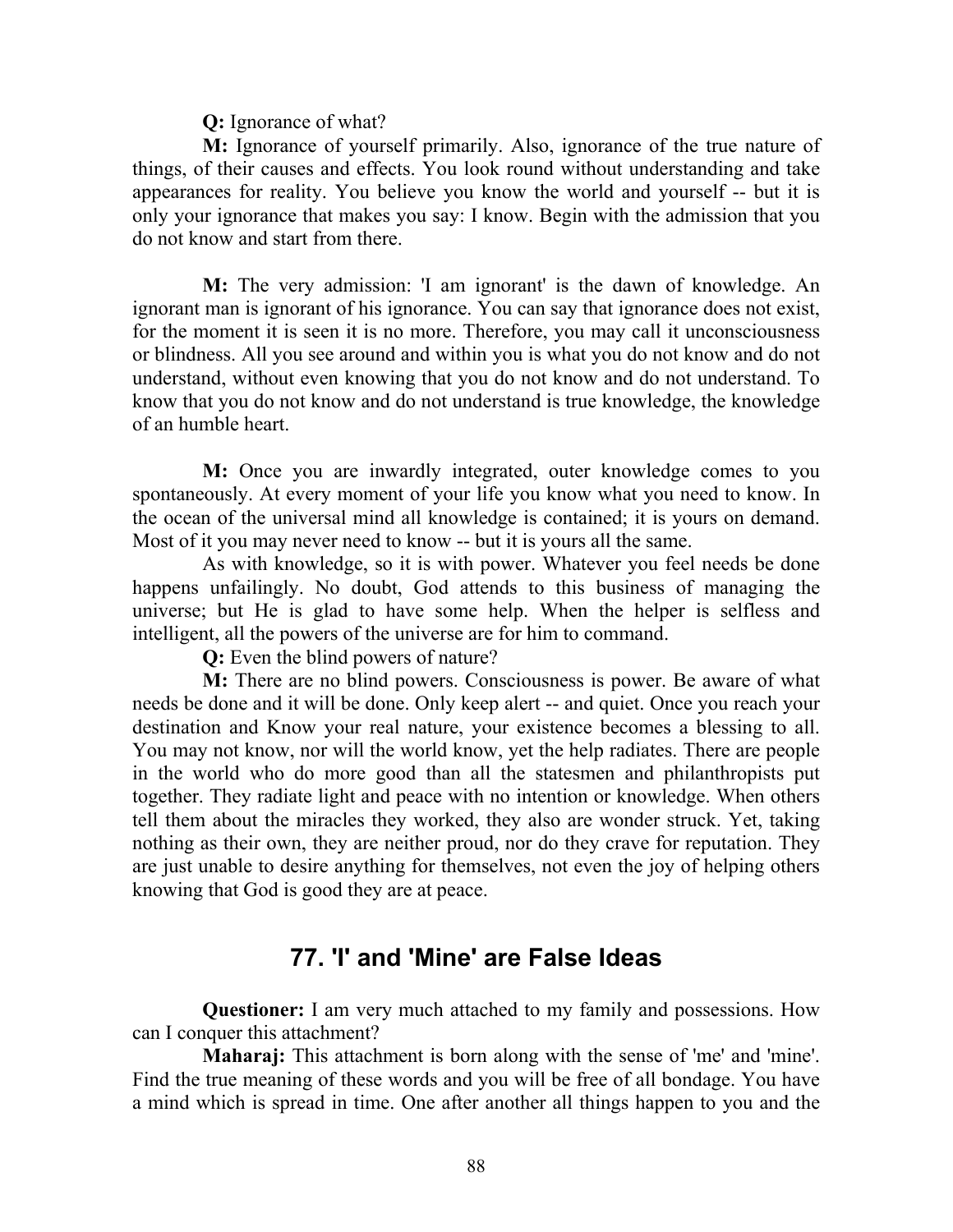memory remains. There is nothing wrong in it. The problem arises only when the memory of past pains and pleasures -- which are essential to all organic life - remains as a reflex, dominating behaviour. This reflex takes the shape of 'I' and uses the body and the mind for its purposes, which are invariably in search for pleasure or flight from pain. When you recognise the 'I' as it is, a bundle of desires and fears, and the sense of 'mine', as embracing all things and people needed for the purpose of avoiding pain and securing pleasure, you will see that the 'I' and the 'mine' are false ideas, having no foundation in reality. Created by the mind, they rule their creator as long as it takes them to be true; when questioned, they dissolve.

The 'I' and 'mine', having no existence in themselves, need a support which they find in the body. The body becomes their point of reference. When you talk of 'my' husband and 'my' children, you mean the body's husband and the body's children. Give up the idea of being the body and face the question: Who am l? At once a process will be set in motion which will bring back reality, or, rather, will take the mind to reality. Only, you must not be afraid.

M: Talking is not my hobby. Sometimes I talk, sometimes I do not. My talking, or not talking, is a part of a given situation and does not depend on me. When there is a situation in which I have to talk, I hear myself talking. In some other situation I may not hear myself talking. It is all the same to me. Whether I talk or not, the light and love of being what I am are not affected, nor are they under my control. They are, and I know they are. There is a glad awareness, but nobody who is glad.

Q: How can you say you do nothing? Are you not talking to me?

M: I do not have the feeling that I am talking. There is talking going on, that is all.

Q: I talk.

M: Do you? You hear yourself talking and you say: I talk.

M: All this is not very difficult to understand and practice, but you must be interested. Without interest nothing can be done.

Having seen that you are a bundle of memories held together by attachment, step out and look from the outside. You may perceive for the first time something which is not memory. You cease to be a Mr-so-and-so, busy about his own affairs. You are at last at peace. You realise that nothing was ever wrong with the world - you alone were wrong and now it is all over. Never again will you be caught in the meshes of desire born of ignorance.

## 78. All Knowledge is Ignorance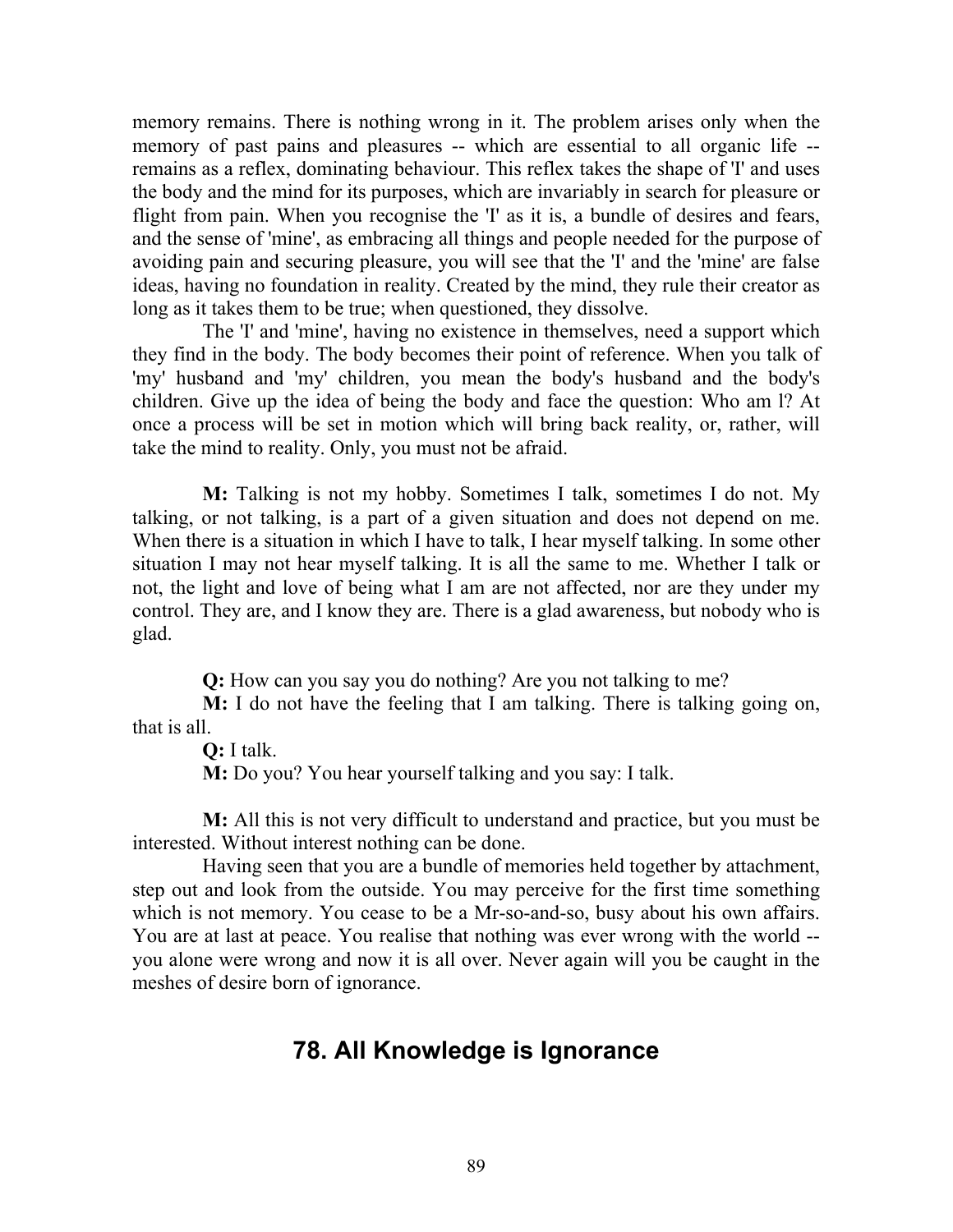**Questioner:** Are we permitted to request you to tell us the manner of your realisation?

Maharaj: Somehow it was very simple and easy in my case. My Guru, before he died, told me: Believe me, you are the Supreme Reality. Don't doubt my words, don't disbelieve me. I am telling you the truth -- act on it. I could not forget his words and by not forgetting -- I have realised.

Q: But what were you actually doing?

M: Nothing special. I lived my life, plied my trade, looked after my family, and every free moment I would spend just remembering my Guru and his words. He died soon after and I had only the memory to fall back on. It was enough.

Q: It must have been the grace and power of your Guru.

M: His words were true and so they came true. True words always come true. My Guru did nothing; his words acted because they were true. Whatever I did, came from within, un-asked and unexpected.

Q: The Guru started a process without taking any part in it?

M: Put it as you like. Things happen as they happen -- who can tell why and how? I did nothing deliberately. All came by itself -- the desire to let go, to be alone, to go within.

Q: You made no efforts whatsoever?

M: None. Believe it or not, I was not even anxious to realise. He only told me that I am the Supreme and then died. I just could not disbelieve him. The rest happened by itself. I found myself changing -- that is all. As a matter of fact, I was astonished. But a desire arose in me to verify his words. I was so sure that he could not possibly have told a lie, that I felt I shall either realise the full meaning of his words or die. I was feeling quite determined, but did not know what to do. I would spend hours thinking of him and his assurance, not arguing, but just remembering what he told me.

Q: The Guru started a process without taking any part in it?

M: Put it as you like. Things happen as they happen -- who can tell why and how? I did nothing deliberately. All came by itself -- the desire to let go, to be alone, to go within.

Q: The Guru started a process without taking any part in it?

M: Put it as you like. Things happen as they happen -- who can tell why and how? I did nothing deliberately. All came by itself -- the desire to let go, to be alone, to go within.

Q: You made no efforts whatsoever?

M: None. Believe it or not, I was not even anxious to realise. He only told me that I am the Supreme and then died. I just could not disbelieve him. The rest happened by itself. I found myself changing -- that is all. As a matter of fact, I was astonished. But a desire arose in me to verify his words. I was so sure that he, could not possibly have told a lie, that I felt I shall either realise the full meaning of his words or die. I was feeling quite determined, but did not know what to do. I would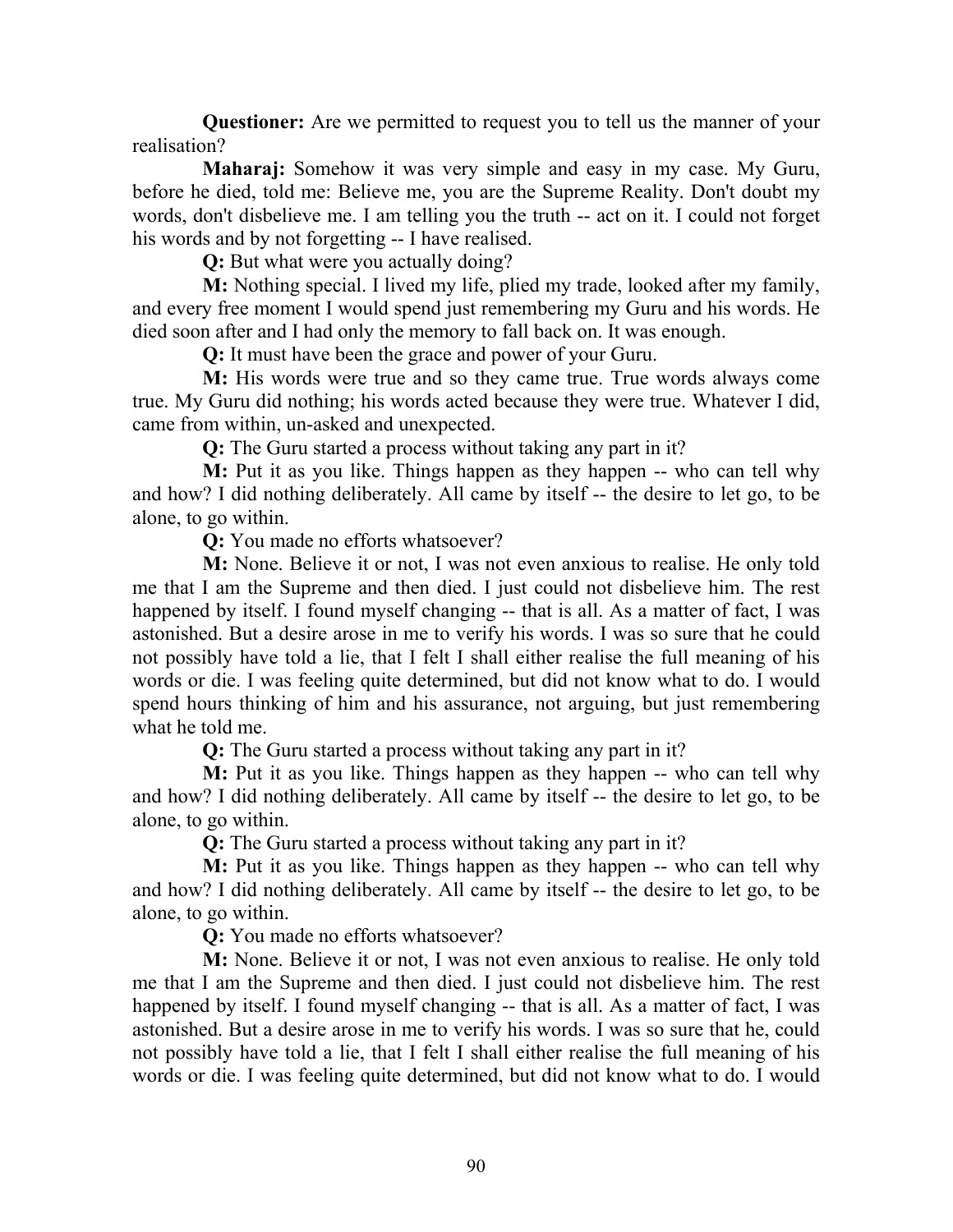spend hours thinking of him and his assurance, not arguing, but just remembering what he told me.

M: I was undeceived, that is all. I used to create a world and populate it - now I don't do it any more.

Q: Where do you live, then?

M: In the void beyond being and non-being, beyond consciousness. This void is also fullness; do not pity me. It is like a man saying: 'I have done my work, there is nothing left to do'.

Q: You are giving a certain date to your realisation. It means something did happen to you at that date. What happened?

M: The mind ceased producing events. The ancient and ceaseless search stopped -- l wanted nothing, expected nothing -- accepted nothing as my own. There was no 'me' left to strive for. Even the bare 'I am' faded away. The other thing that I noticed was that I lost all my habitual certainties. Earlier I was sure of so many things, now I am sure of nothing. But I feel that I have lost nothing by not knowing, because all my knowledge was false. My not knowing was in itself knowledge of the fact that all knowledge is ignorance, that 'I do not know' is the only true statement the mind can make. Take the idea 'I was born'. You may take it to be true. It is not. You were never born, nor will you ever die. It is the idea that was born and shall die, not you. By identifying yourself with it you became mortal. Just like in a cinema all is light, so does consciousness become the vast world. Look closely, and you will see that all names and forms are but transitory waves on the ocean of consciousness, that only consciousness can be said to be, not its transformations.

In the immensity of consciousness a light appears, a tiny point that moves rapidly and traces shapes, thoughts and feelings, concepts and ideas, like the pen writing on paper. And the ink that leaves a trace is memory. You are that tiny point and by your movement the world is ever re-created. Stop moving, and there will be no world. Look within and you will find that the point of light is the reflection of the immensity of light in the body, as the sense 'I am'. There is only light, all else appears.

Q: Have I to understand that our minds are similar?

M: How can it be? You have your own private mind, woven with memories, held together by desires and fears. I have no mind of my own; what I need to know the universe brings before me, as it supplies the food I eat.

Q: Do you know all you want to know?

M: There is nothing I want to know. But what I need to know, I come to know.

Q: Does this knowledge come to you from within or from outside?

M: It does not apply. My inner is outside and my outer is inside. I may get from you the knowledge needed at the moment, but you are not apart from me.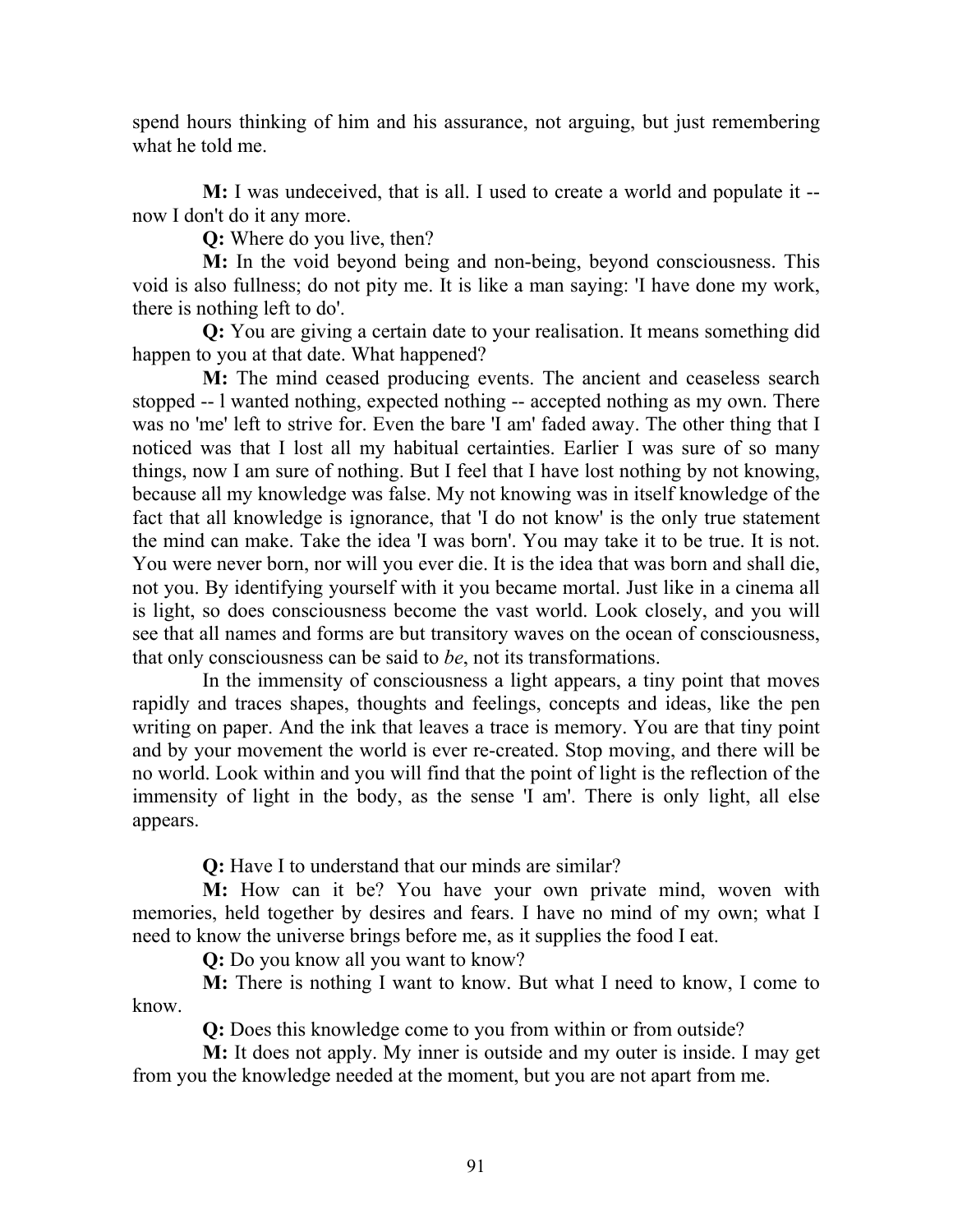M: Consciousness is pure in the beginning and pure in the end; in between it gets contaminated by imagination which is at the root of creation. At all times consciousness remains the same. To know it as it is is realisation and timeless peace.

M: When awareness is turned on itself, the feeling is of not knowing. When it is turned outward, the knowables come into being. To say: 'I know myself' is a contradiction in terms for what is 'known' cannot be 'myself'.

M: To know that the known cannot be me nor mine, is liberation enough. Freedom from self-identification with a set of memories and habits, the state of wonder at the infinite reaches of the being, its inexhaustible creativity and total transcendence, the absolute fearlessness born from the realisation of the illusoriness and transiency of every mode of consciousness -- flow from a deep and inexhaustible source. To know the source as source and appearance as appearance, and oneself as the source only is self-realisation.

M: The state of detached awareness is the witness-consciousness, the 'mirror-mind'. It rises and sets with its object and thus it is not quite the real. Whatever its object, it remains the same, hence it is also real. It partakes of both the real and the unreal and is therefore a bridge between the two. (…)To say 'not me, not mine' is the task of the witness.

## 79. Person, Witness and the Supreme

M: A quiet mind, undistorted by desires and fears, free from ideas and opinions, clear on all the levels, is needed to reflect the reality. Be clear and quiet - alert and detached, all else will happen by itself.

Q: You had to make your mind clear and quiet before you could realise the truth. How did you do it?

M: I did nothing. It just happened. I lived my life, attending to my family's needs. Nor did my Guru do it. It just happened, as he said it will.

Q: Things do not just happen. There must be a cause for everything.

M: All that happens is the cause of all that happens. Causes are numberless; the idea of a sole cause is an illusion.

Q: You had to make your mind clear and quiet before you could realise the truth. How did you do it?

M: I did nothing. It just happened. I lived my life, attending to my family's needs. Nor did my Guru do it. It just happened, as he said it will.

Q: Things do not just happen. There must be a cause for everything.

M: All that happens is the cause of all that happens. Causes are numberless; the idea of a sole cause is an illusion.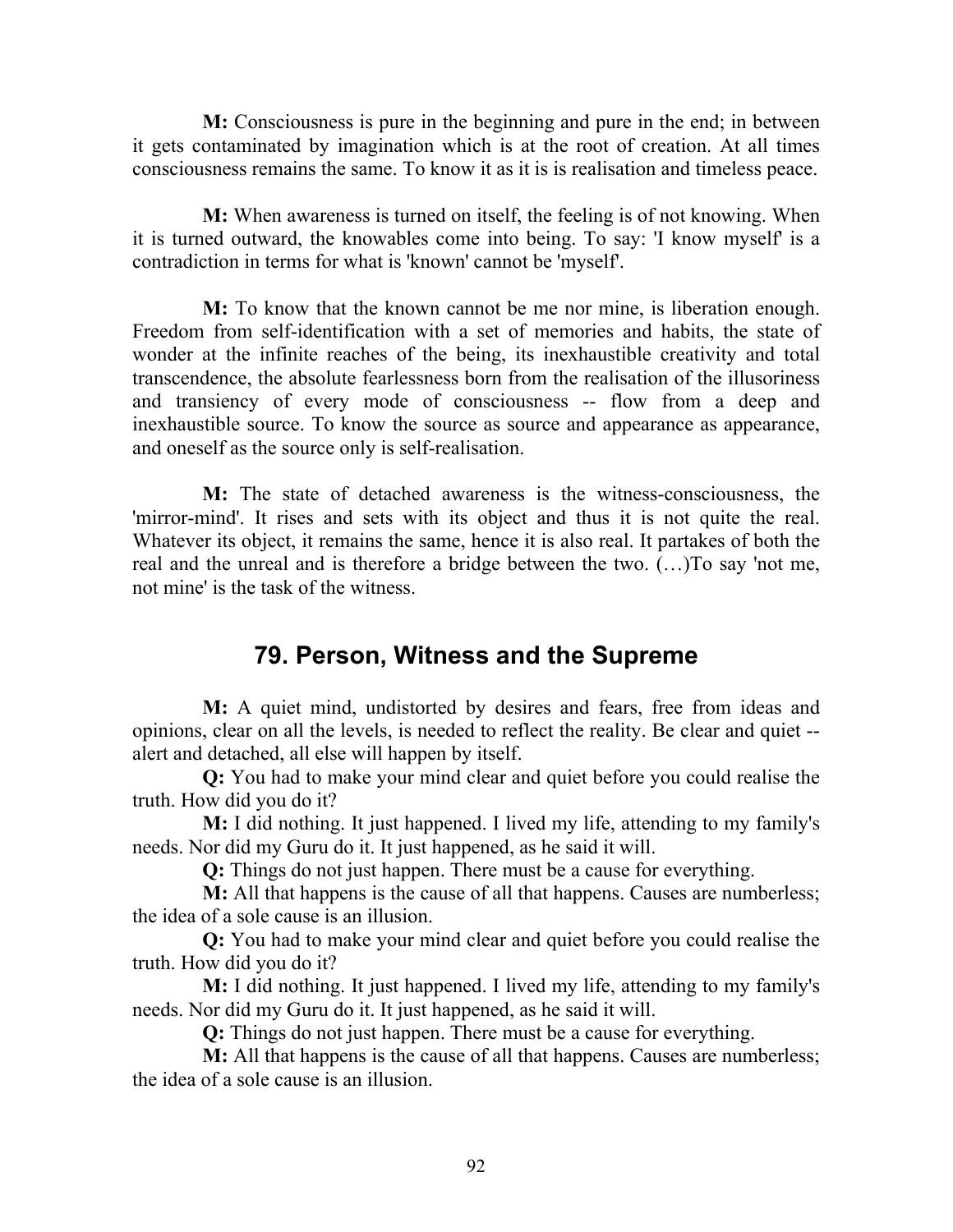Q: How does one gain self-control? I am so weak-minded!

M: Understand first that you are not the person you believe yourself to be. What you think yourself to be is mere suggestion or imagination. You have no parents, you were not born, nor will you die.

Either trust me when I tell you so, or arrive to it by study and investigation. The way of total faith is quick, the other is slow but steady. Both must be tested in action. Act on what you think is true -- this is the way to truth.

Q: Will the understanding that I am not the body give me the strength of character needed for self-control?

M: When you know that you are neither body nor mind, you will not be swayed by them. You will follow truth, wherever it takes you, and do what needs be done, whatever the price to pay.

Q: Is action essential for self-realisation?

M: For realisation, understanding is essential. Action is only incidental. A man of steady understanding will not refrain from action. Action is the test of truth.

M: The foreseen and expected is rarely true.

Q: How does the person come into being?

M: Exactly as a shadow appears when light is intercepted by the body, so does the person arise when pure self-awareness is obstructed by the 'I-am-the-body' idea. And as the shadow changes shape and position according to the lay of the land, so does the person appear to rejoice and suffer, rest and toil, find and lose according to the pattern of destiny. When the body is no more, the person disappears completely without return, only the witness remains and the Great Unknown.

The witness is that which says 'I know'. The person says 'I do'. Now, to say 'I know' is not untrue -- it is merely limited. But to say 'I do' is altogether false, because there is nobody who does; all happens by itself, including the idea of being a doer.

Q: Then what is action?

M: The universe is full of action, but there is no actor. There are numberless persons small and big and very big, who, through identification, imagine themselves as acting, but it does not change the fact that the world of action (mahadakash) is one single whole in which all depends on, and affects all. The stars affect us deeply and we affect the stars. Step back from action to consciousness, leave action to the body and the mind; it is their domain. Remain as pure witness, till even witnessing dissolves in the Supreme.

M: The dissolution of personality is followed always by a sense of great relief, as if a heavy burden has fallen off.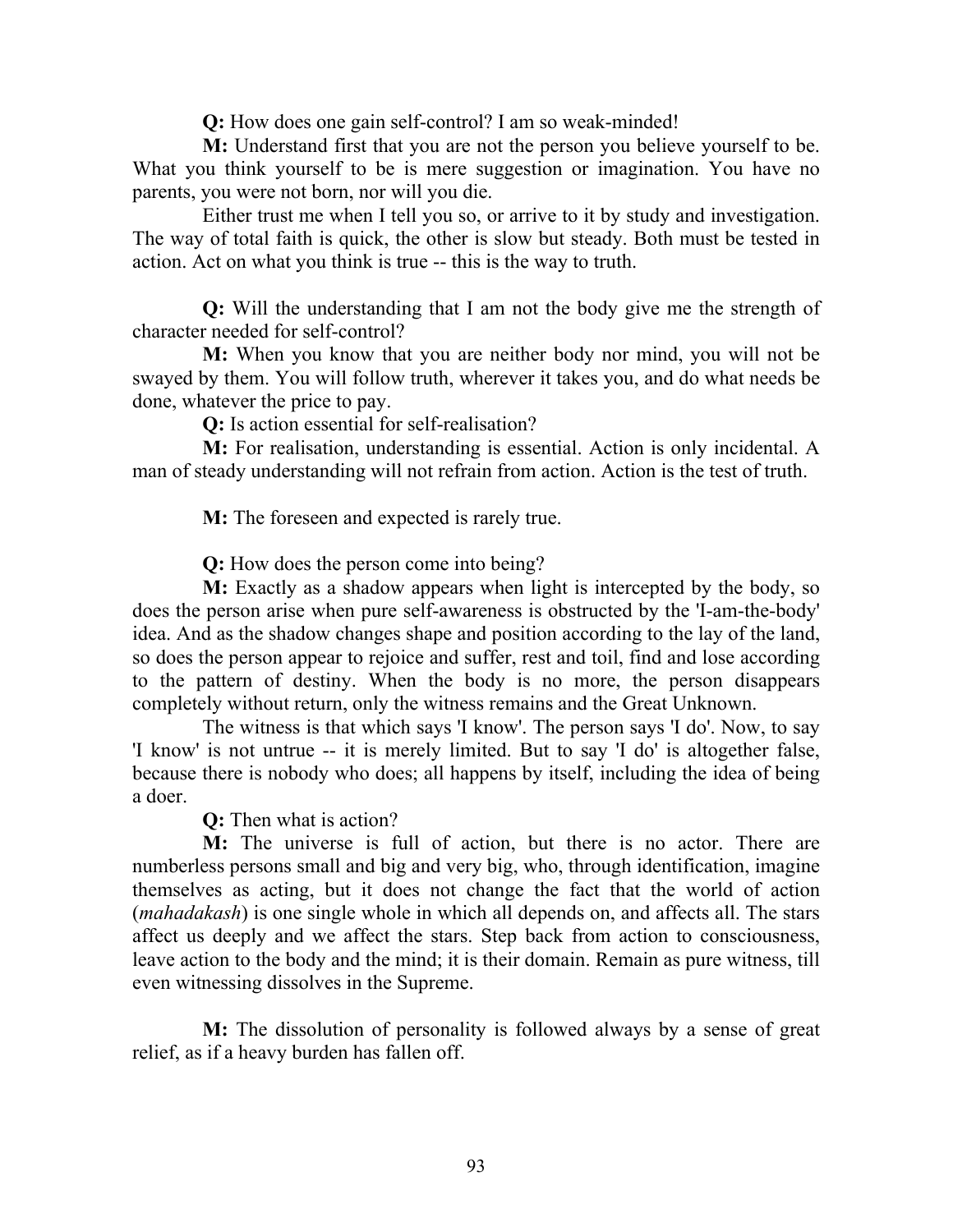M: The personality gives place to the witness, then the witness goes and pure awareness remains. The cloth was white in the beginning and is white in the end; the patterns and colours just happened -- for a time.

Q: Can there be awareness without an object of awareness?

M: Awareness with an object we called witnessing. When there is also selfidentification with the object, caused by desire or fear, such a state is called a person. In reality there is only one state; when distorted by self-identification it is called a person, when coloured with the sense of being, it is the witness; when colourless and limitless, it is called the Supreme.

Q: How am I to reach perfection?

M: Keep quiet. Do your work in the world, but inwardly keep quiet. Then all will come to you. Do not rely on your work for realisation. It may profit others, but not you. Your hope lies in keeping silent in your mind and quiet in your heart. Realised people are very quiet.

#### 80. Awareness

Maharaj: All waiting is futile. To depend on time to solve our problems is self-delusion. The future, left to itself merely repeats the past. Change can only happen now, never in the future.

Q: What brings about a change?

M: With crystal clarity see the need of change. This is all.

M: All experience is illusory, limited and temporal. Expect nothing from experience. Realisation by itself is not an experience, though it may lead to a new dimension of experiences. Yet the new experiences, however interesting, are not more real than the old. Definitely realisation is not a new experience. It is the discovery of the timeless factor in every experience. It is awareness, which makes experience possible. Just like in all the colours light is the colourless factor, so in every experience awareness is present, yet it is not an experience.

M: The totality of conscious experiences is nature. As a conscious self you are a part of nature. As awareness, you are beyond. Seeing nature as mere consciousness is awareness.

Q: Are there levels of awareness?

M: There are levels in consciousness, but not in awareness. It is of one block, homogeneous. Its reflection in the mind is love and understanding. There are levels of clarity in understanding and intensity in love, but not in their source. The source is simple and single, but its gifts are infinite. Only do not take the gifts for the source. Realise yourself as the source and not as the river; that is all.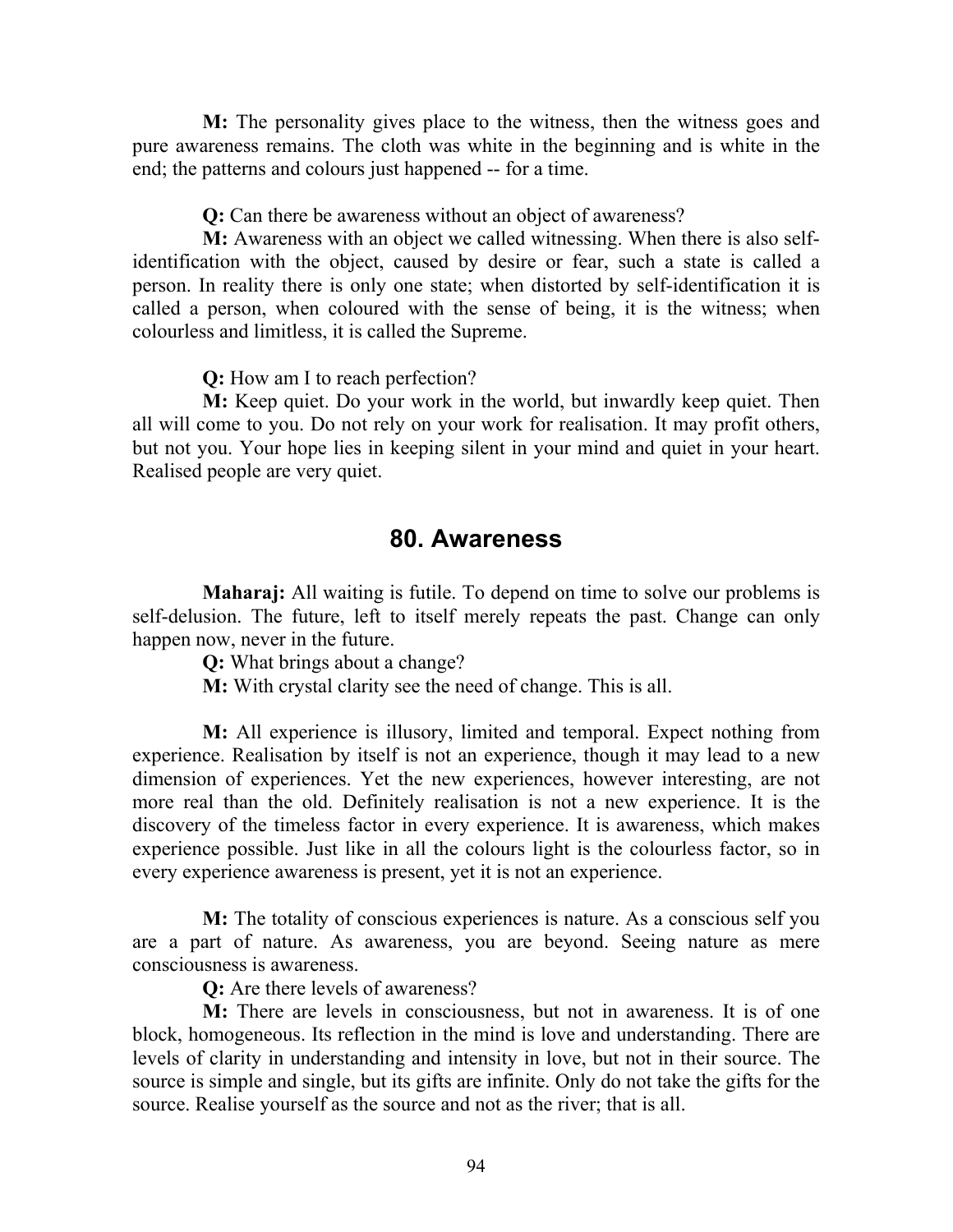M: You *are*, while all else appears.

M: Look closely and you will see that the seer and the seen appear only when there is seeing. They are attributes of seeing. When you say 'I am seeing this', 'I am' and 'this' come with seeing, not before. You cannot have an unseen 'this' nor an unseeing 'I am'.

Q: I can say: 'I do not see'.

M: The 'I am seeing this' has become 'l am seeing my not seeing', or 'I am seeing darkness'. The seeing remains. In the triplicity: the known, knowing and the knower, only the knowing is a fact. The 'I am' and 'this' are doubtful. Who knows? What is known? There is no certainty, except that there is knowing.

Q: How to put an end to memory?

M: It is neither necessary, nor possible. realise that all happens in consciousness and you are the root, the source, the foundation of consciousness. The world is but a succession of experiences and you are what makes them conscious, and yet remain beyond all experience.

M: Matter and mind are not separate, they are aspects of one energy. Look at the mind as a function of matter and you have science; look at matter as the product of the mind and you have religion.

M: Are you not the victim of your language? You speak about the flow of time, as if you were stationary. But the events you have witnessed yesterday somebody else may see tomorrow. It is you who are in movement and not time. Stop moving and time will cease.

Q: What does it mean -- time will cease?

M: Past and future will merge in the eternal *now*.

M: What is unexpected on one level may be certain to happen, when seen from a higher level. After all, we are within the limits of the mind. In reality nothing happens, there is no past nor future; all appears and nothing is.

M: [The world after realization…] It remains a world of experiences, but not of names and forms related to me by desires and fears. The experiences are qualityless, pure experiences, if I may say so. I call them experiences for the lack of a better word. They are like the waves on the surface of the ocean, the ever-present, but not affecting its peaceful power.

Q: You mean to say an experience can be nameless, formless, undefined?

M: In the beginning all experience is such. It is only desire and fear, born of memory, that give it name and form and separate it from other experiences. It is not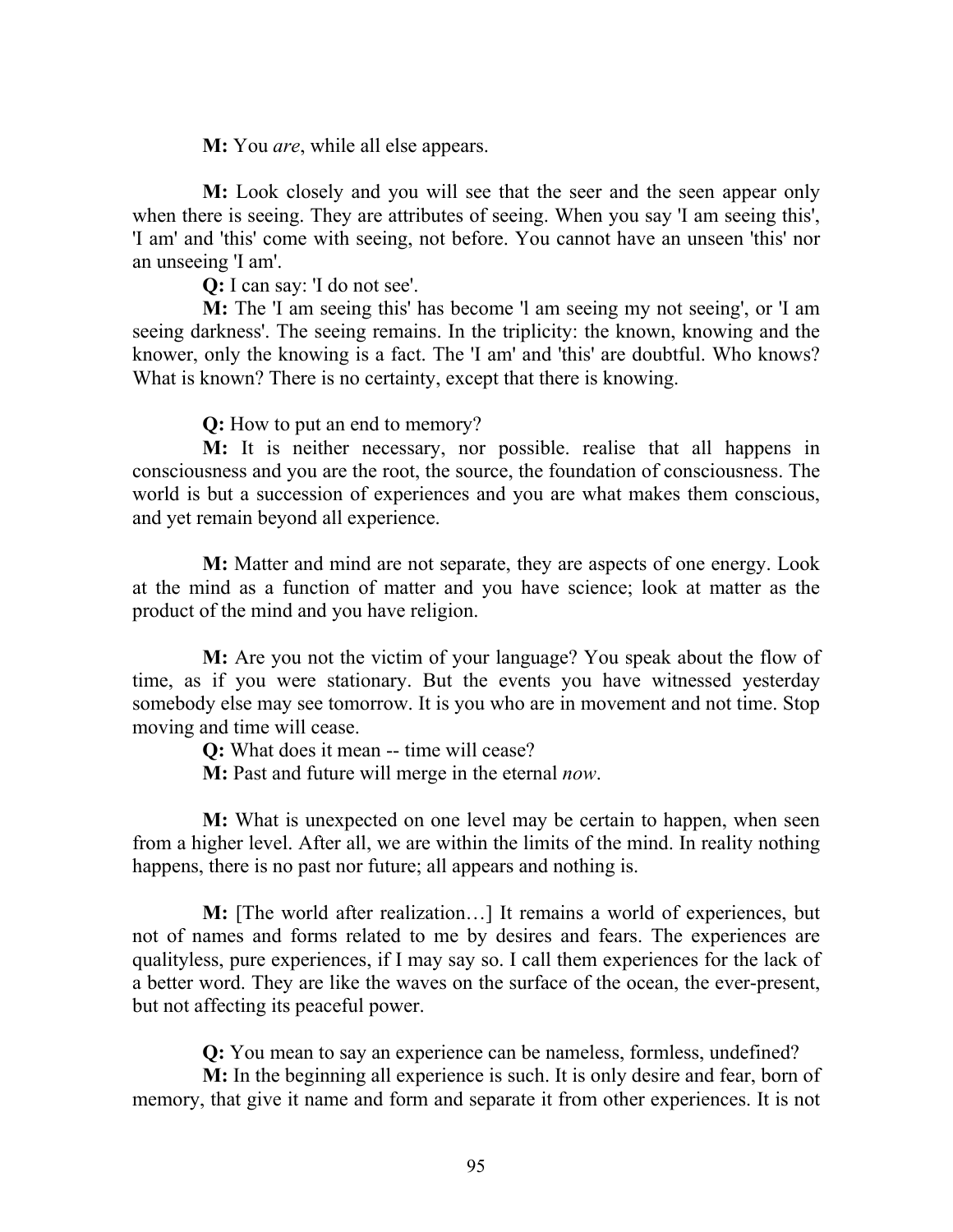a conscious experience, for it is not in opposition to other experiences, yet it is an experience all the same.

Q: If it is not conscious, why talk about it?

M: Most of your experiences are unconscious. The conscious ones are very few. You are unaware of the fact because to you only the conscious ones count. Become aware of the unconscious .

Q: Can one be aware of the unconscious? How is it done?

M: Desire and fear are the obscuring and distorting factors. When mind is free of them the unconscious becomes accessible.

Q: Does it mean that the unconscious becomes conscious?

M: It is rather the other way round. The conscious becomes one with the unconscious. The distinction ceases, whichever way you look at it.

Q: I am puzzled. How can one be aware and yet unconscious?

M: Awareness is not limited to consciousness. It is of all that is. Consciousness is of duality. There is no duality in awareness. It is one single block of pure cognition.

M: Any thing, to change, must pass through death, through obscuration and dissolution. Gold jewellery must be melted down before it is cast into another shape. What refuses to die cannot be reborn.

Q: Barring the death of the body, how does one die?

M: Withdrawal, aloofness, letting go is death. To live fully, death is essential; every ending makes a new beginning.

## 81. Root Cause of Fear

Q: Is there any relationship between pure being and particular being?

M: What relationship can there be between what is and what merely appears to be? Is there any relationship between the ocean and its waves? The real enables the unreal to appear and causes it to disappear. the succession of transient moments creates the illusion of time, but the timeless reality of pure being is not in movement, for all movement requires a motionless background. It is itself the background. (...)It is like the daylight that makes everything visible while itself remaining invisible.

M: Just as every wave subsides into the ocean, so does every moment return to its source. realisation consists in discovering the source and abiding there.

Q: Being born is a fact. Dying is another fact. How do they appear to the witness?

M: A child was born; a man has died -- just events in the course of time.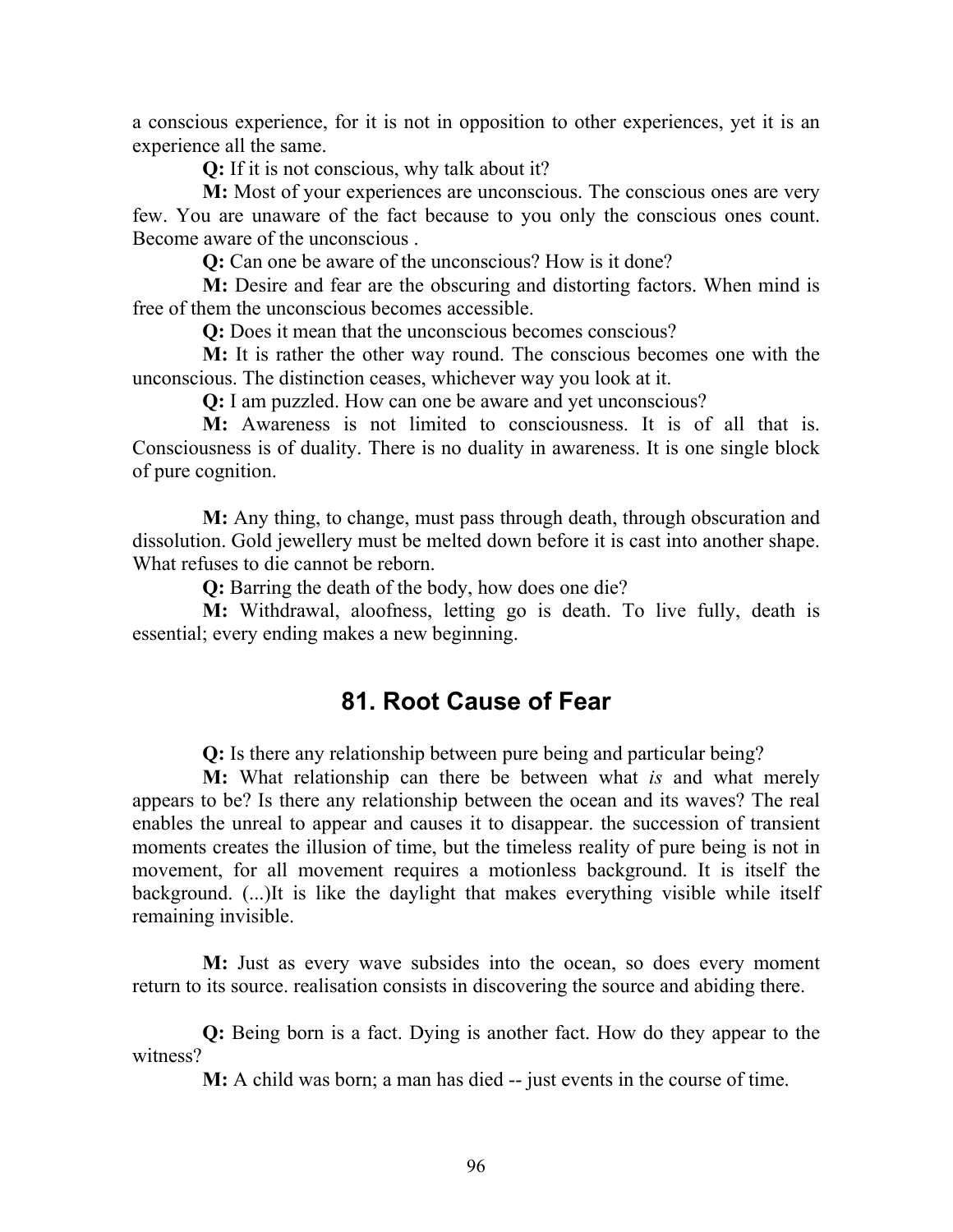M: *Karma* is only a store of unspent energies, of unfulfilled desires and fears not understood. The store is being constantly replenished by new desires and fears. It need not be so for ever. Understand the root cause of your fears – estrangement from yourself – and of desires -- the longing for the self –, and your karma will dissolve like a dream. Between earth and heaven life goes on. Nothing is affected, only bodies grow and decay.

Q: Between the person and the witness, what is the relation?

M: There can be no relation between them because they are one. Don't separate and don't look for relationship.

M: The effort to understand yourself is *Yoga*. Be a *Yogi*, give your life to it, brood, wonder, search, till you come to the root of error and to the truth beyond the error.

M: Meditation is a deliberate attempt to pierce into the higher states of consciousness and finally go beyond it. The art of meditation is the art of shifting the focus of attention to ever subtler levels, without losing one's grip on the levels left behind. In a way it is like having death under control. One begins with the lowest levels: social circumstances, customs and habits; physical surroundings, the posture and the breathing of the body, the senses, their sensations and perceptions; the mind, its thoughts and feelings; until the entire mechanism of personality is grasped and firmly held. The final stage of meditation is reached when the sense of identity goes beyond the 'I-am-so-and-so', beyond 'so-l-am', beyond 'I-am-thewitness-only', beyond 'there-is', beyond all ideas into the impersonally personal pure being. But you must be energetic when you take to meditation. It is definitely not a part-time occupation. Limit your interests and activities to what is needed for you and your dependents' barest needs. Save all your energies and time for breaking the wall your mind had built around you. Believe me, you will not regret.

M: Just as every drop of the ocean carries the taste of the ocean, so does every moment carry the taste of eternity.

Q: What exactly do you want me to do?

M: Give your heart and mind to brooding over the 'I am', what is it, how is it, what is its source, its life, its meaning. It is very much like digging a well. You reject all that is not water, till you reach the life-giving spring.

Q: How shall I know that I am moving in the right direction?

M: By your progress in intentness, in clarity and devotion to the task.

M: The limited only is perfectible. The unlimited is already perfect. You are perfect, only you don't know it. Learn to know yourself and you will discover wonders.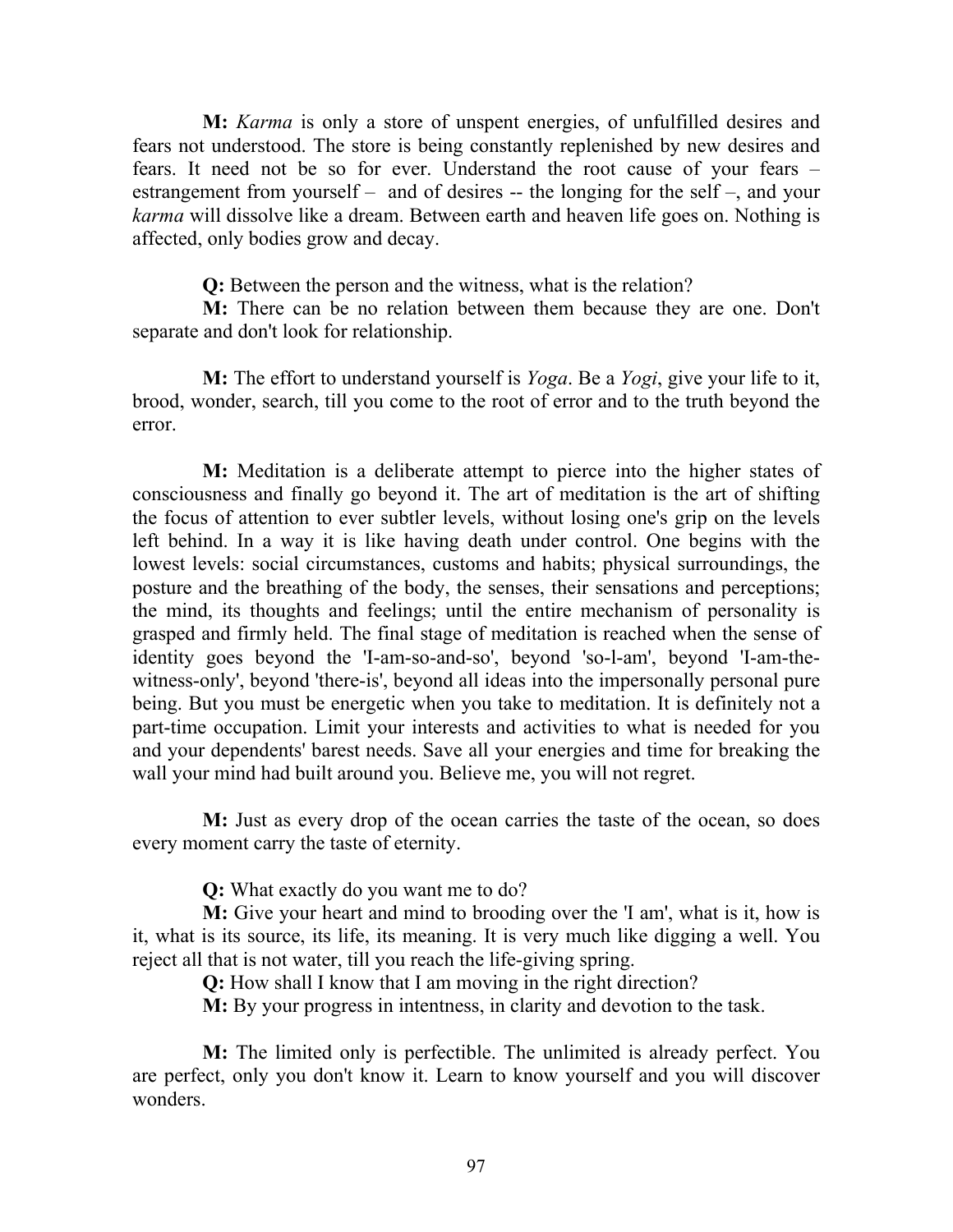## 82. Absolute Perfection is Here and Now

M: You fight others all the time for your survival as a separate body-mind, a particular name and form. To live you must destroy. From the moment you were conceived you started a war with your environment -- a merciless war of mutual extermination, until death sets you free.

M: The final answer is this: nothing is. All is a momentary appearance in the field of the universal consciousness; continuity as name and form is a mental formation only, easy to dispel.

Q: I am asking about the immediate, the transitory, the appearance. Here is a picture of a child killed by soldiers. It is a fact -- staring at you. You cannot deny it. Now, who is responsible for the death of the child?

M: Nobody and everybody. The world is what it contains and each thing affects all others. We all kill the child and we all die with it. Every event has innumerable causes and produces numberless effects. It is useless to keep accounts, nothing is traceable.

M: Our only hope: to stop, to look, to understand and to get out of the traps of memory. For memory feeds imagination and imagination generates desire and fear.

M: The witness of birth, life and death is one and the same. It is the witness of pain and of love. For while the existence in limitation and separation is sorrowful, we love it. We love it and hate it at the same time. We fight, we kill, we destroy life and property and yet we are affectionate and self-sacrificing. We nurse the child tenderly and orphan it too. Our life is full of contradictions. Yet we cling to it. This clinging is at the root of everything. Still, it is entirely superficial. We hold on to something or somebody, with all our might and next moment we forget it; like a child that shapes its mud-pies and abandons them light-heartedly. Touch them -- it will scream with anger, divert the child and he forgets them. For our life is *now*, and the love of it is now. We love variety, the play of pain and pleasure, we are fascinated by contrasts. For this we need the opposites and their apparent separation. We enjoy them for a time and then get tired and crave for the peace and silence of pure being. The cosmic heart beats ceaselessly. I am the witness and the heart too.

M: Things are as they are and nobody in particular is responsible. The idea of personal responsibility comes from the illusion of agency.

Q: Have you no problems?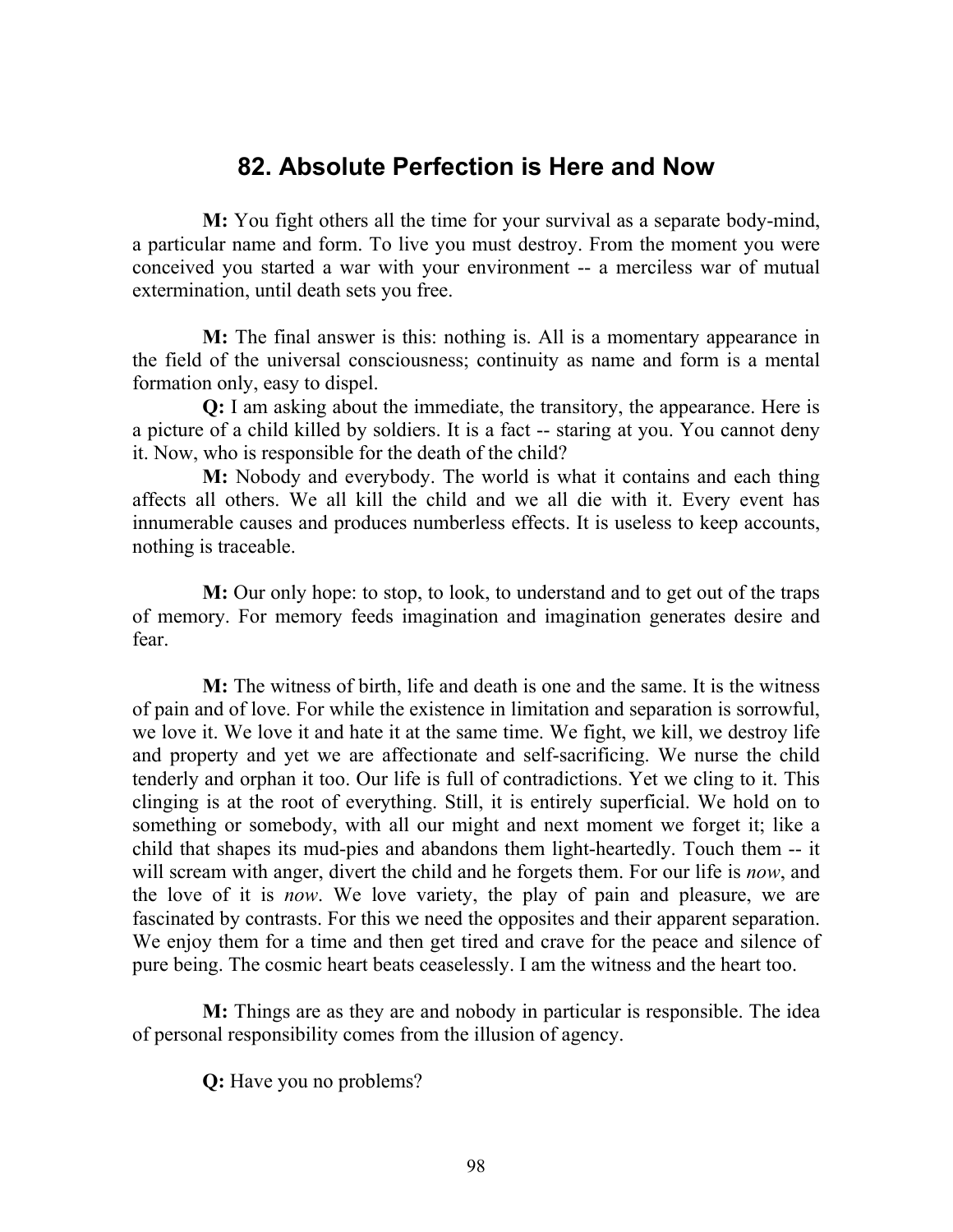M: I do have problems. I told you already. To be, to exist with a name and form is painful, yet I love it.

Q: But you love everything!

M: In existence everything is contained. My very nature is to love; even the painful is lovable.

Q: It does not make it less painful. Why not remain in the unlimited?

M: It is the instinct of exploration, the love of the unknown, that brings me into existence. It is in the nature of being to see adventure in becoming, as it is in the very nature of becoming to seek peace in being. This alteration of being and becoming is inevitable; but my home is beyond.

Q: Is your home in God?

it.

M: To love and worship a god is also ignorance. My home is beyond all notions, however sublime.

Q: But God is not a notion! It is the reality beyond existence.

M: You may use any word you like. Whatever you may think of am beyond

Q: Once you know your home, why not stay in it? What takes you out of it?

M: Out of love for corporate existence one is born and once born, one gets involved in destiny. Destiny is inseparable from becoming. The desire to be the particular makes you into a person with all its personal past and future. Look at some great man, what a wonderful man he was! And yet how troubled was his life and limited its fruits. How utterly dependent is the personality of man and how indifferent is its world. And yet we love it and protect it for its very insignificance.

M: I do not look at death as a calamity as I do not rejoice at the birth of a child. The child is out for trouble while the dead is out of it. Attachment to life is attachment to sorrow. We love what gives us pain. Such is our nature.

For me the moment of death will be a moment of jubilation, not of fear. I cried when I was born and I shall die laughing.

M: The world had all the time to get better, yet it did not. What hope is there for the future? Of course, there have been and will be periods of harmony and peace, when sattva was in ascendance, but things get destroyed by their own perfection. A perfect society is necessarily static and, therefore, it stagnates and decays. From the summit all roads lead downwards. Societies are like people -- they are born, they grow to some point of relative perfection and then decay and die.

Q: Is there not a state of absolute perfection which does not decay?

M: Whatever has a beginning must have an end. In the timeless all is perfect, here and now.

Q: But shall we reach the timeless in due course?

M: In due course we shall come back to the starting point. Time cannot take us out of time, as space cannot take us out of space. All you get by waiting is more waiting. Absolute perfection is here and now, not in some future, near or far. The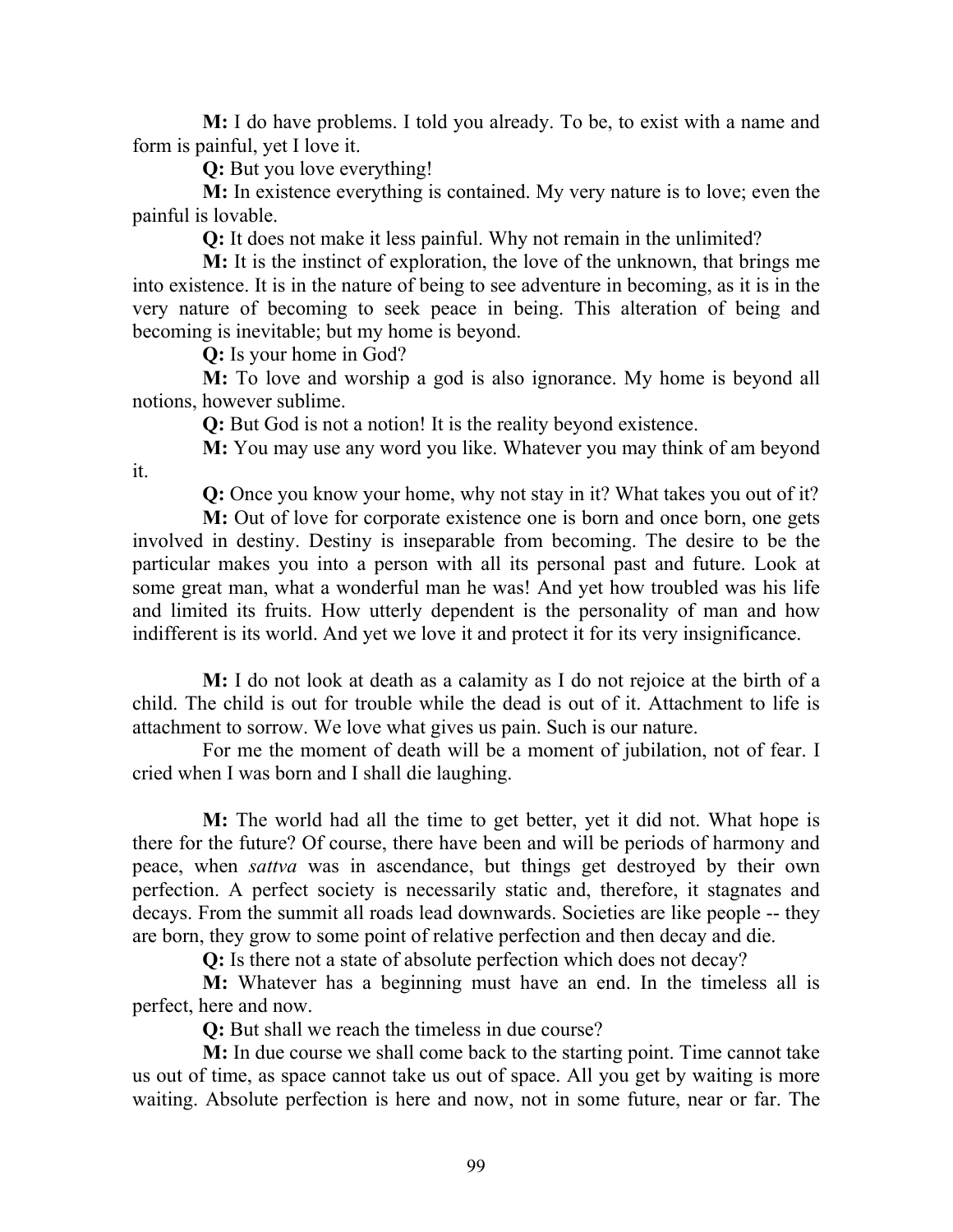secret is in action -- here and now. It is your behaviour that blinds you to yourself. Disregard whatever you think yourself to be and act as if you were absolutely perfect -- whatever your idea of perfection may be. All you need is courage.

Q: Where do I find such courage?

M: In yourself, of course. Look within.

M: Behave as best you know, do what you think you should. Don't be afraid of mistakes; you can always correct them, only intentions matter. The shape things take is not within your power; the motives of your actions are.

M: What can it gain? Nothing whatsoever. But it is in the nature of love to express itself, to affirm itself, to overcome difficulties. Once you have understood that the world is love in action, you will look at it quite differently. But first your attitude to suffering must change. Suffering is primarily a call for attention, which itself is a movement of love. More than happiness, love wants growth, the widening and deepening of consciousness and being.

M: Our indifference to our neighbour's sorrow brings suffering to our door.

# 83. The True Guru

M: Words of a realised man never miss their purpose. They wait for the right conditions to arise which may take some time, and this is natural, for there is a season for sowing and a season for harvesting. But the word of a Guru is a seed that cannot perish. Of course, the Guru must be a real one, who is beyond the body and the mind, beyond consciousness itself, beyond space and time, beyond duality and unity, beyond understanding and description. The good people who have read a lot and have a lot to say, may teach you many useful things, but they are not the real Gurus whose words invariably come true. They also may tell you that you are the ultimate reality itself, but what of it?

Q: [About Gurus] How can I make out whom to follow and whom to mistrust?

M: Mistrust all, until you are convinced. The true Guru will never humiliate you, nor will he estrange you from yourself. He will constantly bring you back to the fact of your inherent perfection and encourage you to seek within. He knows you need nothing, not even him, and is never tired of reminding you. But the self appointed Guru is more concerned with himself than with his disciples.

M: The knower is but a state of mind. The real is beyond.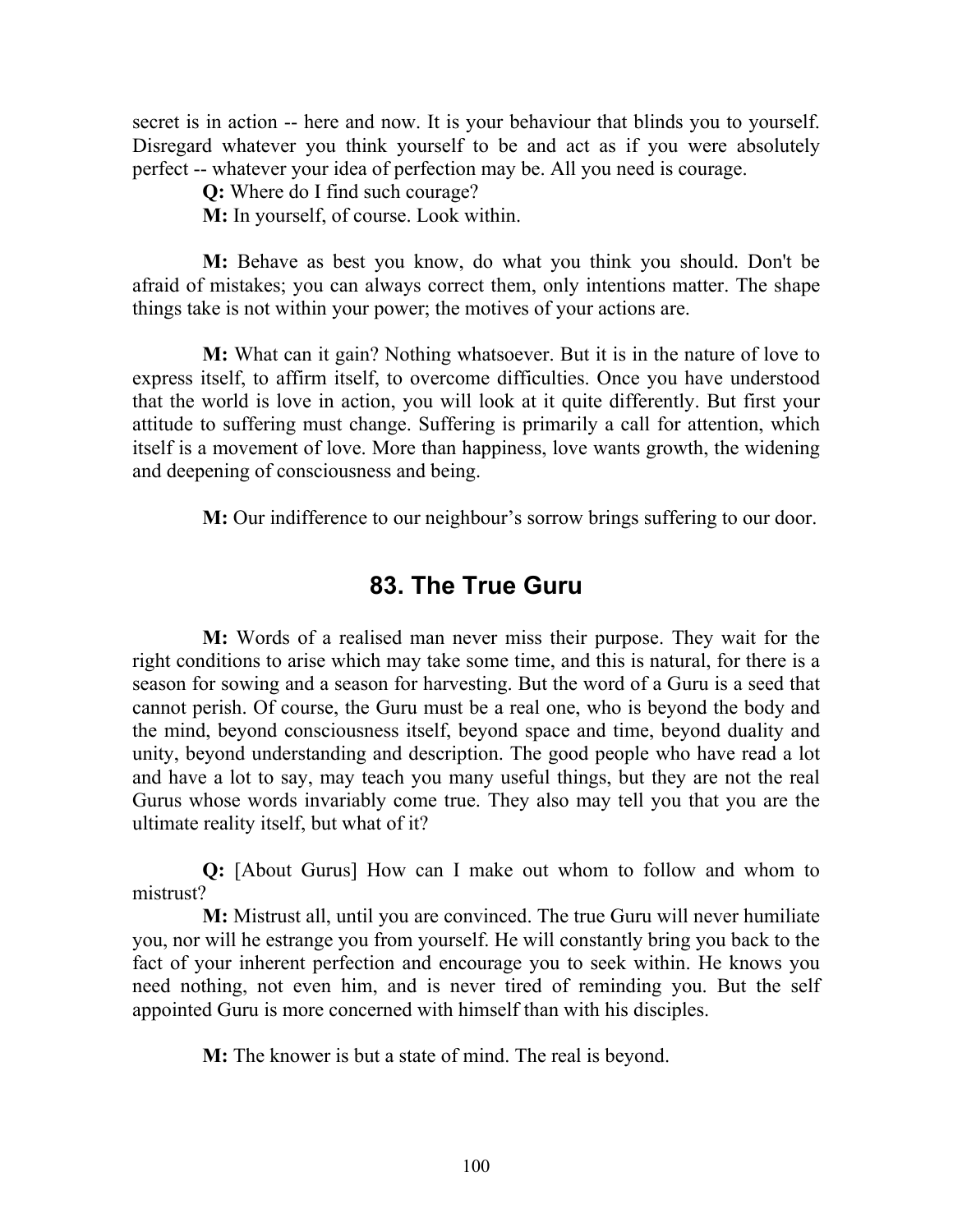Q: If there is no such thing as the knowledge of the real, then how do I reach it [the real]?

M: You need not reach out for what is already with you. Your very reaching out makes you miss it. Give up the idea that you have not found it and just let it come into the focus of direct perception, here and now, by removing all that is of the mind.

Q: Does the witness remain?

M: As long as there is consciousness, its witness is also there. The two appear and disappear together.

Q: If the witness too is transient, why is he given so much importance?

M: Just to break the spell of the known, the illusion that only the perceivable is real.

Q: Sir, I am an humble seeker, wandering from Guru to Guru in search of release. My mind is sick, burning with desire, frozen with fear. My days flit by, red with pain, grey with boredom. My age is advancing, my health decaying, my future dark and frightening. At this rate I shall live in sorrow and die in despair. Is there any hope for me? Or have I come too late?

M: Nothing is wrong with you, but the ideas you have of yourself are altogether wrong. It is not you who desires, fears and suffers, it is the person built on the foundation of your body by circumstances and influences. You are not that person. This must be clearly established in your mind and never lost sight of. Normally, it needs a prolonged sadhana, years of austerities and meditation.

Q: My mind is weak and vacillating. I have neither the strength nor the tenacity for sadhana. My case, is hopeless.

M: In a way yours is a most hopeful case. There is an alternative to sadhana, which is trust. If you cannot have the conviction born from fruitful search, then take advantage of my discovery, which I am so eager to share with you. I can see with the utmost clarity that you have never been, nor are, nor will be estranged from realty, that you are the fullness of perfection here and now and that nothing can deprive you of your heritage, of what you are. You are in no way different from me, only you do not know it. You do not know what you are and therefore you imagine your self to be what you are not. Hence desires and fear and overwhelming despair. And meaningless activity in order to escape.

Just trust me and live by trusting me. I shall not mislead you. You are the Supreme Reality beyond the world and its creator, beyond consciousness and its witness, beyond all assertions and denials. Remember it, think of it, act on it. Abandon all sense of separation, see yourself in all and act accordingly. With action bliss will come and, with bliss, conviction. (...)Just catch hold of what I told you and live by it.

Q: You are telling me to live by memory?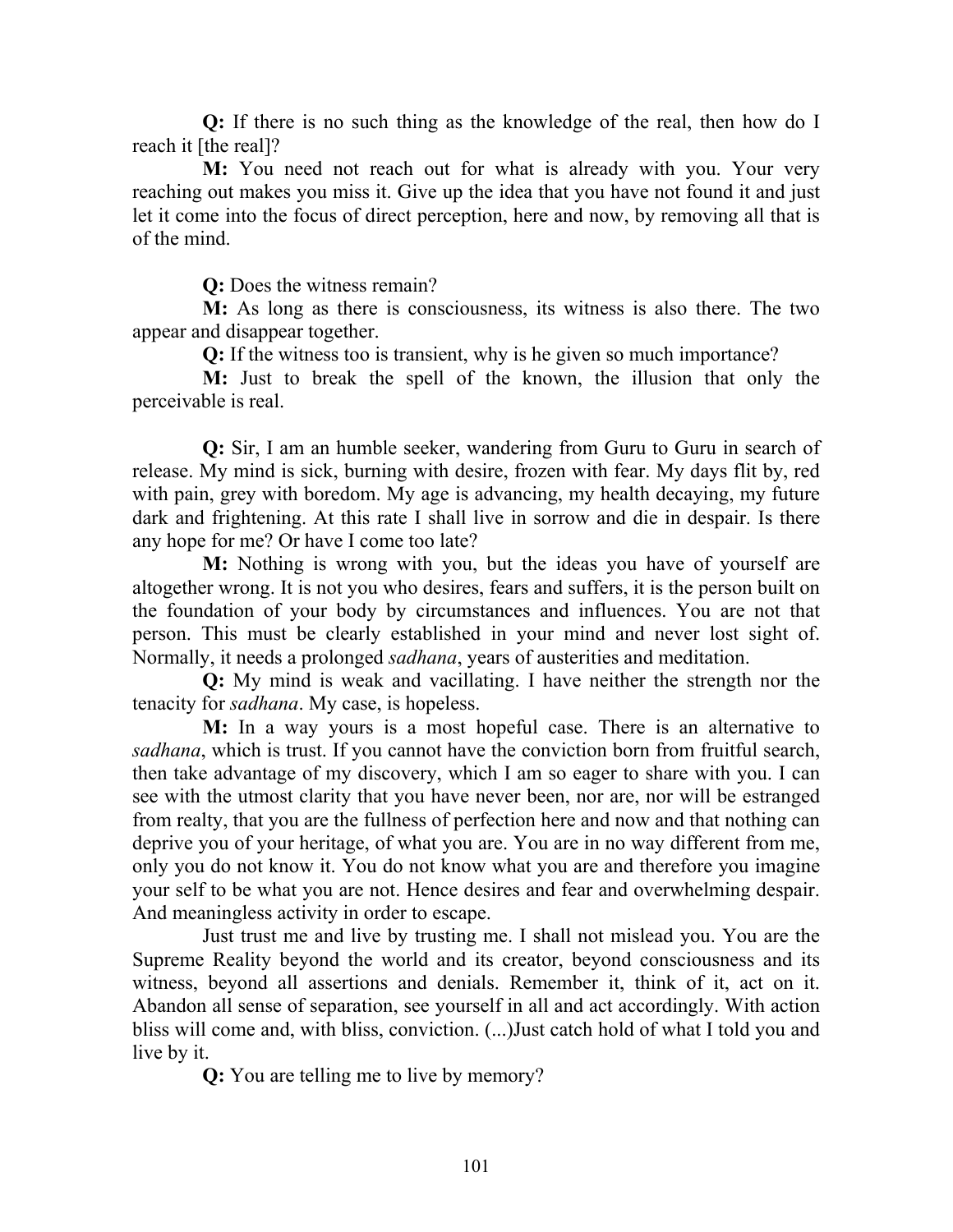M: You are living by memory anyhow. I am merely asking you to replace the old memories by the memory of what I told you. As you were acting on your old memories, act on the new one. Don't be afraid. For some time there is bound to be a conflict between the old and the new, but if you put yourself resolutely on the side of the new, the strife will soon come to an end and you will realise the effortless state of being oneself, of not being deceived by desires and fears born of illusion.

M: I do not ask you to trust me. Trust my words and remember them, I want your happiness, not mine. Distrust those who put a distance between you and your true being and offer themselves as a go-between. I do nothing of the kind. I do not even make any promises. I merely say: if you trust my words and put them to test, you will for yourself discover how absolutely true they are. If you ask for a proof before you venture, I can only say: I am the proof. I did trust my teacher's words and kept them in my mind and I did find that he was right, that I was, am and shall be the Infinite Reality, embracing all, transcending all.

As you say, you have neither the time nor the energy for lengthy practices. I offer you an alternative. Accept my words on trust and live anew, or live and die in sorrow.

Q: It seems too good to be true.

M: Don't be misled by the simplicity of the advice. '\very few are those who have the courage to trust the innocent and the simple. To know that you are a prisoner of your mind, that you live in an imaginary world of your own creation is the dawn of wisdom. To want nothing of it, to be ready to abandon it entirely, is earnestness. Only such earnestness, born of true despair, will make you trust me.

Q: Have l not suffered enough?

M: Suffering has made you dull, unable to see its enormity. Your first task is to see the sorrow in you and around you; your next to long intensely for liberation. The very intensity of longing will guide you; you need no other guide.

Q: Suffering has made me dull, indifferent even to itself.

M: Maybe it is not sorrow but pleasure that made you dull. Investigate.

Q: Whatever may be the cause; I am dull. I have neither the will nor the energy.

M: Oh, no. You have enough for the first step. And each step will generate enough energy for the next. Energy comes with confidence and confidence comes with experience.

Q: Is it right to change Gurus?

M: Why not change? Gurus are like milestones? It is natural to move on from one to another. Each tells you the direction and the distance, while the sadguru, the eternal Guru, is the road itself. Once you realise that the road is the goal and that you are always on the road, not to reach a goal, but to enjoy its beauty and its wisdom, life ceases to be a task and becomes natural and simple, in itself an ecstasy.

Q: So, there is no need to worship, to pray, to practice Yoga?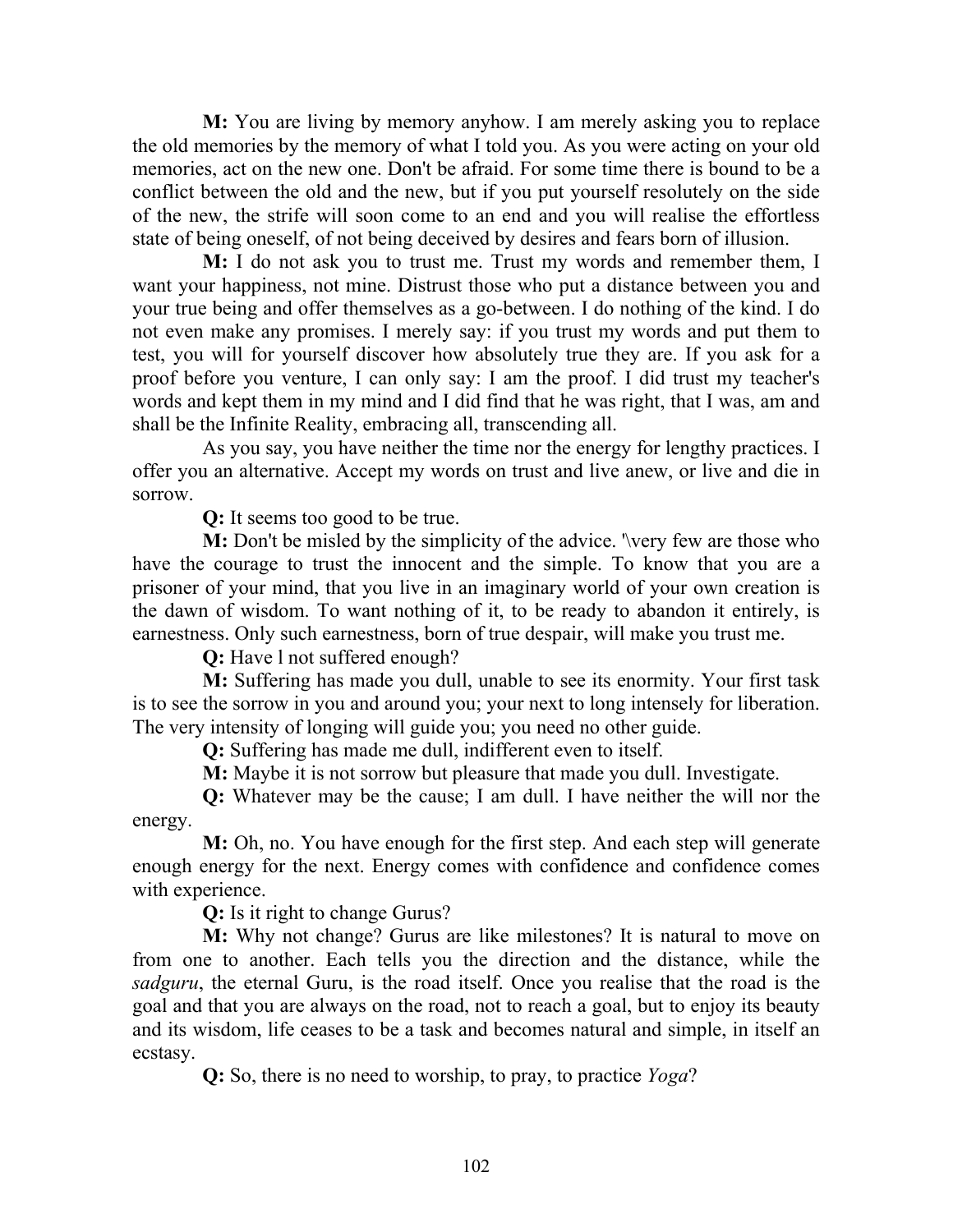M: A little of daily sweeping, washing and bathing can do no harm. Selfawareness tells you at every step what needs be done. When all is done, the mind remains quiet.

Now you are in the waking state, a person with name and shape, joys and sorrows. The person was not there before you were born, nor will be there after you die. Instead of struggling with the person to make it become what it is not, why not go beyond the waking state and leave the personal life altogether? It does not mean the extinction of the person; it means only seeing it in right perspective.

Q: One more question. You said that before I was born I was one with the pure being of reality; if so, who decided that I should be born?

M: In reality you were never born and never shall die. But now you imagine that you are, or have a body and you ask what has brought about this state. Within the limits of illusion the answer is: desire born from memory attracts you to a body and makes you think as one with it. But this is true only from the relative point of view. In fact, there is no body, nor a world to contain it; there is only a mental condition, a dream-like state, easy to dispel by questioning its reality.

Q: After you die, will you come again? If I live long enough, will I meet you again.

M: To you the body is real, to me there is none. I, as you see me, exist in your imagination only. Surely, you will see me again, if and when you need me. It does not affect me, as the Sun is not affected by sunrises and sunsets. Because it is not affected, it is certain to be there when needed.

You are bent on knowledge, I am not. I do not have that sense of insecurity that makes you crave to know. I am curious, like a child is curious. But there is no anxiety to make me seek refuge in knowledge. Therefore, I am not concerned whether I shall be reborn, or how long will the world last. These are questions born of fear.

# 84. Your Goal is Your Guru

Q: We are told that total surrender to the Guru is enough, that the Guru will do the rest.

M: Of course, when there is total surrender, complete relinquishment of all concern with one's past, presents and future, with one's physical and spiritual security and standing, a new life dawns, full of love and beauty; then the Guru is not important, for the disciple has broken the shell of self-defence. Complete selfsurrender by itself is liberation.

Q: When both the disciple and his teacher are inadequate, what will happen?

M: In the long run all will be well. After all, the real Self of both is not affected by the comedy they play for a time. They will sober up and ripen and shift to a higher level of relationship.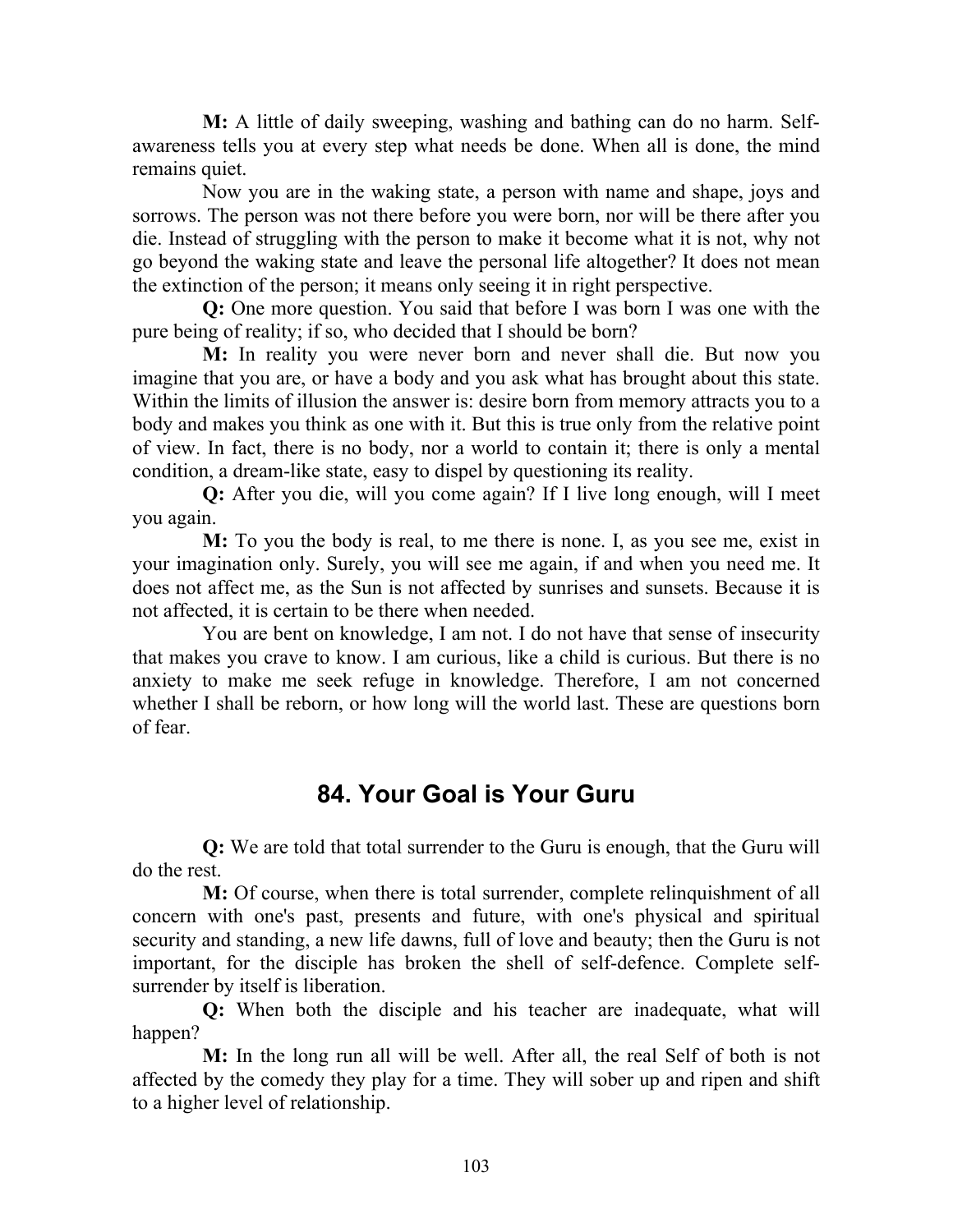Q: Is it by accident that I met you and by another accident shall we separate never to meet again? Or is my meeting you a part of some cosmic pattern, a fragment in the great drama of our lives?

M: The real is meaningful and the meaningful relates to reality. If our relationship is meaningful to you and me, it cannot be accidental. The future affects the present as much as the past.

M: Leave others alone for some time and examine yourself. There are so many things you do not know about yourself -- what are you, who are you, how did you come to be born, what are you doing now and why, where are you going, what is the meaning and purpose of your life, your death, your future? Have you a past, have you a future? How did you come to live in turmoil and sorrow, while your entire being strives for happiness and peace? These are weighty matters and have to be attended to first. You have no need, nor time for finding who is a jnani and who is not.

Q: You are not answering my question: how to find the right Guru?

M: But I did answer your question. Do not look for a Guru, do not even think of one. Make your goal your Guru. After all, the Guru is but a means to an end, not the end in itself.

M: Now, go within, into a state which you may compare to a state of waking sleep, in which you are aware of yourself, but not of the world. In that state you will know, without the least trace of doubt, that at the root of your being you are free and happy. The only trouble is that you are addicted to experience and you cherish your memories. In reality it is the other way round; what is remembered is never real; the real is now.

Q: All this I grasp verbally, but it does not become a part of myself. It remains as a picture in my mind to be looked at. Is it not the task of the Guru to give life to the picture?

M: Again, it is the other way round. The picture is alive; dead is the mind. As the mind is made of words and images, so is every reflection in the mind. It covers up reality with verbalisation and then complains. You say a Guru is needed, to do miracles with you. You are playing with words only. The Guru and the disciple are one single thing, like the candle and its flame. Unless the disciple is earnest, he cannot be called a disciple. Unless a Guru is all love and self-giving, he cannot be called a Guru. Only reality begets reality, not the false.

Q: I can see that I am false. Who will make me true?

M: The very words you said will do it. The sentence: 'I can see that I am false' contains all you need for liberation. Ponder over it, go into it deeply, go to the root of it; it will operate. The power is in the word, not in the person.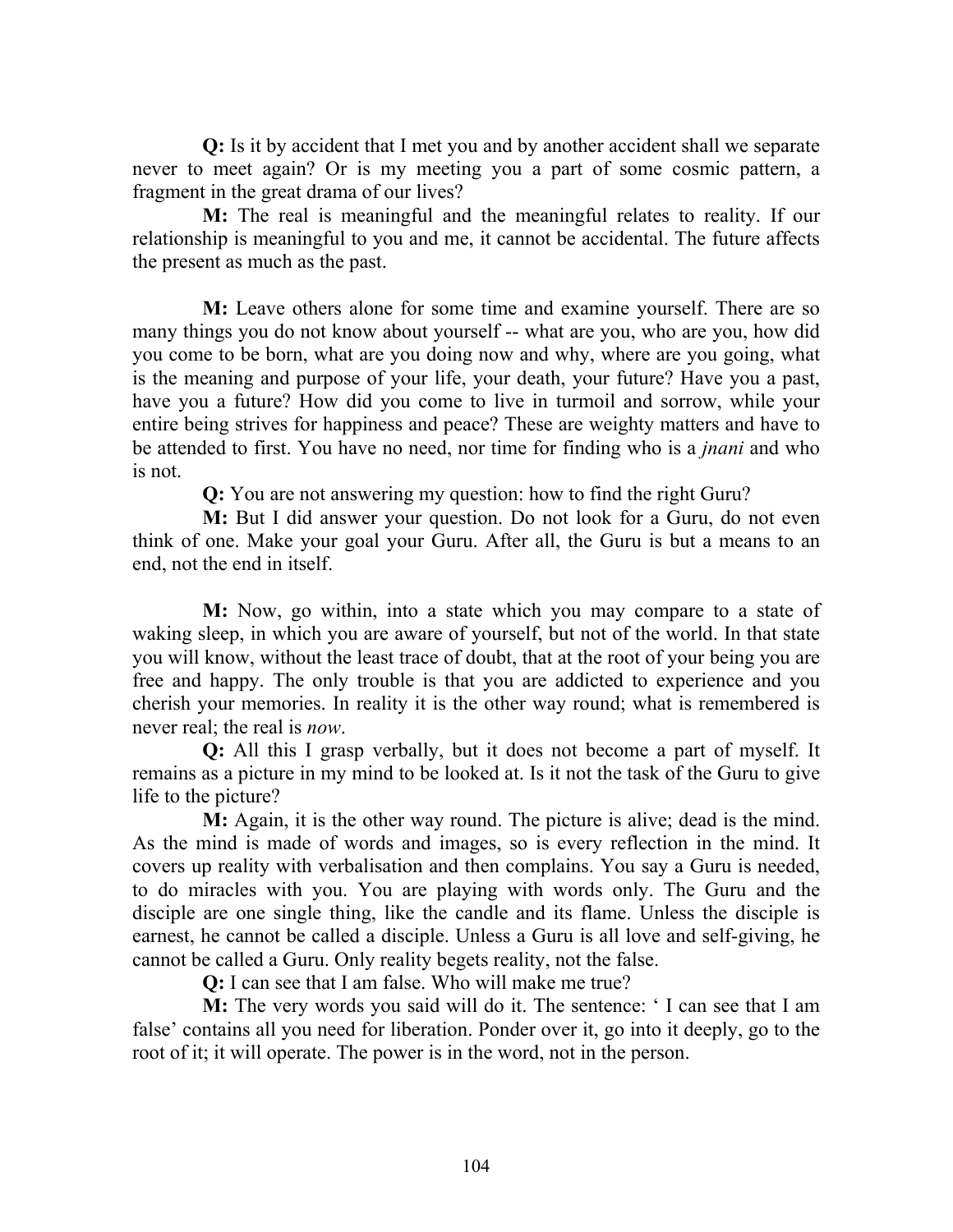Q: I do not grasp you fully. On one hand you say a Guru is needed; on the other -- the Guru can only give advice, but the effort is mine. Please state clearly - can one realise the Self without a Guru, or is the finding of a true Guru essential?

M: More essential is the finding of a true disciple. Believe me, a true disciple is very rare, for in no time he goes beyond the need for a Guru, by finding his own self. Don't waste your time on trying to make out whether the advice you get flows from knowledge only, or from valid experience! Just follow it faithfully. Life will bring you another Guru, if another one is needed. Or deprive you of all outer guidance and leave you to your own lights. It is very important to understand that it is the teaching that matters, not the person or the Guru. You get a letter that makes you laugh or cry. It is not the postman who does it. The Guru only tells you the good news about your real Self and shows you the way back to it. In a way the Guru is its messenger. There will be many messengers, but the message is one: be what you are. Or, you can put it differently: Until you realise yourself, you cannot know who is your real Guru. When you realise, you find that all the Gurus you had have contributed to your awakening. Your realisation is the proof that your Guru was real. Therefore, take him as he is, do what he tells you, with earnestness and zeal and trust your heart to warn you if anything goes wrong. If doubt sets in, don't fight it. Cling to what is doubtless and leave the doubtful alone.

Q: I have a Guru and I love him very much. But whether he is my true Guru I do not know.

M: Watch yourself. If you see yourself changing, growing, it means you have found the right man. He may be beautiful or ugly, pleasant or unpleasant, flattering you or scolding; nothing matters except the one crucial fact of inward growth. If you don't, well, he may be your friend, but not your Guru.

his reaction is: 'the man must be mad to teach such nonsense'. What am I to tell him?

M: Take him to himself. Show him, how little he knows himself, how he takes the most absurd statements about himself for holy truth. He is told that he is the body, was born, will die, has parents, duties, learns to like what others like and fear what others fear. Totally a creature of heredity and society, he lives by memory and acts by habits. Ignorant of himself and his true interests, he pursues false aims and is always frustrated. His life and death are meaningless and painful, and there seems to be no way out. Then tell him, there is a way out within his easy reach, not a conversion to another set of ideas, but a liberation from all ideas and patterns of living. Don't tell him about Gurus and disciples -- this way of thinking is not for him. His is an inner path, he is moved by an inner urge and guided by an inner light. Invite him to rebel and he will respond. Do not try to impress on him that so-and-so is a realised man and can be accepted as a Guru. As long as he does not trust himself, he cannot trust another. And confidence will come with experience.

Q: How strange! I cannot imagine life without a Guru.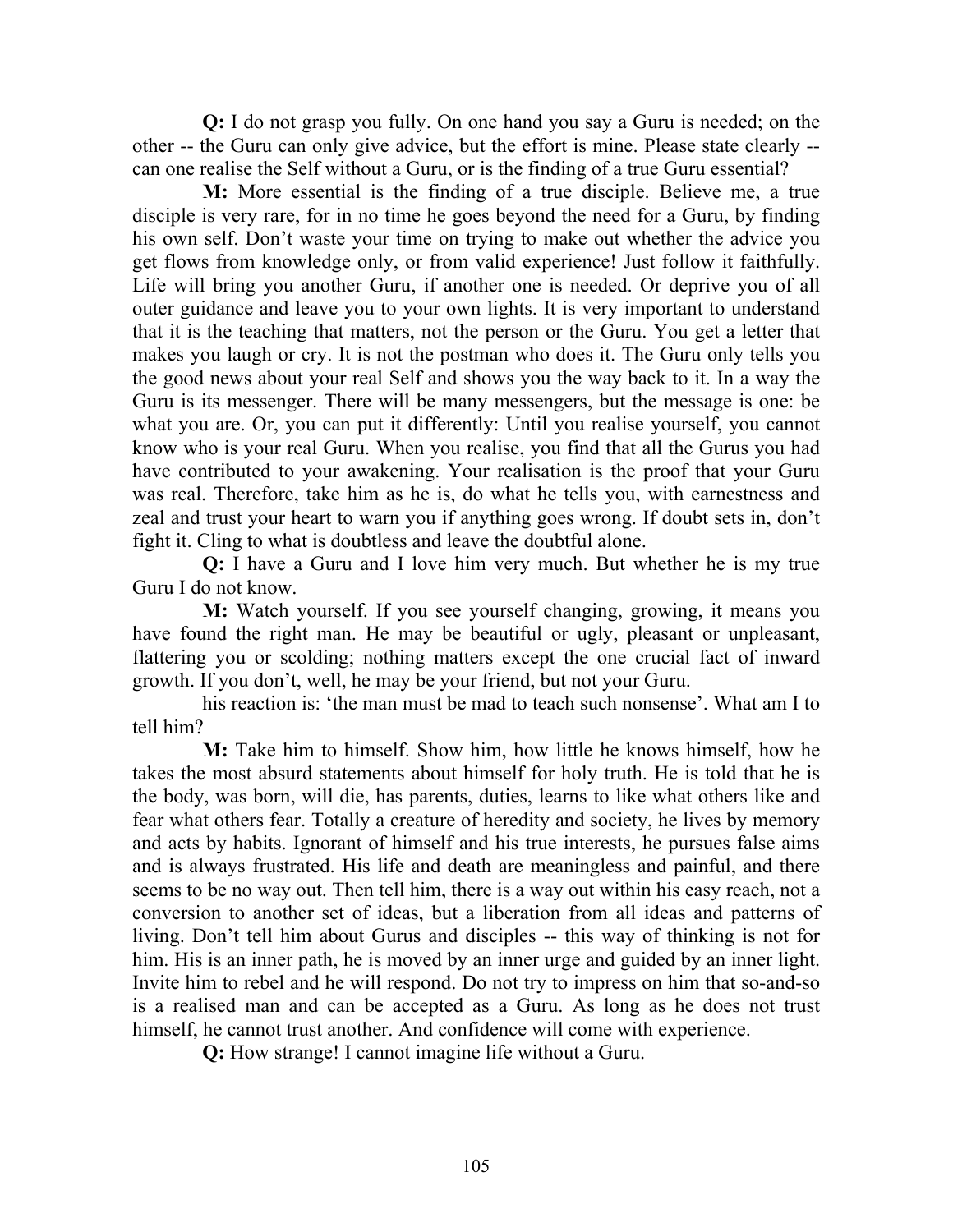M: It is a matter of temperament. You too are right. For you, singing the praises of God is enough. You need not desire realisation or take up a sadhana. God's name is all the food you need. Live on it.

M: I watch all that happens, including my talking to you. It is not me who talks, the words appear in my mind and then I hear them said.

Q: Is it not the case with everybody?

M: Who said no? But you insist that you think, you speak, while to me there is thinking, there is speaking.

Q: There are two cases to consider. Either I have found a Guru, or I have not. In each case what is the right thing to do?

M: You are never without a Guru, for he is timelessly present in your heart. Sometimes he externalises himself and comes to you as an uplifting and reforming factor in your life, a mother, a wife, a teacher; or he remains as an inner urge toward righteousness and perfection. All you have to do is obey him and do what he tells you. What he wants you to do is simple, learn self-awareness, self-control, selfsurrender. It may seem arduous, but it is easy if you are earnest. And quite impossible if you are not. Earnestness is both necessary and sufficient. Everything yields to earnestness.

Q: What makes one earnest?

M: Compassion is the foundation of earnestness. Compassion for yourself and others, born of suffering, your own and others.

Q: Must I suffer to be earnest?

M: You need not, if you are sensitive and respond to the suffering of others, as Buddha did. But if you are callous and without pity, your own suffering will make you ask the inevitable questions.

Q: I find myself suffering, but not enough. Life is unpleasant, but bearable. My little pleasures compensate me for my small pains and on the whole I am better off than most of the people I know. I know that my condition is precarious, that a calamity can overtake me any moment. Must I wait for a crisis to put me on my way to truth?

M: The moment you have seen how fragile is your condition, you are already alert. Now, keep alert, give attention, enquire, investigate, discover your mistakes of mind and body and abandon them.

Q: I feel my hold on the body is so strong that I just cannot give up the idea that I am the body. It will cling to me as long as the body lasts. There are people who maintain that no realisation is possible while alive and I feel inclined to agree with them.

M: Before you agree or disagree, why not investigate the very idea of a body? Does the mind appear in the body or the body in the mind? Surely there must be a mind to conceive the 'I-am-the-body' idea. A body without a mind cannot be 'my body'. 'My body' is invariably absent when the mind is in abeyance. It is also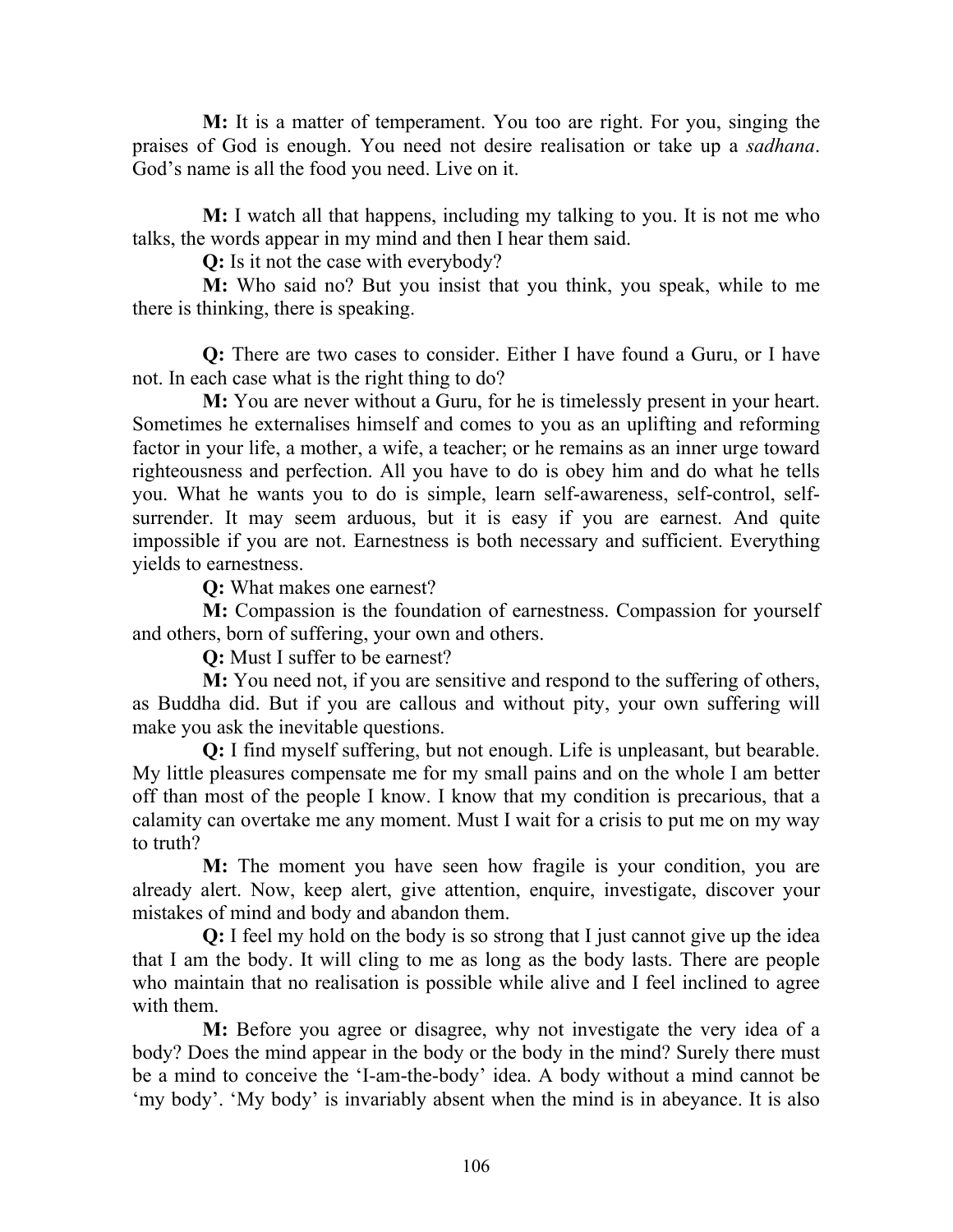absent when the mind is deeply engaged in thoughts and feelings. Once you realise that the body depends on the mind, and the mind on consciousness, and consciousness on awareness and not the other way round, your question about waiting for self-realisation till you die is answered. It is not that you must be free from 'I-am-the-body' idea first, and then realise the self. It is definitely the other way round -- you cling to the false, because you do not know the true. Earnestness, not perfection, is a precondition to self-realisation. Virtues and powers come with realisation, not before.

# 85. 'I am': The Foundation of all Experience

M: It is the full and correct knowledge of the known that takes you to the unknown. You cannot think of it in terms of uses and advantages; to be quite detached, beyond the reach of all self-concern, all selfish consideration, is an inescapable condition of liberation.

M: Of the unknowable only silence talks. The mind can talk only of what it knows. If you diligently investigate the knowable, it dissolves and only the unknowable remains. But with the first flicker of imagination and interest the unknowable is obscured and the known comes to the fore-front. The known, the changeable, is what you live with -- the unchangeable is of no use to you. It is only when you are satiated with the changeable and long for the unchangeable, that you are ready for the turning round and stepping into what can be described, when seen from the level of the mind, as emptiness and darkness.

M: Whatever may be the experience, true or false, the fact of an experience taking place cannot be denied. It is its own proof. Watch yourself closely and you will see that whatever be the content of consciousness, the witnessing of it does not depend on the content. Awareness is itself and does not change with the event. The event may be pleasant or unpleasant, minor or important – awareness is the same. Take note of the peculiar nature of pure awareness, its natural self-identity, without the least trace of self-consciousness, and go to the root of it and you will soon realise that awareness is your true nature and nothing you may be aware of, you can call your own.

M: When the content is viewed without likes and dislikes, the consciousness of it is awareness. But still there is a difference between awareness as reflected in consciousness and pure awareness beyond consciousness. Reflected awareness, the sense 'I am aware' is the witness, while pure awareness is the essence of reality. Reflection of the sun in a drop of water is the reflection of the sun, no doubt, but not the sun itself. Between awareness reflected in consciousness as the witness and pure awareness there is a gap, which the mind cannot cross.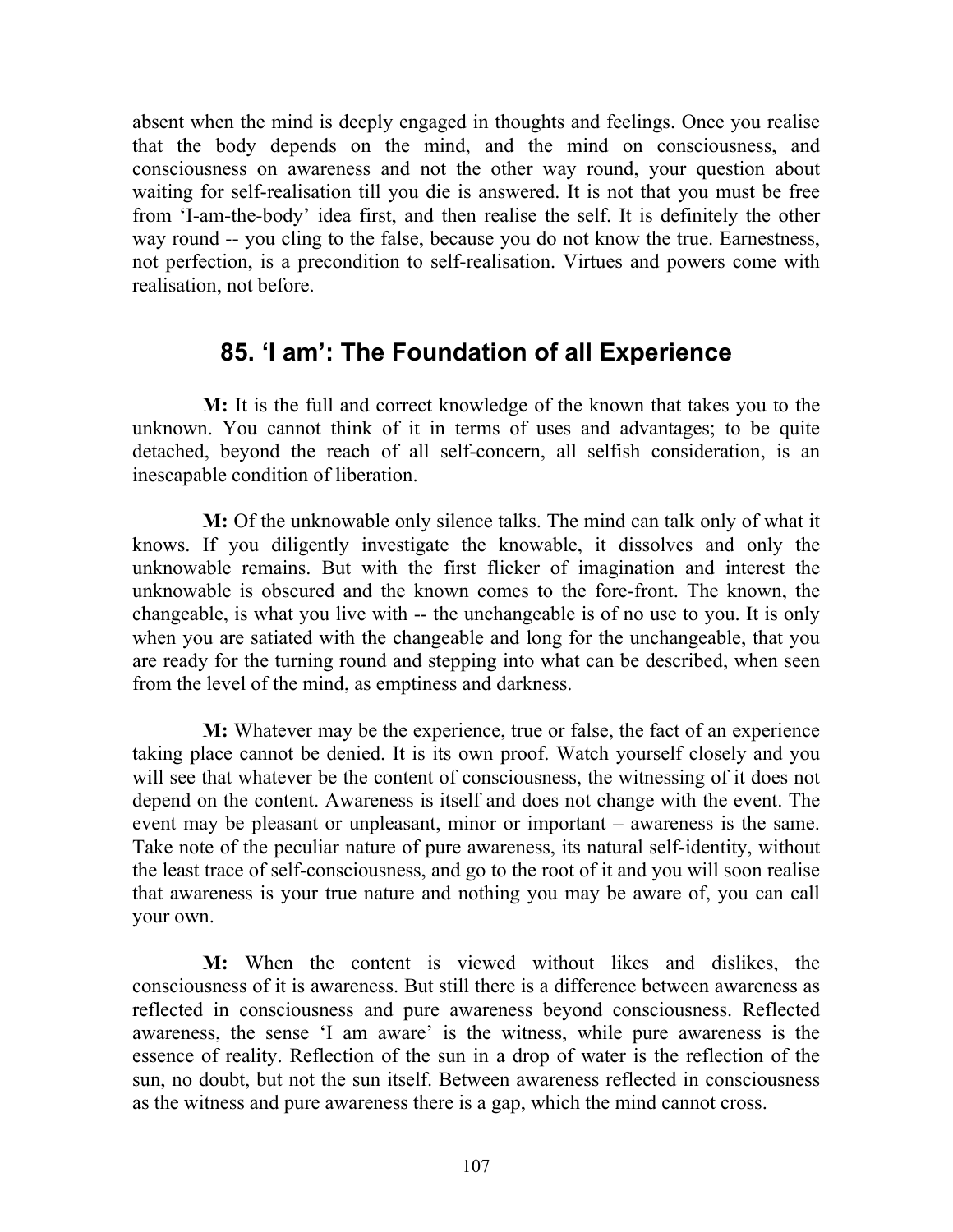M: There is no such thing as the experience of the real. The real is beyond experience. All experience is in the mind. You know the real by being real.

Q: I hear you talking of the unshakable and blissful. What is in your mind when you use these words?

M: There is nothing in my mind. As you hear the words, so do I hear them. The power that makes everything happen makes them also happen.

Q: But you are speaking, not me.

M: That is how it appears to you. As I see it, two body-minds exchange symbolic noises. In reality nothing happens.

M: Assiduously watch your ever-changing life, probe deeply into the motives beyond your actions and you will soon prick the bubble in which you are enclosed.

### 86. The Unknown is the Home of the Real

Q: How is the person removed?

M: By determination. Understand that it must go and wish it to go -- it shall go if you are earnest about it.

M: The door that locks you in, is also the door that lets you out. The 'I am' is the door. Stay at it until it opens. As a matter of fact, it is open, only you are not at it. You are waiting at the non-existent painted doors, which will never open.

M: If you stay with the idea that you are not the body nor the mind, not even their witness, but altogether beyond, your mind will grow in clarity, your desires -- in purity, your actions -- in charity and that inner distillation will take you to another world, a world of truth and fearless love. Resist your old habits of feeling and thinking; keep on telling yourself: 'No, not so, it cannot be so; I am not like this, I do not need it, I do not want it', and a day will surely come when the entire structure of error and despair will collapse and the ground will be free for a new life.

Q: There was a time when I was most displeased with myself. Now I have met my Guru and I am at peace, after having surrendered myself to him completely.

M: If you watch your daily life you will see that you have surrendered nothing. You have merely added the word 'surrender' to your vocabulary and made your Guru into a peg to hang your problems on. Real surrender means doing nothing, unless prompted by your Guru. You step, so to say, aside and let your Guru live your life. You merely watch and wonder how easily he solves the problems which to you seemed insoluble.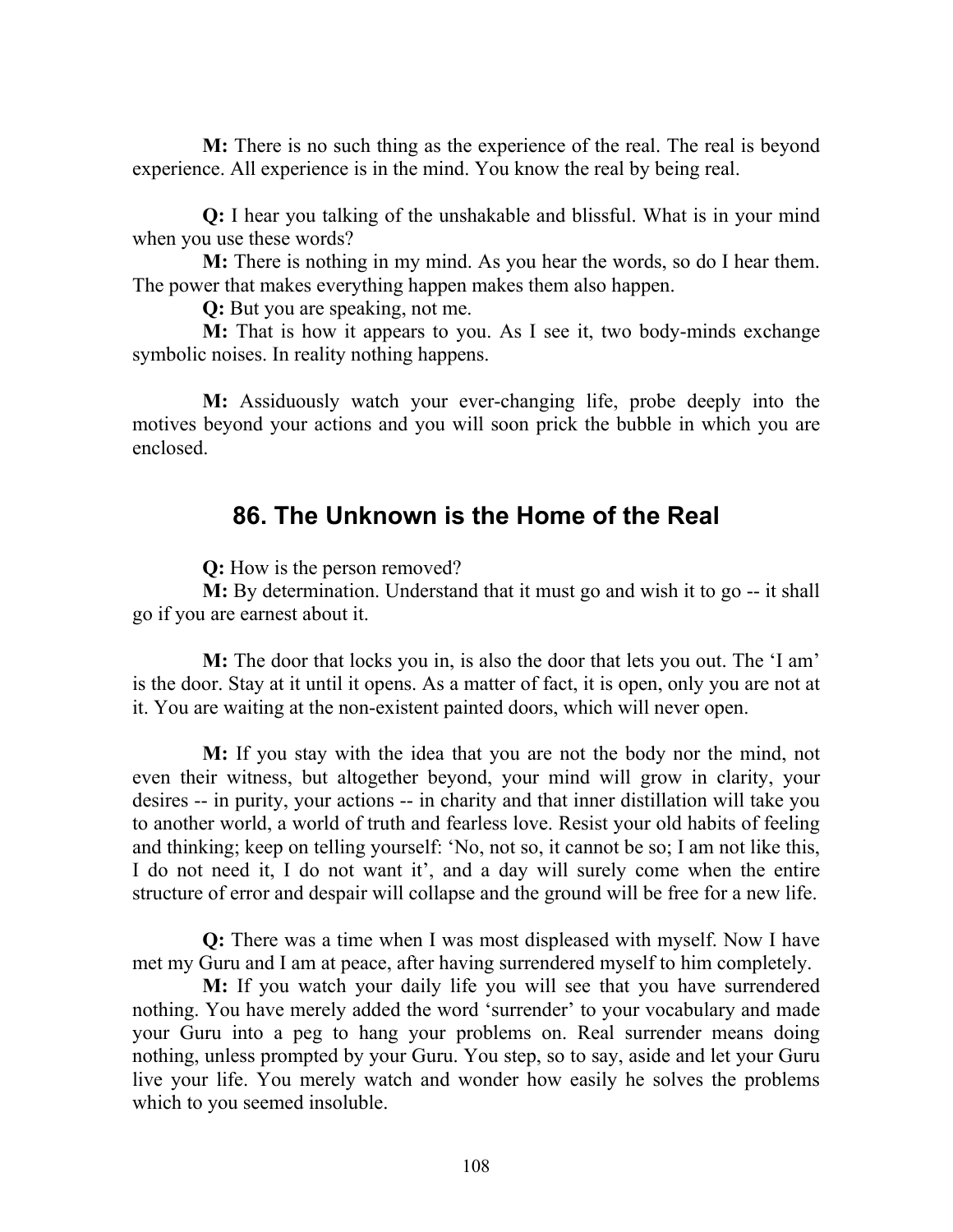M: Ask yourself: 'To whom it all happens?' Use everything as an opportunity to go within. Light your way by burning up obstacles in the intensity of awareness. When you happen to desire or fear, it is not the desire or fear that are wrong and must go, but the person who desires and fears. There is no point in fighting desires and fears which may be perfectly natural and justified; It is the person, who is swayed by them, that is the cause of mistakes, past and future. The person should be carefully examined and its falseness seen; then its power over you will end. After all, it subsides each time you go to sleep. In deep sleep you are not a self-conscious person, yet you are alive. When you are alive and conscious, but no longer self-conscious, you are not a person anymore. During the waking hours you are, as if, on the stage, playing a role, but what are you when the play is over? You are what you are; what you were before the play began you remain when it is over. Look at yourself as performing on the stage of life. The performance may be splendid or clumsy, but you are not in it, you merely watch it; with interest and sympathy, of course, but keeping in mind all the time that you are only watching while the play -- life -- is going on.

### 87. Keep the Mind Silent and You shall Discover

M: All that happens, happens in and to the mind, not to the source of the 'I am'. Once you realise that all happens by itself, (call it destiny, or the will of God or mere accident), you remain as witness only, understanding and enjoying, but not perturbed.

Q: Somehow I feel responsible for what happens around me.

M: You are responsible only for what you can change. All you can change is only your attitude. There lies your responsibility.

M: The mind shapes the language and the language shapes the mind. Both are tools, use them but don't misuse them. Words can bring you only unto their own limit; to go beyond, you must abandon them. Remain as the silent witness only.

M: All depends on you. It is by your consent that the world exists. Withdraw your belief in its reality and it will dissolve like a dream. Time can bring down mountains; much more you, who are the timeless source of time. For without memory and expectation there can be no time.

M: Don't be afraid of a world you yourself have created. Cease from looking for happiness and reality in a dream and you will wake up. You need not know 'why' and 'how', there is no end to questions. Abandon all desires, keep your mind silent and you shall discover.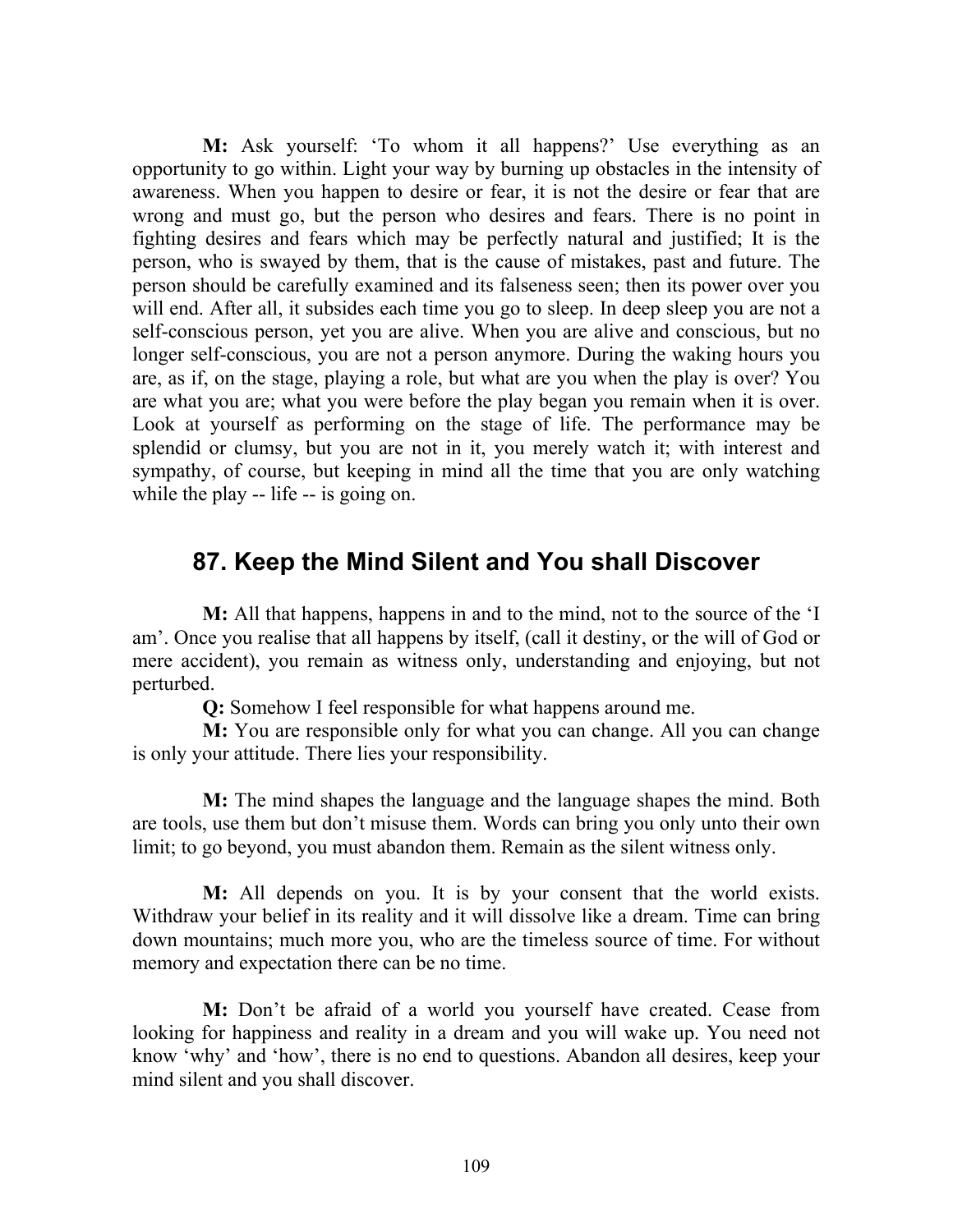### 88. Knowledge by the Mind is not True Knowledge

Maharaj: All the three states are sleep to me. My waking state is beyond them. As I look at you, you all seem asleep, dreaming up words of your own. I am aware, for I imagine nothing. It is not samadhi which is but a kind of sleep. It is just a state unaffected by the mind, free from the past and future. In your case it is distorted by desire and fear, by memories and hopes; in mine it is as it is -- normal. To be a person is to be asleep.

Q: We are condemned to fear?

M: Until we can look at fear and accept it as the shadow of personal existence, as persons we are bound to be afraid. Abandon all personal equations and you shall be free from fear. It is not difficult. Desirelessness comes on its own when desire is recognised as false. You need not struggle with desire. Ultimately, it is an urge to happiness, which is natural as long as there is sorrow. Only see that there is no happiness in what you desire.

Q: We settle for pleasure.

M: Each pleasure is wrapped in pain. You soon discover that you cannot have one without the other.

Q: As I listen to you, my mind is all in the now and I am astonished to find myself without questions.

M: You can know reality only when you are astonished.

M: Don't talk of means, there are no means. What you see as false, dissolves. It is the very nature of illusion to dissolve on investigation. Investigate - that is all. You cannot destroy the false, for you are creating it all the time. Withdraw from it, ignore it, go beyond, and it will cease to be.

M: Liberation is not the result of some means skilfully applied, nor of circumstances. It is beyond the causal process. Nothing can compel it, nothing can prevent it.

Q: Then why are we not free here and now?

M: But we are free 'here and now'. It is only the mind that imagines bondage.

Q: What will put an end to imagination?

**M:** Why should you want to put an end to it? Once you know your mind and its miraculous powers, and remove what poisoned it -- the idea of a separate and isolated person -- you just leave it alone to do its work among things to which it is well suited. To keep the mind in its own place and on its own work is the liberation of the mind.

Q: I have not yet understood why, if nothing stands in the way of liberation, it does not happen here and now.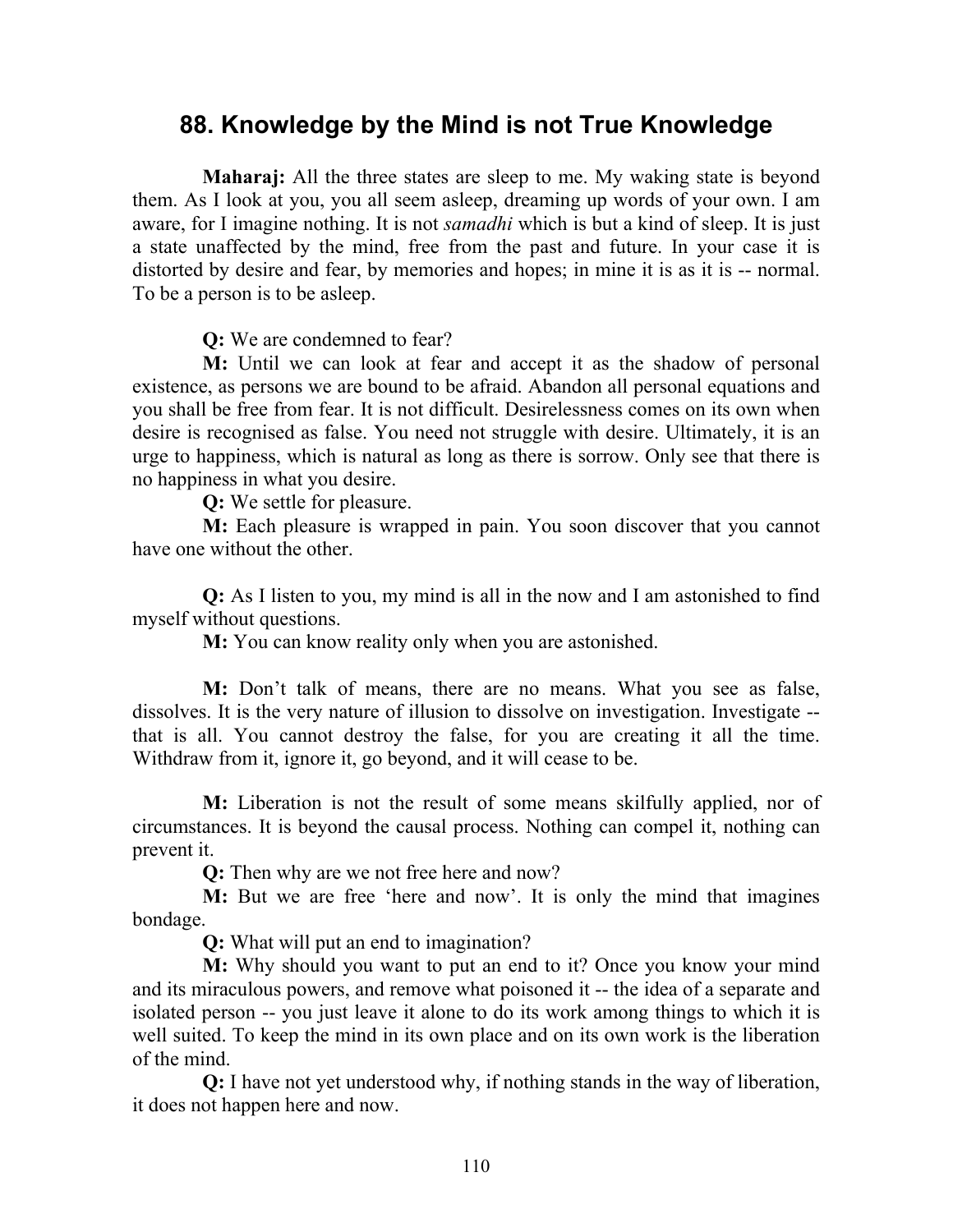M: Nothing stands in the way of your liberation and it can happen here and now, but for your being more interested in other things. And you cannot fight with your interests. You must go with them, see through them and watch them reveal themselves as mere errors of judgement and appreciation.

M: There are good people among your friends -- you can learn much from them. Running after saints is merely another game to play. Remember yourself instead, and watch your daily life relentlessly. Be earnest, and you shall not fail to break the bonds of inattention and imagination.

Q: Do you want me to struggle all alone?

M: You are never alone. There are powers and presences who serve you all the time most faithfully. You may or may not perceive them, nevertheless they are real and active. When you realise that all is in your mind and that you are beyond the mind, that you are truly alone; then all is you.

M: To lose entirely all interest in knowledge results in omniscience. It is but the gift of knowing what needs to be known, at the right moment, for error-free action. After all, knowledge is needed for action and if you act rightly, spontaneously, without bringing in the conscious, so much the better.

M: Do not try to know the truth, for knowledge by the mind is not true knowledge. But you can know what is not true -- which is enough to liberate you from the false. The idea that you know what is true is dangerous, for it keeps you imprisoned in the mind. It is when you do not know that you are free to investigate. And there can be no salvation without investigation, because non-investigation is the main cause of bondage.

**M:** I can see, beyond the least shadow of doubt, that you are not what you believe yourself to be. Logic or no logic, you cannot deny the obvious. You are nothing that you are conscious of. Apply yourself diligently to pulling apart the structure you have built in your mind. What the mind has done the mind must undo.

## 89. Progress in Spiritual Life

Q: Who are the people in this room? Are they your disciples?

M: Ask them. It is not on the verbal level that one becomes a disciple, but in the silent depths of one's being. You do not become a disciple by choice; it is more a matter of destiny than self-will. It does not matter much who is the teacher - they all wish you well. It is the disciple that matters -- his honesty and earnestness. The right disciple will always find the right teacher.

Q: What are the signs of progress in spiritual life?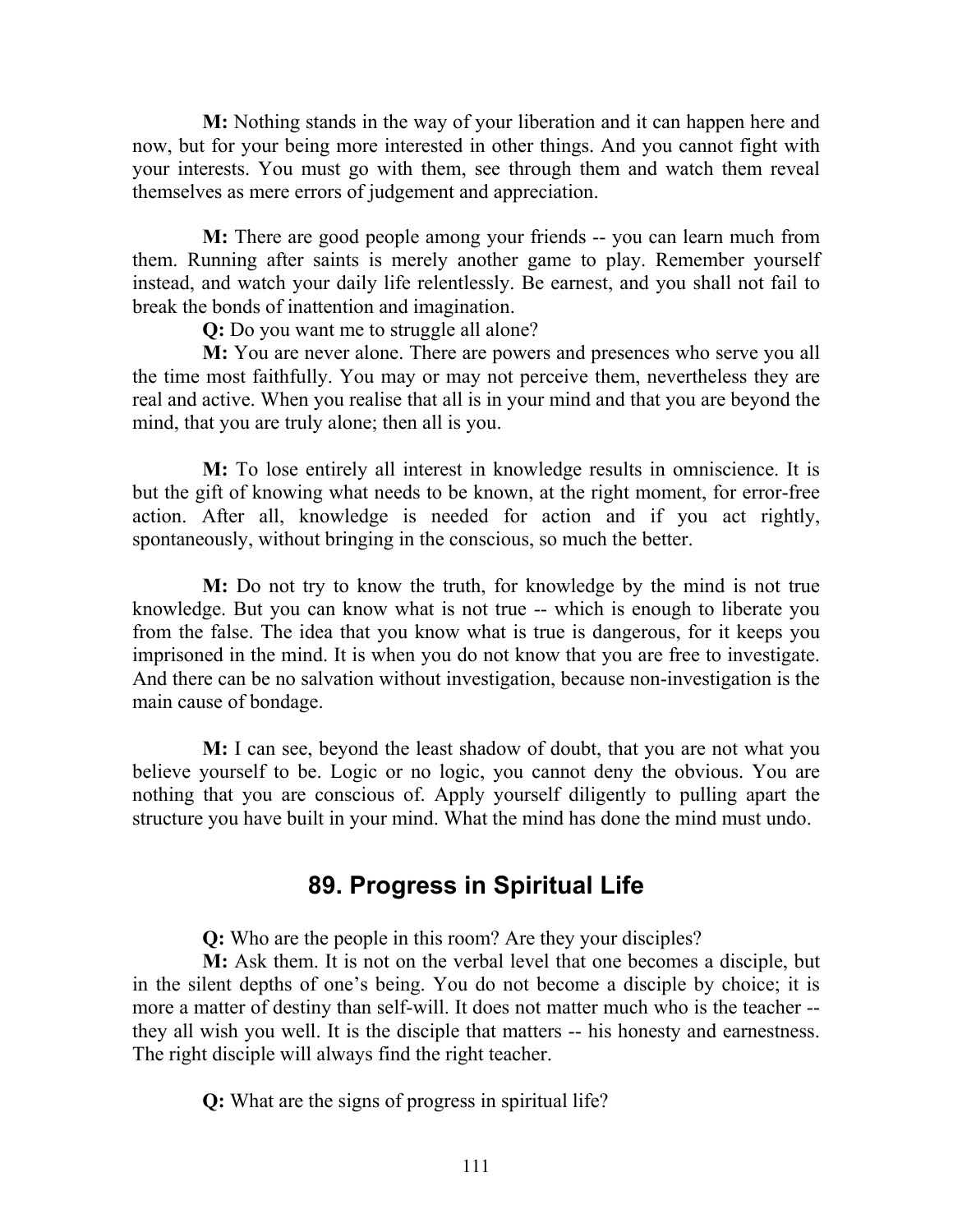M: Freedom from anxiety; a sense of ease and joy; deep peace within and abundant energy without.

Q: How did you get it?

M: I found it all in the holy presence of my Guru -- I did nothing on my own. He told me to be quiet -- and I did it -- as much as I could.

Q: Is your presence as powerful as his?

M: How am I to know? For me -- his is the only presence. If you are with me, you are with him.

Q: What is the course of training in self-awareness?

M: There is no need of training. Awareness is always with you. The same attention that you give to the outer, you turn to the inner. No new, or special kind of awareness is needed.

# 90. Surrender to Your Own Self

Q: Such realisation comes and goes with me. I have not yet reached the immutability of absolute completeness.

M: Well, as long as you believe so, you must go on with your sadhana, to disperse the false idea of not being complete. Sadhana removes the superimpositions. When you realise yourself as less than a point in space and time, something too small to be cut and too short-lived to be killed, then, and then only, all fear goes. When you are smaller than the point of a needle, then the needle cannot pierce you -- you pierce the needle!

Q: Such realisation comes and goes with me. I have not yet reached the immutability of absolute completeness.

M: Well, as long as you believe so, you must go on with your *sadhana*, to disperse the false idea of not being complete. Sadhana removes the superimpositions. When you realise yourself as less than a point in space and time, something too small to be cut and too short-lived to be killed, then, and then only, all fear goes. When you are smaller than the point of a needle, then the needle cannot pierce you -- you pierce the needle!

Q: I admit that now I want to go back and live a very active life, because I feel full of energy.

M: You can do what you like, as long as you do not take yourself to be the body and the mind. It is not so much a question of actual giving up the body and all that goes with it, as a clear understanding that you are not the body. A sense of aloofness, of emotional non-involvement.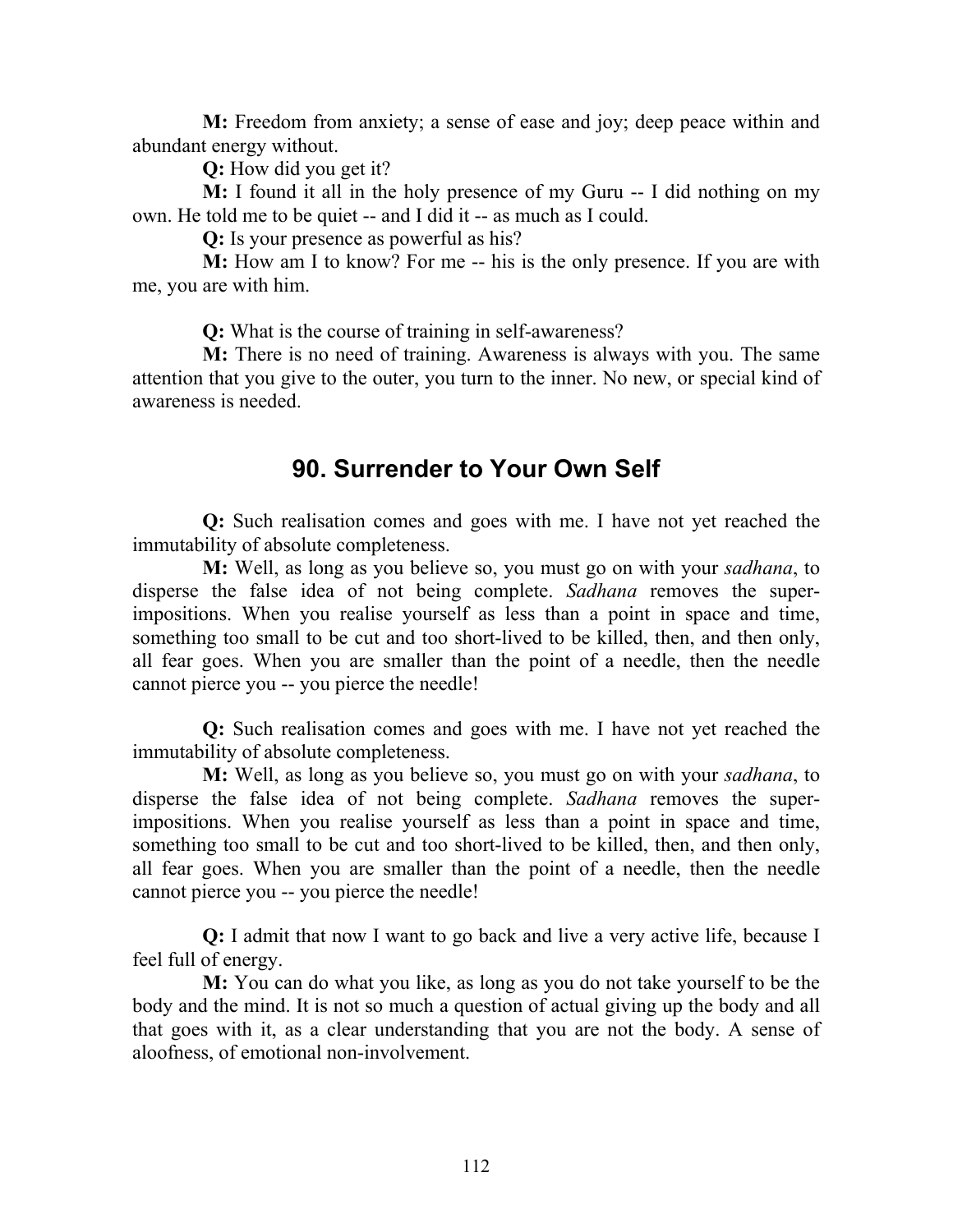M: You are married and a mother only when you are man-women conscious. When you do not take yourself to be the body, then the family life of the body, however intense and interesting, is seen only as a play on the screen of the mind, with the light of awareness as the only reality.

M: There can be no continuity in existence. Continuity implies identity in past, present and future. No such identity is possible, for the very means of identification fluctuate and change. Continuity, permanency, these are illusions created by memory, mere mental projections of a pattern where no pattern can be; Abandon all ideas of temporary or permanent, body or mind, man or women; what remains? What is the state of your mind when all separation is given up? I am not talking of giving up distinctions, for without them there is no manifestation.

Q: Is pleasure always wrong?

M: The right state and use of the body and the mind are intensely pleasant. It is the search for pleasure that is wrong. Do not try to make yourself happy, rather question your very search for happiness. It is because you are not happy that you want to be happy. Find out why you are unhappy. Because you are not happy you seek happiness in pleasure; pleasure brings in pain and therefore you call it worldly; you then long for some other pleasure, without pain, which you call divine. In reality, pleasure is but a respite from pain. Happiness is both worldly and unworldly, within and beyond all that happens. Make no distinction, don't separate the inseparable and do not alienate yourself from life.

M: Trusting Bhagavan is trusting yourself. Be aware that whatever happens, happens to you, by you, through you, that you are the creator, enjoyer and destroyer of all you perceive and you will not be afraid. Unafraid, you will not be unhappy, nor will you seek happiness.

In the mirror of your mind all kinds of pictures appear and disappear. Knowing that they are entirely your own creations, watch them silently come and go, be alert, but not perturbed. This attitude of silent observation is the very foundation of Yoga. You see the picture, but you are not the picture.

Q: I find that the thought of death frightens me because I do not want to be reborn. I know that none compels, yet the pressure of unsatisfied desires is overwhelming and I may not be able to resist.

M: The question of resistance does not arise. What is born and reborn is not you. Let it happen, watch it happen.

Q: Why then be at all concerned?

M: But you are concerned! And you will be concerned as long as the picture clashes with your own sense of truth, love and beauty. The desire for harmony and peace is in eradicable. But once it is fulfilled, the concern ceases and physical life becomes effortless and below the level of attention. Then, even in the body you are not born. To be embodied or bodyless is the same to you. You reach a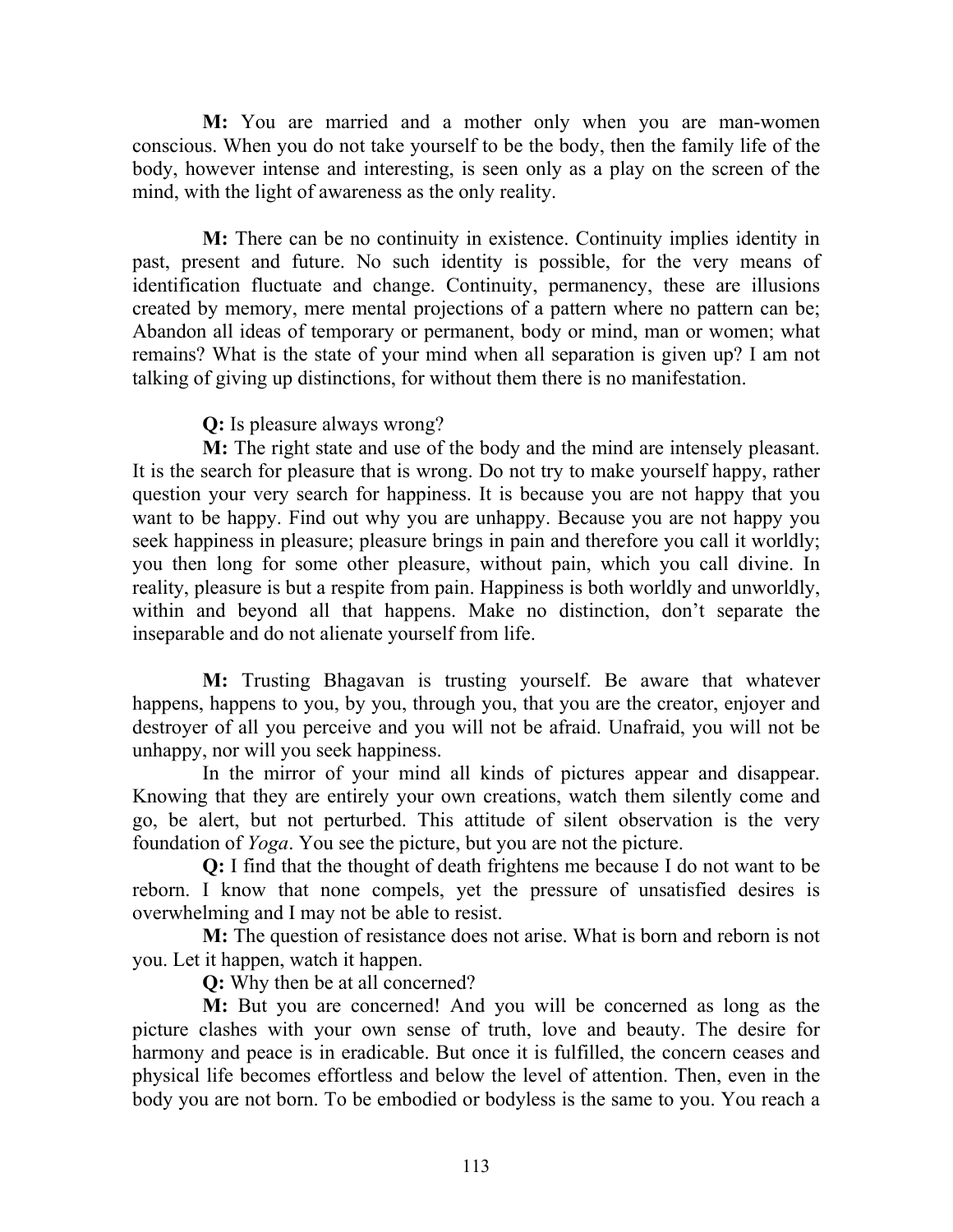point when nothing can happen to you. Without body, you cannot be killed; without possessions you cannot be robbed; without mind, you cannot be deceived. There is no point where a desire or fear can hook on. As long as no change can happen to you, what else matters?

Q: Well, God will look after me. I can leave everything to Him.

M: Even faith in God is only a stage on the way. Ultimately you abandon all, for you come to something so simple that there are no words to express it.

Q: Sir, wherever I go people take it to be their duty to find faults with me and goad me on. I am fed up with this spiritual fortune making. What is wrong with my present that it should be sacrificed to a future, however glorious? You say reality is in the now. I want it. I do not want to be eternally anxious about my stature and its future. I do not want to chase the more and the better. Let me love what I have.

M: You are quite right; do it. Only be honest -- just love what you love - don't strive and strain.

Q: This is what I call surrender to the Guru.

M: Why exteriorise? Surrender to your own self, of which everything is an expression.

## 91. Pleasure and Happiness

Q: [About suicide] Is it not obligatory to live out one's natural span of life?

M: Natural -- spontaneously -- easy -- yes. But disease and suffering are not natural. There is noble virtue in unshakable endurance of whatever comes, but there is also dignity in the refusal of meaningless torture and humiliation.

M: However powerful the Guru may be, he should not impose his will on the disciple. On the other hand, a disciple that distrusts and hesitates is bound to remain unfulfilled for no fault of his Guru.

Q: What happens then?

M: Life teaches, where all else fails. But the lessons of life take a long time to come. Much delay and trouble is saved by trusting and obeying. But such trust comes only when indifference and restlessness give place to clarity and peace. A man who keeps himself in low esteem, will not be able to trust himself, nor anybody else. […] When self-confidence and trust in the teacher come together, rapid and far-going changes in the disciple's character and life can take place.

Q: I may not want to change. My life is good enough as it is.

M: You say so because you have not seen how painful is the life you live. You are like a child sleeping with a lollypop in its mouth. You may feel happy for a moment by being totally self-centred, but it is enough to have a good look at human faces to perceive the universality of suffering. Even your own happiness is so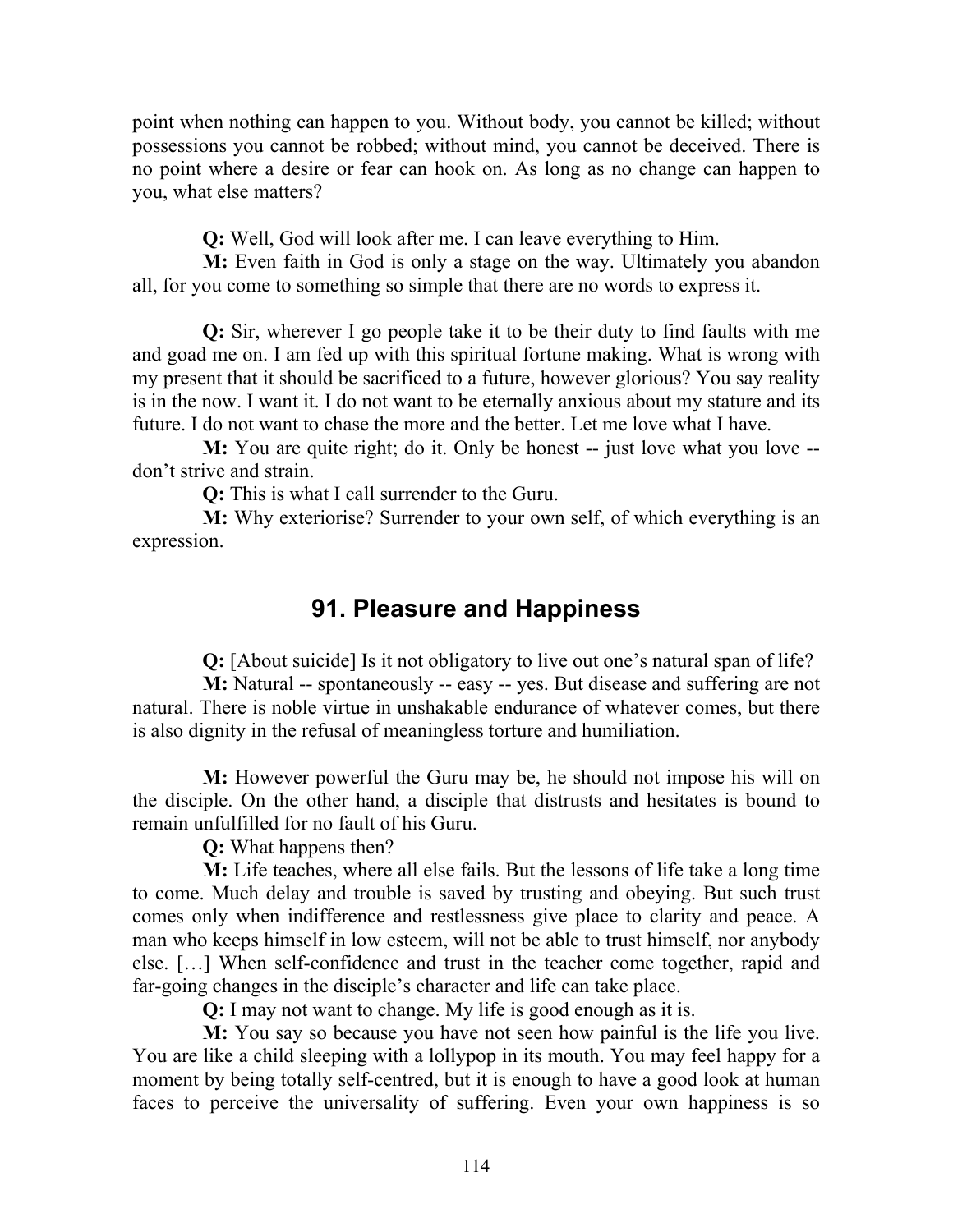vulnerable and short-lived, at the mercy of a bank-crash, or a stomach ulcer. It is just a moment of respite, a mere gap between two sorrows. Real happiness is not vulnerable, because it does not depend on circumstances.

M: Liberation is a natural process and in the long run, inevitable. But it is within your power to bring it into the now.

Q: Then why are so few liberated people in the world?

M: In a forest only some of the trees are in full bloom at a given moment, yet every one will have its turn.

Q: I understood that suffering is inherent in limitation.

M: Differences and distinctions are not the causes of sorrow. Unity in diversity is natural and good. It is only with separateness and self-seeking that real suffering appears in the world.

# 92. Go Beyond the l-am-the-body Idea

Maharaj: What prevents you from knowing yourself as all and beyond all, is the mind based on memory. It has power over you as long as you trust it; don't struggle with it; just disregard it. Deprived of attention, it will slow down and reveal the mechanism of its working. Once you know its nature and purpose, you will not allow it to create imaginary problems.

Q: How to bring the mind under control? And the heart, which does not know what it wants?

M: They cannot work in darkness. They need the light of pure awareness to function rightly. All effort at control will merely subject them to the dictates of memory. Memory is a good servant, but a bad master. It effectively prevents discovery. There is no place for effort in reality. It is selfishness, due to a selfidentification with the body, that is the main problem and the cause of all other problems. And selfishness cannot be removed by effort, only by clear insight into its causes and effects. Effort is a sign of conflict between incompatible desires. They should be seen as they are -- then only they dissolve.

Q: Must not one be fit and eligible for realisation? Our nature is animal to the core. Unless it is conquered, how can we hope for reality to dawn?

M: Leave the animal alone. Let it be. Just remember what you are. Use every incident of the day to remind you that without you as the witness there would be neither animal nor God. Understand that you are both, the essence and the substance of all there is, and remain firm in your understanding.

Q: Is understanding enough? Don't I need more tangible proofs?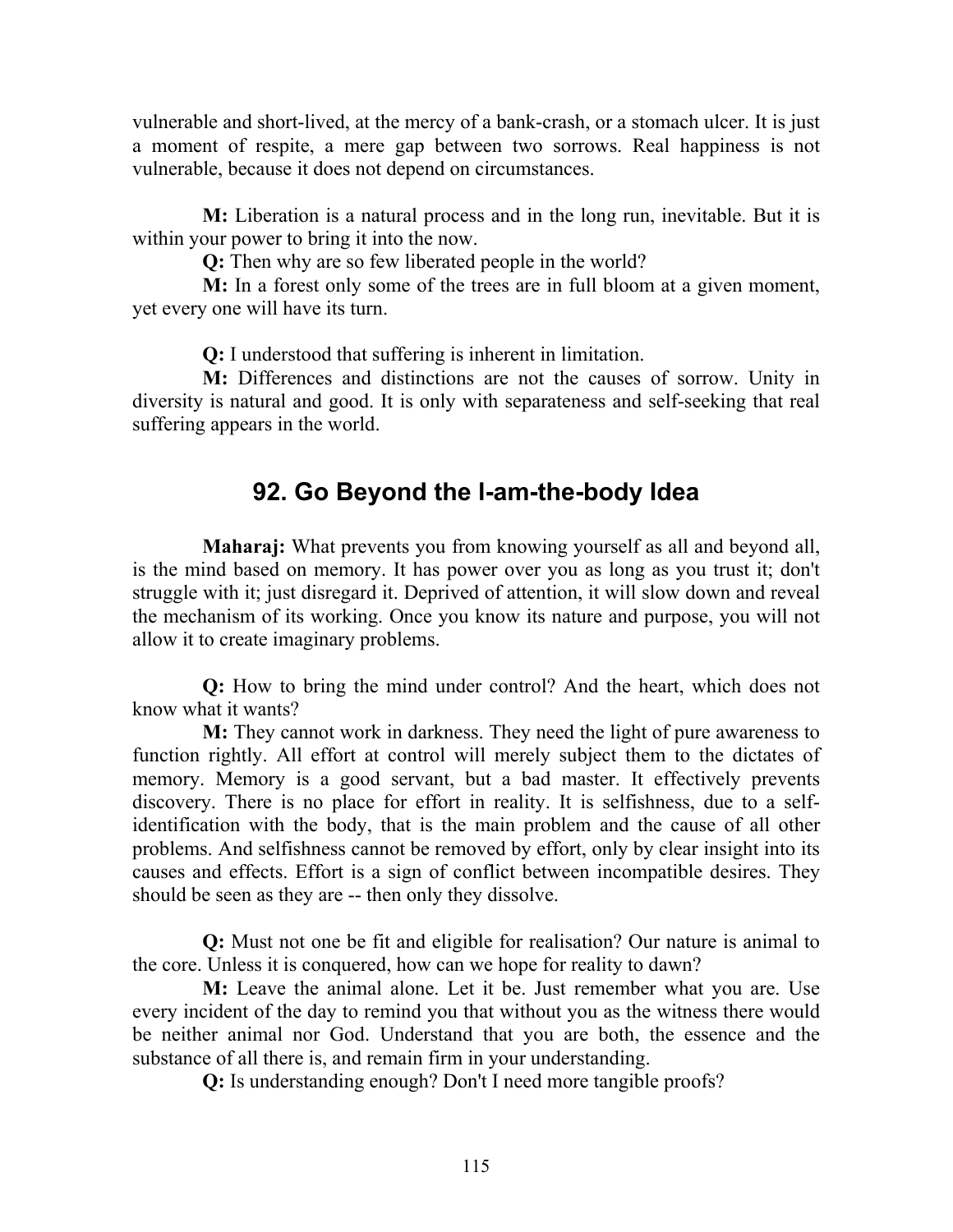M: It is your understanding that will decide about the validity of proofs. But what more tangible proof do you need than your own existence? Wherever you go you find yourself. However far you reach out in time, you are there.

Q: Obviously, I am not all-pervading and eternal. I am only here and now.

M: Good enough. The 'here' is everywhere and the now -- always. Go beyond the 'I-am-the-body' idea and you will find that space and time are in you and not you in space and time. Once you have understood this, the main obstacle to realisation is removed.

M: The true teacher, however, will not imprison his disciple in a prescribed set of ideas, feelings and actions; on the contrary, he will show him patiently the need to be free from all ideas and set patterns of behaviour, to be vigilant and earnest and go with life wherever it takes him, not to enjoy or suffer, but to understand and learn.

Under the right teacher the disciple learns to learn, not to remember and obey. Satsang, the company of the noble, does not mould, it liberates. Beware of all that makes you dependent. Most of the so-called 'surrenders to the Guru' end in disappointment, if not in tragedy. Fortunately, an earnest seeker will disentangle himself in time, [the] wiser for the experience.

M: In adhi yoga life itself is the Guru and the mind -- the disciple. The mind attends to life, it does not dictate. Life flows naturally and effortlessly and the mind removes the obstacles to its even flow.

Q: Seen as the service of life by the mind, the *adhi yoga* is a perfect democracy. Everyone is engaged in living a life to his best capacity and knowledge, everyone is a disciple of the same Guru.

M: You may say so. It may be so -- potentially. But unless life is loved and trusted, followed with eagerness and zest, it would be fanciful to talk of Yoga, which is a movement in consciousness, awareness in action.

Q: But ultimately is there a world, or is there none?

M: What you see is nothing but your self. Call it what you like, it does not change the fact. Through the film of destiny your own light depicts pictures on the screen. You are the viewer, the light, the picture and the screen. Even the film of destiny (*prarabdha*) is self-selected and self-imposed. The spirit is a sport and enjoys to overcome obstacles. The harder the task the deeper and wider his selfrealisation.

## 93. Man is not the Doer

Maharaj: As long as there is the body and the sense of identity with the body, frustration is inevitable. Only when you know yourself as entirely alien to and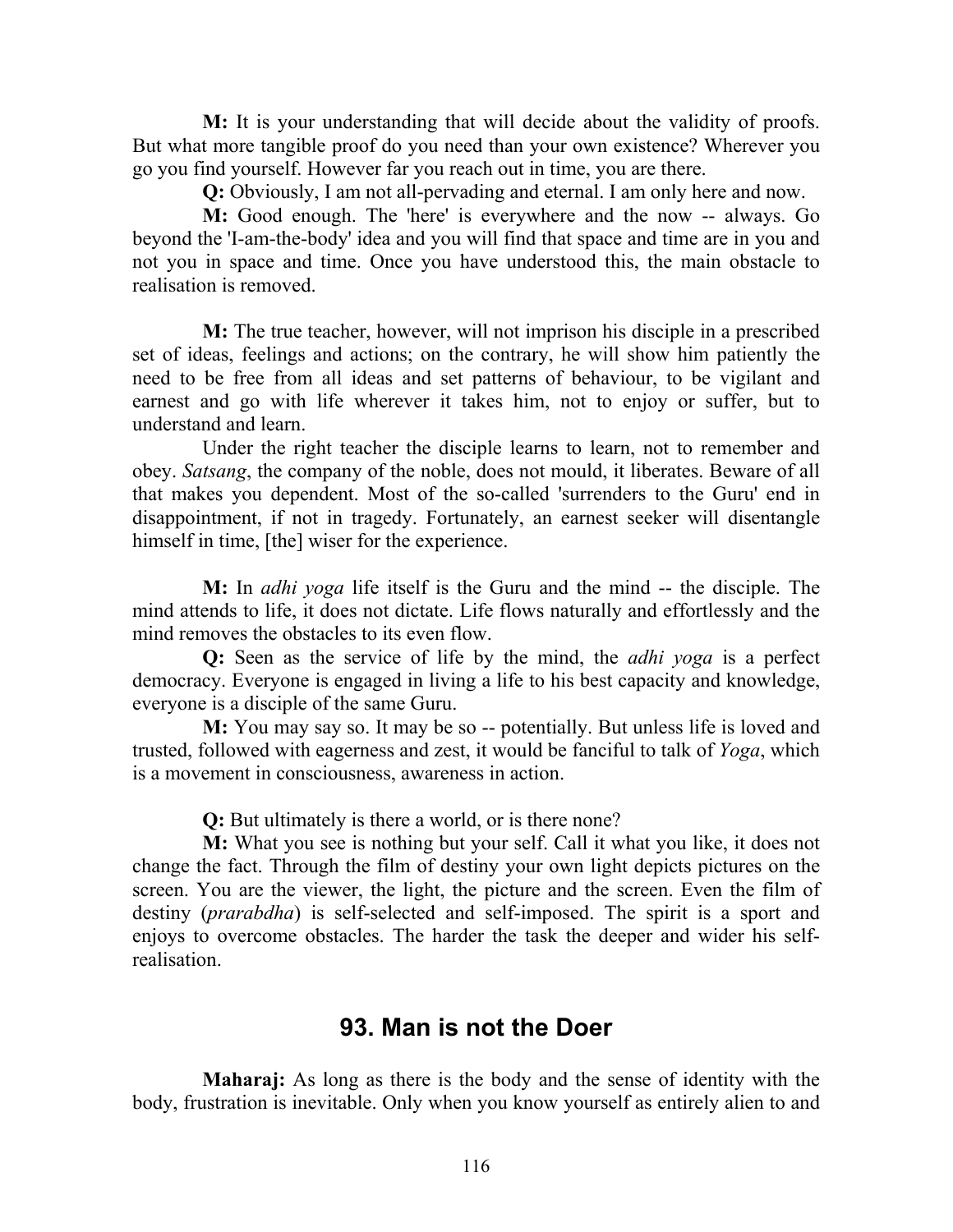different from the body, will you find respite from the mixture of fear and craving inseparable from the 'I-am-the-body' idea. Merely assuaging<sup>5</sup> fears and satisfying desires will not remove this sense of emptiness you are trying to escape from; only self-knowledge can help you.

Q: I have so much to do. I just cannot afford to keep my mind quiet.

M: It is because of your illusion that you are the doer. In reality things are done to you, not by you.

Q: If I just let things happen, how can I be sure that they will happen my way? Surely I must bend them to my desire.

M: Your desire just happens to you along with its fulfilment, or nonfulfilment. You can change neither. You may believe that you exert yourself, strive and struggle. Again, it all merely happens, including the fruits of the work. Nothing is by you and for you. All is in the picture exposed on the cinema screen, nothing in the light, including what you take yourself to be, the person. You are the light only.

Q: If I am light only, how did I come to forget it?

M: You have not forgotten. It is in the picture on the screen that you forget and then remember. You never cease to be a man because you dream to be a tiger. Similarly you are pure light appearing as a picture on the screen and also becoming one with it.

Q: Since all happens, why should I worry?

M: Exactly. Freedom is freedom from worry. Having realised that you cannot influence the results, pay no attention to your desires and fears. Let them come and go. Don't give them the nourishment of interest and attention.

Q: If life is so wonderful, how could ignorance happen?

M: You want to treat the disease without having seen the patient! Before you ask about ignorance, why don't you enquire first who is the ignorant? When you say you are ignorant, you do not know that you have imposed the concept of ignorance over the actual state of your thoughts and feelings. Examine them as they occur, give them your full attention and you will find that there is nothing like ignorance, only inattention. Give attention to what worries you, that is all. After all, worry is mental pain and pain is invariably a call for attention. The moment you give attention, the call for it ceases and the question of ignorance dissolves. Instead of waiting for an answer to your question, find out who is asking the question and what makes him ask it. You will soon find that it is the mind, goaded by fear of pain, that asks the question. And in fear there is memory and anticipation, past and future. Attention brings you back to the present, the now, and the presence in the now is a state ever at hand, but rarely noticed.

Q: We love only ourselves.

<sup>&</sup>lt;u>.</u>  $<sup>5</sup>$  Assuage = mitigar; atenuar; satisfazer.</sup>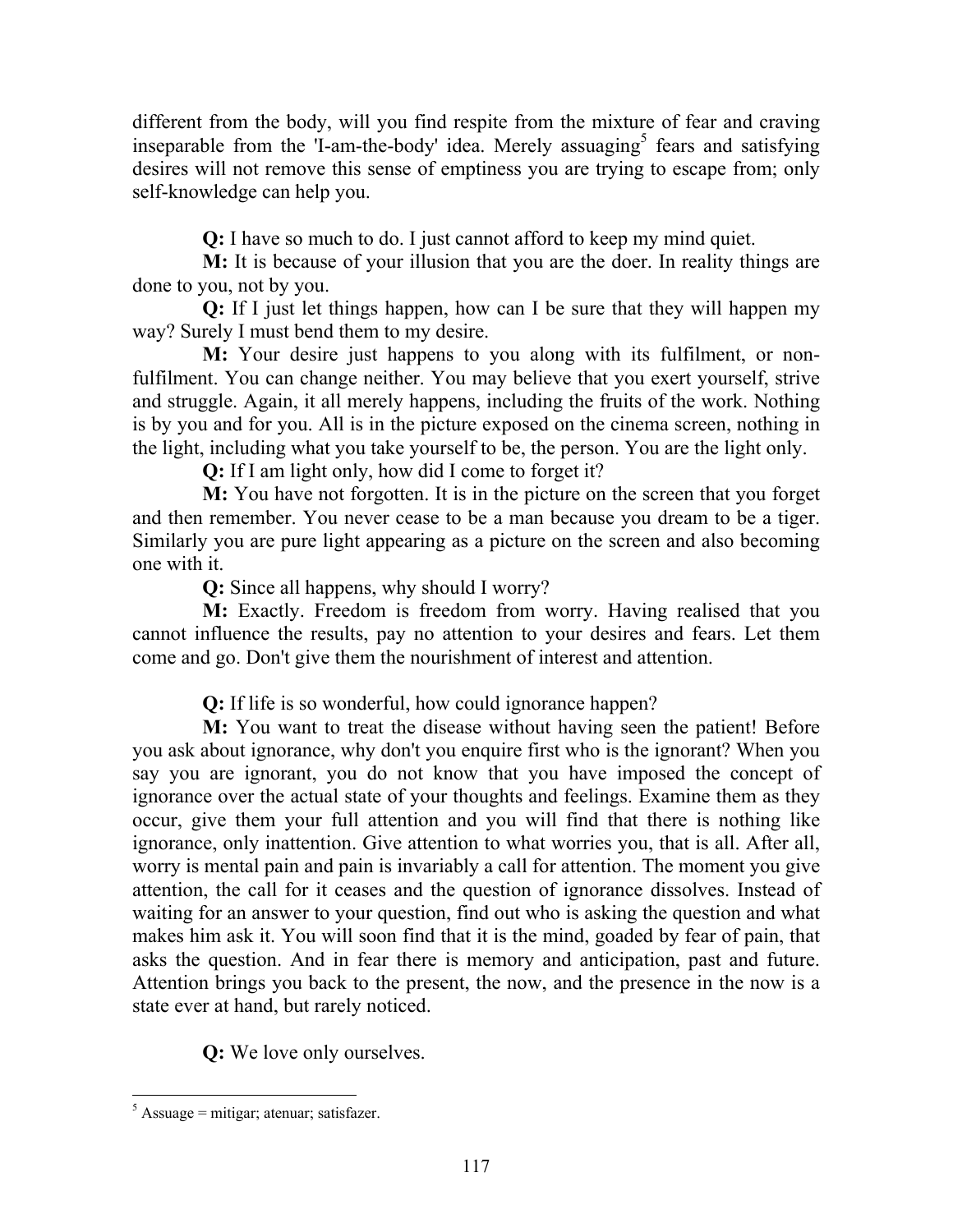M: Were it so, it would be splendid! Love your Self wisely and you will reach the summit of perfection. Everybody loves his body, but few love their real being.

Q: Does my real being need my love?

M: Your real being is love itself and your many loves are its reflections according to the situation at the moment.

Q: Yet I do not understand why the various Gurus insist on prescribing complicated and difficult sadhanas. Don't they know better?

M: It is not what you do, but what you stop doing that matters. The people who begin their *sadhana* are so feverish and restless, that they have to be very busy to keep themselves on the track. An absorbing routine is good for them. After some time they quieten down and turn away from effort. In peace and silence the skin of the 'I' dissolves and the inner and the outer become one. The real sadhana is effortless.

Q: I have sometimes the feeling that space itself is my body.

M: When you are bound by the illusion: 'I am this body', you are merely a point in space and a moment in time. When the self-identification with the body is no more, all space and time are in your mind, which is a mere ripple in consciousness, which is awareness reflected in nature. Awareness and matter are the active and the passive aspects of pure being, which is in both and beyond both. Space and time are the body and the mind of the universal existence. My feeling is that all that happens in space and time happens to me, that every experience is my experience, every form is my form. What I take myself to be becomes my body, and all that happens to that body becomes my mind. But at the root of the universe there is pure awareness, beyond space and time, here and now. Know it to be your real being and act accordingly.

# 94. You are Beyond Space and Time

M: I am not bound by your dreamlike world. In my world the seeds of suffering, desire and fear are not sown and suffering does not grow. My world is free from opposites, of mutually distinctive discrepancies; harmony pervades; its peace is rocklike; this peace and silence are my body.

M: Just see the person you imagine yourself to be as a part of the world you perceive within your mind and look at the mind from the outside, for you are not the mind. After all, your only problem is the eager self-identification with whatever you perceive. Give up this habit, remember that you are not what you perceive, use your power of alert aloofness. See yourself in all that lives and your behavior will express your vision. Once you realise that there is nothing in this world which you can call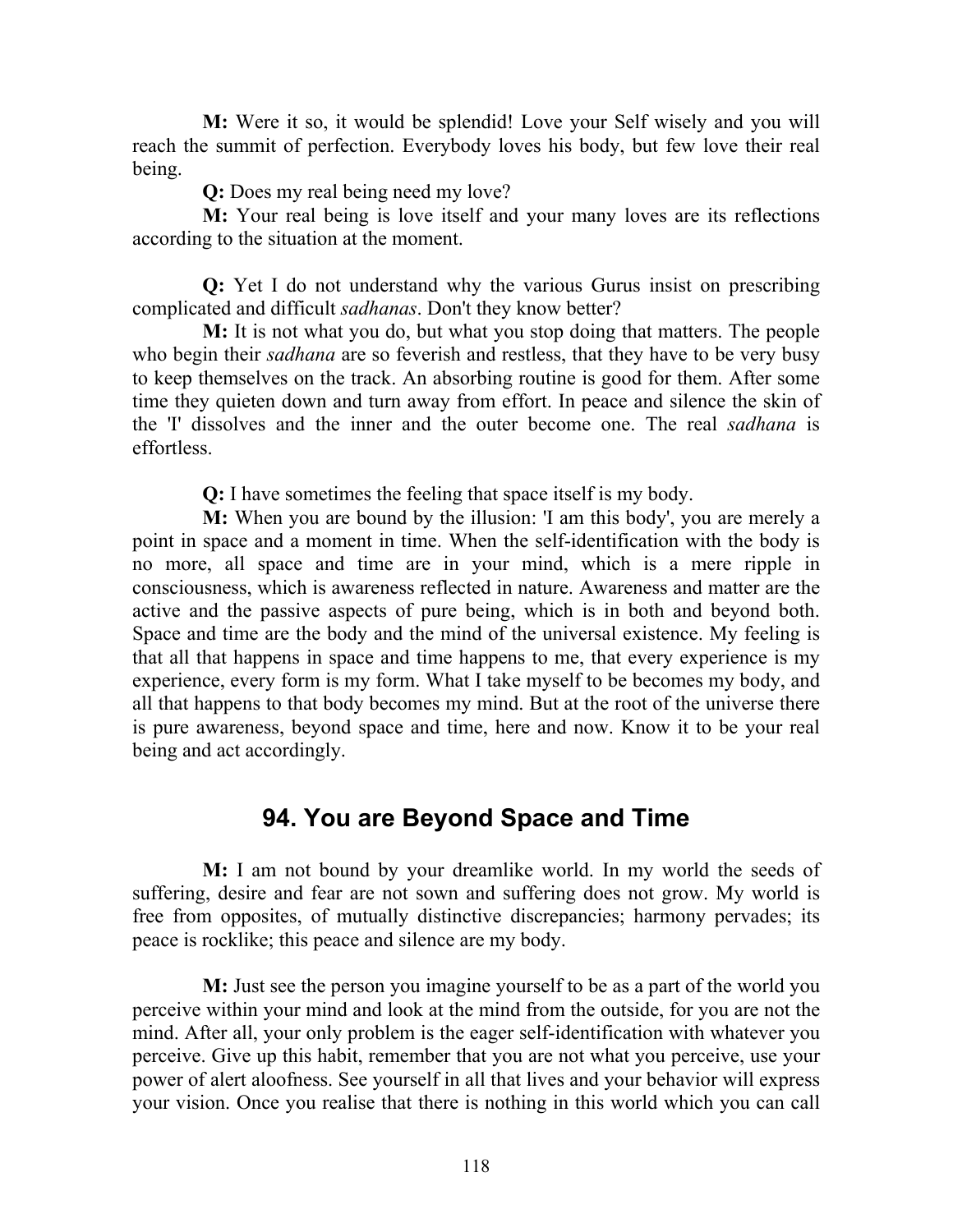your own, you look at it from the outside as you look at a play on the stage, or a picture on the screen, admiring and enjoying, but really unmoved. As long as you imagine yourself to be something tangible and solid, a thing among things, actually existing in time and space, short-lived and vulnerable, naturally you will be anxious to survive and increase. But when you know yourself as beyond space and time -- in contact with them only at the point of here and now, otherwise all-pervading and allcontaining, unapproachable, unassailable, invulnerable -- you will be afraid no longer. Know yourself as you are -- against fear there is no other remedy.

You have to learn to think and feel on these lines, or you will remain indefinitely on the personal level of desire and fear, gaining and losing, growing and decaying. A personal problem cannot be solved on its own level. The very desire to live is the messenger of death, as the longing to be happy is the outline of sorrow. The world is an ocean of pain and fear, of anxiety and despair. Pleasures are like the fishes, few and swift, rarely come, quickly gone. A man of low intelligence believes, against all evidence, that he is an exception and that the world owes him happiness. But the world cannot give what it does not have; unreal to the core, it is of no use for real happiness. It cannot be otherwise. We seek the real because we are unhappy with the unreal. Happiness is our real nature and we shall never rest until we find it. But rarely we know where to seek it. Once you have understood that the world is but a mistaken view of reality, and is not what it appears to be, you are free of its obsessions. Only what is compatible with your real being can make you happy and the world, as you perceive it, is its outright denial.

Q: How can one remain happy among so much suffering?

M: One cannot help it -- the inner happiness is overwhelmingly real. Like the sun in the sky, its expressions may be clouded, but it is never absent.

Q: If happiness is independent, why are we not always happy?

M: As long as we believe that we need things to make us happy, we shall also believe that in their absence we must be miserable. Mind always shapes itself according to its beliefs. Hence the importance of convincing oneself that one need not be prodded into happiness; that, on the contrary, pleasure is a distraction and a nuisance, for it merely increases the false conviction that one needs to have and do things to be happy when in reality it is just the opposite.

But why talk of happiness at all? You do not think of happiness except when you are unhappy. A man who says: 'Now I am happy', is between two sorrows -- past and future. This happiness is mere excitement caused by relief from pain. Real happiness is utterly unselfconscious. It is best expressed negatively as: 'there is nothing wrong with me. I have nothing to worry about'. After all, the ultimate purpose of all sadhana is to reach a point when this conviction, instead of being only verbal, is based on the actual and ever-present experience.

Q: Emptiness and nothingness -- how dreadful!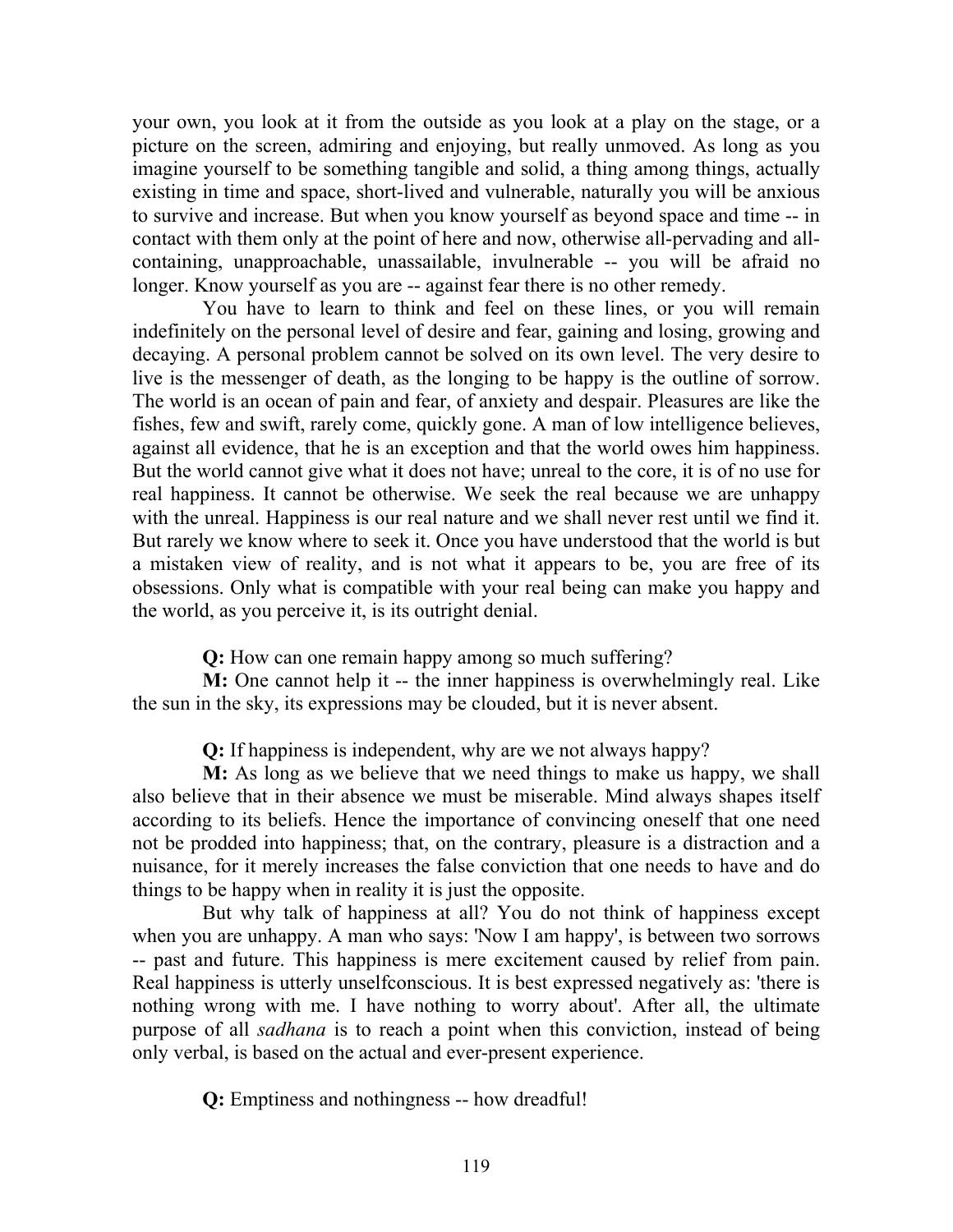M: You face it most cheerfully, when you go to sleep! Find out for yourself the state of wakeful sleep and you will find it quite in harmony with your real nature. Words can only give you the idea and the idea is not the experience. All I can say is that true happiness has no cause and what has no cause is immovable. Which does not mean it is perceivable, as pleasure. What is perceivable is pain and pleasure; the state of freedom from sorrow can be described only negatively. To know it directly you must go beyond the mind addicted to causality and the tyranny of time.

Q: What about witnessing?

M: Witnessing is of the mind. The witness goes with the witnessed. In the state of non-duality all separation ceases.

Q: What about you? Do you continue in awareness?

M: The person, the 'I am this body, this mind, this chain of memories, this bundle of desires and fears' disappears, but something you may call identity, remains. It enables me to become a person when required. Love creates its own necessities, even of becoming a person.

Q: What is the relation between reality and its expressions?

M: No relation. In reality all is real and identical. As we put it, saguna and nirguna are one in Parabrahman. There is only the Supreme. In movement, it Is saguna. Motionless, it is nirguna. But it is only the mind that moves or does not move. The real is beyond. You are beyond. Once you have understood that nothing perceivable, or conceivable can be yourself, you are free of your imaginations. To see everything as imagination, born of desire, is necessary for self-realisation. We miss the real by lack of attention and create the unreal by excess of imagination.

You have to give your heart and mind to these things and brood over them repeatedly. It is like cooking food. You must keep it on the fire for some time before it is ready.

Q: Am I not under the sway of destiny, of my karma? What can I do against it? What I am and what I do is pre-determined. Even my so-called free choice is predetermined; only I am not aware of it and imagine myself to be free.

M: Again, it all depends how you look at it. Ignorance is like a fever -- it makes you see things which are not there. karma is the divinely prescribed treatment. Welcome it and follow the instructions faithfully and you will get well. A patient will leave the hospital after he recovers. To insist on immediate freedom of choice and action will merely postpone recovery. Accept your destiny and fulfil it - this is the shortest way to freedom from destiny, though not from love and its compulsions. To act from desire and fear is bondage; to act from love is freedom.

### 95. Accept Life as it Comes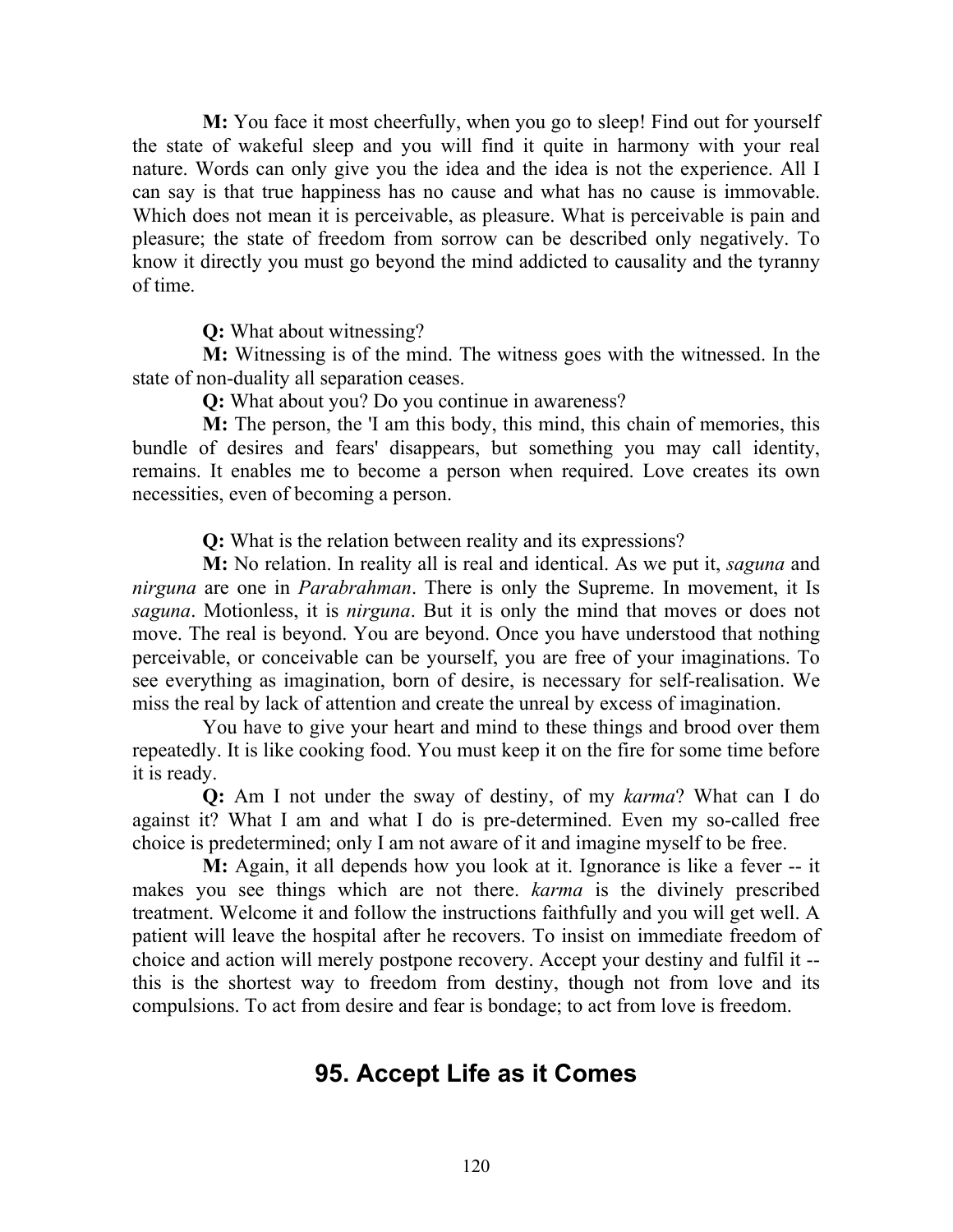Q: I have some property in the United States which I intend to sell and buy some land in the Himalayas. I shall build a house, lay out a garden, get two or three cows and live quietly. People tell me that property and quiet are not compatible, that I shall at once get into trouble with officials, neighbours and thieves. Is it inevitable?

M: The least you can expect is an endless succession of visitors who will make your abode into a free and open guesthouse. Better accept your life as it shapes, go home and look after your wife with love and care. Nobody else needs you. Your dreams of glory will land you in more trouble.

Q: It is not glory that I seek. I seek Reality.

M: For this you need a well-ordered and quiet life, peace of mind and immense earnestness. At every moment whatever comes to you unasked, comes from God and will surely help you, if you make the fullest use of it. It is only what you strive for, out of your own imagination and desire, that gives you trouble.

Q: Is destiny the same as grace?

M: Absolutely. Accept life as it comes and you will find it a blessing.

M: As long as you take yourself to be a person, a body and a mind, separate from the stream of life, having a will of its own, pursuing its own aims, you are living merely on the surface and whatever you do will be short-lived and of little value, mere straw to feed the flames of vanity. You must put in true worth before you can expect something real. What is your worth?

Q: By what measure shall I measure it?

M: Look at the content of your mind. You are what you think about. Are you not most of the time busy with your own little person and its daily needs?

The value of regular meditation is that it takes you away from the humdrum of daily routine and reminds you that you are not what you believe yourself to be. But even remembering is not enough -- action must follow conviction. Don't be like the rich man who has made a detailed will, but refuses to die.

Q: I admit it is courage that I lack.

M: It is because you are not fully convinced. Complete conviction generates both desire and courage. And meditation is the art of achieving faith through understanding. In meditation you consider the teaching received, in all its aspects and repeatedly, until out of clarity confidence is born and, with confidence, action. Conviction and action are inseparable. If action does not follow conviction, examine your convictions, don't accuse yourself of lack of courage. Selfdepreciation will take you nowhere. Without clarity and emotional assent of what use is will?

Q: What do you mean by emotional assent? Am I not to act against my desires?

M: You will not act against your desires. Clarity is not enough. Energy comes from love -- you must love to act -- whatever the shape and object of your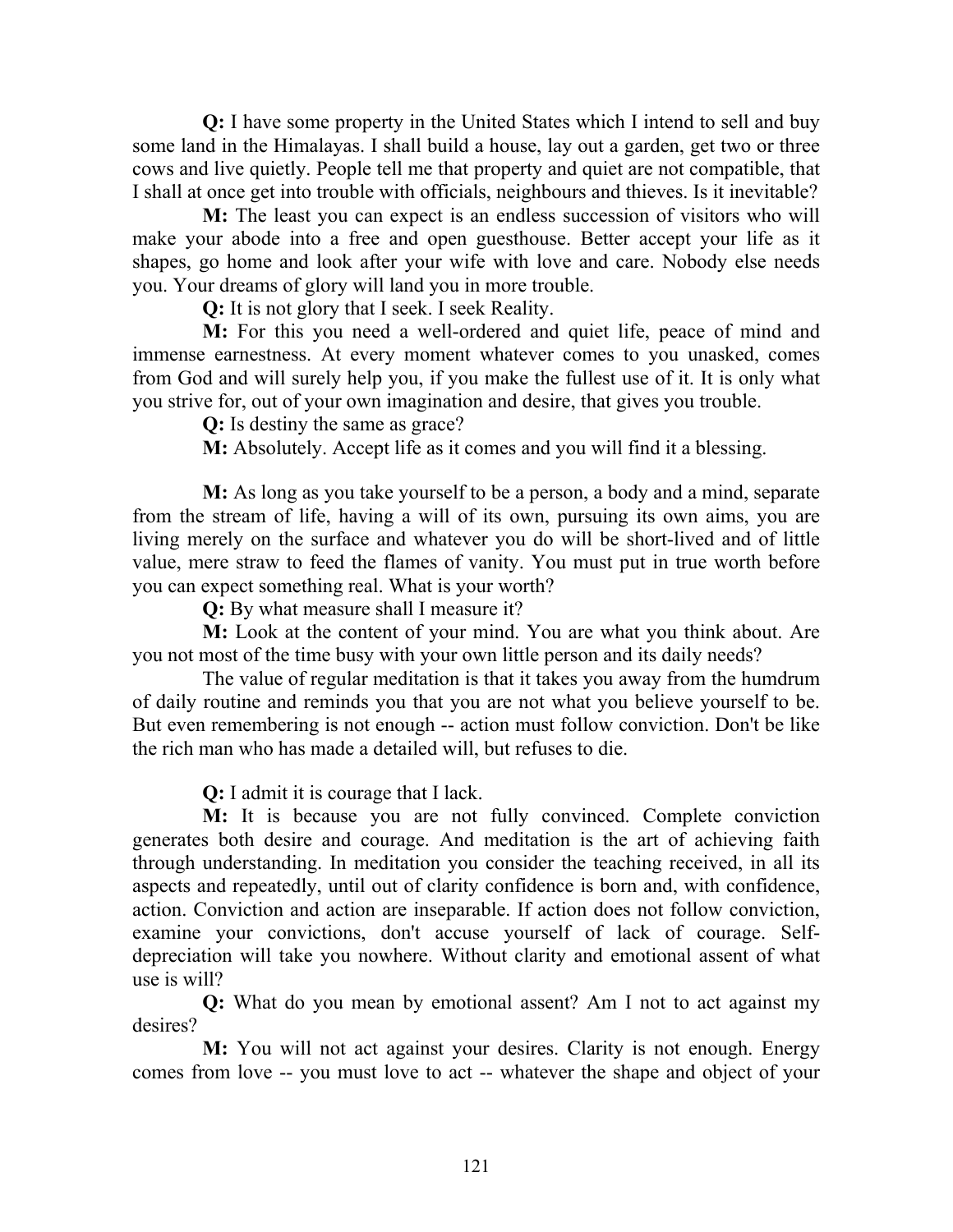love. Without clarity and charity courage is destructive. People at war are often wonderfully courageous, but what of it?

Q: I see quite clearly that all I want is a house in a garden where I shall live in peace. Why should I not act on my desire?

M: By all means, act. But do not forget the inevitable, unexpected. Without rain your garden will not flourish. You need courage for adventure.

Q: I need time to collect my courage, don't hustle me. Let me ripen for action.

M: The entire approach is wrong. Action delayed is action abandoned. There may be other chances for other actions, but the present moment is lost - irretrievably lost. All preparation is for the future -- you cannot prepare for the present.

Q: What is wrong with preparing for the future?

M: Acting in the now is not much helped by your preparations. Clarity is now, action is now. Thinking of being ready impedes action. And action is the touchstone of reality.

M: Once you know yourself, it is immaterial what you do, but to realise your independence, you must test it by letting go all you were dependent on.

M: Keep quiet, undisturbed, and the wisdom and the power will come on their own. You need not hanker. Wait in silence of the heart and mind. It is very easy to be quiet, but willingness is rare. You people want to become supermen overnight. Stay without ambition, without the least desire, exposed, vulnerable, unprotected, uncertain and alone, completely open to and welcoming life as it happens, without the selfish conviction that all must yield you pleasure or profit, material or so-called spiritual.

Q: I respond to what you say, but I just do not see how it is done.

M: If you know how to do it, you will not do it. Abandon every attempt, just be; don't strive, don't struggle, let go every support, hold on to the blind sense of being, brushing off all else. This is enough.

Q: How is this brushing done? The more I brush off, the more it comes to the surface.

M: Refuse attention, let things come and go. Desires and thoughts are also things. Disregard them. Since immemorial time the dust of events was covering the clear mirror of your mind, so that only memories you could see. Brush off the dust before it has time to settle; this will lay bare the old layers until the true nature of your mind is discovered. It is all very simple and comparatively easy; be earnest and patient, that is all. Dispassion, detachment, freedom from desire and fear, from all self-concern, mere awareness -- free from memory and expectation -- this is the state of mind to which discovery can happen.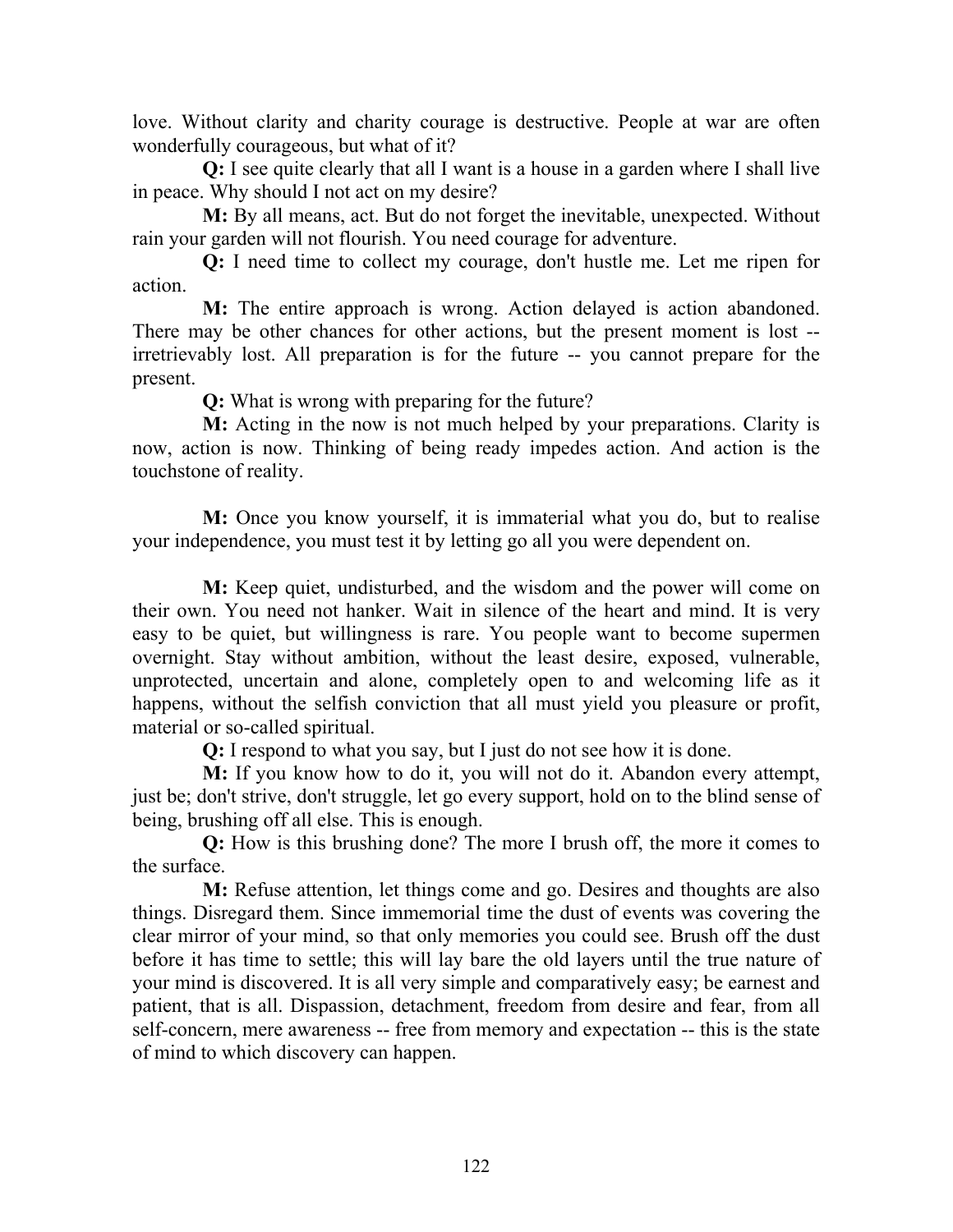#### 96. Abandon Memories and Expectations

Q: I am afraid of my own mind. It is so unsteady!

M: In the mirror of your mind images appear and disappear. The mirror remains. Learn to distinguish the immovable in the movable, the unchanging in the changing, till you realise that all differences are in appearance only and oneness is a fact. This basic identity -- you may call God, or *Brahman*, or the matrix (*Prakriti*), the words matters little -- is only the realisation that all is one.

Q: Is there anything unnecessary in the scheme of things?

M: Nothing is necessary, nothing is inevitable. Habit and passion blind and mislead. Compassionate awareness heals and redeems. There is nothing we can do, we can only let things happen according to their nature.

Q: Are austerities and penances of any use?

M: To meet all the vicissitudes of life is penance enough! You need not invent trouble. To meet cheerfully whatever life brings is all the austerity you need.

Q: What about sacrifice?

M: Share willingly and gladly all you have with whoever needs -- don't invent self-inflicted cruelties.

Q: What is self-surrender?

M: Accept what comes.

Q: Will compete solitude be of any benefit?

M: It depends on your temperament. You may work with others and for others, alert and friendly, and grow more fully than in solitude, which may make you dull or leave you at the mercy of your mind's endless chatter. Do not imagine that you can change through effort. Violence, even turned against yourself, as in austerities and penance, will remain fruitless.

M: It is all due to your complete misunderstanding of reality. Your mind is steeped in the habits of evaluation and acquisition and will not admit that the incomparable and unobtainable are waiting timelessly within your own heart for recognition. All you have to do is to abandon all memories and expectations. Just keep yourself ready in utter nakedness and nothingness.

Q: Who is to do the abandoning?

M: God will do it. Just see the need of being abandoned. Don't resist, don't hold on to the person you take yourself to be.

Q: Unless I am told what to do and how to do it, I feel lost.

M: By all means do feel lost! As long as you feel competent and confident, reality is beyond your reach. Unless you accept inner adventure as a way of life, discovery will not come to you.

Q: Discovery of what?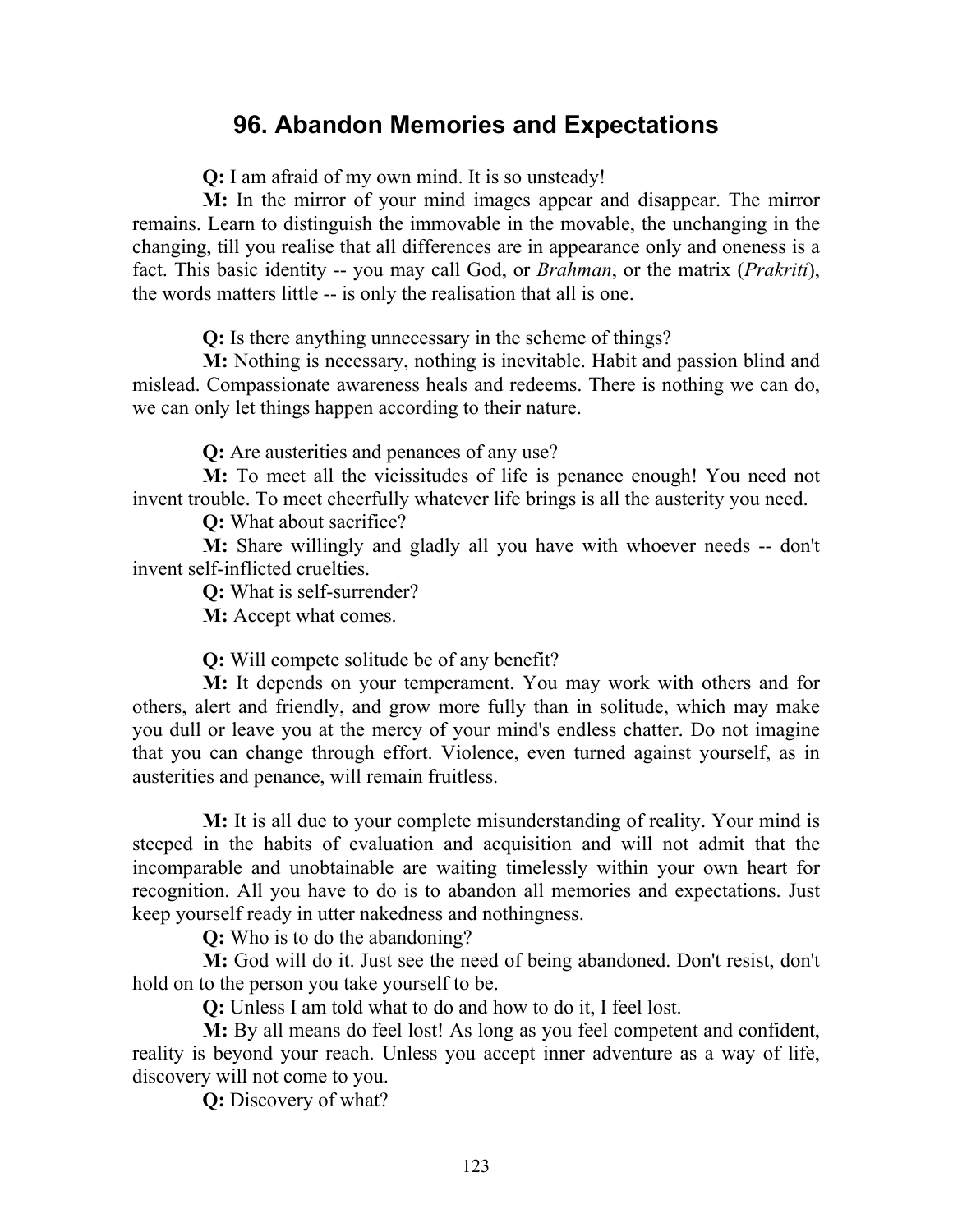M: Of the centre of your being, which is free of all directions, all means and ends.

Q: Be all, know all, have all?

M: Be nothing, know nothing, have nothing. This is the only life worth living, the only happiness worth having.

Q: I may admit that the goal is beyond my comprehension. Let me know the way at least.

M: You must find your own way. Unless you find it yourself it will not be your own way and will take you nowhere. Earnestly live your truth as you have found it -- act on the little you have understood. It is earnestness that will take you through, not cleverness -- your own or another's.

## 97. Mind and the World are not Separate

M: The mind and the world are not separate. Do understand that what you think to be the world is your own mind.

Q: What is your attitude to sin? How do you look at a sinner, somebody who breaks the law, inner or outer? Do you want him to change or you just pity him? Or, are you indifferent to him because of his sins?

M: I know no sin, nor sinner. Your distinction and valuation do not bind me. Everybody behaves according to his nature. It cannot be helped, nor need it be regretted.

Q: Others suffer.

M: Life lives on life. In nature the process is compulsory, in society it should be voluntary. There can be no life without sacrifice. A sinner refuses to sacrifice and invites death. This is as it is, and gives no cause for condemnation and pity.

Q: If a sinner, a breaker of the law, comes before you and asks for your grace, what will be your response?

M: He will get what he asks for.

Q: In spite of being a very bad man?

M: I know no bad people, I only know myself. I see no saints nor sinners, only living beings. I do not hand out grace. There is nothing I can give, or deny, which you do not have already in equal measure. Just be aware of your riches and make full use of them. As long as you imagine that you need my grace, you will be at my door begging for it.

Q: All the Buddhas and Rishis have not succeeded in changing the world.

M: The world does not yield to changing. By its very nature it is painful and transient. See it as it is and divest yourself of all desire and fear. When the world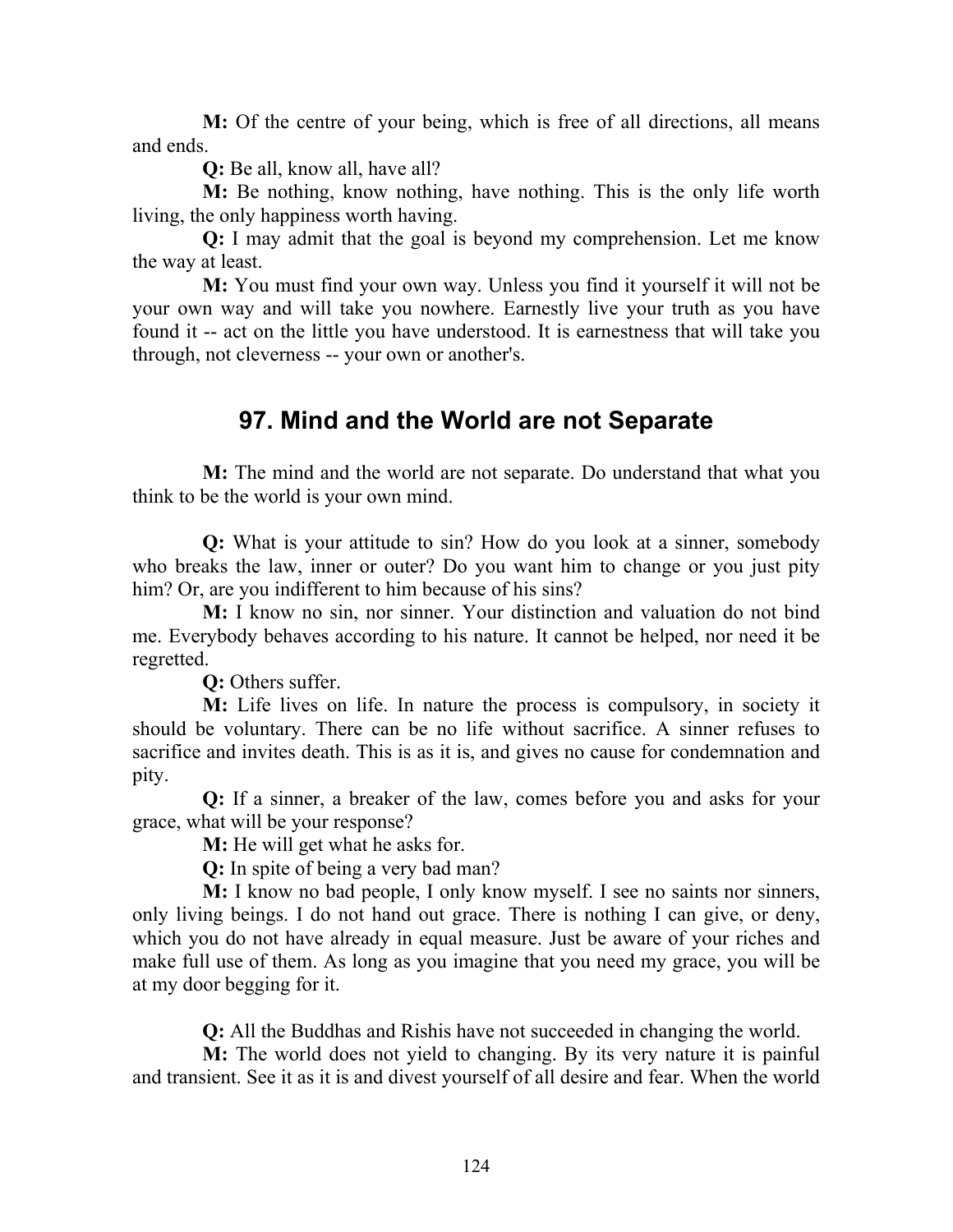does not hold and bind you, it becomes an abode of joy and beauty. You can be happy in the world only when you are free of it.

Q: What comes first, being or desire?

M: With being arising in consciousness, the ideas of what you are arise in your mind as well as what you should be. This brings forth desire and action and the process of becoming begins. Becoming has, apparently, no beginning and no end, for it restarts every moment. With the cessation of imagination and desire, becoming ceases and the being this or that merges into pure being, which is not describable, only experienceable.

The world appears to you so overwhelmingly real, because you think of it all the time; cease thinking of it and it will dissolve into thin mist. You need not forget; when desire and fear end, bondage also ends. It is the emotional involvement, the pattern of likes and dislikes which we call character and temperament, that create the bondage.

Q: Since you count your spiritual ancestry from Rishi Dattatreya, are we right in believing that you and all your predecessors are reincarnations of the Rishi?

M: You may believe in whatever you like and if you act on your belief, you will get the fruits of it; but to me it has no importance. I am what I am and this is enough for me. I have no desire to identify myself with anybody, however illustrious. Nor do I feel the need to take myths for reality. I am only interested in ignorance and the freedom from ignorance.

Q: There must be some hopeless cases too?

M: None is hopeless. Obstacles can be overcome. What life cannot mend, death will end, but the Guru cannot fail.

Q: When did the dream begin?

M: It appears to be beginningless, but in fact it is only now. From moment to moment you are renewing it. Once you have seen that you are dreaming, you shall wake up. But you do not see, because you want the dream to continue. A day will come when you will long for the ending of the dream, with all your heart and mind, and be willing to pay any price; the price will be dispassion and detachment, the loss of interest in the dream itself.

Q: How helpless I am. As long as the dream of existence lasts, I want it to continue. As long as I want it to continue, it will last.

M: Wanting it to continue is not inevitable. See clearly your condition, your very clarity will release you.

Q: The world is full of troubles, no wonder my mind too is full of them.

M: Was there ever a world without troubles? Your being as a person depends on violence to others. Your very body is a battlefield, full of the dead and dying. Existence implies violence.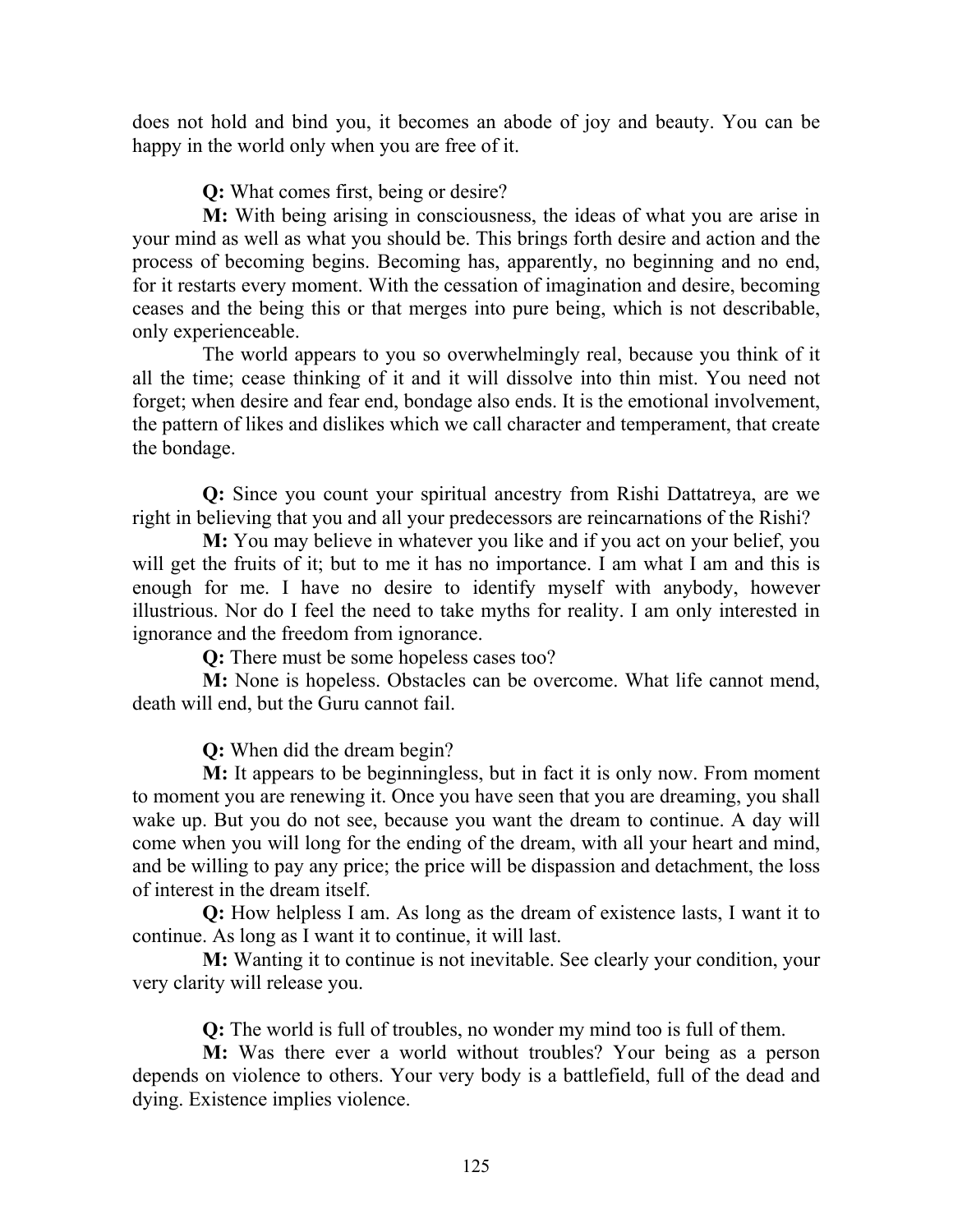Q: As a body -- yes. As a human being -- definitely no. For humanity nonviolence is the law of life and violence of death.

M: There is little of non-violence in nature.

Q: God and nature are not human and need not be humane. I am concerned with man alone. To be human I must be compassionate absolutely.

M: Do you realise that as long as you have a self to defend, you must be violent?

Q: I do. To be truly human I must be self-less. As long as I am selfish, I am sub-human, a humanoid only.

M: So, we are all sub-human and only a few are human. Few or many, it is again 'clarity and charity' that make us human.

### 98. Freedom from Self-identification

Maharaj: To be, just be, is important. You need not ask anything, nor do anything. Such apparently lazy way of spending time is highly regarded in India. It means that for the time being you are free from the obsession with 'what next'. When you are not in a hurry and the mind is free from anxieties, it becomes quiet and in the silence something may be heard which is ordinarily too fine and subtle for perception. The mind must be open and quiet to see.

Questioner: How do we learn to cut out worries?

M: You need not worry about your worries. Just be. Do not try to be quiet; do not make 'being quiet' into a task to be performed. Don't be restless about 'being quiet', miserable about 'being happy'. Just be aware that you are and remain aware - don't say: 'yes, I am; what next?' There is no 'next' in 'I am'. It is a timeless state.

Q: If I know myself, shall I not desire and fear?

M: For some time the mental habits may linger in spite of the new vision, the habit of longing for the known past and fearing the unknown future. When you know these are of the mind only, you can go beyond them. As long as you have all sorts of ideas about yourself, you know yourself through the mist of these ideas; to know yourself as you are, give up all ideas. You cannot imagine the taste of pure water, you can only discover it by abandoning all flavourings.

As long as you are interested in your present way of living, you will not abandon it. Discovery cannot come as long as you cling to the familiar. It is only when you realise fully the immense sorrow of your life and revolt against it, that a way out can be found.

Q: Then, what am I to do?

M: Try to be, only to be. The all-important word is 'try'. Allot enough time daily for sitting quietly and trying, just trying, to go beyond the personality, with its addictions and obsessions. Don't ask how, it cannot be explained. You just keep on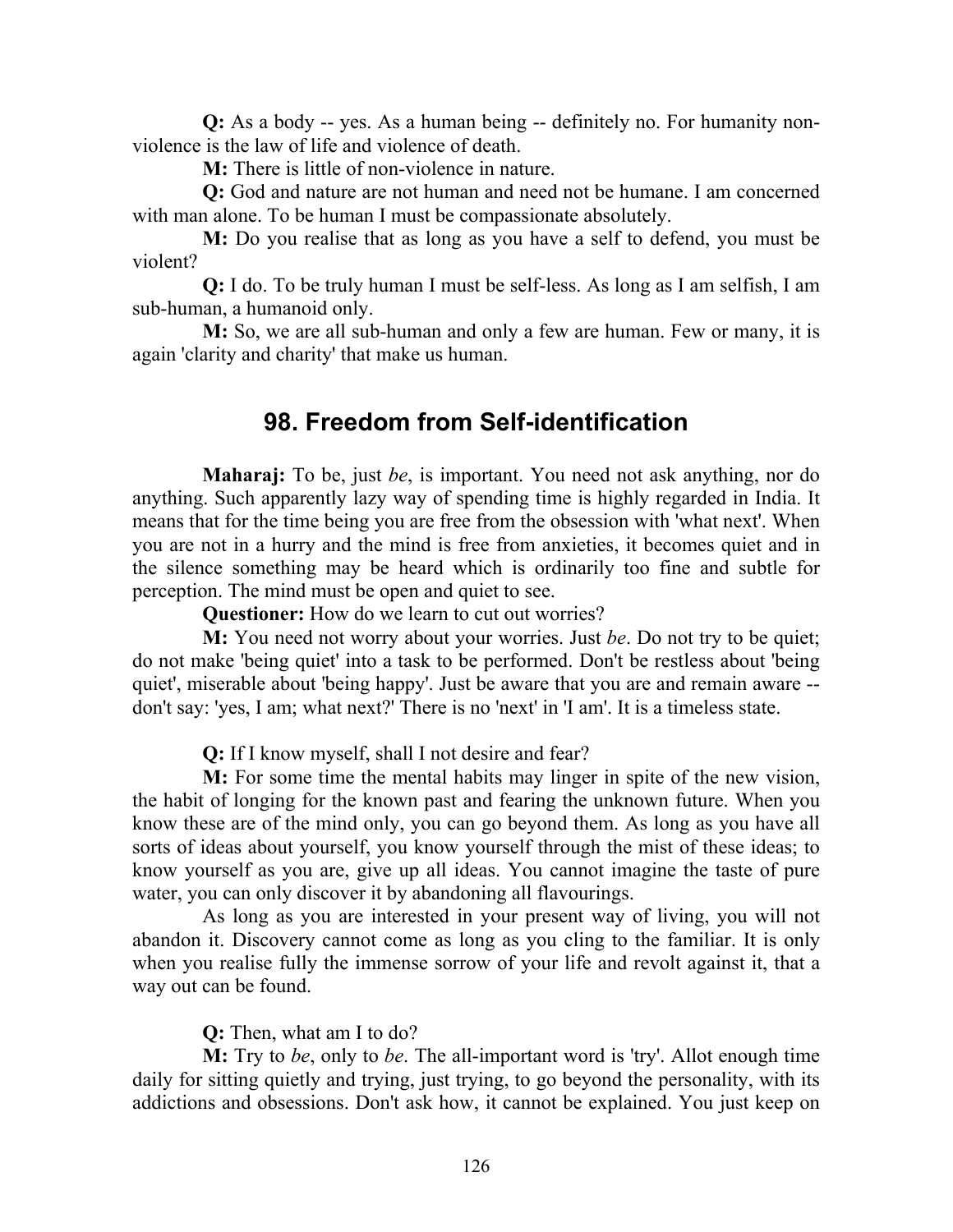trying until you succeed. If you persevere, there can be no failure. What matters supremely is sincerity, earnestness; you must really have had surfeit of being the person you are, now see the urgent need of being free of this unnecessary selfidentification with a bundle of memories and habits. This steady resistance against the unnecessary is the secret of success.

After all, you are what you are every moment of your life, but you are never conscious of it, except, maybe, at the point of awakening from sleep. All you need is to be aware of being, not as a verbal statement, but as an ever-present fact. The awareness that you are will open your eyes to what you are. It is all very simple. First of all, establish a constant contact with your Self, be with yourself all the time. Into self-awareness all blessings flow. Begin as a centre of observation, deliberate cognisance, and grow into a centre of love in action. 'I am' is a tiny seed which will grow into a mighty tree -- quite naturally, without a trace of effort.'

M: Evil is the shadow of inattention. In the light of self-awareness it will wither and fall off.

All dependence on another is futile, for what others can give others will take away. Only what is your own at the start will remain your own in the end. Accept no guidance but from within, and even then sift out all memories for they will mislead you. Even if you are quite ignorant of the ways and the means, keep quiet and look within; guidance is sure to come. You are never left without knowing what your next step should be. The trouble is that you may shirk it. The Guru is there for giving you courage because of his experience and success. But only what you discover through your own awareness, your own effort, will be of permanent use to you.

Remember, nothing you perceive is your own. Nothing of value can come to you from outside; it is only your own feeling and understanding that are relevant and revealing. Words, heard or read, will only create images in your mind, but you are not a mental image. You are the power of perception and action behind and beyond the image.

M: To be attached to one's name and shape is selfishness. A man who knows that he is neither body nor mind cannot be selfish, for he has nothing to be selfish for. […] To be selfish means to covet, acquire, accumulate on behalf of the part against the whole.

M: *Karma*, or destiny, is an expression of a beneficial law: the universal trend towards balance, harmony and unity. At every moment, whatever happens now, is for the best. It may appear painful and ugly, a suffering bitter and meaningless, yet considering the past and the future it is for the best, as the only way out of a disastrous situation.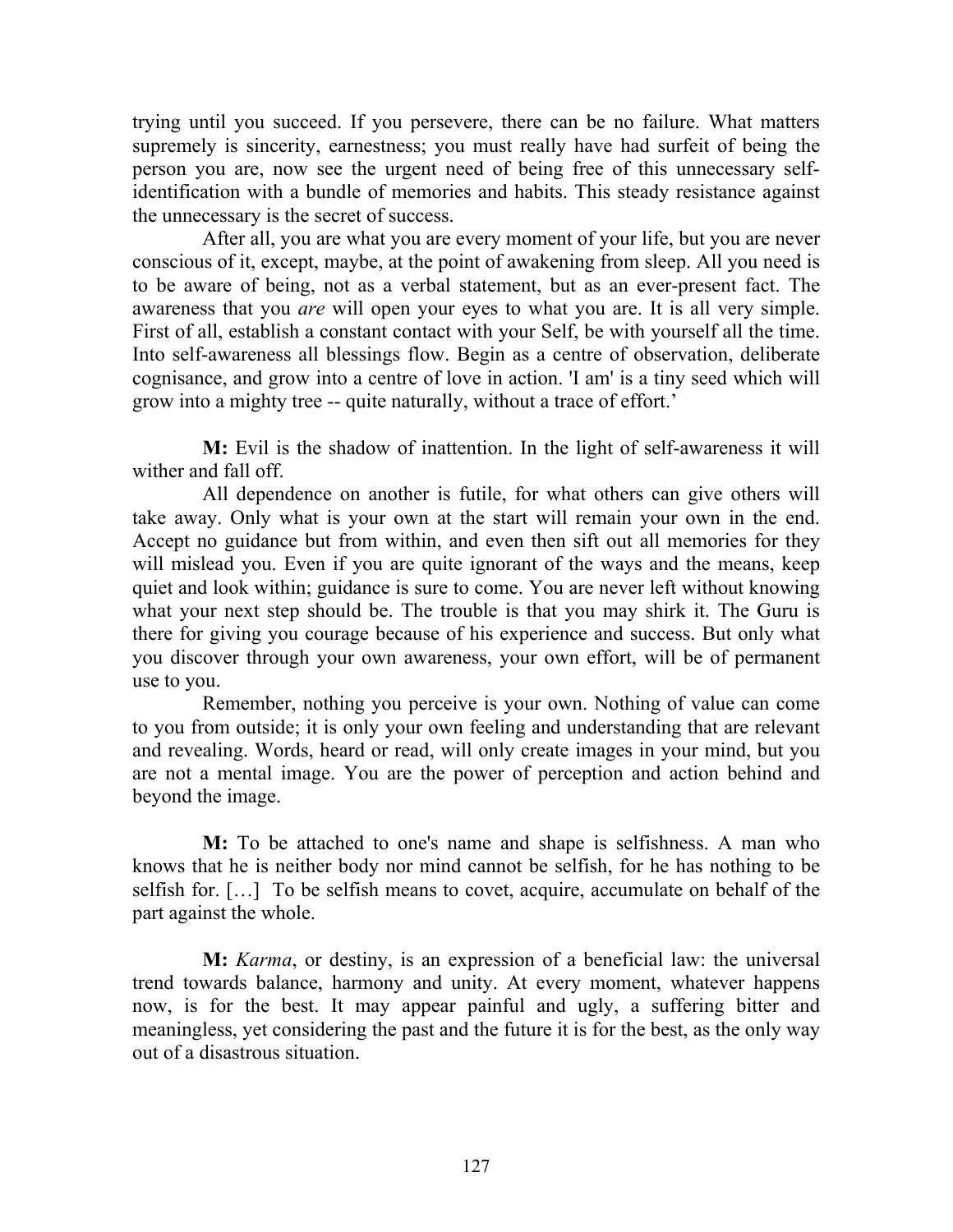M: To be is to suffer. The narrower the circle of my self-identification, the more acute the suffering caused by desire and fear.

Q: Can there be no suffering that is necessary and good?

M: Accidental or incidental pain is inevitable and transitory; deliberate pain, inflicted with even the best of intentions, is meaningless and cruel.

Q: You would not punish crime?

M: Punishment is but legalised crime. In a society built on prevention, rather than retaliation, there would be very little crime. The few exceptions will be treated medically, as of unsound mind and body.

**M:** Begin from the beginning: give attention to the fact that you *are*. At no time can you say 'I was not' all you can say: 'I do not remember'. You know how unreliable is memory. Accept that, engrossed in petty personal affairs you have forgotten what you are; try to bring back the lost memory through the elimination of the known. You cannot be told what will happen, nor is it desirable; anticipation will create illusions. In the inner search the unexpected is inevitable; the discovery is invariably beyond all imagination. Just as an unborn child cannot know life after birth, for it has nothing in its mind with which to form a valid picture, so is the mind unable to think of the real in terms of the unreal, except by negation: 'Not this, not that'.

M: A level of mental maturity is reached when nothing external is of any value and the heart is ready to relinquish all. Then the real has a chance and it grasps it. Delays, if any, are caused by the mind being unwilling to see or to discard.

Q: It is very difficult to abandon words. Our mental life is one continuous stream of words.

M: It is not a matter of easy, or difficult. You have no alternative. Either you try or you don't. It is up to you.

Q: I have tried many times and failed.

M: Try again. If you keep on trying, something may happen. But if you don't, you are stuck. You may know all the right words, quote the scriptures, be brilliant in your discussions and yet remain a bag of bones. Or you may be inconspicuous and humble, an insignificant person altogether, yet glowing with loving kindness and deep wisdom.

## 99. The Perceived can not be the Perceiver

Maharaj: Relinquish your habits and addictions, live a simple and sober life, don't hurt a living being; this is the foundation of Yoga. To find reality you must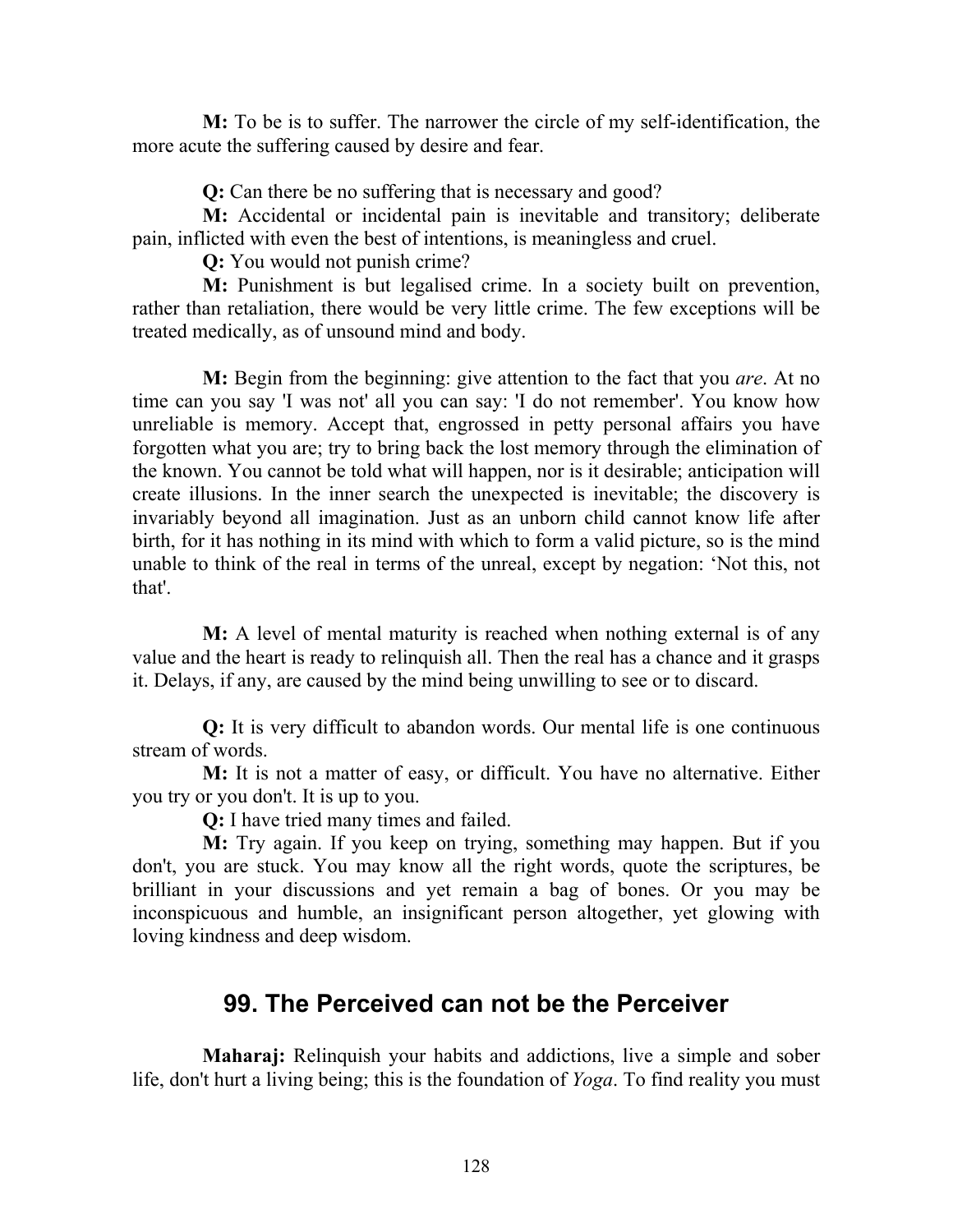be real in the smallest daily action; there can be no deceit in the search for truth. You say you find your life enjoyable. Maybe it is -- at present. But who enjoys it?

Q: I confess I do not know the enjoyer nor the enjoyed. I only know the enjoyment.

M: Quite right. But enjoyment is a state of mind -- it comes and goes. Its very impermanence makes it perceivable. You cannot be conscious of what does not change. All consciousness is consciousness of change. But the very perception of change -- does it not necessitate a changeless background?

M: Between the remembered and the actual there is a basic difference which can be observed from moment to moment. At no point of time is the actual the remembered. Between the two there is a difference in kind, not merely in intensity. The actual is unmistakably so. By no effort of will or imagination can you interchange the two. Now, what is it that gives this unique quality to the actual?

Q: The actual is real, while there is a good deal of uncertainty about the remembered.

M: Quite so, but why? A moment back the remembered was actual, in a moment the actual will be the remembered. What makes the actual unique? Obviously, it is your sense of being present. In memory and anticipation there is a clear feeling that it is a mental state under observation, while in the actual the feeling is primarily of being present and aware.

Q: Yes I can see. It is awareness that makes the difference between the actual and the remembered. One thinks of the past or the future, but one is present in the now.

M: Wherever you go, the sense of here and now you carry with you all the time. It means that you are independent of space and time, that space and time are in you, not you in them. It is your self-identification with the body, which, of course, is limited in space and time, that gives you the feeling of finiteness. In reality you are infinite and eternal.

Q: This infinite and eternal self of mine, how am I to know it?

M: The self you want to know, is it some second self? Are you made of several selves? Surely, there is only one self and you are that self. The self you are is the only self there is. Remove and abandon your wrong ideas about yourself and there it is, in all its glory. It is only your mind that prevents self-knowledge.

Q: How am I to be rid of the mind? And is life without mind at all possible on the human level?

M: There is no such thing as mind. There are ideas and some of them are wrong. Abandon the wrong ideas, for they are false and obstruct your vision of yourself.

Q: Which ideas are wrong and which are true?

M: Assertions are usually wrong and denials -- right.

Q: One cannot live by denying everything!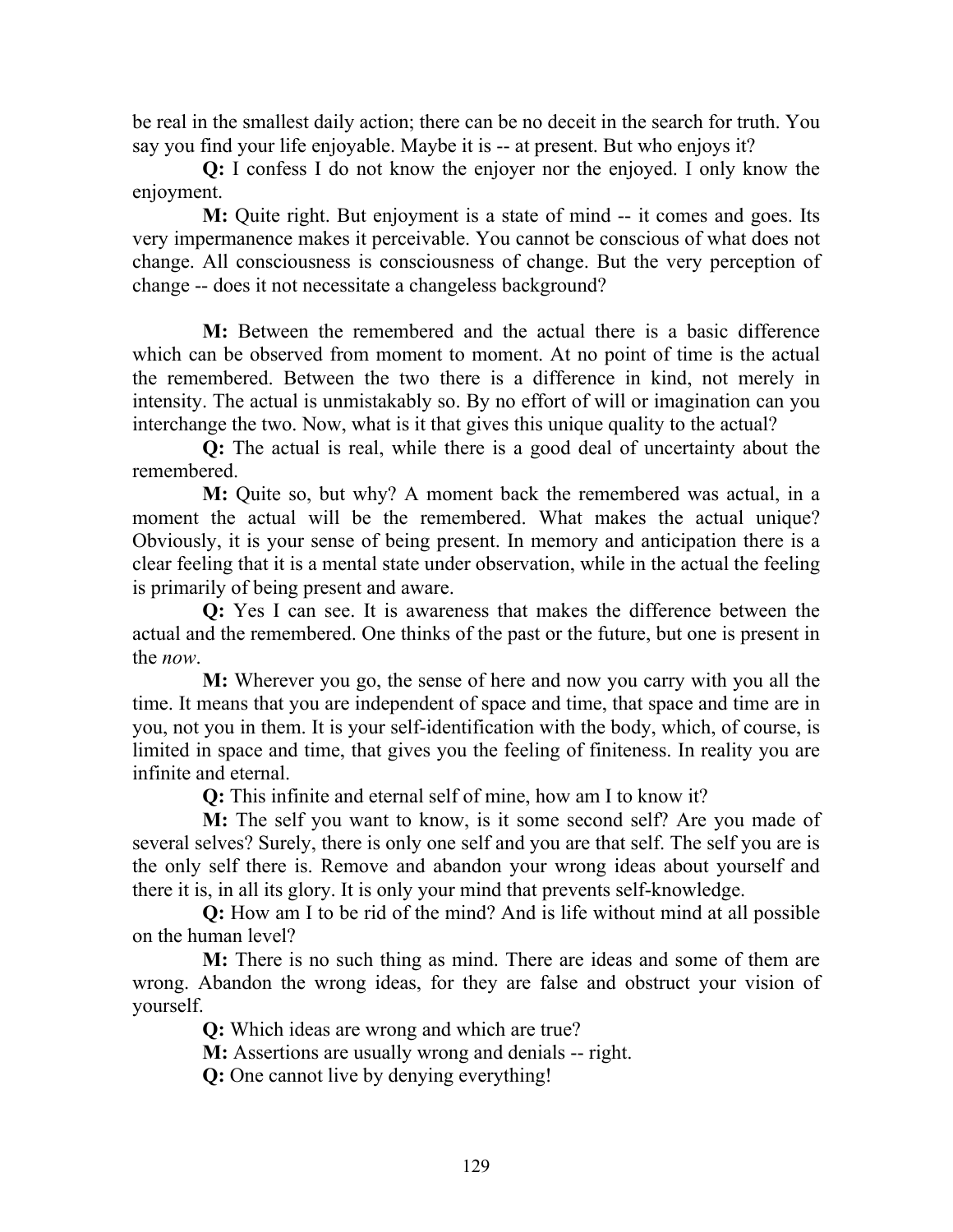M: Only by denying can one live. Assertion is bondage. To question and deny is necessary. It is the essence of revolt and without revolt there can be no freedom.

There is no second, or higher self to search for. You are the highest self, only give up the false ideas you have about your self. Both faith and reason tell you that you are neither the body, nor its desires and fears, nor are you the mind with its fanciful ideas, nor the role society compels you to play, the person you are supposed to be. Give up the false and the true will come into its own.

Q: I find being alive a painful state.

M: You cannot be alive for you are life itself. It is the person you imagine yourself to be that suffers, not you. Dissolve it in awareness. It is merely a bundle of memories and habits. From the awareness of the unreal to the awareness of your real nature there is a chasm which you will easily cross, once you have mastered the art of pure awareness.

Q: All I know is that I do not know myself.

M: How do you know, that you do not know your Self? Your direct insight tells you that yourself you know first, for nothing exists to you without your being there to experience its existence. You imagine you do not know your Self, because you cannot describe your Self. You can always say: 'I know that I am' and you will refuse as untrue the statement: 'I am not'. But whatever can be described cannot be your Self, and what you are cannot be described. You can only know your Self by being yourself without any attempt at self-definition and self-description. Once you have understood that you are nothing perceivable or conceivable, that whatever appears in the field of consciousness cannot be your Self, you will apply yourself to the eradication of all self-identification, as the only way that can take you to a deeper realisation of your Self. You literally progress by rejection -- a veritable rocket.

M: You create disharmony and then complain! When you desire and fear, and identify yourself with your feelings, you create sorrow and bondage. When you create, with love and wisdom, and remain unattached to your creations, the result is harmony and peace. But whatever be the condition of your mind, in what way does it reflect on you? It is only your self-identification with your mind that makes you happy or unhappy. Rebel against your slavery to your mind, see your bonds as selfcreated and break the chains of attachment and revulsion. Keep in mind your goal of freedom, until it dawns on you that you are already free, that freedom is not something in the distant future to be earned with painful efforts, but perennially one's own, to be used! Liberation is not an acquisition but a matter of courage, the courage to believe that you are free already and to act on it.

M: Stop, look, investigate, ask the right questions, come to the right conclusions and have the courage to act on them and see what happens. The first steps may bring the roof down on your head, but soon the commotion will clear and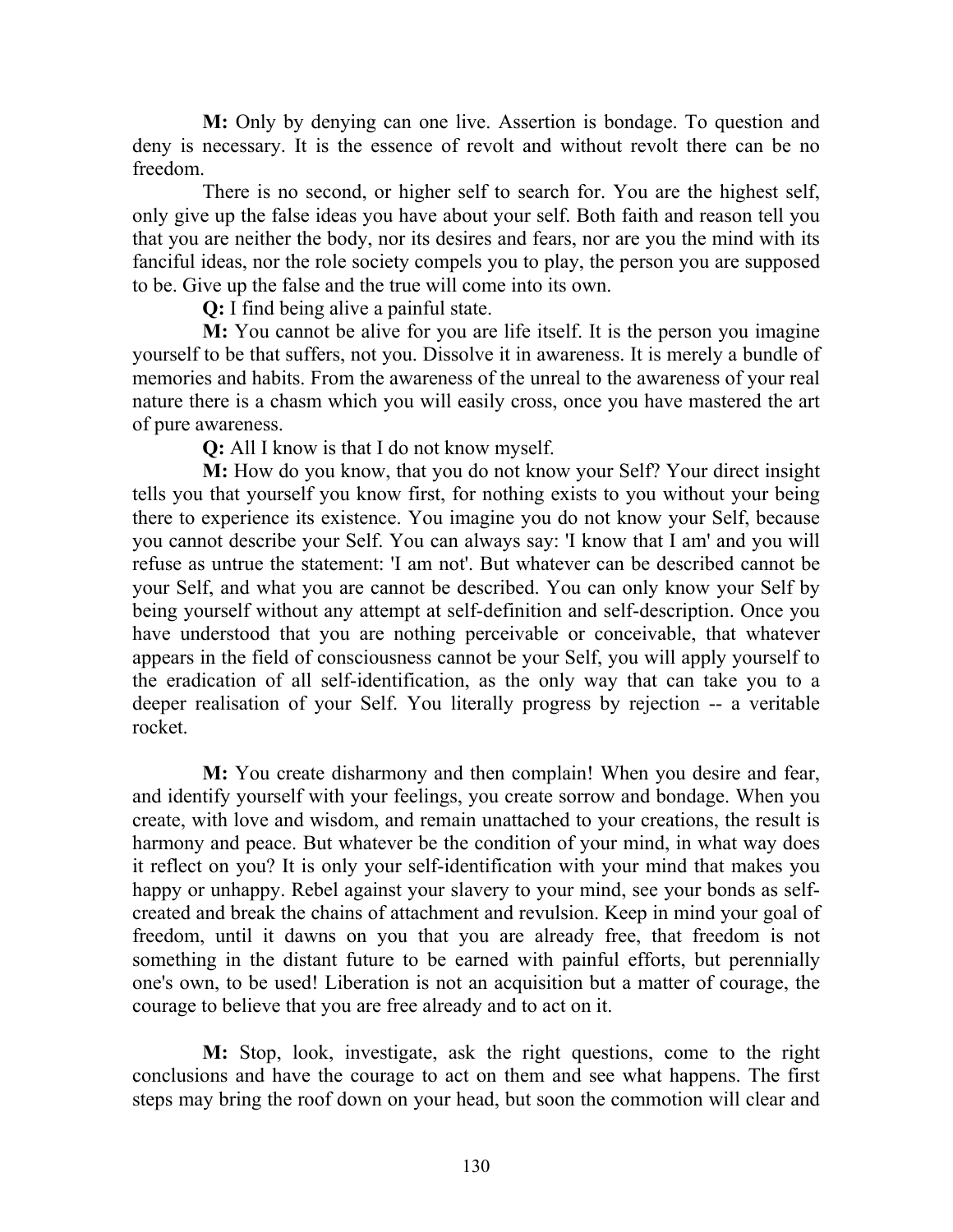there will be peace and joy. You know so many things about yourself, but the knower you do not know. Find out who you are, the knower of the known. Look within diligently, remember to remember that the perceived cannot be the perceiver. Whatever you see, hear or think of, remember -- you are not what happens, you are he to whom it happens. Delve deeply into the sense 'I am' and you will surely discover that the perceiving centre is universal, as universal as the light that illumines the world.

Q: I can only investigate the mind with the mind.

M: By all means use your mind to know your mind. It is perfectly legitimate and also the best preparation for going beyond the mind.

M: Nothing you do will change you, for you need no change. You may change your mind or your body, but it is always something external to you that has changed, not yourself. Why bother at all to change? realise once for all that neither your body nor your mind, nor even your consciousness is yourself and stand alone in your true nature beyond consciousness and unconsciousness. No effort can take you there, only the clarity of understanding. Trace your misunderstandings and abandon them, that is all. There is nothing to seek and find, for there is nothing lost. Relax and watch the 'I am'. Reality is just behind it. Keep quiet, keep silent; it will emerge, or, rather, it will take you in.

Q: Must I not get rid of my body and mind first?

M: You cannot, for the very idea binds you to them. Just understand and disregard.

Q: You want me to remember to forget!

M: Yes, it looks so. Yet, it is not hopeless. You can do it. Just set about it in earnest. Your blind groping is full of promise. Your very searching is the finding. You cannot fail.

Q: Because we are disintegrated, we suffer.

M: We shall suffer as long as our thoughts and actions are prompted by desires and fears. See their futility and the danger and chaos they create will subside. Don't try to reform yourself, just see the futility of all change. The changeful keeps on changing while the changeless is waiting. Do not expect the changeful to take you to the changeless -- it can never happen. Only when the very idea of changing is seen as false and abandoned, the changeless can come into its own.

Q: Everywhere I go, l am told that I must change profoundly before I can see the real. This process of deliberate, self-imposed change is called Yoga.

M: All change affects the mind only. To be what you are, you must go beyond the mind, into your own being. It is immaterial what is the mind that you leave behind, provided you leave it behind for good. This again is not possible without self-realisation.

Q: What comes first -- the abandoning of the mind or self-realisation?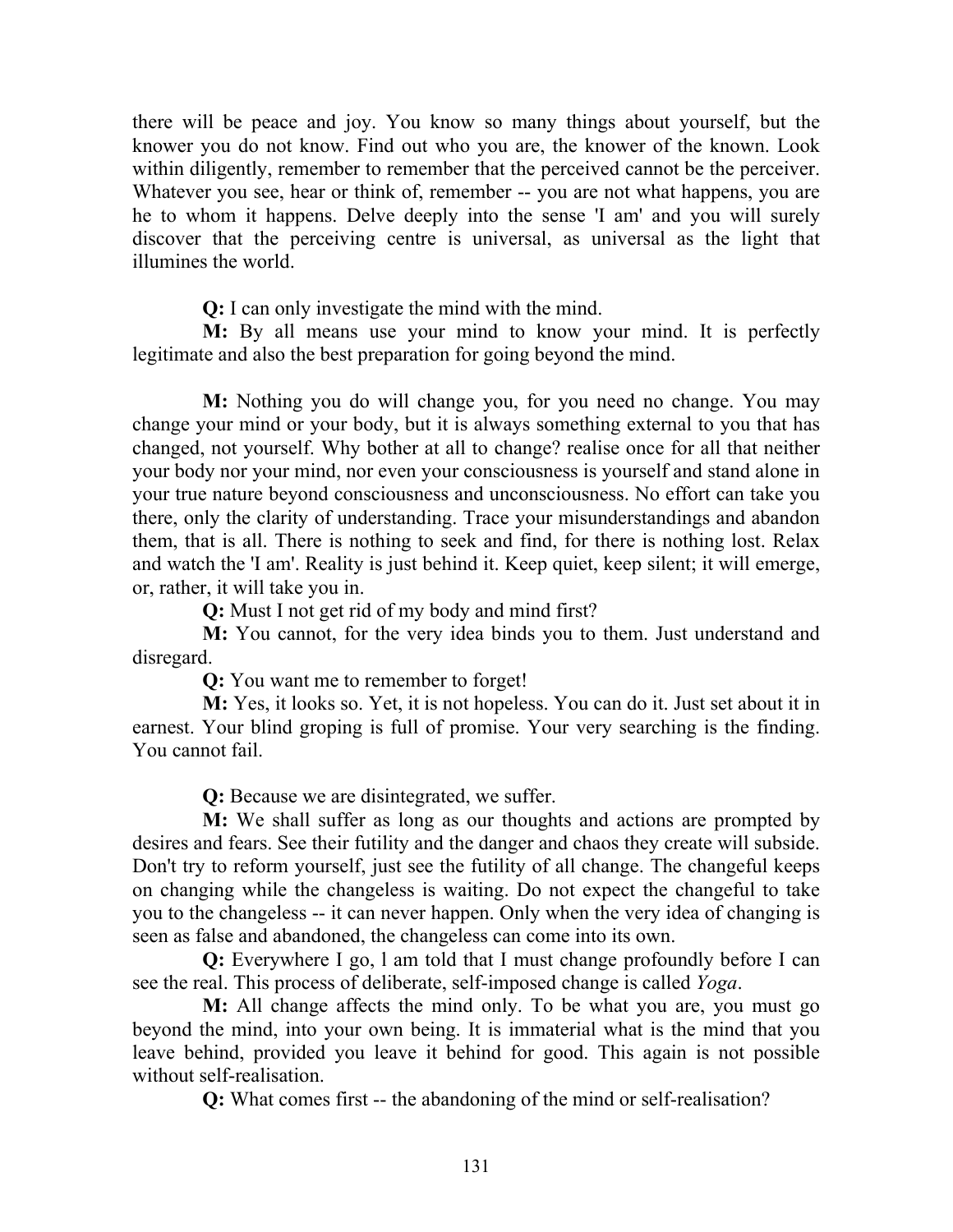M: Self-realisation definitely comes first. The mind cannot go beyond itself by itself. It must explode.

Q: No exploration before explosion?

M: The explosive power comes from the real. But you are well advised to have your mind ready for it. Fear can always delay it, until another opportunity arises.

# 100. Understanding leads to Freedom

Q: Then why are sadhanas prescribed?

M: Unless you make tremendous efforts, you will not be convinced that effort will take you nowhere. The self is so self confident, that unless it is totally discouraged, it will not give up. Mere verbal conviction is not enough. Hard facts alone can show the absolute nothingness of the self-image.

M: I agree that *Yoga*, as presented by you, means violence and I never advocate any form of violence. My path is totally non-violent. I mean exactly what I say: non-violent. Find out for yourself what it is. I merely say: it is non-violent.

Q: If I remain passive, nothing will change. If I am active, I must be violent. What is it I can do which is neither sterile nor violent?

M: Of course, there is a way which is neither violent nor sterile and yet supremely effective. Just look at yourself as you are, see yourself as you are, accept yourself as you are and go ever deeper into what you are.

M: Before the mind -- I am. 'I am' is not a thought in the mind; the mind happens to me, I do not happen to the mind. And since time and space are in the mind, I am beyond time and space, eternal and omnipresent.

Q: Are you serious? Do you really mean that you exist everywhere and at all times?

M: Yes, I do. To me it is as obvious as the freedom of movement is to you. Imagine a tree asking a monkey: 'Do you seriously mean that you can move from place to place?' And the monkey saying: 'Yes. I do.'

Q: Are you also free from causality? Can you produce miracles?

M: The world itself is a miracle. I am beyond miracles -- I am absolutely normal. With me everything happens as it must. I do not interfere with creation. Of what use are small miracles to me when the greatest of miracles is happening all the time?

Q: When I practice self-enquiry, or go within with the idea that it will profit me in some way or other, I am still escaping from what I am.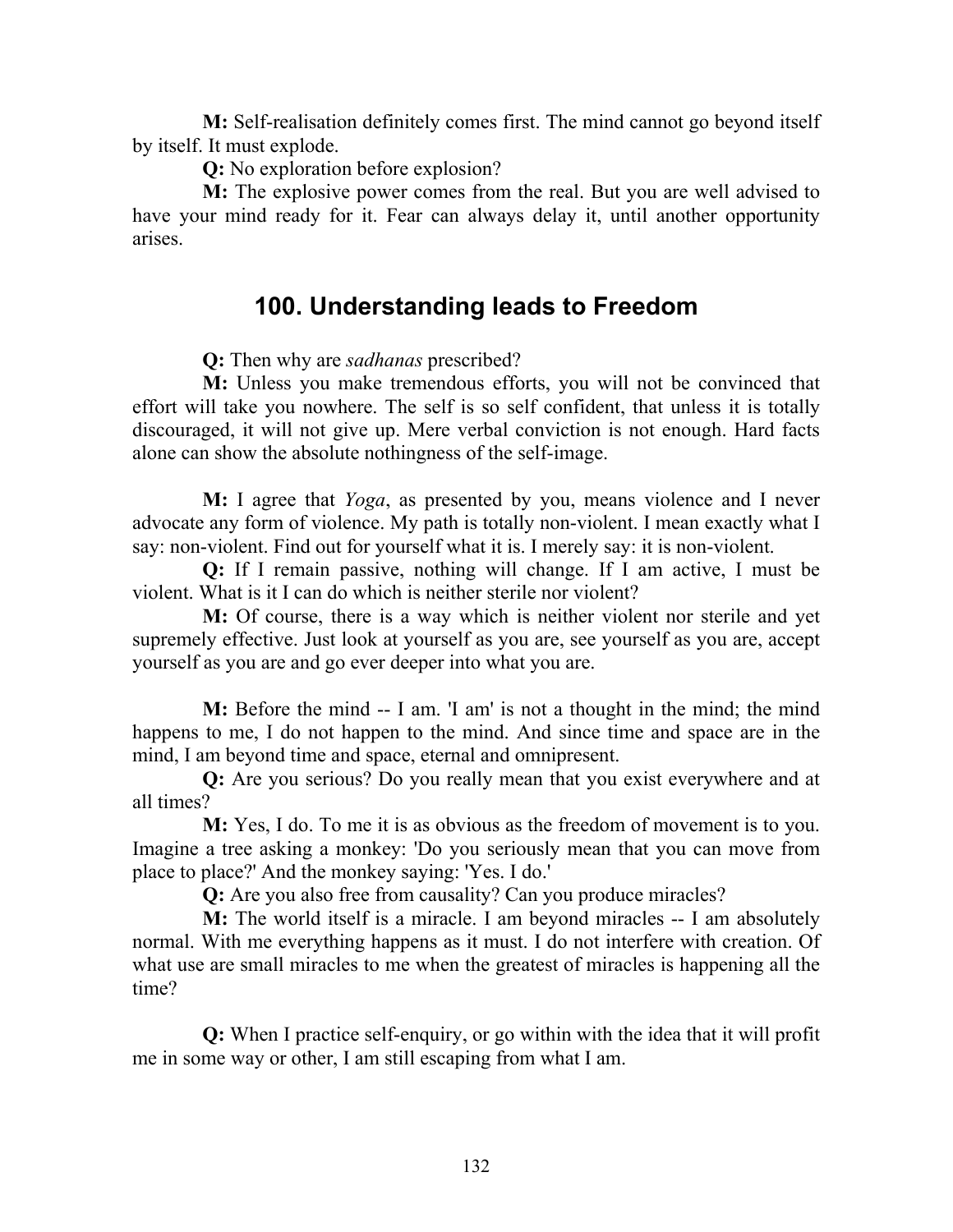M: Quite right. True enquiry is always into something, not out of something. When I enquire how to get, or avoid something, I am not really inquiring. To know anything I must accept it -- totally.

Q: Yes, to know God I must accept God -- how frightening!

M: Before you can accept God, you must accept yourself, which is even more frightening. The first steps in self acceptance are not at all pleasant, for what one sees is not a happy sight. One needs all the courage to go further. What helps is silence. Look at yourself in total silence, do not describe yourself. Look at the being you believe you are and remember -- you are not what you see. 'This I am not - what am 1?' is the movement of self-enquiry. There are no other means to liberation, all means delay. Resolutely reject what you are not, till the real Self emerges in its glorious nothingness, its 'not-a-thingness.'

M: As long as you divide events into good and evil, you may be right. In fact, good becomes evil and evil becomes good by their own fulfilment.

Q: Is brahmacharya, continence, imperative in Yoga?

M: A life of constraint and suppression is not Yoga. Mind must be free of desires and relaxed. It comes with understanding, not with determination, which is but another form of memory. An understanding mind is free of desires and fears.

Q: How can I make myself understand?

M: By meditating which means giving attention. Become fully aware of your problem, look at it from all sides, watch how it affects your life. Then leave it alone. You can't do more than that.

Q: Will it set me free?

M: You are free from what you have understood. The outer expressions of freedom may take time to appear, but they are already there. Do not expect perfection. There is no perfection in manifestation. Details must clash. No problem is solved completely, but you can withdraw from it to a level on which it does not operate.

## 101. Jnani does not Grasp, nor Hold

**Questioner:** How does the *jnani* proceed when he needs something to be done? Does he make plans, decide about details and execute them?

Maharaj: *Jnani* understands a situation fully and knows at once what needs be done. That is all. The rest happens by itself, and to a large extent unconsciously. The *jnani's* identity with all that is, is so complete, that as he responds to the universe, so does the universe respond to him. He is supremely confident that once a situation has been cognised, events will move in adequate response. The ordinary man is personally concerned, he counts his risks and chances, while the *jnani* remains aloof, sure that all will happen as it must; and it does not matter much what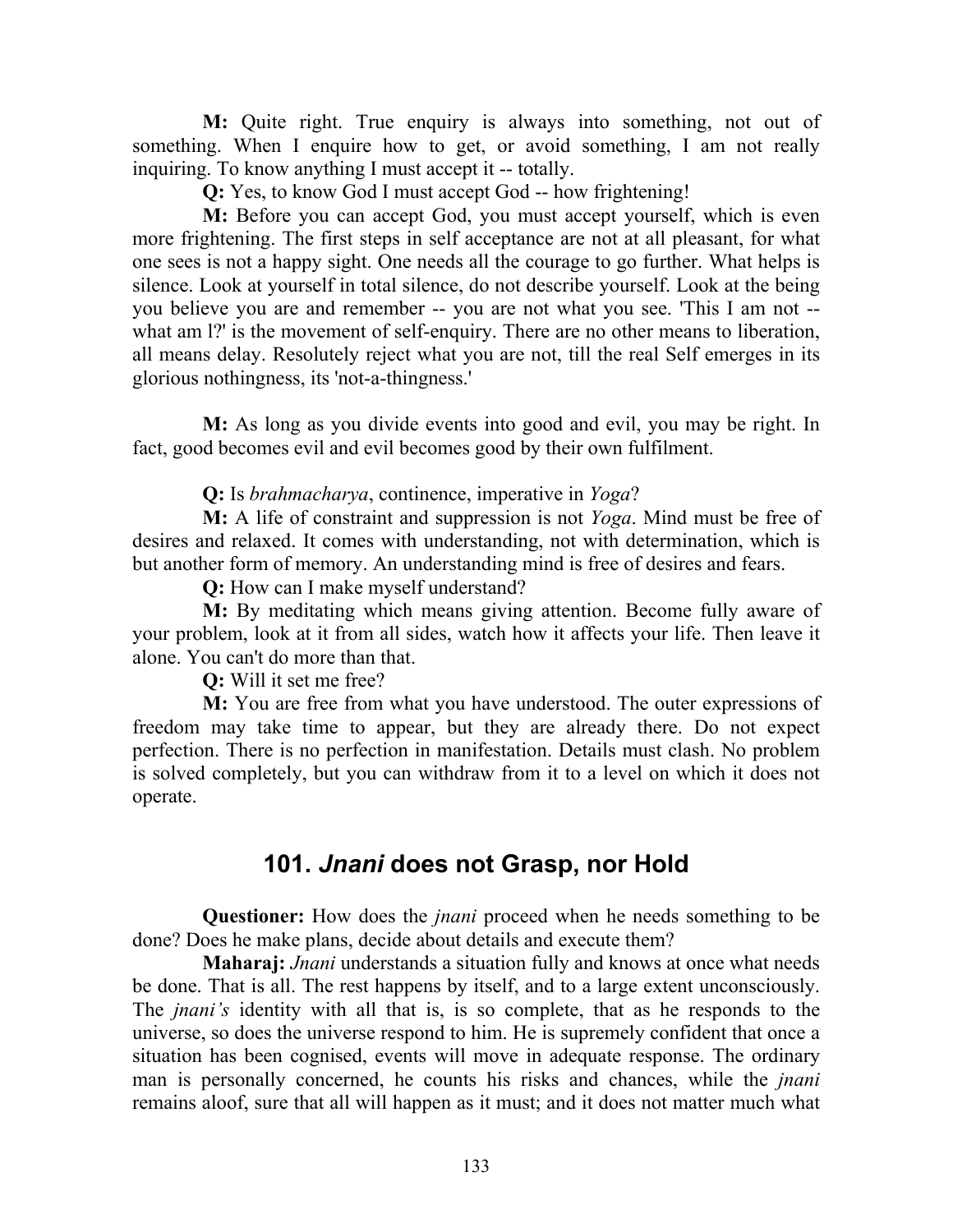happens, for ultimately the return to balance and harmony is inevitable. The heart of things is at peace.

M: All attributes are personal. The real is beyond all attributes.

Q: How is it that the person, which to you is quite illusory, appears real to us?

M: You, the Self, being the root of all being, consciousness and joy, impart your reality to whatever you perceive. This imparting of reality takes place invariably in the *now*, at no other time, because past and future are only in the mind. 'Being' applies to the now only.

Q: Is not eternity endless too?

M: Time is endless, though limited, eternity is in the split moment of the now. We miss it because the mind is ever shuttling between the past and the future. It will not stop to focus the *now*. It can be done with comparative ease, if interest is aroused.

Q: What arouses interest?

M: Earnestness, the sign of maturity.

Q: And how does maturity come about?

M: By keeping your mind clear and clean, by living your life in full awareness of every moment as it happens, by examining and dissolving one's desires and fears as soon as they arise.

Q: Is such concentration at all possible?

M: Try. One step at a time is easy. Energy flows from earnestness.

Q: I find I am not earnest enough.

M: Self-betrayal is a grievous matter. It rots the mind like cancer. The remedy lies in clarity and integrity of thinking. Try to understand that you live in a world of illusions, examine them and uncover their roots. The very attempt to do so will make you earnest, for there is bliss in right endeavour.

Q: I have seen people supposed to have realised, laughing and crying. Does it not show that they are not free of desire and fear?

M: They may laugh and cry according to circumstances, but inwardly they are cool and clear, watching detachedly their own spontaneous reactions. Appearances are misleading and more so in the case of a jnani.

Q: What am I holding on to, which you do not?

**M:** You are a creature of memories; at least you imagine yourself to be so. I am entirely unimagined. I am what I am, not identifiable with any physical or mental state.

Q: An accident would destroy your equanimity.

M: The strange fact is that it does not. To my own surprise, I remain as I am -- pure awareness, alert to all that happens.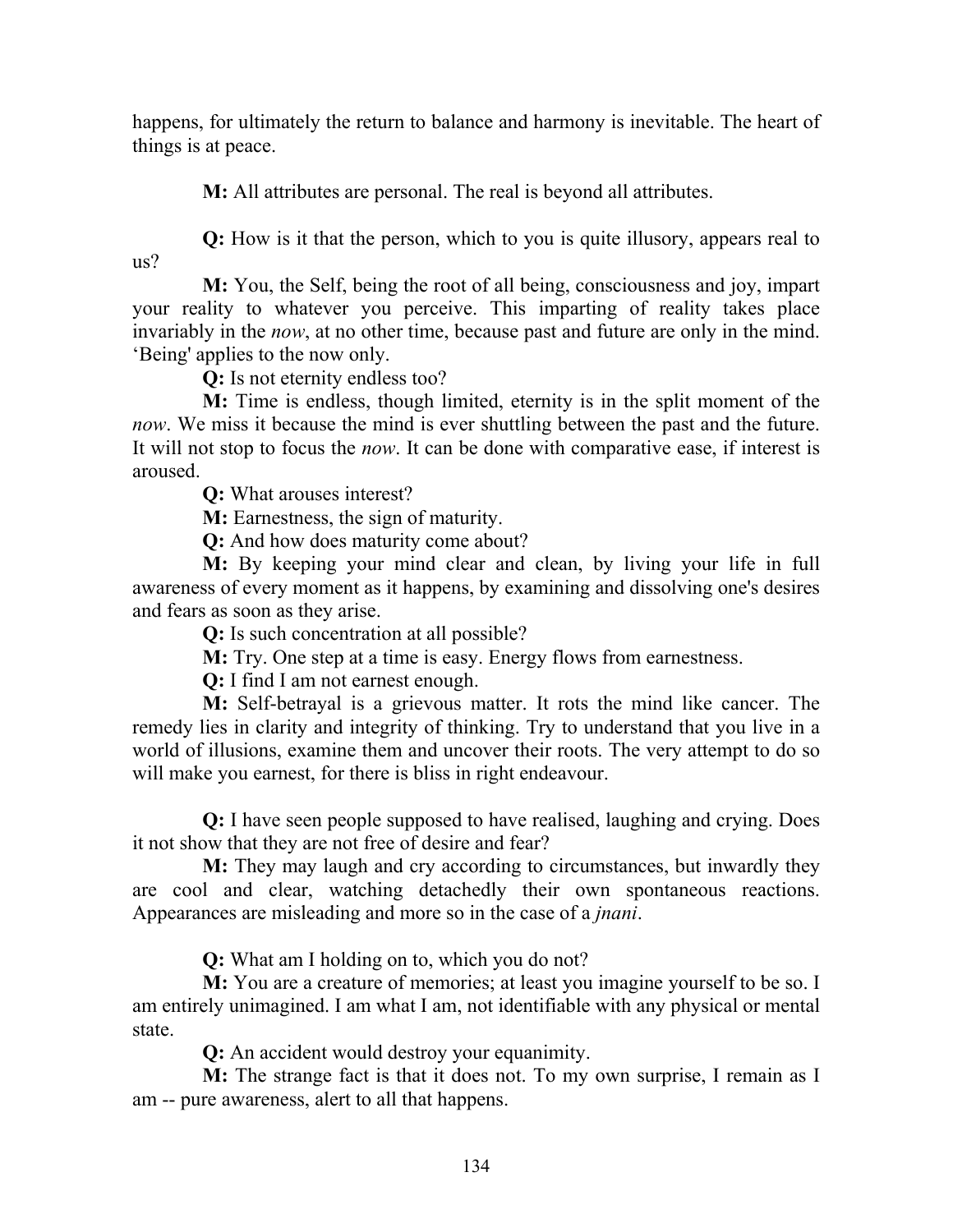Q: Even at the Moment of death?

**M:** What is it to me that the body dies?

Q: Don't you need it to contact the world?

M: I do not need the world. Nor am I in one. The world you think of is in your own mind. I can see it through your eyes and mind, but I am fully aware that it is a projection of memories; it is touched by the real only at the point of awareness, which can be only *now*.

M: Love is boundless. What is limited to a few cannot be called love.

Q: Do you know such unlimited love?

M: Yes, l do.

Q: How does it feel?

M: All is loved and lovable. Nothing is excluded.

Q: Not even the ugly and the criminal?

M: All is within my consciousness; all is my own. It is madness to split oneself through likes and dislikes. I am beyond both. I am not alienated.

Q: To be free from like and dislike is a state of indifference.

M: It may look and feel so in the beginning. Persevere in such indifference and it will blossom into an all-pervading and all-embracing love.

M: Discontinuity is the law, when you deal with the concrete: The continuous cannot be experienced, for it has no borders. Consciousness implies alterations, change followings change, when one thing or state comes to an end and another begins; that which has no borderline cannot be experienced in the common meaning of the word. One can only be it, without knowing, but one can know what it is not. It is definitely not the entire content of consciousness which is always on the move.

Q: If the immovable cannot be known, what is the meaning and purpose of its realisation?

M: To realise the immovable means to become immovable. And the purpose is the good of all that lives.

Q: Life is movement. Immobility is death. Of what use is death to life?

M: I am talking of immovability, not of immobility.

Q: As I watch my mind I find it changing all the time, mood succeeding mood in infinite variety, while you seem to be perpetually in the same mood of cheerful benevolence.

M: Moods are in the mind and do not matter. Go within, go beyond. Cease being fascinated by the content of your consciousness. When you reach the deep layers of your true being, you will find that the mind's surface-play affects you very little.

Q: There will be play all the same?

M: A quiet mind is not a dead mind.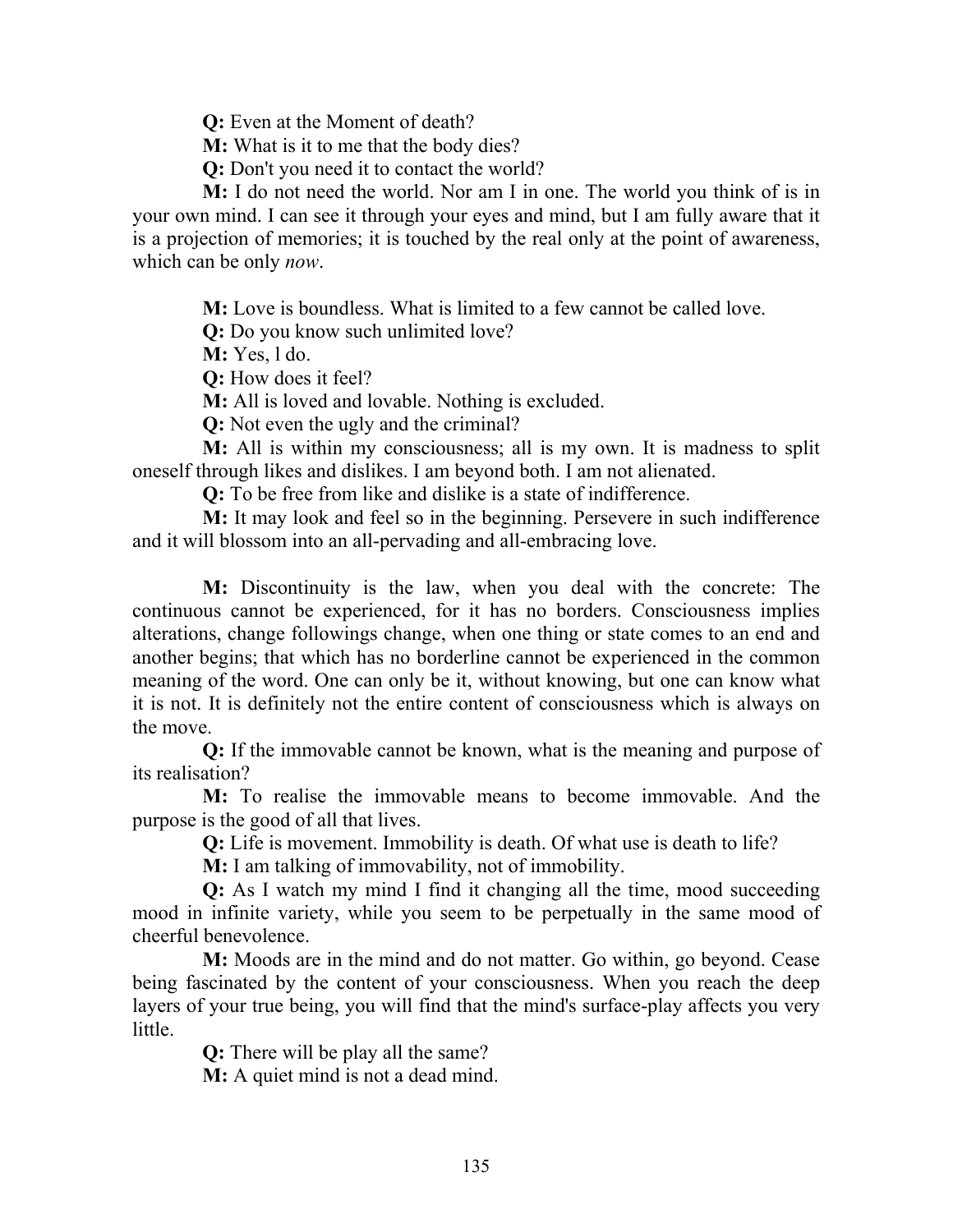Q: Consciousness is always in movement -- it is an observable fact. Immovable consciousness is a contradiction. When you talk of a quiet mind, what is it? Is not mind the same as consciousness?

M: We must remember that words are used in many ways, according to the context. The fact is that there is little difference between the conscious and the unconscious --- they are essentially the same. The waking state differs from deep sleep in the presence of the witness. A ray of awareness illumines a part of our mind and that part becomes our dream or waking consciousness, while awareness appears as the witness. The witness usually knows only consciousness. Sadhana consists in the witness turning back first on his conscious, then upon himself in his own awareness. Self-awareness is Yoga.

M: Reality is within consciousness, but it is not consciousness nor any of its contents.

Q: What is false, the world, or my knowledge of it?

M: Is there a world outside your knowledge? Can you go beyond what you know? You may postulate a world beyond the mind, but it will remain a concept, unproved and unprovable. Your experience is your proof, and it is valid for you only. Who else can have your experience, when the other person is only as real as he appears in your experience?

Q: Are you a part of the world which I have in consciousness, or are you independent?

M: What you see is yours and what I see is mine. The two have little in common.

Q: There must be some common factor which unites us.

M: To find the common factor you must abandon all distinctions. Only the universal is in common.

Q: I am in a world which I do not understand and therefore, I am afraid of it. This is everybody's experience.

M: You have separated yourself from the world, therefore it pains and frightens you. Discover your mistake and be free of fear.

Q: You are asking me to give up the world, while I want to be happy in the world.

M: If you ask for the impossible, who can help you? The limited is bound to be painful and pleasant in turns. If you seek real happiness, unassailable and unchangeable, you must leave the world with its pains and pleasures behind you.

> Q: What is sin? M: All that binds you.